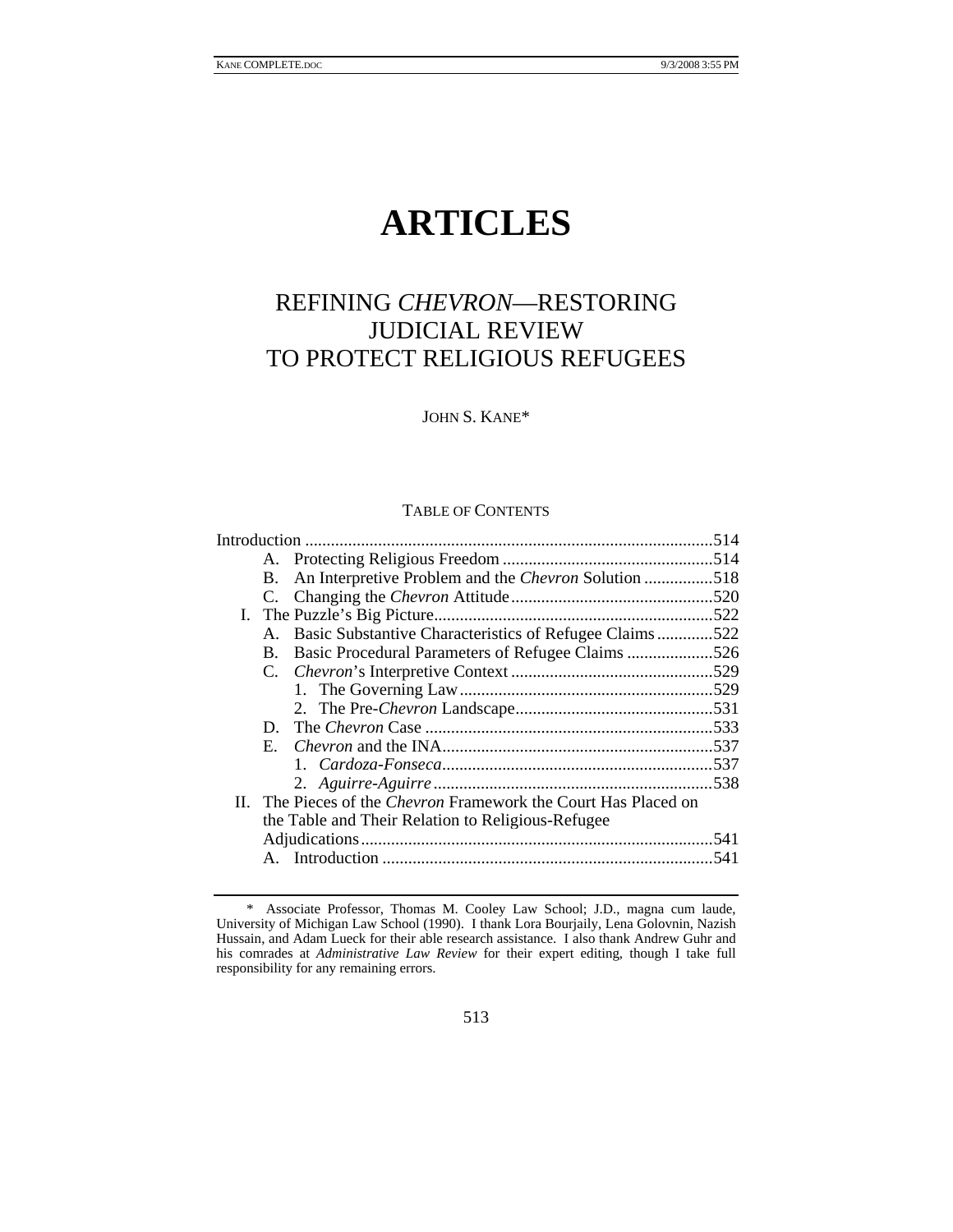| $\mathbf{B}$ . |                                                           |     |
|----------------|-----------------------------------------------------------|-----|
|                | 1. Agency Expertise as a Basis for Deference 552          |     |
|                |                                                           |     |
|                |                                                           |     |
|                | 4. Political Accountability as a Basis for Deference562   |     |
|                | The Democratic Principle Rationale 562<br>a.              |     |
|                |                                                           |     |
|                | 5. The Foreign Relations Rationale for the <i>Chevron</i> |     |
|                |                                                           |     |
|                | 6. General Lawmaking Authority as an Indication of        |     |
|                |                                                           |     |
|                |                                                           |     |
| А.             | Prudential Reasons for Eschewing Chevron in Religious-    |     |
|                |                                                           |     |
| B.             |                                                           |     |
| C.             | <i>Chevron's</i> Inferred Delegation and Nondelegation    |     |
|                |                                                           | 581 |
| D.             | Congressional Intent to Comply with International Law as  |     |
|                |                                                           |     |
| Е.             | The Rule of Lenity in the Religious-Refugee Context585    |     |
|                |                                                           |     |
|                |                                                           |     |

The right to freedom of religion undergirds the very origin and existence of the United States. Many of our Nation's founders fled religious persecution abroad, cherishing in their hearts and minds the ideal of religious freedom. They established in law, as a fundamental right and pillar of our Nation, the right to freedom of religion. From its birth to this day, the United States has prized this legacy and honored this heritage by standing for religious freedom and offering refuge to those suffering religious persecution.<sup>1</sup>

#### **INTRODUCTION**

#### *A. Protecting Religious Freedom*

We are "a Nation founded by religious refugees and dedicated to religious freedom."<sup>2</sup> On this point, the United States Congress and the United States Supreme Court largely agree. But Xiaodong Li, he might be skeptical.

Li, a native and citizen of the People's Republic of China, chose to exercise his right to religious freedom in his own home by operating a

 <sup>1. 22</sup> U.S.C. § 6401(a)(1) (2000).

 <sup>2.</sup> Elk Grove Unified Sch. Dist. v. Newdow, 542 U.S. 1, 35 (2004) (O'Connor, J., concurring in judgment).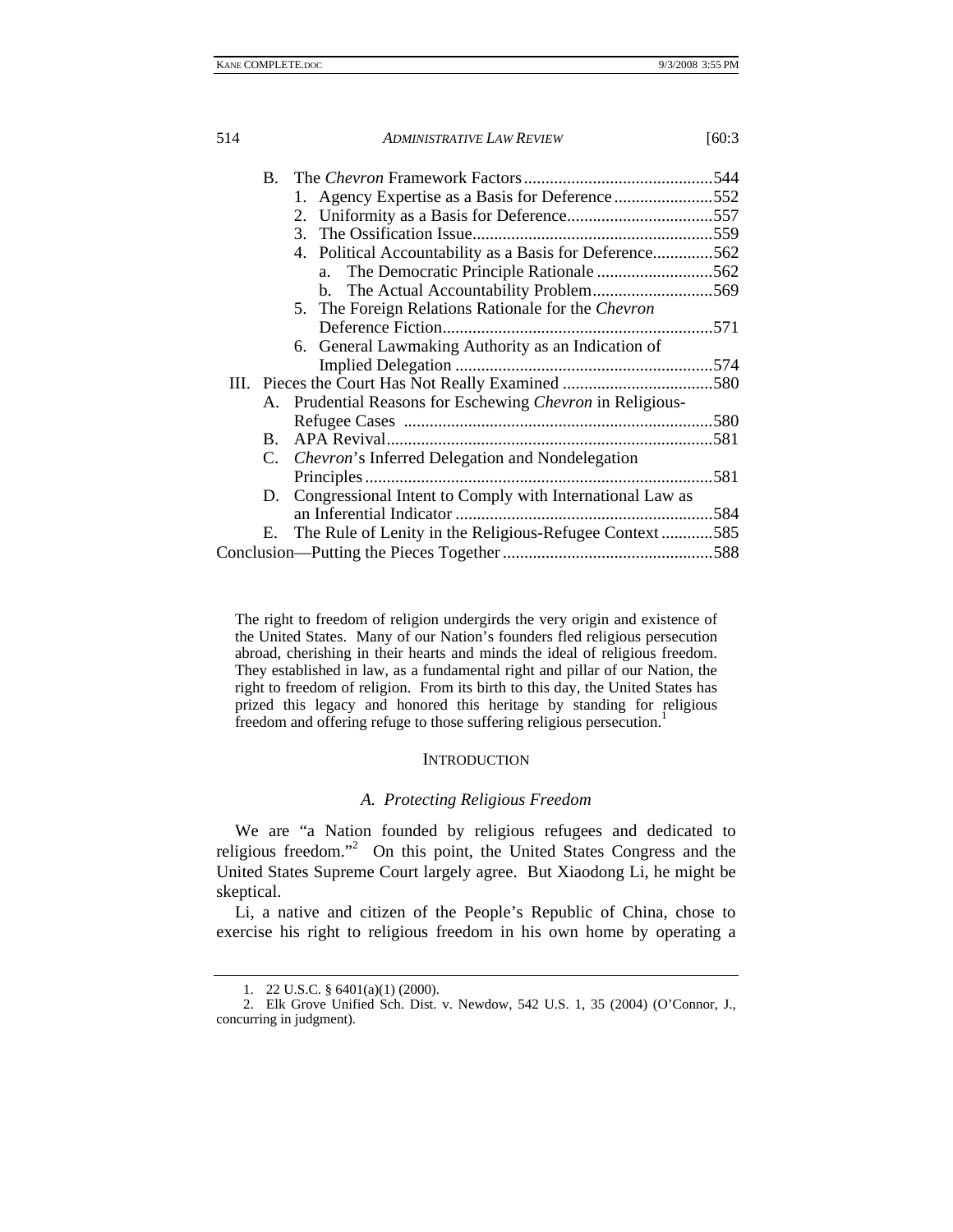"house church," which is illegal under Chinese law.<sup>3</sup> Police handcuffed Li and took him to the police station. There they told him to kneel, but he refused. The police beat Li until he complied. They interrogated him for about two hours about his involvement in an illegal religious gathering. When Li was not forthcoming, the Chinese police beat him until he confessed.<sup>4</sup>

The police abused Li for five days until relatives posted bail. The authorities told Li that they would set a hearing in about six months, at which Li expected to be sent to prison.<sup>5</sup> He lost his job, and the police forced him to work in the streets cleaning public toilets without pay for nearly six months. Li eventually escaped to America and applied for asylum and withholding of deportation.<sup>6</sup>

Although the immigration judge (IJ) granted withholding of deportation—allowing Li to stay in America until he could safely practice his religion in China—the Board of Immigration Appeals (BIA or Board) reversed the IJ's decision.<sup>7</sup> The BIA concluded Li was not persecuted on account of his religion but was prosecuted for violating Chinese law.<sup>8</sup> Under this "creative" reading of our refugee law, any country that makes religious practice illegal can abuse practitioners with impunity. If those practitioners escape to America, the government will just send the lawbreakers back.

Li appealed the BIA's holding to the United States Court of Appeals for

 . . . Li's case leaves only a host of unresolved arguments which may be expected to echo through asylum cases for the foreseeable future. . . .

Nelson, *supra* note 3, at 3.

8*. Id*. at 506.

 <sup>3.</sup> Xiaodong Li v. Gonzales, 420 F.3d 500, 503–04, 511 (5th Cir. 2005). After unprecedented political pressure, the Department of Justice (DOJ) agreed to ask the court to withdraw its opinion denying Li relief. Xiaodong Li v. Gonzales, 429 F.3d 1153 (5th Cir. 2005); *see also* Jonathan Robert Nelson, *Shaking the Pillars: An Asylum Applicant Shakes Loose Some Unusual Relief*, 83 INTERPRETER RELEASES 1, 1–3 (Jan. 3, 2006).

<sup>4</sup>*. Xiaodong Li*, 420 F.3d at 504–05. Although a tragic result in *Xiaodong Li* was averted for Li himself, the case still represents a threat to religious liberty. The *Xiaodong Li*  court's holding remains unchanged; and there is no guarantee that the BIA, the Fifth Circuit, or other courts might not follow the same course in the future. As one commentator has observed:

The government's argument in [*Xiaodong*] *Li*, that religious persecution does not include punishment for religious practice, and that foreign states may criminally punish peaceful religious practices that violate registration laws, continues to be relevant in cases that span the globe.

<sup>5</sup>*. Xiaodong Li*, 420 F.3d at 505.

<sup>6</sup>*. Id*.; *see* INS v. Stevic, 467 U.S. 407, 414 (1984) ("Legislation enacted by the Congress in 1950, 1952, and 1965 authorized the Attorney General to withhold deportation of an otherwise deportable alien if the alien would be subject to persecution upon deportation."). For a discussion of asylum and withholding of deportation, see *infra* Part II.A.

<sup>7</sup>*. Xiaodong Li*, 420 F.3d at 505–06.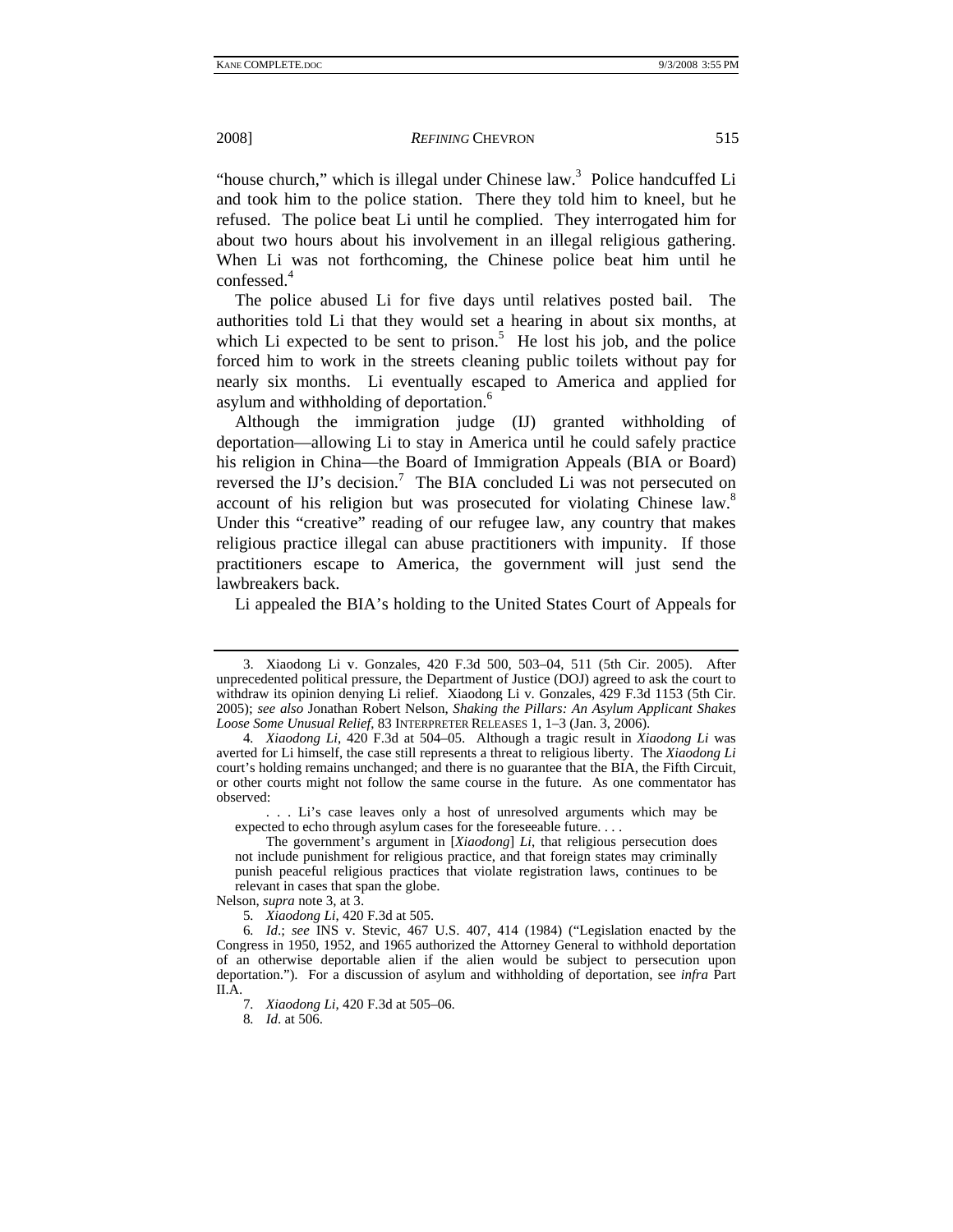the Fifth Circuit. Based on its reading of the Supreme Court's holding in Chevron U.S.A. Inc. v. Natural Resources Defense Council, Inc.,<sup>9</sup> the Fifth Circuit held that it must defer to the BIA's decision and permit Li to be deported to China10**—**where he would face (at best) a long prison sentence and serious economic persecution, and (at worst) extensive torture. $11$ 

How could three very experienced and conscientious federal appellate judges render such a frighteningly Orwellian decision? In large part, the answer lies in the courts' excessive judicial deference to restrictive BIA decisions. Our courts too often misread the Supreme Court's decision in *Chevron* as tying the Judiciary's hands in refugee protection cases.<sup>12</sup> As a result, even extreme cases of religious persecution seemingly lack judicial review.

In theory, the United States generally accords religious expression special protection, even extending such protection to noncitizen refugees.<sup>13</sup> Yet despite explicit congressional concern for religious freedom, federal courts too often defer to agency decisions that fail to adequately protect religious refugees' rights. $14$  Now charged with adjudicating affirmative

11*. Id.* at 506 ("The IJ concluded that if Li returned to China, it was more likely than not that he would be subject to persecution based on his religious activities in 1995."). Li's plight was hardly unique. Numerous groups, including the State Department, have documented widespread persecution in China and elsewhere on religious and other grounds. *See, e.g.*, BUREAU OF DEMOCRACY, HUMAN RIGHTS, & LABOR, U.S. DEP'T OF STATE, 2007 REP. ON INT'L RELIGIOUS FREEDOM, *available at* http://www.state.gov/g/drl/rls/irf/2007 (presenting the State Department's annual report on worldwide religious persecution); Ellen S. Reinstein, *Turn the Other Cheek, or Demand an Eye for an Eye? Religious Persecution in China and an Effective Western Response*, 20 CONN. J. INT'L L. 1 (2004) (discussing current and proposed strategies for dealing with the problem of Chinese religious persecution); BROTHER YUN & PAUL HATTAWAY, THE HEAVENLY MAN: THE REMARKABLE TRUE STORY OF CHINESE CHRISTIAN BROTHER YUN (2004) (documenting years of Chinese government imprisonment, torture, and other persecution for practicing Christianity). Although this phenomenon is remarkably pervasive, it makes appallingly little impression on the modern American psyche, despite ongoing efforts by many organizations. *See, e.g.*, Jubilee Campaign, http://www.jubileecampaign.org/; Human Rights Watch, http://www.hrw.org/; Amnesty International, http://www.amnesty.org/; Voice of the Martyrs, Amnesty International, http://www.amnesty.org/; Voice of the Martyrs, http://www.persecution.com/.

12*. See, e.g.*, Brian G. Slocum, *The Immigration Rule of Lenity and* Chevron *Deference*, 17 GEO. IMMIGR. L.J. 515, 530 (2003) ("In immigration cases, however, many claim that the Court is too deferential to interpretations made by the Attorney General.").

13*. See supra* notes 1–2 and accompanying text.

14*. See, e.g.*, Michael G. Heyman, *Immigration Law in the Supreme Court: The Flagging Spirit of the Law*, 28 J. LEGIS. 113, 113 (2002) [hereinafter Heyman, *The Flagging Spirit of the Law*] (noting that aliens commonly lose in federal court because of "the Court's interpretation regarding relevant regulations, statutes, and international documents"); Maureen B. Callahan, *Judicial Review of Agency Legal Determinations in Asylum Cases*, 28 WILLAMETTE L. REV. 773, 775 (1992) [hereinafter Callahan, *Judicial Review of Agency Legal Determinations in Asylum Cases*] (noting "the frequent application of an unduly deferential standard of review to [immigration] agency legal determinations"); Nelson, *supra* note 3, at 2–3 (citing *Xiaodong Li*, 420 F.3d at 500), *vacated by stipulation*, 429 F.3d

 <sup>9. 467</sup> U.S. 837 (1984).

<sup>10</sup>*. Xiaodong Li*, 420 F.3d at 506–07.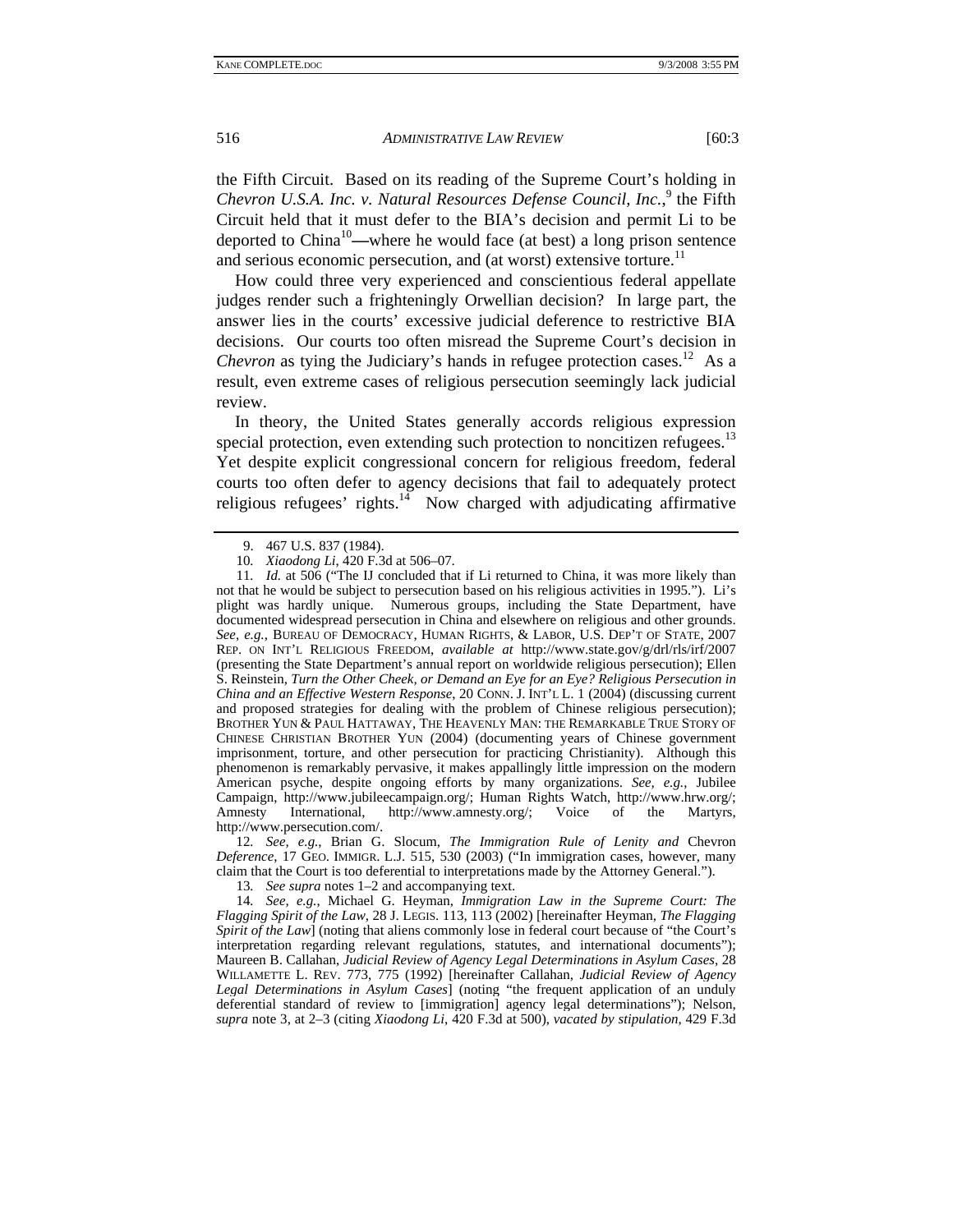refugee claims,<sup>15</sup> the Department of Homeland Security (DHS) is often overwhelmed and arguably underfunded in that task.<sup>16</sup> The system is

 15. For the purposes of this Article, the definition of "refugee" encompasses persons seeking refugee status abroad who then come to the United States, as well as persons seeking asylum within the United States. *See* JOHN NORTON MOORE & ROBERT F. TURNER, NATIONAL SECURITY LAW 1145–46 (2d ed. 2005). Although eligibility requirements differ for and separate procedures apply to each, DEBORAH E. ANKER, THE LAW OF ASYLUM IN THE UNITED STATES 1 (2d ed. 1991), I will use these terms interchangeably for convenience. Additionally, cases I reference will often refer to various agencies by their familiar acronyms. But the jurisdiction of the agencies has changed substantially over the time period under discussion. *See, e.g.*, John W. Guendelsberger, *Judicial Deference to Agency Decisions in Removal Proceedings in Light of* INS v. Ventura, 18 GEO. IMMIGR. L.J. 605, 611–12 (2004) ("In 1983, the Attorney General separated the immigration judges . . . from the enforcement agency, the Immigration and Naturalization Service [(INS)], and established them in an Executive Office for Immigration Review [(EOIR)] in the Department of Justice." (internal citation omitted)). Before March 2003, INS administered and enforced U.S. immigration laws; in March 2003, INS's functions were transferred from DOJ to DHS; since then, DHS has administered and enforced U.S. immigration laws. *Id.*; CHARLES GORDON, STANLEY MAILMAN & STEPHEN YALE-LOEHR, IMMIGRATION LAW AND PROCEDURE § 3.02[1], [2], [3][a] (rev. ed. 2007). DHS performs its functions through three agencies: United States Citizenship and Immigration Services (USCIS), United States Immigration and Customs Enforcement (ICE), and United States Customs and Border Protection. GORDON, MAILMAN & YALE-LOEHR, *supra*, § 3.02[1]-[2]. These three agencies, for a brief period of time, were called Bureau of Citizenship and Immigration Services (BCIS), Bureau of Immigration and Customs Enforcement (BICE), and Customs and Border Protection. *See* 8 C.F.R. § 1.1(c), (x)–(z) (2007) (defining terms as used in the Immigration and Nationality Act); Evelyn H. Cruz, *Double the Injustice, Twice the Harm: The Impact of the Board of Immigration Appeal's Summary Affirmance Procedures*, 16 STAN. L. & POL'Y REV. 481, 491 n.75 (2005) (explaining that INS, BICE, and BCIS were later renamed in 2003 as ICE and USCIS). USCIS, an agency of DHS, reviews applications for immigration benefits, including affirmative asylum and refugee applications. *See* GORDON, MAILMAN & YALE-LOEHR, *supra*, § 3.02[3][b][i]; *see also* Craig B. Mousin, *Standing with the Persecuted: Adjudicating Religious Asylum Claims After the Enactment of the International Religious Freedom Act of 1998*, 2003 BYU L. REV. 541, 546 n.18 (2003) (explaining that persons denied asylum may appeal to the BIA and then to the federal courts of appeals). "If the affirmative application is denied, the alien is placed in removal proceedings," and the asylum claim comes under the jurisdiction of EOIR within DOJ. Cruz, *supra*, at 492; Mousin, *supra*, at 564. Refugee claims processed overseas are not within the jurisdiction of DHS or EOIR; they are under the jurisdiction of the Department of State. MOORE & TURNER, *supra*, at 1143.

 This Article addresses refugee claims filed in the United States under the jurisdiction of DHS. In this Article, I will collectively refer to DHS, though the relevant cases may be discussing the same issue in reference to INS, which formerly executed those functions.

16*. See, e.g.*, Joseph Summerill, *Is Federal Immigration Detention Space Adequate? The Challenges Facing ICE's Custody and Detention Management Efforts*, FED. LAW., May 2007, at 38, 38 ("[T]he United States' immigration detention custody and management system has been criticized for years as being underfunded, and funding for fiscal year 2007

<sup>1153 (5</sup>th Cir. 2005) (explaining that the Fifth Circuit initially, though reluctantly, upheld the BIA decision to deny asylum to Li because of a perceived *Chevron* deference requirement, but political pressure ultimately persuaded the Attorney General to ask the court to set its decision aside). *But cf.* Peter Marguiles, *Democratic Transitions and the Future of Asylum Law*, 71 U. COLO. L. REV. 3, 3 (2000) (contending that "[t]he United States's commitment to protecting refugees is dying a slow death," but attributing at least part of this problem to Congress).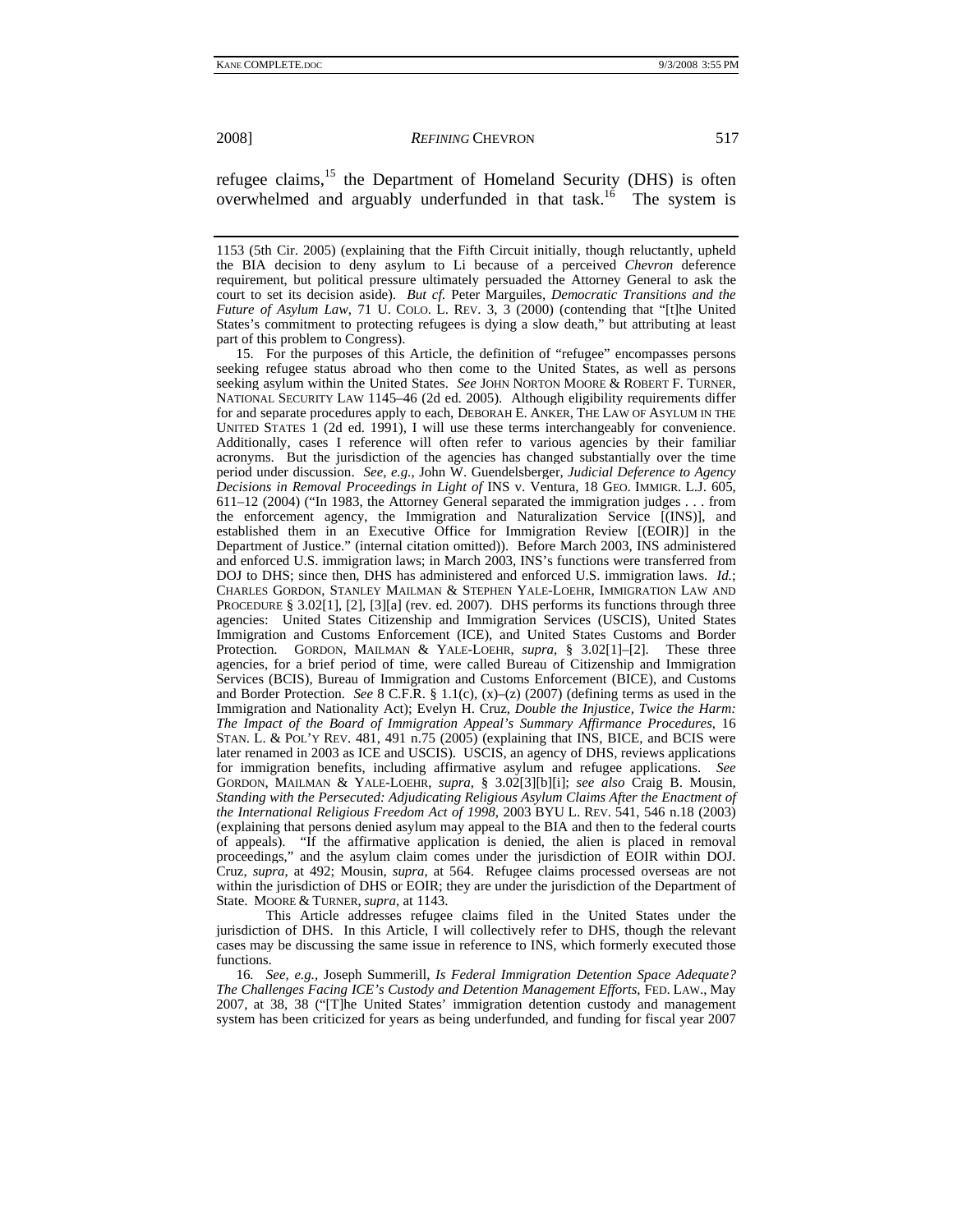enormously stressed, and it is showing.<sup>17</sup> Unfortunately, it is not just the staff and officials operating in that system who suffer from this situation, but also some noncitizens whose legitimate claims for refugee status are haphazardly shuffled through, resulting in wrongful denials.<sup>18</sup> If federal appellate courts do not catch and correct these errors, innocent people suffer the type of persecution that Congress intended to prevent.<sup>19</sup> Yet, because of the Supreme Court's restrictive decision in *Chevron*, courts are less diligent in reviewing these cases than they should be.

#### *B. An Interpretive Problem and the* Chevron *Solution*

When a court interprets a statute that is not administered by an agency authorized to implement it, the court seeks congressional intent using the tools of statutory construction.<sup>20</sup> If congressional intent is clear, courts can readily determine the general purpose of a statute; however, if a court cannot clearly discern congressional intent as to a specific term or phrase, it must nonetheless say what the law is. $^{21}$  To the extent a term or phrase admits of more than one meaning within the scope of the statute's purpose, the court is, by default, engaged in policymaking and must make a policy choice to fill a gap left by Congress.<sup>2</sup>

continues this trend."); Sydenham B. Alexander III, *A Political Response to Crisis in the Immigration Courts*, 21 GEO. IMMIGR. L.J. 1, 12–22 (2006) (explaining that BIA caseloads can be extremely high and resources low; many errors made, and little meaningful review).

<sup>17</sup>*. See, e.g.*, Alexander, *supra* note 16, at 2 ("United States immigration courts are in crisis."); Eliot Walker, *Asylees in Wonderland: A New Procedural Perspective on America's Asylum System*, 2 NW. J.L. & SOC. POL'Y 1, 2 (2007) ("That the American asylum system has fallen into disrepute is no longer a significantly contested point of debate.").

<sup>18</sup>*. See, e.g.*, Ming Shi Xue v. Bd. of Immigration Appeals, 439 F.3d 111, 114 (2d Cir. 2006) ("[E]ach time we wrongly deny a meritorious asylum application, concluding that an immigrant's story is fabricated when, in fact, it is real, we risk condemning an individual to persecution.").

<sup>19</sup>*. See, e.g.*, Michele A. Voss, *Young and Marked for Death: Expanding the Definition of "Particular Social Group" in Asylum Law to Include Youth Victims of Gang Persecution*, 37 RUTGERS L.J. 235, 235–36 (2005) (detailing the story of Edgar Chocoy, a Guatemalan youth and former gang member, who was killed in Guatemala after his request for asylum based on his belief that his fellow gang members would kill him if he returned to Guatemala—was denied and referencing similar incidents in other asylum cases involving persons fleeing Latin American gang violence).

<sup>20</sup>*. E.g.*, Bevill, Bresler & Schulman Asset Mgmt. Corp. v. Spencer Sav. & Loan Assoc., 878 F.2d 742, 749–52 (3d Cir. 1989) (interpreting a statute not administered by an agency involves the court's employing various tools of construction to determine congressional intent); *see also* Chevron U.S.A. Inc. v. Natural Res. Def. Council, Inc., 467 U.S. 837, 843–44, 843 n.9 (1984).

 <sup>21.</sup> At this point, the court is engaged in "interpretation"—though only in the broadest, or most tenuous, sense. Still, something must be said, and it is the court's job to say it. Marbury v. Madison, 5 U.S. (1 Cranch) 137, 177–78 (1803).

<sup>22</sup>*. See Chevron*, 467 U.S. at 842–43 (holding that where the court determines that Congress has not precisely addressed a question at issue, in the absence of an administrative interpretation, the court imposes its own construction).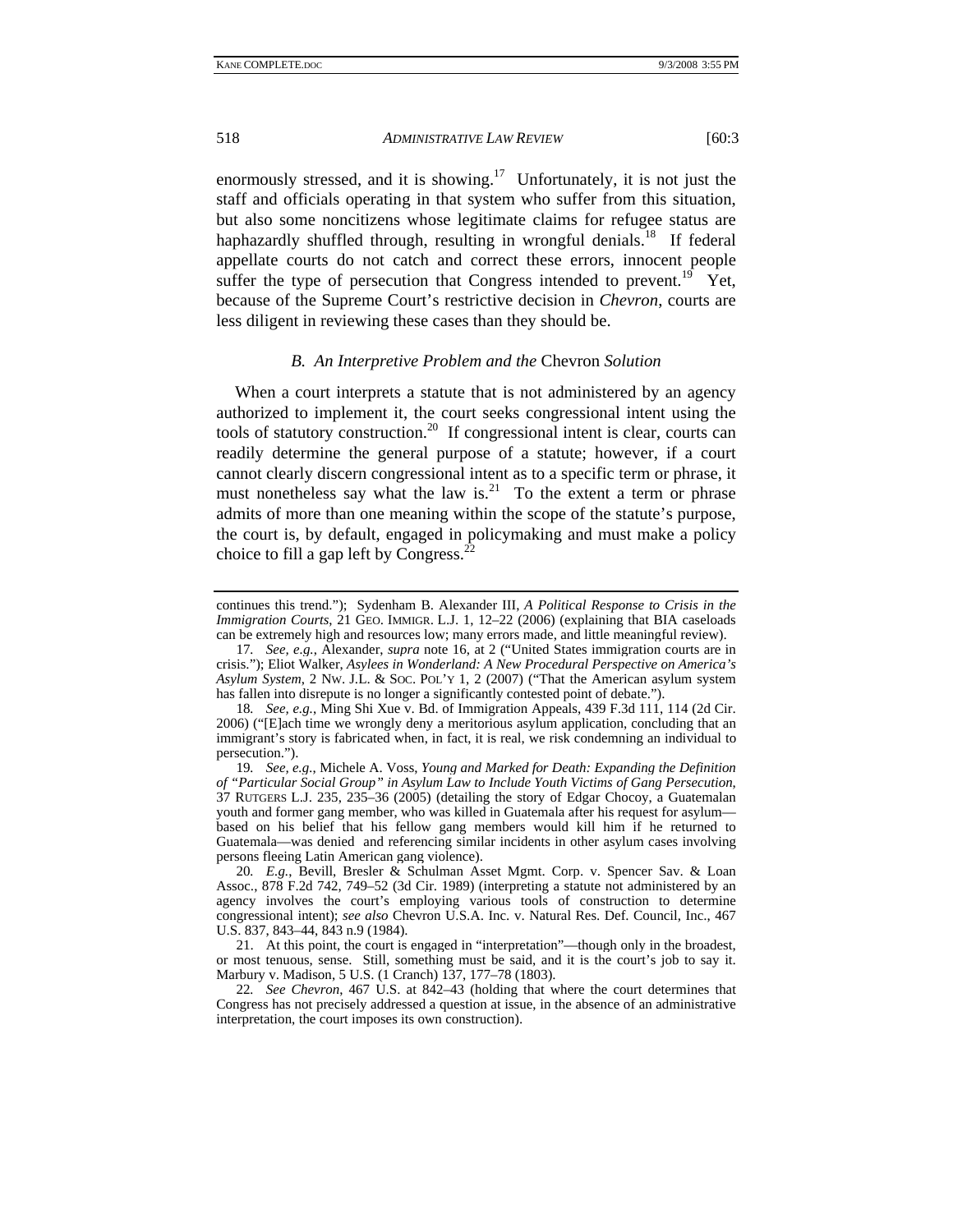In contrast, when a court reaches this same impasse where Congress has assigned an agency to administer an act, the court may allow the agency to fill the gap with a policy—provided the policy is not clearly beyond the range of alternatives Congress might have chosen and assuming the agency implements the policy in an appropriate manner.<sup>23</sup> This result is a commonsense interpretation of the division of labor in a tripartite government. Congress holds the lawmaking power, and it may delegate that power within very broad limits.<sup>24</sup> The courts have some power to say what those limits are under the United States Constitution and the Administrative Procedure Act  $(APA)$ ,<sup>25</sup> but when an agency exercises such delegated power within the designated limits, courts must respect that power—rather than usurp it—no less than if it were directly wielded by Congress.<sup>26</sup>

The trick, of course, is drawing the line between courts and agencies regarding the division of labor as the rightful descriers of congressional "intent."<sup>27</sup> In *Chevron*, the Supreme Court claimed to have settled this

 25. Administrative Procedure Act, Pub. L. No. 79-404, 60 Stat. 237 (1946) (codified in various sections of 5 U.S.C.).

 26. At bottom, I believe that this is what *Chevron* stands for. When Congress expressly deputized an agency to make legal rulings, it implicitly authorized policymaking as well. But the details regarding the scope of, or conditions on, that implied delegation are certainly worth further exploration. The materials that follow explore a very limited portion of those details in an admittedly more provocative than profound manner.

 27. The real problem is often that congressional intent may be so vague or even completely lacking that the real question is not one of interpreting intent, but of supplying it. Numerous commentators have noted the potentially important distinction between interpretation and policymaking (or delegated legislating) in this context. *See, e.g.*, Jerry L. Mashaw, *Agency-Centered or Court-Centered Administrative Law? A Dialogue with Richard Pierce on Agency Statutory Interpretation*, 59 ADMIN. L. REV. 889, 895 (2007) [hereinafter Mashaw, *Agency-Centered or Court-Centered Administrative Law?*] (arguing that where Congress leaves its policy intentions vague, courts *interpret* statutes, but agencies *create* policy). I will adhere to the Court's terminology in these matters, however, to avoid inconsistencies in the discussion that may engender further confusion. Hence, where a statute may be vague, I will refer to ambiguity; where the discussion refers to the agencies' "interpretation" of a statutory term, we may well be talking about creating meaning rather than finding it; and even though *Chevron* requires courts to accept agency "interpretations" when Congress has not clearly addressed a specific, statutory issue, I adopt the Court's

<sup>23</sup>*. See, e.g.*, RICHARD J. PIERCE, JR., ADMINISTRATIVE LAW TREATISE § 3.3, at 143–44 (4th ed. 2002) [hereinafter PIERCE, ADMINISTRATIVE LAW TREATISE] (explaining that the *Chevron* Court's holding—that where Congress enacts a statute to be administered by an agency, it has delegated to the agency the resolution of all policy disputes that Congress did not resolve—is based on political accountability). Similarly, when a court faces this dilemma and the agency in question has no lawmaking authority, a court respectfully considers the agency's statutory interpretation based on the agency's experience in the area, but the court interprets the act independently. *E.g.*, Skidmore v. Swift & Co., 323 U.S. 134, 139–40 (1944).

 <sup>24.</sup> Although the notion that Congress cannot delegate to a "fourth branch" is sound in many respects, the Supreme Court has all but entombed it. *See, e.g.*, Mistretta v. United States, 488 U.S. 361, 372–74 (1989) (describing the Court's treatment of the nondelegation doctrine).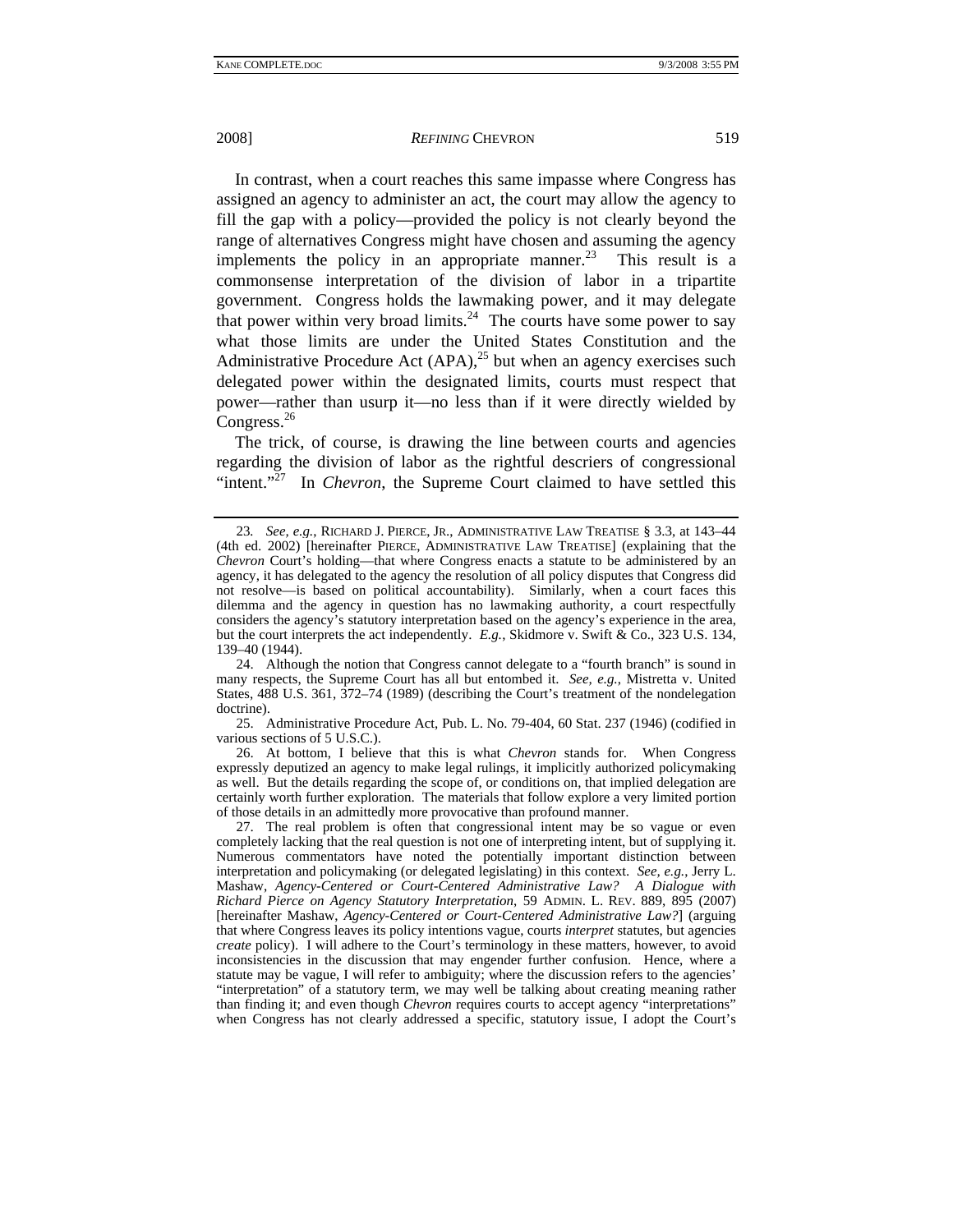important debate. The *Chevron* Court did not consciously announce a groundbreaking principle of judicial review and deference. On the contrary, the Court claimed to be merely following established precedent.<sup>28</sup> Yet *Chevron* has gained considerable fame for "dramatically expand[ing] the circumstances in which courts must defer to agency interpretations of statutes."<sup>29</sup>

Whether such an expansion was appropriate in *Chevron*, or in the thousands of cases that have followed it, is a much-debated topic. *Chevron* is now recognized as the keystone in the Court's jurisprudence of appellate review of agency action.<sup>30</sup> It is almost certainly the most cited and discussed case in the history of administrative law.<sup>31</sup> My current interest in *Chevron* arises from its impact in cases like *Li*, and from a sense that its impact is potentially quite dangerous.

#### *C. Changing the* Chevron *Attitude*

Administrative law—and the area of judicial review of agency decisions in particular—is notoriously flexible, or fluid, in many respects. As one scholar explains, there are three "systems" under which courts conduct this review: (1) a "word formula" system, in which phrases such as "arbitrary and capricious" govern the court's review; (2) an issue system, in which courts grant agencies more or less leeway in their decisionmaking according to where the issue fits in a factual-legal-policy spectrum; and (3) a category system, under which review depends on the type of process the agency employs (e.g., formal or informal rulemaking or adjudication).<sup>32</sup>

convention of calling that acceptance mere "deference."

 <sup>28.</sup> Chevron U.S.A. Inc. v. Natural Res. Def. Council, Inc., 467 U.S. 837, 843–45 (1984).

 <sup>29.</sup> Thomas W. Merrill & Kristin E. Hickman, Chevron*'s Domain*, 89 GEO. L.J. 833, 833 (2001).

<sup>30</sup>*. See, e.g.*, Thomas W. Merrill, *The* Mead *Doctrine: Rules and Standards, Meta-Rules and Meta-Standards*, 54 ADMIN. L. REV. 807, 809 (2002) [hereinafter Merrill, *The* Mead *Doctrine*] (stating that *Chevron* "is the Court's most important decision about the most important issue in modern administrative law").

 <sup>31.</sup> PIERCE, ADMINISTRATIVE LAW TREATISE, *supra* note 23, § 3.2, at 140. *Chevron* did not arise or thrive in a vacuum. It arose in a diverse, historical context and addressed a specific factual context. It has since created a new historical context, with tens of thousands of cases and articles exploring its application in a wide array of factual situations. A Westlaw citation check, completed February 17, 2008, showed a total of 45,504 citation references. Given the magnitude of this precedential milieu, this Article can only touch on a miniscule fraction of the relevant cases and articles. I readily acknowledge that the following analysis is far from comprehensive, and the danger of overlooking important aspects of the question looms large. Also there is a polemic edge to this discussion, and some of the countervailing theoretical and practical concerns probably deserve more attention. Still, if this meager review can offer some small contribution to the greater task of understanding this vital area, then I will count it a success.

 <sup>32. 3</sup> CHARLES H. KOCH, ADMINISTRATIVE LAW AND PRACTICE § 9.1–9.4 (2d ed. 1997).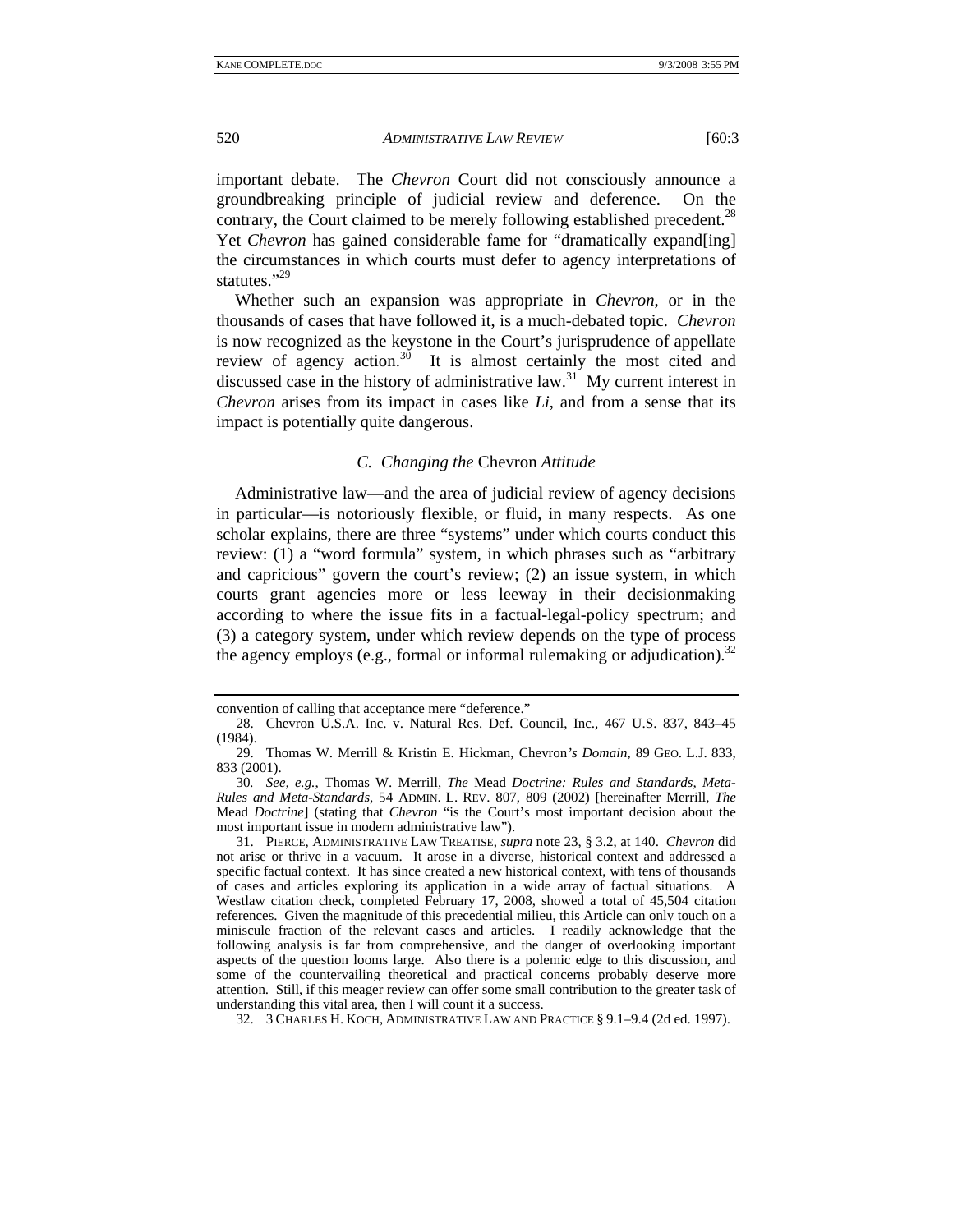The interaction of these systems is often complex,  $33$  and even within a given system, there is considerable vagueness and imprecision in determining and applying the standard of review. The Supreme Court has wisely admitted, for example, that the word formulas the APA employs may guide judicial review but necessarily leave room for judgment in their application.<sup>34</sup> Given the elasticity of this "system of systems," one observation of the relationship between the APA's "word formulas" seems applicable to the field as a whole: "The law may be said to use standards of review to express the risk of error the court should tolerate before it interferes. Or the standards may be seen as expressing a 'mood point' or the critical attitude with which the court should approach the agency decision."35

Not only did *Chevron* introduce a new element into the system of judicial review of agency action, but it also substantially shifted the judicial "mood point" toward agency decisions in general. $36$  As one commentator aptly put it, "*Chevron* reflects a very powerful pro-agency bias."37

Overall, that may well be a good thing. Generally speaking, agencies are better qualified than courts for policymaking, and an inference that Congress delegated these functions to agencies is generally supportable. My focus in this Article is the *Chevron* regime's application to agency adjudicative decisions denying religious-refugee claims. The *Chevron* case itself granted substantial deference to an agency decision on a "highly technical" matter resolved by an expert agency through notice-andcomment rulemaking. Decisions denying religious-refugee claims are not "highly technical," and they are made in often unfair adjudicatory settings by an agency that is largely inexpert and ill equipped to make them.<sup>38</sup> Moreover, these decisions touch on the core principle of religious freedom, a principle we as a nation have historically guarded more assiduously than others because of its central importance to human freedom, dignity, and fulfillment. A significant but often overlooked fact about these cases is that only denials—never affirmances—of religious-refugee claims come before the federal courts.39 This means that added (*Chevron*) deference to agency

35*. Id.*

<sup>33</sup>*. Id.* § 9.1.

<sup>34</sup>*. Id.* § 10.1 (quoting Universal Camera Corp. v. NLRB, 340 U.S. 474, 488–90 (1951)).

<sup>36</sup>*. See, e.g.*, *id.* (observing that different standards of review result in varying levels of approval for policy decisions; for example, the reasonableness standard requires a positive conclusion that the agency's decision was reasonable while the arbitrariness standard merely requires the negative conclusion that that the agency's decision was not arbitrary).

 <sup>37.</sup> Kristin E. Hickman, *The Need for* Mead*: Rejecting Tax Exceptionalism in Judicial Deference*, 90 MINN. L. REV. 1537, 1619 (2006).

<sup>38</sup>*. E.g.*, Alexander, *supra* note 16, at 12–20.

 <sup>39.</sup> Immigration and Nationality Act, 8 U.S.C. § 1252 (2000 & Supp. 2005).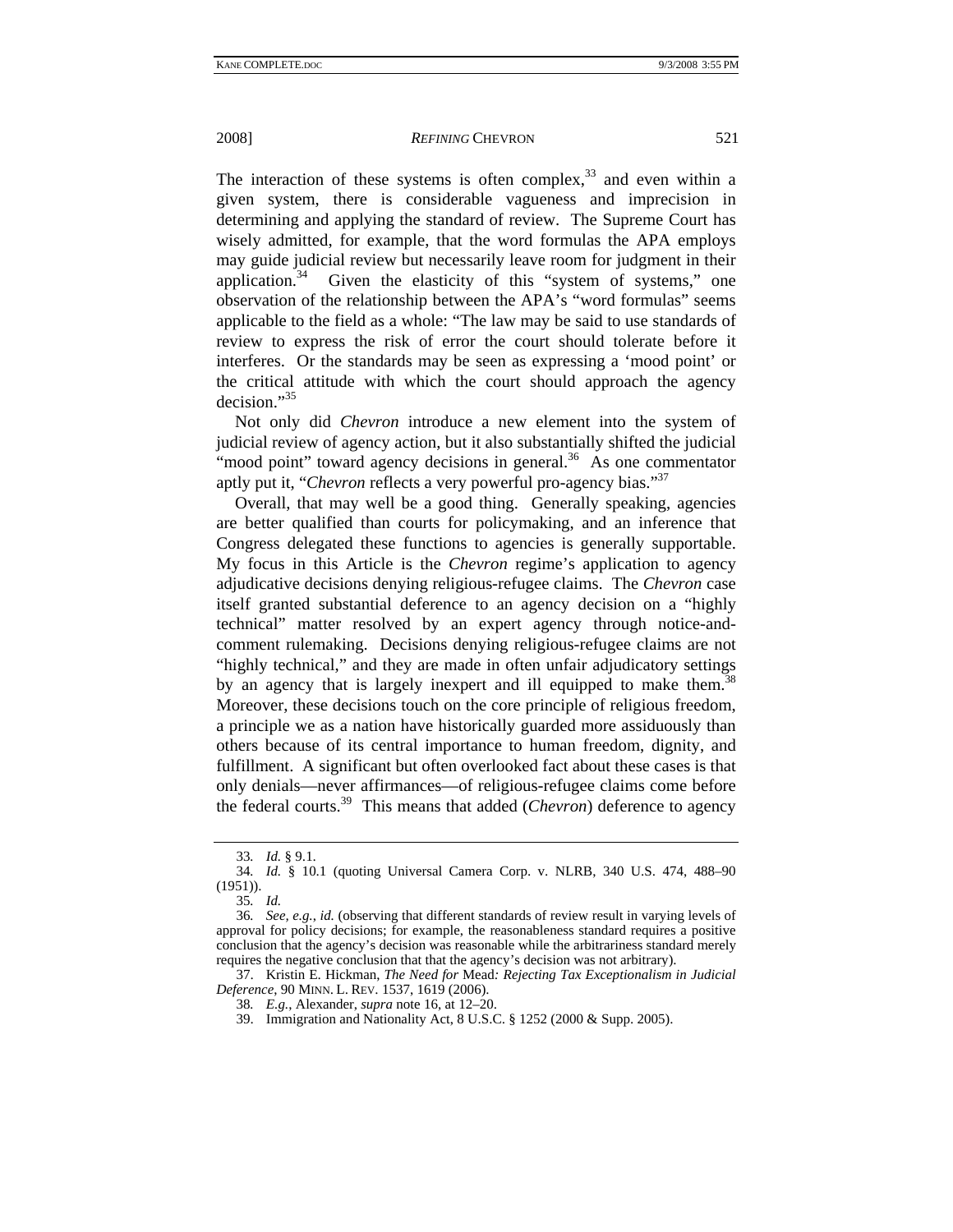decisions invariably carries the added risk of condemning an innocent person to religious persecution.

My basic thesis is that *Chevron* created a rebuttable presumption of heightened deference to agencies that is not so strong as the Court proposed and may be rebutted in the context of religious asylum—something that either Congress or the Court should recognize. The "mood" of judicial review for denials of religious-refugee claims must be moved to a less deferential point on the risk of error spectrum. We must reduce our tolerance for risk of error when such error causes innocent people to suffer persecution on account of their religious expression.

Part II briefly introduces a few of the statutory protections for refugees and discusses *Chevron* and some of its context, and addresses the factors the Court has identified as underlying the *Chevron* analysis and questions whether those factors legitimately apply in the specific context of religiousrefugee claim denials. Part III considers factors I believe the Court has not adequately considered, but which should persuade the Court or Congress to heighten judicial review of refugee cases. Finally, the Article concludes by suggesting that the fiction the *Chevron* Court crafted does not do justice to Congress's intent to protect religious refugees and should, therefore, be replaced by a more protective standard.

#### I. THE PUZZLE'S BIG PICTURE

#### *A. Basic Substantive Characteristics of Refugee Claims*

The Immigration and Nationality Act (INA or the Act) $40$  provides two basic forms of relief from deportation $41$  for a noncitizen who claims he will be persecuted if deported or removed.<sup>42</sup> A noncitizen may apply for

 <sup>40. 8</sup> U.S.C. §§ 1–1799 (2000).

 <sup>41.</sup> Though "deportation" commonly refers to sending a noncitizen away from the United States, it is also a term of art. Under the U.S. immigration law, a noncitizen can either be "deported" or "removed." These terms are not interchangeable and carry different burdens of proof. *See id.* § 1229(e)(2)(A)–(B) (2000) (distinguishing between aliens who have been admitted to the United States and are "deportable" and aliens not admitted to the United States who are "removable"); IRA J. KURZBAN, IMMIGRATION LAW SOURCEBOOK 10 (9th ed. 2004–2005) ("The distinction between exclusion hearings and deportation hearings has been removed, although the differences in the burden of proof remain.").

 <sup>42. 8</sup> U.S.C. §§ 1158, 1231(b)(3)(C) (2005); *see also* INS v. Cardoza-Fonseca, 480 U.S. 421, 423 (1987) (explaining that "[§] 243(h) of the Act, 8 U.S.C. § 1253(h), requires the Attorney General to withhold deportation of an alien who demonstrates that his 'life or freedom would be threatened' on account of one of the listed factors if he is deported"). There is an additional form of relief under the Convention Against Torture (CAT) for aliens in danger of being tortured or who have been tortured overseas. 8 C.F.R. § 208.16(c) (2007); *see also* United Nations Convention Against Torture and Other Cruel, Inhuman or Degrading Treatment or Punishment, 1465 U.N.T.S. 113 (Dec. 10, 1984). This Article does not separately address CAT claims.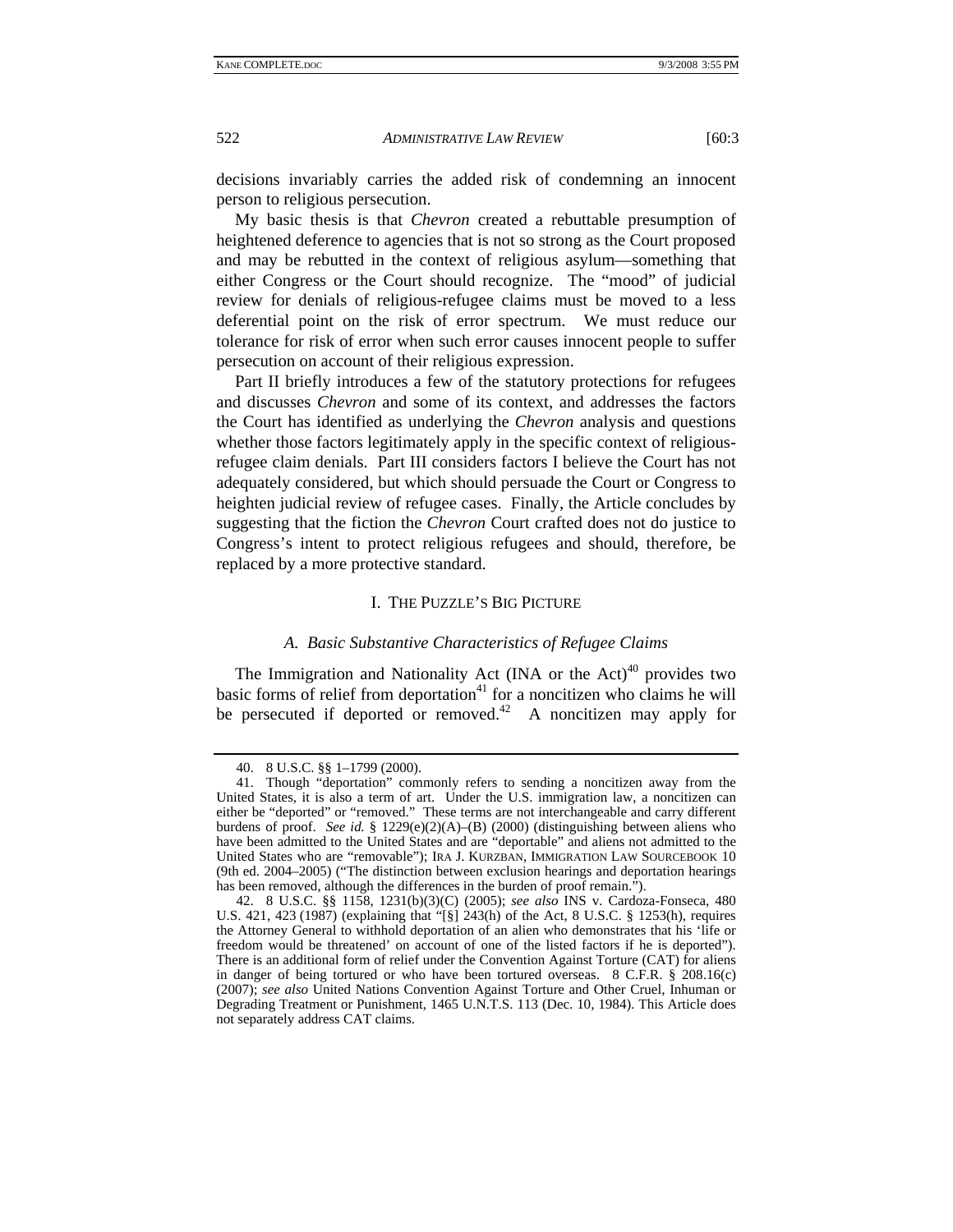asylum or withholding of removal, which is also known as restriction on removal or withholding of deportation.<sup>43</sup> To be eligible for asylum, an applicant must satisfy the Act's definition of "refugee."<sup>44</sup> A "refugee" is:

any person who is outside any country of such person's nationality . . . and who is unable or unwilling to return to, and is unable or unwilling to avail himself or herself of the protection of, that country because of persecution or a well-founded fear of persecution on account of race, religion, nationality, membership in a particular social group, or political opinion  $\dots$ .

A person who fits this definition qualifies for asylum; however, the Attorney General or the Secretary of Homeland Security has discretion to grant this relief to a qualifying refugee. $46$ 

To be eligible for withholding of removal or deportation, a noncitizen must establish that his life or freedom would be threatened on account of race, religion, nationality, membership in a particular social group, or political opinion.<sup>47</sup> Under the Act, this is not discretionary relief, like asylum. DHS must withhold removal for an eligible alien.<sup>48</sup> Eligibility for this mandatory relief turns on the applicant's showing a "clear probability" of persecution on account of one of these five grounds.49 Only one of the enumerated grounds needs to motivate the persecutor—and even then only partially.<sup>50</sup>

 44. 8 U.S.C. § 1158(b)(1) (2000); *see also Cardoza-Fonseca*, 480 U.S. at 423–24 (noting that the definition of "refugee" for asylum and for withholding of deportation is essentially identical to the refugee provisions in the United Nations Protocol Relating to the Status of Refugees, which served as the impetus for enacting the Refugee Act of 1980).

45. 8 U.S.C. § 1101(a)(42) (2006).

46*. Id*. § 1158(b)(1).

 47. 8 C.F.R. § 208.16(b) (2007); 8 U.S.C. § 1231(b)(3)(C) (2000). The similar language found in the current §  $1231(b)(3)(C)$  was previously contained in § 1253(h), which was amended in 1996.

48*. See* 8 U.S.C. § 1231(b)(3)(A) (2000) ("[T]he Attorney General *may not* remove an alien to a country if the Attorney General decides that the alien's life or freedom would be threatened in that country because of the alien's race, religion, nationality, membership in a particular social group, or political opinion." (emphasis added)); *see also Canas-Segovia*, 902 F.2d at 722 (explaining that the withholding provision of § 1253(h), "mandates that no alien shall be deported to a country in which his or her life or freedom would be threatened on account of any of five enumerated grounds").

 49. Singh v. Ashcroft, 398 F.3d 396, 401 (6th Cir. 2005) (quoting Pilica v. Ashcroft, 388 F.3d 941, 951 (6th Cir. 2004)); *see also* INS v. Stevic, 467 U.S. 407, 424, 429–30 (1984) (noting that the Court "deliberately avoided any attempt to state the governing standard beyond noting that it requires that an application be supported by evidence establishing that it is more likely than not that the alien would be subject to persecution on one of the specified grounds").

50. Mohideen v. Gonzales, 416 F.3d 567, 570 (7th Cir. 2005); *see also* 3 GORDON,

 <sup>43.</sup> Asylum and withholding of deportation are two distinct forms of relief. *Cardoza-Fonseca*, 480 U.S. at 428–29 n.6. However, they are usually sought simultaneously. *See*  Canas-Segovia v. INS, 902 F.2d 717, 722 (9th Cir. 1990), *rev'd on other grounds*, INS v. Elias-Zacarias, 502 U.S. 478, 479 (1992) ("Withholding of deportation is mandatory once an alien establishes eligibility but the granting of asylum remains discretionary even after he establishes eligibility.").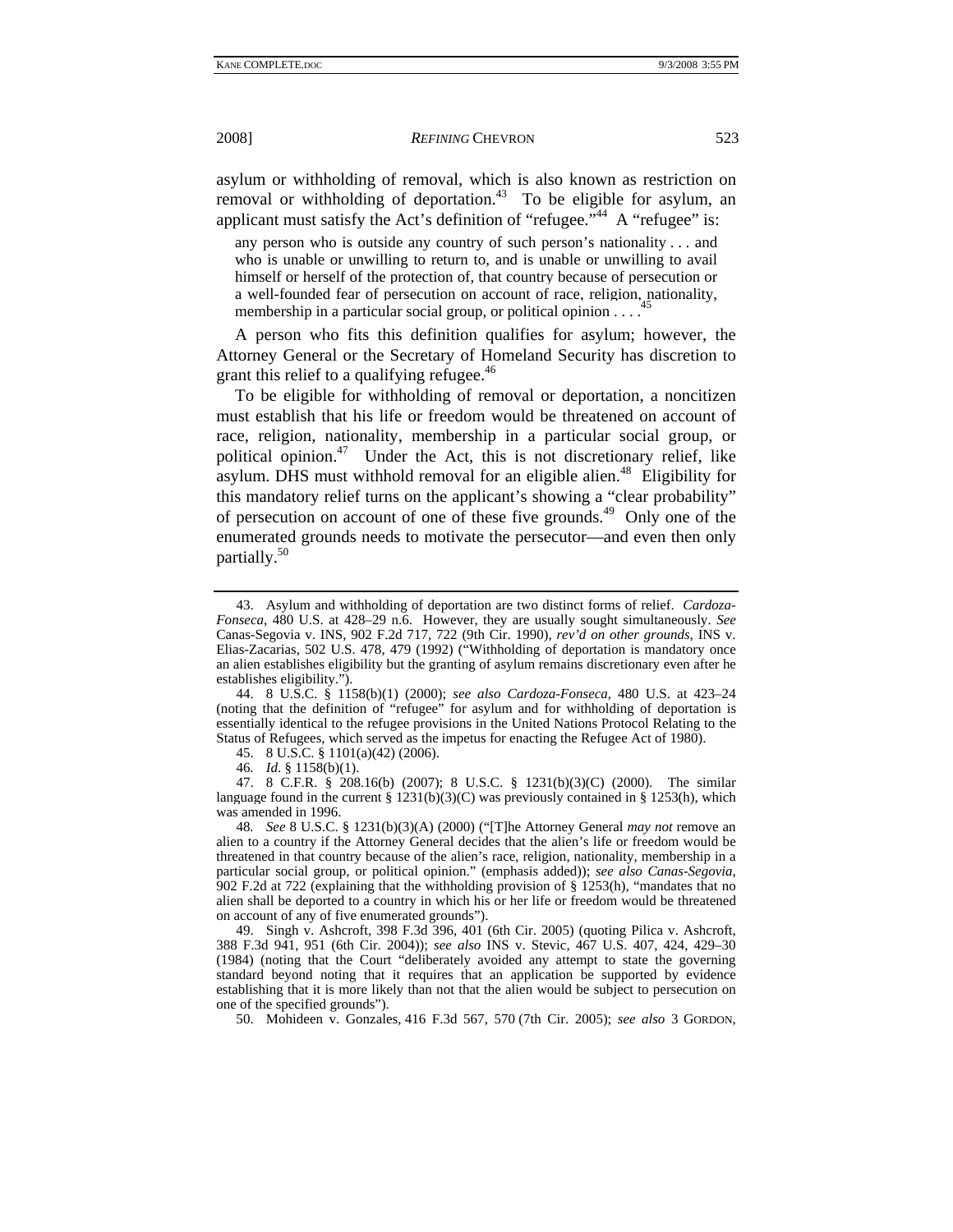The Secretary of Homeland Security or the Attorney General may grant asylum if either determines the applicant is a "refugee" within the Act's meaning.<sup>51</sup> This requires the applicant to prove<sup>52</sup> that he has "a wellfounded fear of persecution on account of race, religion, nationality, membership in a particular social group, or political opinion."<sup>53</sup>

If an alien fails to establish the well-founded fear of persecution required for a grant of asylum, he also fails to establish the clear probability of persecution required for withholding of deportation.<sup>54</sup> "Clear probability" means that it is more likely than not that an alien will be subject to persecution,55 and this is a more rigorous standard than the "well-founded fear" standard for asylum.<sup>56</sup>

51. 8 U.S.C. § 1158 (b)(1)(A) (2005).

 52. The applicant's testimony alone may be sufficient to meet this burden, "but only if the applicant satisfies the trier of fact that the applicant's testimony is credible, is persuasive, and refers to specific facts" demonstrating the applicant is a refugee. *Id.*   $§ 1158(b)(1)(B)(ii).$ 

53*. Id.* § 1101(a)(42); *see also* GORDON, MAILMAN & YALE-LOEHR, *supra* note 15, § 33.04 (defining "refugee" in the INA).

 54. 8 C.F.R. § 208.13 (2007); *see also* Janusiak v. INS, 947 F.2d 46, 47 (3d Cir. 1991) (indicating that, because an applicant seeking restriction on deportation must establish by a "clear probability" that his or her life or freedom would be threatened, failure to fulfill the lower burden of proof of a well-founded fear results in a similar failure to fulfill the higher standard).

55. INS v. Stevic, 467 U.S. 407, 424 (1984).

56*. Janusiak*, 947 F.2d at 47. The Supreme Court has interpreted the term "wellfounded" to mean that an alien need *not* prove that it is more likely than not that persecution will ensue. *See* INS v. Cardoza-Fonseca, 480 U.S. 421, 449 (1987) (holding that the IJ and the BIA were incorrect in holding that the two standards are identical, but declining to set forth a detailed description of how the "well-founded fear" test should be applied). *See also*  8 C.F.R. § 208.13 (2007) (providing guidance as to what constitutes a well-founded fear of persecution). To satisfy this requirement, applicants must establish both that they possess a subjective fear of persecution and that an objectively reasonable person would also fear persecution under the same circumstances. *See* Lie v. Ashcroft, 396 F.3d 530, 536 (3d Cir. 2005) (explaining that to establish a well-founded fear of future persecution an applicant must first demonstrate a subjective fear of persecution through credible testimony that her fear is genuine and then show that a reasonable person in the alien's circumstances would fear persecution upon returning). The subjective prong requires a showing that the fear is genuine. *See* Mitev v. INS, 67 F.3d 1325, 1331 (7th Cir. 1995) (explaining that an applicant must show that a reasonable person in the applicant's circumstances would fear persecution). The objective prong requires a showing that the applicant would be individually singled out for persecution or a demostration that in the applicant's country there is a pattern or practice of persecution of a group of persons similarly situated to the applicant on account of race, religion, nationality, membership in a particular social group, or political opinion. 8 C.F.R. § 208.13(b)(1) (2008). To constitute a "pattern or practice," the persecution of the group "must be systemic, pervasive, or organized." Ngure v. Ashcroft, 367 F.3d 975, 991 (8th Cir. 2004). An applicant who has demonstrated past persecution is presumed to have a well-founded fear of future persecution. 8 C.F.R.

MAILMAN & YALE-LOEHR, *supra* note 15, § 34.02 (noting that the 2005 REAL ID Act amended the statutory language so that one of the enumerated grounds must be central reason for the applicant's past or future prosecution). "The [applicant] carries the burden to establish a nexus between the persecution and one of the five statutory grounds for asylum." Tamara-Gomez v. Gonzales, 447 F.3d 343, 349 (5th Cir. 2006).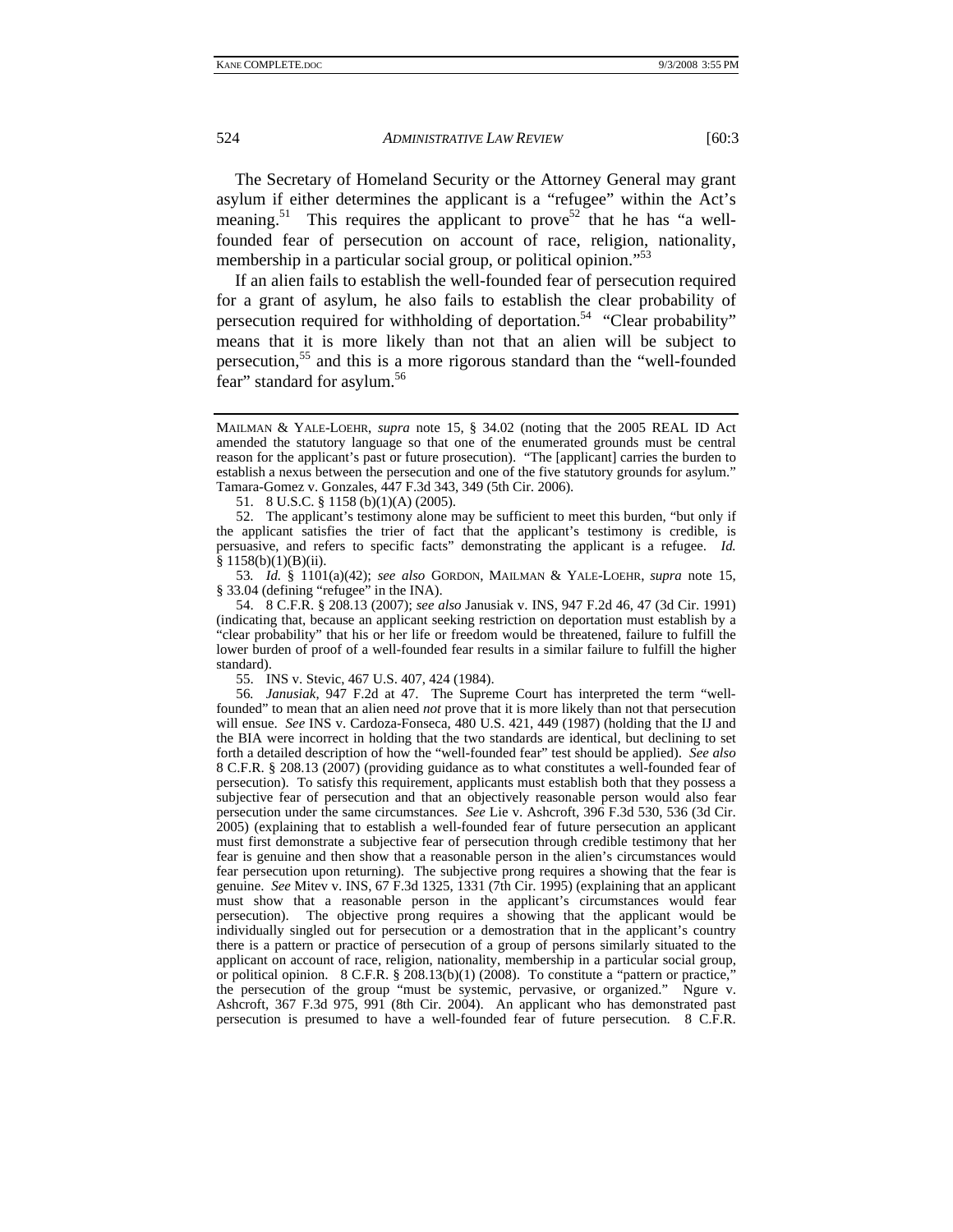The 1980 Refugee Act established both the asylum and withholding provisions.57 Congress, in this law, conformed our domestic refugee law to the United Nations Protocol Relating to the Status of Refugees (UN Protocol).<sup>58</sup> The Refugee Act, like the UN Protocol, intends to protect noncitizens fleeing persecution.<sup>59</sup> Additionally, the definition of "refugee" in the asylum section, as well as the basis for withholding of removal, is essentially identical to the refugee provisions in the 1951 Convention.<sup>60</sup>

The Refugee Act does not define the term "persecution," but the BIA has defined the term to mean "a threat to the life or freedom of, or the infliction of suffering or harm upon, those who differ in a way regarded as offensive."61 The term is not even used in the withholding statute, but the BIA and courts apply the same definition to the requirement that an applicant for withholding show a clear probability that "his life or liberty would be threatened if he or she is returned to his country of origin."<sup>62</sup>

57*. See* Canas-Segovia v. INS, 902 F.2d 717, 722 (9th Cir. 1990).

59*. In re* S-P-, 21 I. & N. Dec. 486, 492–93 (1996).

60*. Cardoza-Fonseca*, 480 U.S. at 423–24. *See also In re* S-P-, 21 I. & N. Dec. at 492–93 (explaining that Congress sought to bring the Refugee Act of 1980's definition of "'refugee' into conformity with the United Nations Convention and Protocol Relating to the Status of Refugees").

61*. In re* Acosta, 19 I. & N. Dec. 211, 216 (1985); *see also* Nicole Lerescu, Note, *Barring Too Much: An Argument in Favor of Interpreting the Immigration and Nationality Act Section 101(a)(42) to Include a Duress Exception*, 60 VAND. L. REV. 1875, 1879–80 (2007) (discussing the INA's definition of "persecution").

 62. Won Kidane, *An Injury to the Citizen, a Pleasure to the State: A Peculiar Challenge to the Enforcement of International Refugee Law*, 6 CHI.-KENT J. INT'L & COMP. L. 116, 159 n.252 (2006); *see Stevic*, 467 U.S. at 428 n.22 (1984) (discussing at length the statutory definition in relation to the United Nations Protocol Relating to the Status of Refugees). The Circuit Courts of Appeals have extensively elaborated this definition. It encompasses persecution that is less onerous than threats to life or freedom but more onerous than mere harassment or annoyance. *See* Balazoski v. INS, 932 F.2d 638, 642 (7th Cir. 1991) (noting that persecution is broader than mere threats to life or freedom, including non-life-threatening violence and physical abuse). Between these broad margins, courts have tended to consider the subject on an ad hoc basis. *See* Marquez v. INS, 105 F.3d 374, 379 (7th Cir. 1997) (surveying the circuits' various holdings and determining that the prevailing approach is "largely ad hoc"). Courts have described persecution in different ways. Karouni v. Gonzales, 399 F.3d 1163, 1171 (9th Cir. 2005) (quoting Prasad v. INS, 47 F.3d 336, 339 (9th Cir. 1995)) (describing persecution as "the infliction of suffering or harm upon those who differ (in race, religion, or political opinion) in a way regarded as

<sup>§ 208.13.</sup> However, the government can rebut this presumption by establishing a fundamental change in circumstances such that the applicant no longer has a well-founded fear of persecution, or that the applicant could avoid future persecution by relocating to another part of the applicant's country if relocation is reasonable. *Id.*

 <sup>58.</sup> *See, e.g.*, *Cardoza-Fonseca*, 480 U.S. at 436–37; *Stevic*, 467 U.S. at 421 (1984). The UN Protocol binds the United States to Articles 2 through 34 of the United Nations Convention Relating to the Status of Refugees (the 1951 Convention). July 28, 1951, 189 U.N.T.S. 150. Although the United States has not acceded to the 1951 Convention generally, "the United States did agree to the 1967 Protocol that incorporates the terms of the 1951 Convention by reference and expands the application of the 1951 Convention." Andrew G. Pizor, Comment, Sale v. Haitian Centers Council*: The Return of Haitian Refugees*, 17 FORDHAM INT'L L.J. 1062, 1065–66 (1994).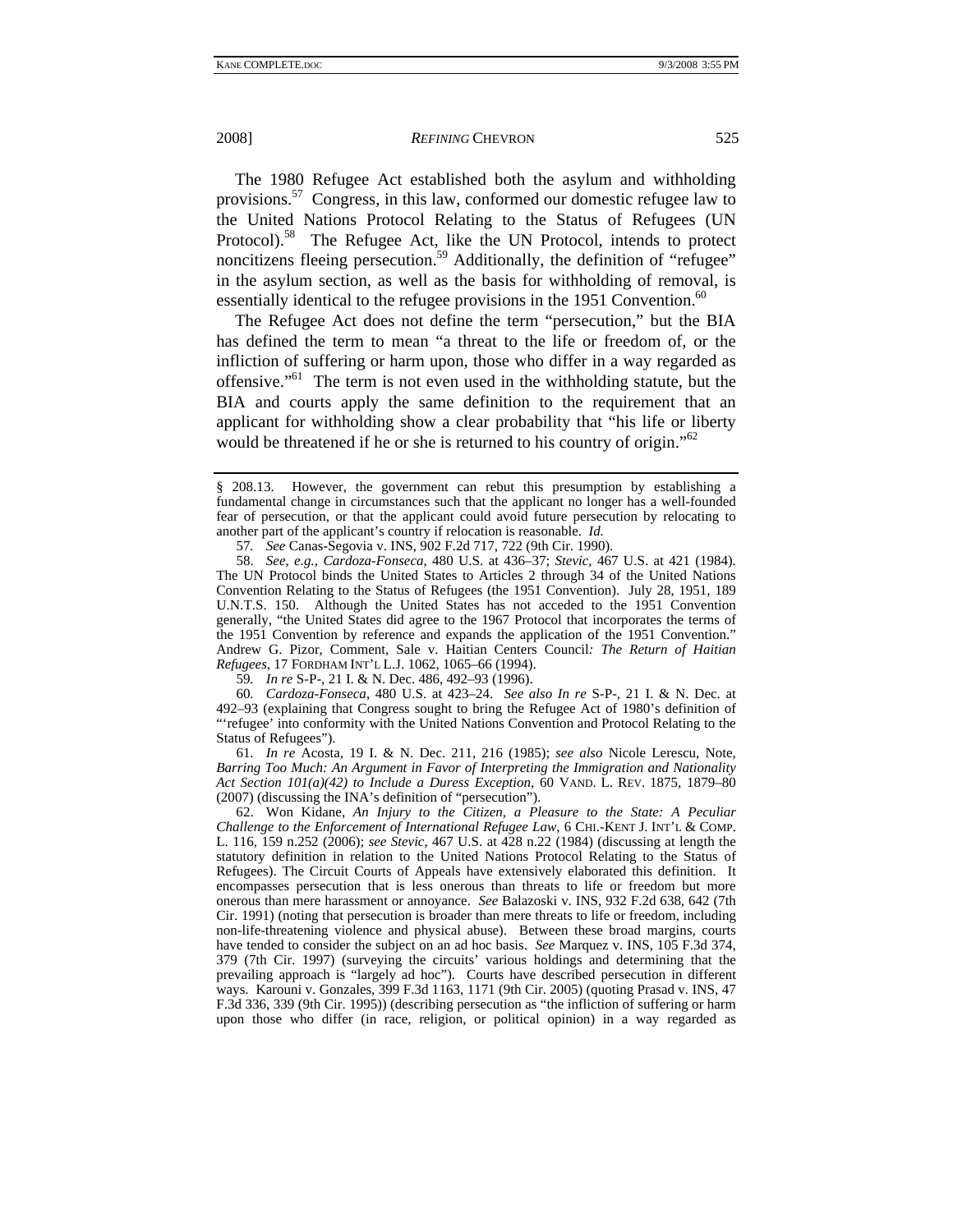# *B. Basic Procedural Parameters of Refugee Claims63*

United States Citizenship and Immigration Services (USCIS) in DHS is now responsible for the initial administration of most immigration matters. $64$  Generally, noncitizens seeking asylum or withholding apply to USCIS.<sup>65</sup> The decisions of the officers in USCIS are typically subject to review within the Executive Office for Immigration Review (EOIR) by IJs, whose decisions are subject to review by the BIA. $^{66}$  The BIA is an administrative tribunal authorized to hear appeals of immigration cases  $67$ decided by IJs.<sup>68</sup> Until the process was substantially revised in 2002, a three-member BIA panel exercised de novo review of IJ opinions.<sup>69</sup> There

64. Cruz, *supra* note 15, at 492.

 65. This is called an affirmative filing. However, noncitizens who are already in removal or deportation proceedings may file an asylum or withholding claim as a defense directly with EOIR, bypassing review of USCIS officer. *See* 8 C.F.R. § 208.1–208.4 (2007) (laying out the rules for asylum and withholding renewal); *see also* KURZBAN, *supra* note 41, at 378–92 (comparing asylum, withholding, and CAT claims before USCIS asylum officer and the IJ).

66*.* KURZBAN, *supra* note 41, at 378–92.

 67. Exec. Office for Immigration Review, U.S. Dep't of Justice, Board of Immigration Appeals, http://www.usdoj.gov/eoir/biainfo.htm. Most appeals filed with the BIA involve orders of removal and applications for relief from removal. *Id*.

 68. 8 C.F.R. § 3.1(a)(1) (1990); *see also* ANKER, *supra* note 15, at 14 n.67 (noting that Congress created EOIR in 1983 to oversee both the IJs and the BIA). Congress directly granted the Attorney General authority in 8 U.S.C. § 1103(a). That authority has since been transferred to DHS. 8 U.S.C. § 1103(a). The congressional authority for these delegations derives from Article I of the Constitution, which grants Congress power to establish "a uniform Rule of Naturalization."

69*. See* Board of Immigration Appeals, *supra* note 67 (explaining that the BIA has been given nationwide jurisdiction to hear appeals from certain decisions rendered by IJs and by District Directors of DHS); Cruz, *supra* note 15, at 499 (noting that the BIA has

offensive"); Bace v. Ashcroft, 352 F.3d 1133, 1137 (7th Cir. 2003) (quoting Tamas-Mercea v. Reno, 222 F.3d 417, 424 (7th Cir. 2000)) (describing persecution as "punishment or the infliction of harm for political, religious, or other reasons that this country does not recognize as legitimate"); Fatin v. INS, 12 F.3d 1233, 1240 (3d Cir. 1993) (describing persecution as "threats to life, confinement, torture, and economic restrictions so severe that they constitute a threat to life or freedom"). Yet, it does not include every sort of conduct our society regards as offensive. *Id.* at 1241. Finally, to qualify as "persecution," the acts in question must be "committed by the government or forces the government is either unable or unwilling to control." Abdulrahman v. Ashcroft, 330 F.3d 587, 592 (3d Cir. 2003) (internal quotation marks omitted).

 <sup>63.</sup> Note that there have been many recent revisions to the aforementioned provisions that have important consequences on federal review of refugee claims; however, accounting for all of the potentially relevant nuances in refugee claims would unnecessarily distract from the main theses. *See generally* Guendelsberger, *supra* note 15, at 616–17 (explaining the limits of circuit court jurisdiction in removal proceedings); Tarik Naber, Comment, *Judicial Review Under 8 U.S.C. § 1252(a)(2)(B)(ii): How a Minority of Federal Circuit Courts Are Keeping Noncitizens Out of Court*, 40 U.C. DAVIS L. REV. 1515, 1518–19 (2007) (noting that "courts disagree about whether decisions regarding requests to continue or motions to reopen removal proceedings are among the discretionary decisions beyond federal court jurisdiction" and that a majority of courts hold that  $\S 1252(a)(2)(B)(ii)$  does not bar judicial review of those decisions).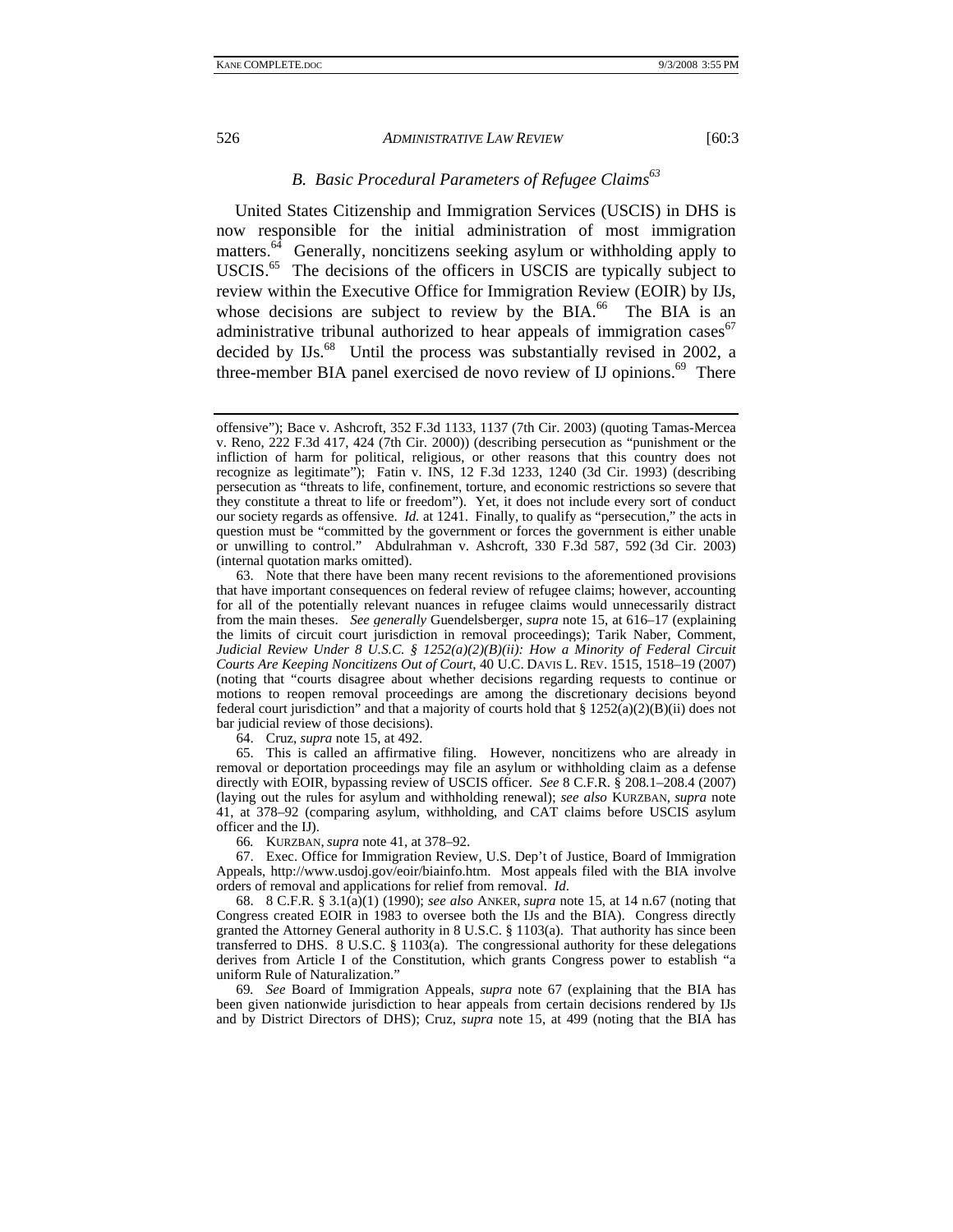are now only fifteen Board members on the BIA.<sup>70</sup> The BIA's current practice is for a single Board member to issue an order that affirms without opinion (AWO) most IJ decisions. $^{71}$ 

Cases that are not appropriate for consideration by a single Board member are still adjudicated by a panel of three Board members.<sup>72</sup> This generally occurs, however, only if the Board needs to reverse the opinion, resolve inconsistencies among opinions, or establish new precedent. $\frac{73}{12}$  The Board may, by majority vote or direction of the Chairman, assign a case or group of cases for full en banc consideration. But en banc proceedings are not favored.<sup>74</sup>

Most of the Board's decisions are unpublished, $^{75}$  and those unpublished BIA decisions are only binding on the parties to the decision and are not precedent for unrelated cases.<sup>76</sup> Selected decisions that are published and adjudicated by a three-member panel or by the Board en banc—except for Board decisions that are modified or overruled by the Board or Attorney General<sup>77</sup>—may be designated to serve as binding precedent on the parties,

 71. If that single Board member believes the CIS or IJ opinion is substantially correct and that the case falls under, rather than materially extends, existing precedent, the Board member may summarily affirm without an opinion (AWO). 8 C.F.R. § 1003.1(e)(4) (2006); 5 U.S.C. § 706 (2000); Jessica R. Hertz, Comment, *Appellate Jurisdiction over the Board of Immigration Appeals's Affirmance Without Opinion Procedure*, 73 U. CHI. L. REV. 1019, 1023 (2006) (citing 8 C.F.R. § 1003.1(e)(4)(i) (2006)). As one observer reports:

The 2002 reorganization produced massive, immediate effects. Summary affirmances inside DOJ increased twenty-fold, from 3 percent of the Board's decisions to 60 percent in seven months. Major changes in form were accompanied by commensurate changes in substance. Board decisions in favor of noncitizens fell from 25 percent to 10 percent. The intersection of these changes increased by thousands the number of noncitizens whose administrative appeals were rejected without written explanation. Alexander, *supra* note 16, at 12 (footnotes omitted).

72. 8 C.F.R. § 1003.1(e)(3) (2006).

73*. See id*. § 1003.1(e)(6) (listing the six circumstances that require a three-member panel to review a case).

74*. Id.* § 1003.1(a)(5).

 75. BIA PRACTICE MANUAL, *supra* note 70, at 8–10. Decisions selected for publication meet one or more of several criteria, including but not limited to the following: resolution of an issue of first impression; alteration, modification, or clarification of an existing rule of law; reaffirmation of an existing rule of law; resolution of a conflict of authority; and discussion of an issue of significant public interest. *Id.* at 9.

76*. Id*. at 10.

77. 8 C.F.R. § 1003.1(g) (2007).

always served at the discretion of the Attorney General).

 <sup>70.</sup> EXECUTIVE OFFICE OF IMMIGRATION REVIEW, U.S. DEP'T OF JUSTICE, BOARD OF IMMIGRATION APPEALS PRACTICE MANUAL 3 (2006), *available at* http://www.usdoj.gov/eoir/vll/qapracmanual/pracmanual/chap1.pdf [hereinafter BIA PRACTICE MANUAL]. Significantly, regulations intended to "streamline" BIA appeals substantially revised that process to handle a caseload that has grown exponentially in recent years. Guendelsberger, *supra* note 15, at 612 n.40; EXECUTIVE OFFICE FOR IMMIGRATION REVIEW, U.S. DEP'T OF JUSTICE, FY 2006 STATISTICAL YEAR BOOK S2 (2007), *available at* http://www.usdoj.gov/eoir/statspub/fy06syb.pdf (noting that the Board received over 42,000 appeals in fiscal year 2003).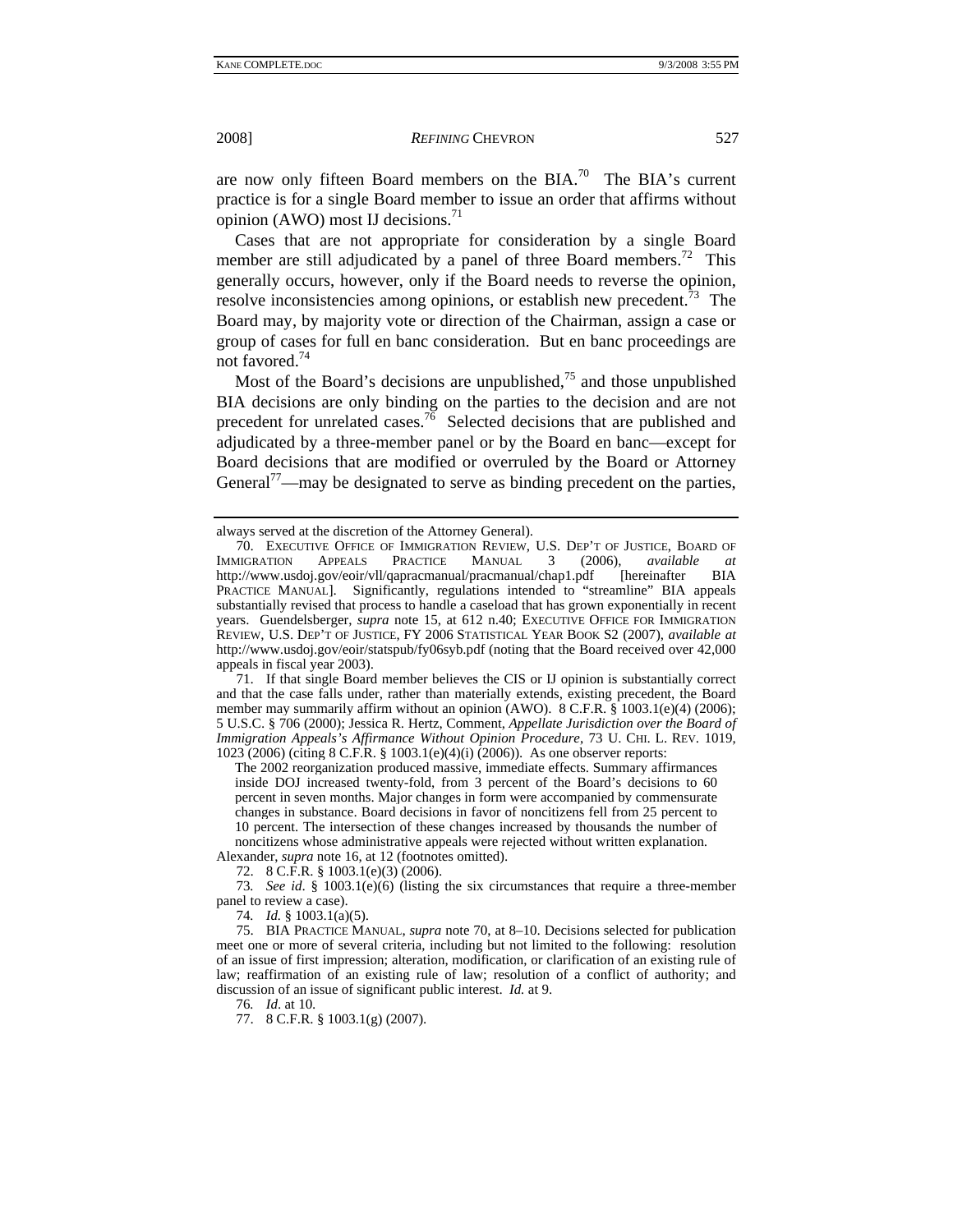the Board, the Immigration Courts, and DHS in all proceedings involving the same issue or issues.<sup>78</sup> Thus, a case must be adjudicated by a threemember panel "to establish a precedent construing the meaning of laws, regulations, or procedures."79

The Board's order "is final, unless and until it is stayed, modified, rescinded, or overruled by the Board, the Attorney General, or a federal court."80 If the Board decision is adverse to DHS, then DHS may ask the Board to refer the case to the Attorney General for review.<sup>81</sup> Applicants whose requests for asylum or withholding that the Board denies may appeal to a United States circuit court of appeals. $82$  Thus the federal circuit courts hear only denials of refugee claims.

Federal appellate courts hearing BIA appeals in refugee cases generally review agency factual findings under the substantial evidence standard.<sup>83</sup> The APA also directs courts to review legal questions de novo, $84$  though *Chevron* has added a potentially dangerous gloss to that directive. Unfortunately, *Chevron* has also affected the judicial "mood" toward refugee cases such that courts often mistakenly apply the *Chevron* standard to simple questions of statutory interpretation and mixed questions of fact and law.85

 82. Diallo v. Mukasey, 508 F.3d 451, 453–54 (8th Cir. 2007); Elbahja v. Keisler, 505 F.3d 125, 128 (2d Cir. 2007).

83*. See* 5 U.S.C. § 706(2)(E) (2000) (providing that reviewing courts must set aside agency decisions that the court finds "unsupported by substantial evidence" when that case is subject to §§ 556 and 557 of the APA or "otherwise reviewed on the record of an agency hearing provided by statute"); INS v. Elias-Zacarias, 502 U.S. 478, 481 (1992) (stating that appellate courts must uphold BIA evidentiary determinations supported by "reasonable, substantial, and probative evidence") (quoting  $\frac{8 \text{ U.S.C. } }{3}$  1105a(a)(4) (2000)).

84. 5 U.S.C. § 706 (2000).

85*. See, e.g.*, Hamama v. INS, 78 F.3d 233, 239 (6th Cir. 1996) (stating that the court would apply *Chevron* to its de novo review of a BIA decision that involved application of fact to law and holding that the *Chevron* approach was appropriate in reviewing these types of BIA decisions); Guendelsberger, *supra* note 15, at 626 (stating that the appellate courts ordinarily follow the substantial evidence test to determine whether the evidence supports agency decisions "on mixed questions of fact and law"); KOCH, *supra* note 32, § 12.22 (noting that courts must distinguish between legal and factual components of decisions).

 <sup>78.</sup> BIA PRACTICE MANUAL, *supra* note 70, at 9.

<sup>79</sup>*. Id.* at 3–4 (citing 8 C.F.R. § 1003.1(e)(6)(ii) (2007)).

 <sup>80.</sup> *Id.* at 8.

 <sup>81. 8</sup> C.F.R. § 1003.1(h) (2007); Guendelsberger, *supra* note 15, at 616 & n.63; *see* David S. Rubenstein, *Putting the Immigration Rule of Lenity in Its Proper Place: A Tool of Last Resort After* Chevron, 59 ADMIN. L. REV. 479, 480 n.4, 485 n.28 (2007) (explaining that, although the Secretary of Homeland Security now carries out immigration enforcement functions, the ultimate authority to decide matters of law, such as BIA decisions, remains with the Attorney General).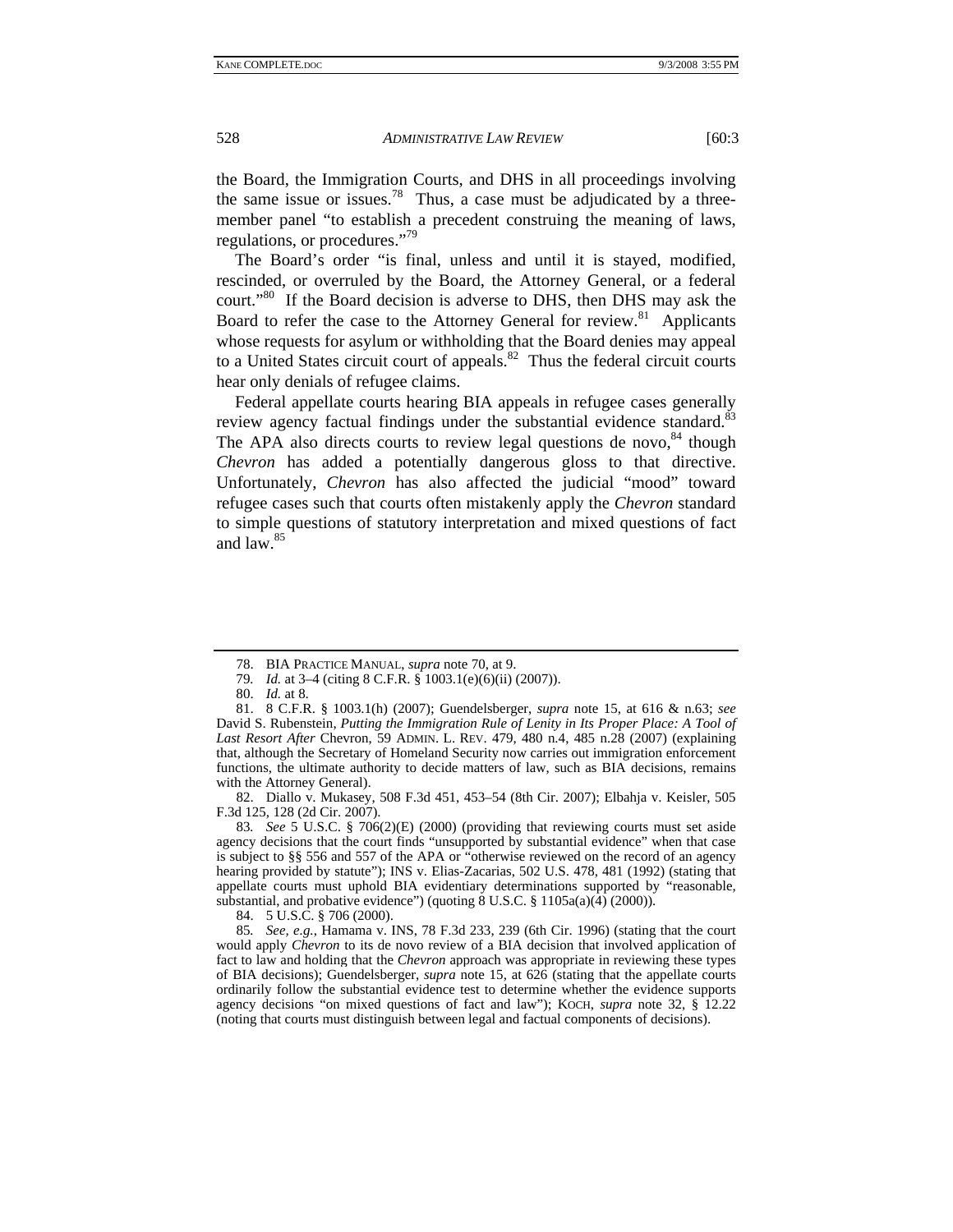#### *C.* Chevron*'s Interpretive Context*

#### *1. The Governing Law*

Congress has plenary power to regulate many areas of national life, including immigration, $86$  and it has delegated authority to regulate those areas to various agencies. $87$  Significantly, however, Congress has also dictated the scope of federal judicial review of those agencies' actions.<sup>88</sup> Section 706 of the APA embodies Congress's delegation of judicial review authority and requires that "the reviewing court shall decide all relevant questions of law, interpret constitutional and statutory provisions, and determine the meaning or applicability of the terms of an agency action."<sup>89</sup> This includes "hold[ing] unlawful and set[ting] aside agency action[s], findings, and conclusions found to be . . . arbitrary, capricious, an abuse of discretion, or otherwise not in accordance with law," or "unsupported by substantial evidence" in cases involving formal adjudication.<sup>90</sup>

Thus, when a court reviews an agency action, it must follow this

87*. See* Miranda Alvarado v. Gonzales, 449 F.3d 915, 923 (9th Cir. 2006) ("Congress delegated plenary authority to the Attorney General to enforce the INA.") (citing 8 U.S.C. § 1103(a) (2000)); Hall v. INS, 253 F. Supp. 2d 244, 248 (D.R.I. 2003) ("The plenary authority of Congress may be delegated in part to the Executive Branch.") (citing United States *ex rel.* Knauff v. Shaughnessy, 338 U.S. 537, 543 (1950)).

90*. Id.* § 706(2)(A), (E).

<sup>86</sup>*. See* PETER L. STRAUSS, ADMINISTRATIVE JUSTICE IN THE UNITED STATES 179 (2d ed. 2002) (stating that immigration law is not only highly developed, complex, and "almost entirely a creature of statute," but also that it implicates a "sovereign attribute"—the power to exclude aliens—which confers upon Congress plenary power to pass laws and regulations governing aliens that would not be acceptable if applied to citizens); John H. Reese, *Bursting the* Chevron *Bubble: Clarifying the Scope of Judicial Review in Troubled Times*, 73 FORDHAM L. REV. 1103, 1108–09 (2004) (discussing Professor Nathanson's concept that courts limit their role in reviewing agency decisions to "questions of the ultimate meaning of the statute" and inferring that such a concept satisfies separation of powers obligations and maintains courts' independent role in interpreting the law); Rubenstein, *supra* note 81, at 484–85 (defining the plenary doctrine as judicial recognition that it is Congress's role to determine immigration policy and stating that Congress has delegated much of this authority to agencies). *Contra* GERALD L. NEUMAN, STRANGERS TO THE CONSTITUTION: IMMIGRANTS, BORDERS, AND FUNDAMENTAL LAW (1996) (exploring the constitutional underpinnings of American immigration law and asserting that the political branches should not be free to deport aliens on constitutionally suspect grounds); Gabriel J. Chin, *Is There a Plenary Power Doctrine? A Tentative Apology and Prediction for Our Strange but Unexceptional Constitutional Immigration Law*, 14 GEO. IMMIGR. L.J. 257 (2000) (suggesting that the plenary doctrine is a form of harmful dicta); Gabriel J. Chin, *Segregation's Last Stronghold: Race Discrimination and the Constitutional Law of Immigration*, 46 UCLA L. REV. 1 (1998) (arguing that the plenary power doctrine rests on unsound foundational cases and that the Court should therefore reject the doctrine).

<sup>88</sup>*. See, e.g.*, Russell L. Weaver, *The Emperor Has No Clothes:* Christensen*,* Mead *and Dual Deference*, 54 ADMIN. L. REV. 173, 181 (2002) [hereinafter Weaver, *The Emperor Has No Clothes*] ("Congress's only explicit statement on the judicial role is set forth in the  $APA \ldots$ .").

 <sup>89. 5</sup> U.S.C. § 706 (2000).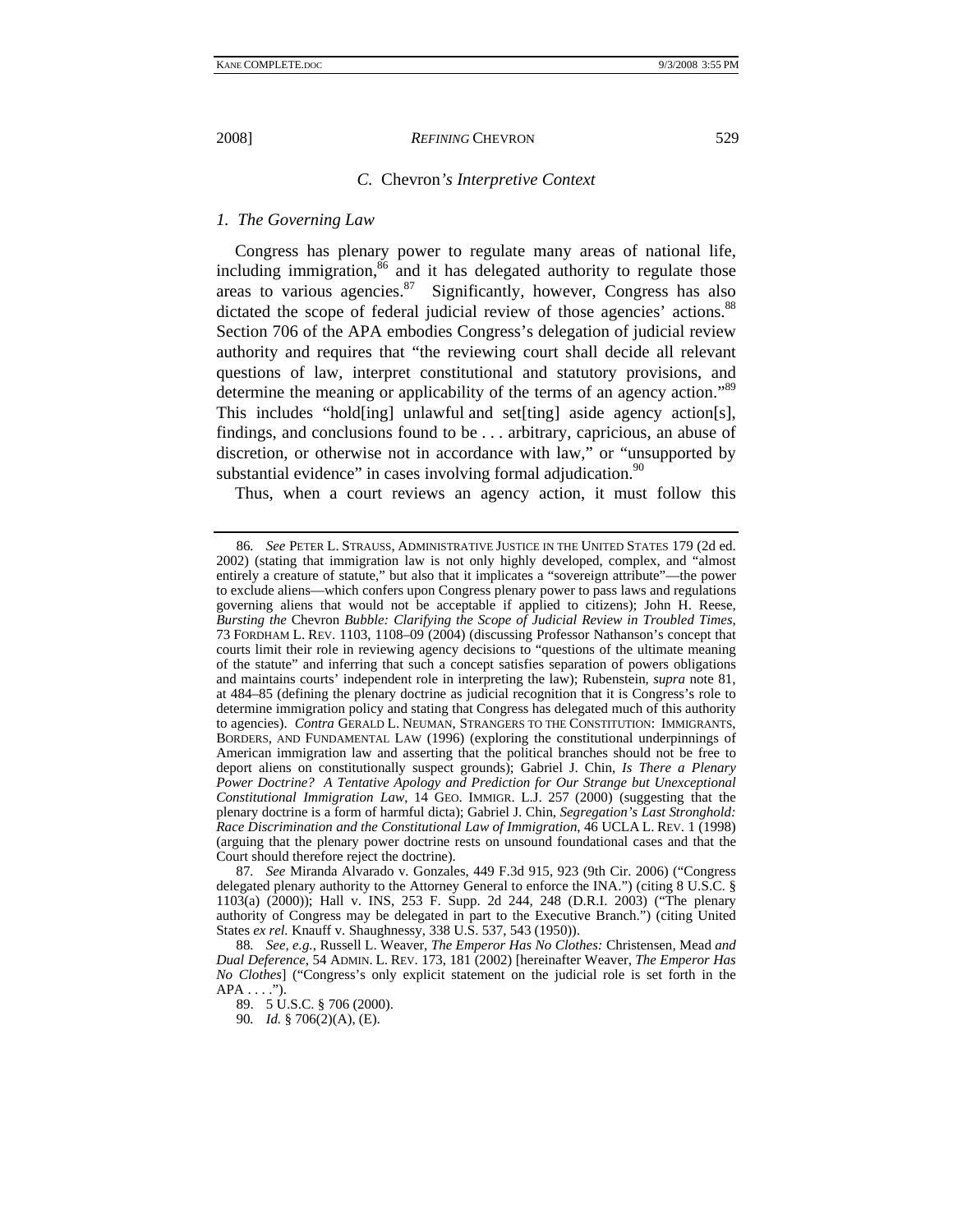congressionally mandated regime. Curiously, some courts operating under the APA's aegis—like the *Chevron* Court—fail to even mention it.<sup>91</sup> Still, many of the cases that the *Chevron* Court applied in its decision<sup>92</sup> actually followed the APA, and the *Chevron* Court certainly did not rule the APA unconstitutional. Thus the APA clearly remains relevant, albeit in a way that the *Chevron* Court failed to explain.

The key to *Chevron* is that, when a statute contains either an ambiguity that the Court cannot decipher using its arsenal of interpretive devices, or a "gap" in the statutory scheme, Congress is signaling its intent that the agency, rather than the Court, should supply the missing meaning. *Chevron* created the fiction that silence or indecipherable ambiguity constitutes an implicit congressional delegation of authority to the agency, rather than to the courts, to say, in the first instance, "what the law is."<sup>93</sup>

This may seem shocking, given the APA's explicit mandate for the courts to review agency legal decisions.<sup>94</sup> But the Court in *Chevron* essentially distinguished legal interpretation, which is the court's domain, from policymaking, which, under the circumstances of that case, the Court ceded as the duly delegated realm of the agency.<sup>95</sup> To see how and why

95*. Chevron*, 467 U.S. at 865–66.

When a challenge to an agency construction of a statutory provision, fairly conceptualized, really centers on the wisdom of the agency's policy, rather than whether it is a reasonable choice within a gap left open by Congress, the challenge must fail. In such a case, federal judges—who have no constituency—have a duty to respect legitimate policy choices made by those who do. The responsibilities for assessing the wisdom of such policy choices and resolving the struggle between competing views of the public interest are not judicial ones: "Our Constitution vests such responsibilities in the political branches.'

 <sup>91.</sup> In *Chevron*, the Court expressly stated it was conforming its decision to precedent. Chevron U.S.A. Inc. v. Natural Res. Def. Council, Inc., 467 U.S. 837, 845 (1984). In the section of its opinion on the scope of judicial review of agency action, the Court cited twenty-four of its prior cases (and one text) on that topic, but not the APA.

<sup>92</sup>*. See id*. at 842–45. Comprehensively reviewing those cases probably would provide substantial illumination of the foundation for *Chevron*'s judicial review standard, but at too great a cost for purposes of this Article. For those who are interested, see Reese, *supra* note 86, who has ably undertaken much of that task.

<sup>93</sup>*. Chevron*, 467 U.S. at 842–43.

<sup>94</sup>*. See, e.g.*, United States v. Mead Corp., 533 U.S. 218, 241–42 n.2 (2001) (Scalia, J., dissenting) ("Title 5 U.S.C. § 706 provides that, in reviewing agency action, the court shall 'decide all relevant questions of law'—which would seem to mean that all statutory ambiguities are to be resolved judicially."); John F. Duffy, *Administrative Common Law in Judicial Review*, 77 TEX. L. REV. 113, 193 (1998) ("*Chevron* was an APA case, so any attempt to justify its rule should begin with the APA. The doctrine runs into trouble immediately."); Elliot Greenfield, *A Lenity Exception to* Chevron *Deference*, 58 BAYLOR L. REV. 1, 3 (2006) (noting the conflict between *Chevron* and the APA).

*Id.* at 866 (quoting Tenn. Valley Auth. v. Hill, 437 U.S. 153, 195 (1978)). *See generally* Michael Herz, *Deference Running Riot: Separating Interpretation and Lawmaking Under* Chevron, 6 ADMIN. L.J. AM. U. 187, 232 (1992) [hereinafter Herz, *Deference Running Riot*] (concluding that the *Chevron* decision "merely refines longstanding principles most evident in the distinction between standards for judicial review of interpretive and legislative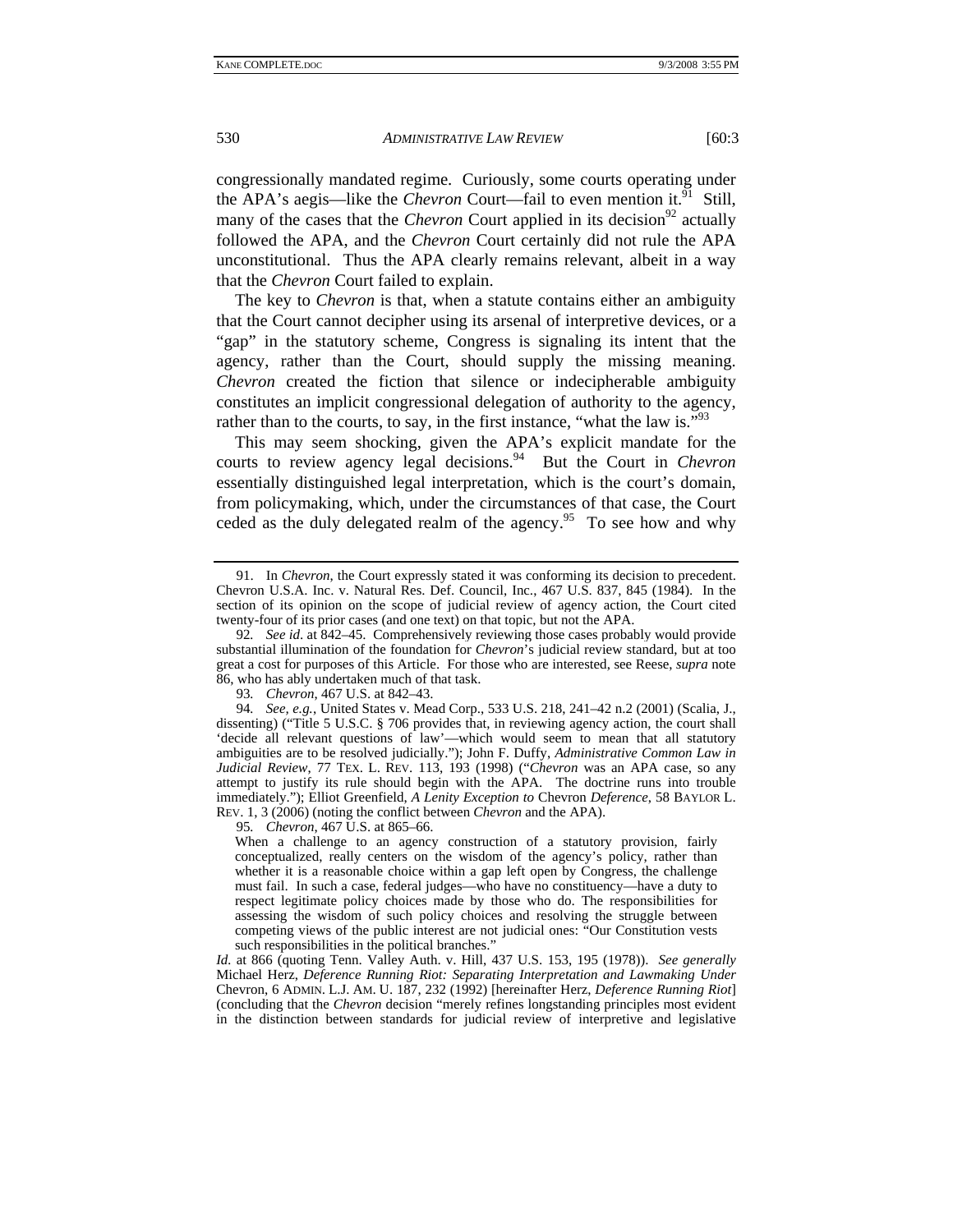this occurred, and what this means for refugee claims, we must examine at least the broad contours of the case and its context.

#### *2. The Pre-*Chevron *Landscape*

 Before *Chevron*, the Supreme Court had developed what many have characterized as a confusing standard for reviewing agency decisions.<sup>96</sup> As a rule, courts prior to *Chevron* determined the degree of deference they accorded agency decisions based on a variety of factors,  $97$  sometimes deferring to "reasonable" agency interpretations and sometimes merely "considering" those interpretations without according them any real deference.<sup>98</sup> In *Skidmore v. Swift & Co.*<sup>99</sup> for example, the Court addressed the extent to which it should defer to an agency's opinion of a statute administered by the agency when that opinion was contained in an interpretive letter regarding an issue in private litigation.100 The Court stated that a reviewing court need not adopt certain agency interpretations of the acts the agency administers—at least when Congress has delegated only executive authority to the agency; however, courts should respectfully consider such insights as "persuasive precedent."<sup>101</sup>

 98. Richard J. Pierce, Jr., *The Role of the Judiciary in Implementing an Agency Theory of Government*, 64 N.Y.U. L. REV. 1239, 1255 (1989).

99. 323 U.S. 134 (1944).

rules").

<sup>96</sup>*. See, e.g.*, Kenneth A. Bamberger, *Provisional Precedent: Protecting Flexibility in Administrative Policymaking*, 77 N.Y.U. L. REV. 1272, 1297 (2002) ("Before *Chevron*, courts may or may not have based their interpretations of statutes on those provided by administrative agencies, or they may have been unclear as to their reasoning.").

<sup>97</sup>*. See, e.g.*, KOCH, *supra* note 32, §§ 9.2, 10.1, 11.1, 12.1, 12.33 (asserting that a system—consisting of three different interrelated systems—has evolved and that this system determines how much scrutiny courts afford administrative decisions); 2B NORMAN J. SINGER, SUTHERLAND STATUTES AND STATUTORY CONSTRUCTION § 56A:12 (6th ed. 2000) (stating that the courts, prior to *Chevron*, "had looked to multiple contextual factors" to determine when they should defer to administrative agencies on questions of statutory interpretation).

<sup>100</sup>*.* One noteworthy aspect of *Skidmore* is that the weight given the agency's view depends on the scope of its delegated authority. Another aspect is that courts need not defer to agencies acting through merely informal procedures. *See id.* at 139–40 (stating that, although an administrator's decision does not bind the Judiciary, a court should still consider a decision's thoroughness, its validity, and its consistency with other decisions in determining whether, and to what extent, the court should give weight to the decision in private litigation).

<sup>101</sup>*. Skidmore*, 323 U.S. at 140. As stated *supra*, one aspect of *Skidmore* is that the weight given to the agency's view depends on the scope of its delegated authority. Another aspect is that courts need not defer to agencies acting through merely informal procedures. These are both important facets of *Skidmore*. Taken together, they clarify that a reviewing court need not adopt as "binding precedent," so to speak, informal agency interpretations of the acts the agency administers—at least when Congress has delegated only executive authority to the agency—but courts should respectfully consider such insights as "persuasive precedent." *See generally id.* (stating that an administrator's decisions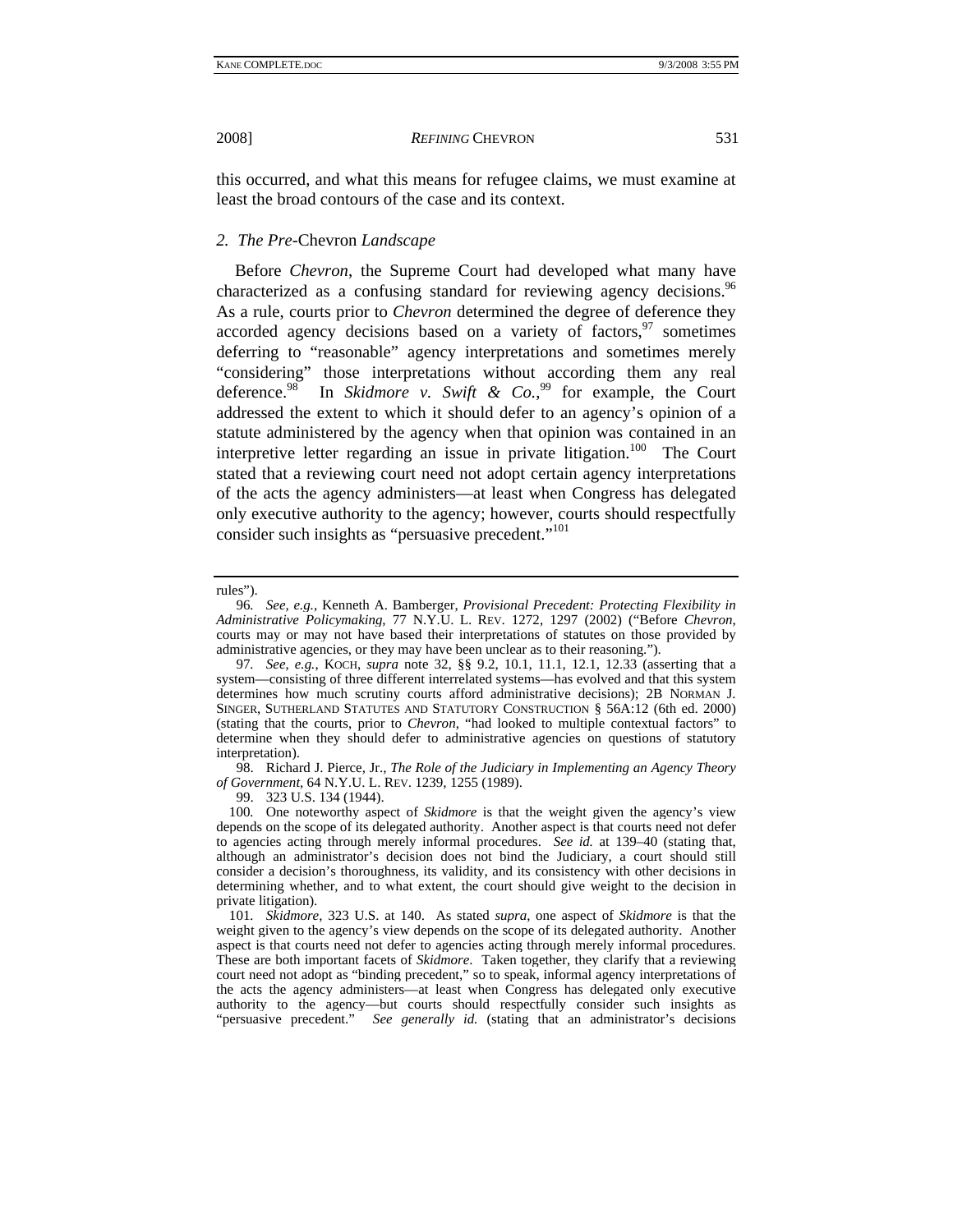*Chevron* significantly flattened this roughly contoured landscape, taking what was often a multifaceted standard and largely replacing it with a twostep rule, described in the following Part.<sup>102</sup> Yet, the various strains of judicial disposition toward agency legal interpretations that met in *Chevron* have also largely survived it. This fact—particularly the survival of *Skidmore* deference<sup>103</sup>—is significant in the ultimate analysis of *Chevron*'s

 That courts need not defer to most informal agency actions was more recently illustrated in *Christensen v. Harris County*, 529 U.S. 576, 587 (2000) (denying *Chevron* deference to an agency opinion letter because *Chevron* applies only to agency actions having the "force of law," such as "formal adjudication or notice-and-comment rulemaking"); *cf.* Mead Corp. v. United States, 185 F.3d 1304 (Fed. Cir. 1999), *rev'd*, 533 U.S. 218 (declining to defer to Customs' interpretation of tariff classifications, where those interpretations were issued through processes less formal than IRS revenue rulings). At least one circuit has held, however, that *Christensen*'s reference to formal adjudication or rulemaking was only an illustrative example of agency action entitled to *Chevron* deference, not a comprehensive list of agency acts due deference, so the court could extend *Chevron* deference to an informal INS adjudication. Gonzalez *ex rel*. Gonzalez v. Reno, 215 F.3d 1243, 1245 n.3 (11th Cir. 2000).

102*. See, e.g.*, David J. Barron & Elena Kagan, Chevron*'s Nondelegation Doctrine*, 2001 SUP. CT. REV. 201, 226 (2001). Others find *Chevron* a less radical departure from precedent. *See, e.g.*, KOCH, *supra* note 32, § 12.30, 12.32 (arguing that *Chevron* did not transform "the law with respect to review of interpretations of law"). For example, Professor Reese discerned a macromeaning/micromeaning divide in the Court's earlier decisions whether to defer to an agency decision. *See* Reese, *supra* note 86, at 1106–37 (asserting that the Court based *Chevron* upon well-settled principles of law and did not intend that it "be a revolutionary decision"). Under this view, courts, as the ultimate arbiters of "what the law is," decide whether an agency is acting within the scope of its authority. That is, the court independently determines the act's purpose to resolve macromeaning questions.

Analyzing *Gray v. Powell*, 314 U.S. 402 (1941), and *NLRB v. Hearst*, 322 U.S. 111 (1944), as representative of the pre-*Chevron* landscape, Professor Reese concludes that they embody the following model of judicial review, which follows essentially the same allocation of judicial and agency authority that Professor Nathanson observed:

(1) When an agency uses its delegated authority (duty) to make a "determination" of the meaning of a statutory term as applied in a formal adjudication in the "usual administrative routine" (micromeaning), and

(2) When it does so reasonably or rationally on the record and "with reference to the purpose of the Act" (macromeaning), or "with respect to the ends sought to be accomplished by the legislation" (macromeaning), or with "a reasonable basis in law" (macromeaning),

(3) A reviewing court will defer to the agency's determination.

Reese, *supra* note 86, at 1115. This explanation fits *Chevron* within its precedential milieu, rather than radically beyond it. It does not seem, however, that courts applying *Chevron* generally take all the opportunities to determine the macromeaning issues this view suggests they could. Consequently, *Chevron* is probably better viewed—as a practical matter—as the revolutionary ruling most scholars and courts believe it to be.

103*. See, e.g.*, United States v. Mead Corp., 533 U.S. 218 (2001) (holding that Customs

<sup>&</sup>quot;constitute a body of experience and informed judgment" and that the judiciary and litigants should be able to rely upon those decisions for guidance). Given the INA's clear delegation of both rulemaking and adjudicatory authority to INS, now DHS, *Skidmore* deference is generally not a relevant consideration in asylum and withholding cases. *But see, e.g.*, Heyman, *The Flagging Spirit of the Law*, *supra* note 14, at 142–44 (noting that because IJ/BIA decisions are not binding on the agency, courts should not consider them authoritative interpretations entitled to *Chevron* deference).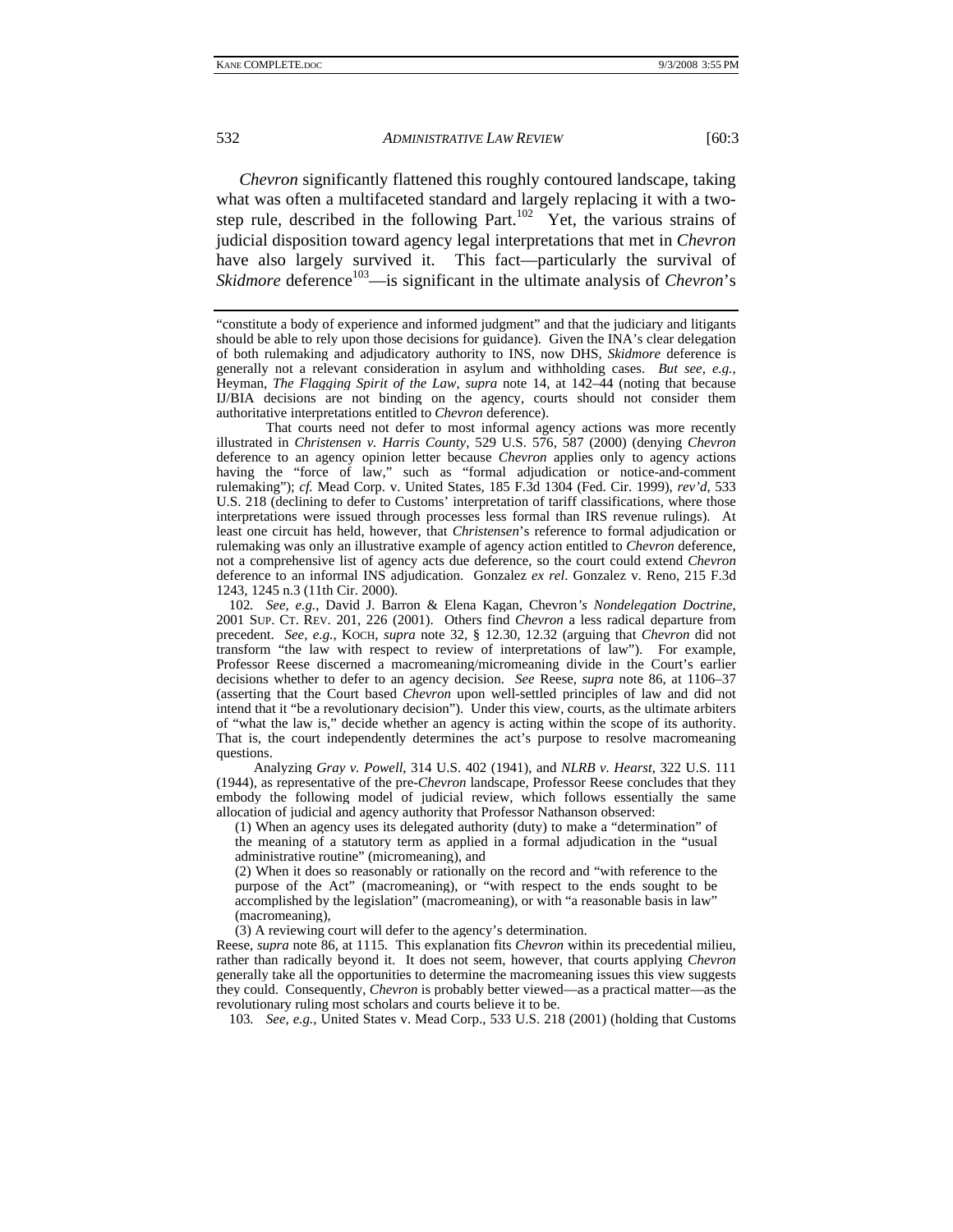proper scope in the context of reviewing religious-refugee claims.

#### *D. The* Chevron *Case*

 At this point, the facts of *Chevron* are well understood and do not require rehashing. But in short, *Chevron* involved a dispute between the Court of Appeals for the District of Columbia and the Environmental Protection Agency (EPA) over who had authority to interpret the phrase "stationary source" in the 1970 Clean Air Act Amendments.<sup>104</sup> In administering the statute, the EPA determined that the Act did not define the phrase in the relevant context.<sup>105</sup> So pursuant to its authority under the Environmental Protection Act, the EPA promulgated a rule interpreting the phrase broadly.<sup>106</sup> The court agreed that Congress failed to explicitly define the term and that the legislative history did not "squarely address" or resolve the issue of the term's meaning.<sup>107</sup> But the court concluded that the purpose of the statute required a narrower interpretation and so replaced the  $EPA's$  interpretation of the statute with its own.<sup>108</sup>

The Supreme Court reversed. According to the Court, the Judiciary's role was not to give static meaning to an otherwise ambiguous statutory term.109 Instead, the Court defined the judicial role as determining whether

105*. Id*. at 841.

107*. Chevron*, 467 U.S. at 841.

108*. Id.* at 841–42.

ruling letters are eligible only for *Skidmore* respect, not *Chevron* deference)*. But see id.* at 250 (Scalia, J., dissenting) (arguing *Skidmore* is an "anachronism" that did not survive *Chevron)*.

 <sup>104.</sup> Chevron U.S.A. Inc. v. Natural Res. Def. Council, Inc., 467 U.S. 837, 845–46 (1984).

 <sup>106.</sup> Requirements for Preparation, Adoption and Submittal of Implementation Plans and Approval and Promulgation of Implementation Plans, 46 Fed. Reg. 50,766, 50,766–71 (Oct. 14, 1981) (codified at 40 C.F.R. §§ 51–52 (1981)); *see* Elizabeth V. Foote, *Statutory Interpretation or Public Administration: How* Chevron *Misconceives the Function of Agencies and Why It Matters*, 59 ADMIN. L. REV. 673, 684–85 (2007) (detailing the EPA's promulgation of the "bubble rule" in *Chevron*).

<sup>109</sup>*. Id.* at 842. The D.C. Circuit found the EPA's interpretation contravened the statutory purpose of improving air quality in nonattainment areas, *Natural Res. Def. Council, Inc. v. Gorsuch*, 685 F.2d 718, 727–28 (D.C. Cir. 1982), and the Supreme Court's reversal constituted a potentially significant devaluation of the importance of congressional purpose in statutory construction. *See* Heyman, *The Flagging Spirit of the Law*, *supra* note 14, at 114 (discussing the impact of *Chevron* on the way the Supreme Court has interpreted statutes dealing with immigration and aliens). It may also be noteworthy that when the *Chevron* Court discussed its role in reviewing agency decisions pursuant to explicit congressional delegation, its two lead citations were *United States v. Morton*, 467 U.S. 822, 834 (1984), and *Schweiker v. Gray Panthers*, 453 U.S. 34, 44 (1981). *Chevron*, 467 U.S. at 843–44. In *Morton*, the Court held that when Congress directly instructed an agency to "construe the statute by regulation," courts "must give the regulations legislative and hence controlling weight unless they are arbitrary, capricious, or plainly contrary to the statute." *Morton*, 467 U.S. at 834. To determine whether the regulations in question were "plainly contrary to the statute," the Court examined not only the language of the statute as a whole,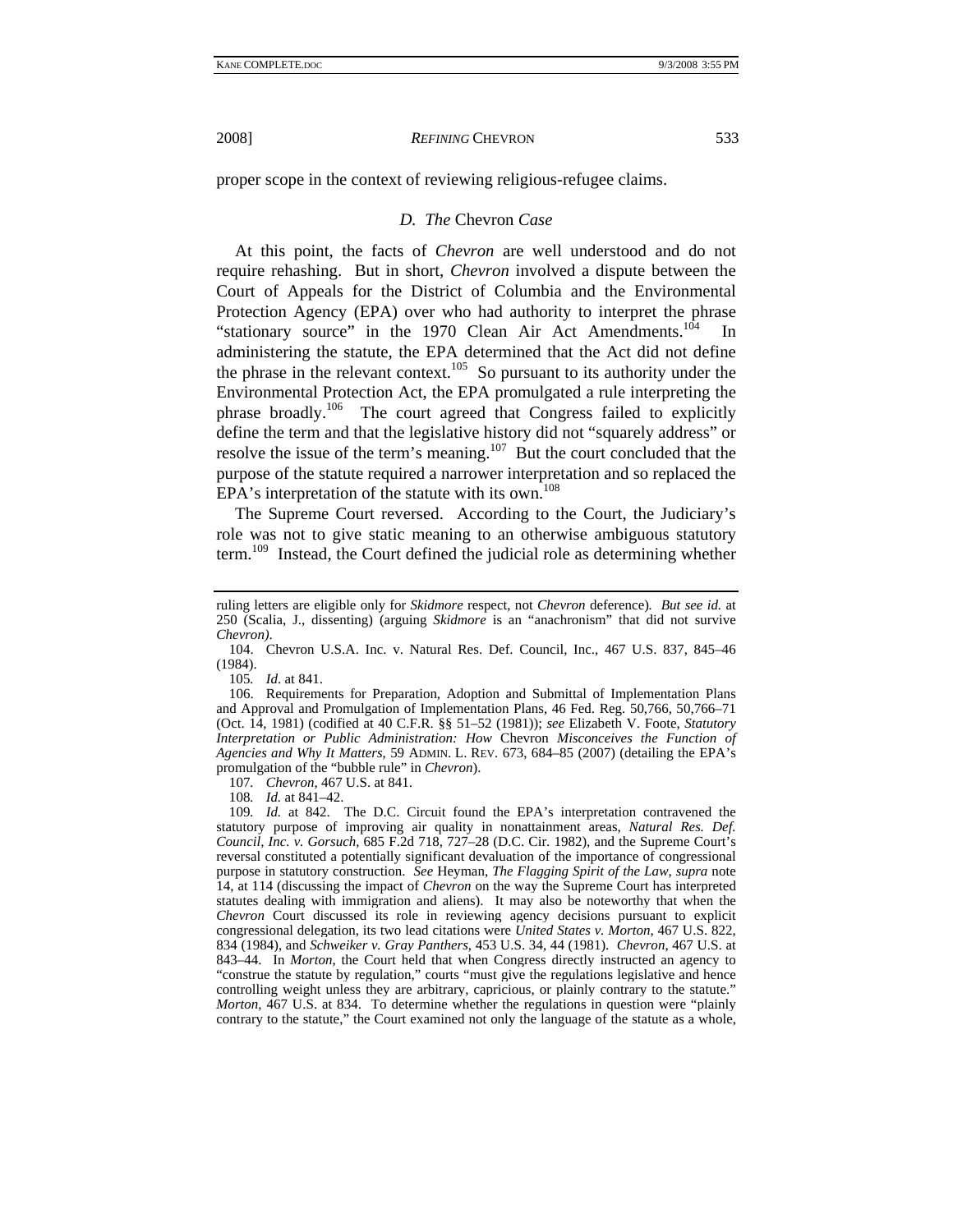Congress expressed a clear intent regarding a statutory term's meaning and deferring to a reasonable agency interpretation in the absence of such intent. $^{110}$ 

Under *Chevron*'s first step, the court plays an important gatekeeper role regarding congressional intent: "If a court, employing traditional tools of statutory construction, ascertains that Congress had an intention on the precise question at issue, that intention is the law and must be given effect." $11\hat{1}$  It is only if the court applies those tools and finds that Congress had no clear intent on the given issue (i.e., Congress failed to address the issue or did so in an incurably vague manner) that it must take the next step and defer to a "permissible" or "reasonable" agency interpretation.

With this second step *Chevron* broke new ground. There was ample precedent for *Chevron*'s first step,<sup>112</sup> but the Court had never before held

111*. Id.* at 843 n.9.

112*. See Chevron*, 467 U.S. at 843 n.9 (listing pre-*Chevron* cases supporting the proposition that the Judiciary "must reject administrative constructions of the statute . . . that are inconsistent with the statutory mandate or that frustrate the policy that Congress sought to implement") (citing FEC v. Democratic Senatorial Campaign Comm., 454 U.S. 27, 32 (1981)); SEC v. Sloan, 436 U.S. 103, 117–18 (1978) (explaining that an agency interpretation that is "both consistent and longstanding" is entitled to some deference "as a general principle of law," but such deference is not always enough "to overcome the clear contrary indications of the statute itself"); Fed. Mar. Comm'n v. Seatrain Lines, Inc., 411 U.S. 726, 745 (1973) (asserting that the courts need not grant deference to an agency assertion of authority that exceeds the authority that Congress intended to grant); Volkswagenwerk Aktiengesellschaft v. Fed. Mar. Comm'n, 390 U.S. 261, 272 (1968) (noting that an agency's statutory construction is entitled to deference unless the courts determine that the agency construction conflicts with congressional intent); FTC v. Colgate-Palmolive Co., 380 U.S. 374, 385 (1965) (describing the agency's interpretation of legal standards as conferring on the Judiciary "enlightenment gained from administrative experience," but asserting that the Judiciary must set forth the final meaning of legal standards); Soc. Sec. Bd. v. Nierotko, 327 U.S. 358, 369 (1946) (asserting that the Judiciary, and not the agency, decides the limits of that agency's statutory authority); Burnet v. Chi. Portrait Co., 285 U.S. 1, 16 (1932) (noting that administrative constructions not only do not bind federal courts but also that courts will consider a construction that "is not uniform and consistent . . . only to the extent that it is supported by valid reasons"); Webster v. Luther, 163 U.S. 331, 342 (1896) (stating that a practical interpretation of statute that an agency constructs is entitled to the "highest respect" but noting that such a construction cannot "defeat the obvious purpose of the statute").

The Judiciary is the final authority on issues of statutory construction and must reject administrative constructions which are contrary to clear congressional intent. If a

but its legislative history and underlying purpose as well. *Id.* at 833–34. *Schweiker* followed essentially the same approach. *Schweiker*, 453 U.S. at 43–48; *cf*. NationsBank, N.A. v. Variable Annuity Life Ins. Co., 513 U.S. 251, 257 (1995) (assessing whether agency interpretation is "reasonable in light of the legislature's revealed design").

<sup>110</sup>*. Chevron*, 467 U.S. at 842–43. This is the infamous "two-step" approach in *Chevron*'s deference analysis. As is often the case, however, labeling something and understanding it are two entirely different matters. Leaving aside the considerable debate over whether the *Chevron* Court should have said what it did—that is, whether the decision was wise or unwise—there is ample controversy over what exactly *Chevron* said. This is understandable. Not only does the decision purport to rest on precedent it seems to contradict, but it also manifests significant internal inconsistency.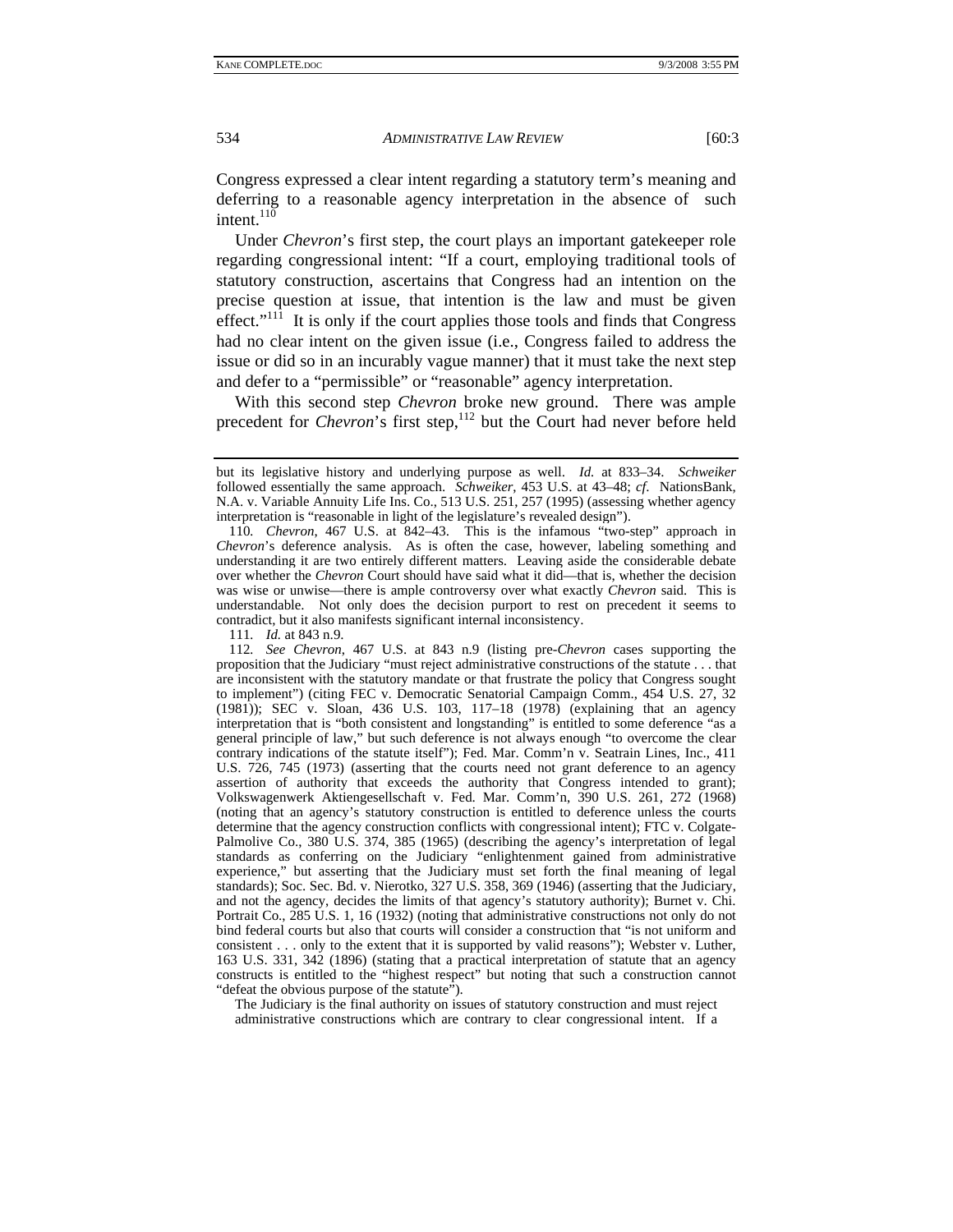that it *must* defer to an agency's statutory interpretation under these circumstances.

To make this leap, the Court created a fiction of implied congressional delegation. That delegation gives primary interpretive authority to agencies to make policy relatively free from judicial interference. The *Chevron* Court inferred this implicit delegation from the fact that Congress authorizes agencies in certain circumstances to make legally binding pronouncements through rulemaking or adjudication. Although Congress assigned agencies the task of administering statutory schemes—and this may imply some lawmaking authority—Congress also explicitly assigned courts the task of overseeing that administration and, arguably, that lawmaking authority in the APA. As various commentators have observed, congressional delegation of lawmaking authority to agencies may be predicated, at least in part, on the understanding that courts will meaningfully review the agencies' work.<sup>113</sup> Removing meaningful judicial review on the grounds that Congress has delegated primary interpretive authority to an agency may thus undercut the delegation theory itself.<sup>114</sup> It is the nature and extent of deference that courts must extend to agencies at this juncture that has generated the most controversy over *Chevron*'s framework for judicial review of agency policymaking.<sup>115</sup>

The various conditions or rationales that the Court cited for the implied delegation on which this heightened deference rests are continuing causes of this controversy. The first condition is certainly the easiest to grasp, at least in the abstract:<sup>116</sup> "the decision as to the meaning or reach of the

court, employing traditional tools of statutory construction, ascertains that Congress had an intention on the precise question at issue, that intention is the law and must be given effect.

*Chevron*, 467 U.S. at 843 n.9*.* 

<sup>113</sup>*. E.g.*, Herz, *Deference Running Riot*, *supra* note 95; Barron & Kagan, *supra* note 102, at 218; *see also* SINGER, *supra* note 97, §§ 53.03, 56A:16 ("Historically, the acceptance of broad delegations has rested in part on the assumption that agency action is subject to meaningful judicial review.").

<sup>114</sup>*. See generally* Barron & Kagan, *supra* note 102 (discussing *Mead*'s impact on the nondelegation doctrine).

 <sup>115.</sup> Although often referred to as the "*Chevron* doctrine," the Court sometimes refers to this construct as the "*Chevron* framework." *See* Nat'l Cable & Telecomms. Ass'n v. Brand X Internet Servs., 545 U.S. 967, 980 (2005) (describing the *Chevron* doctrine as a framework that governs a court's acceptance or rejection of an agency's statutory construction); United States v. Haggar Apparel Co., 526 U.S. 380, 382 (1999) (describing *Chevron* as a framework that is "the beginning of the legal analysis").

 <sup>116.</sup> It is commonly observed that this distinction between interpreting a statute and making policy is the crux of *Chevron*, but it has also been observed that making that distinction may be impossible. *See, e.g.*, Herz, *Deference Running Riot*, *supra* note 95, at 196–97 (stating that the policy justification for judicial deference to agency decisions is about lawmaking rather than interpretation and that *Chevron* leaves such lawmaking to the agency).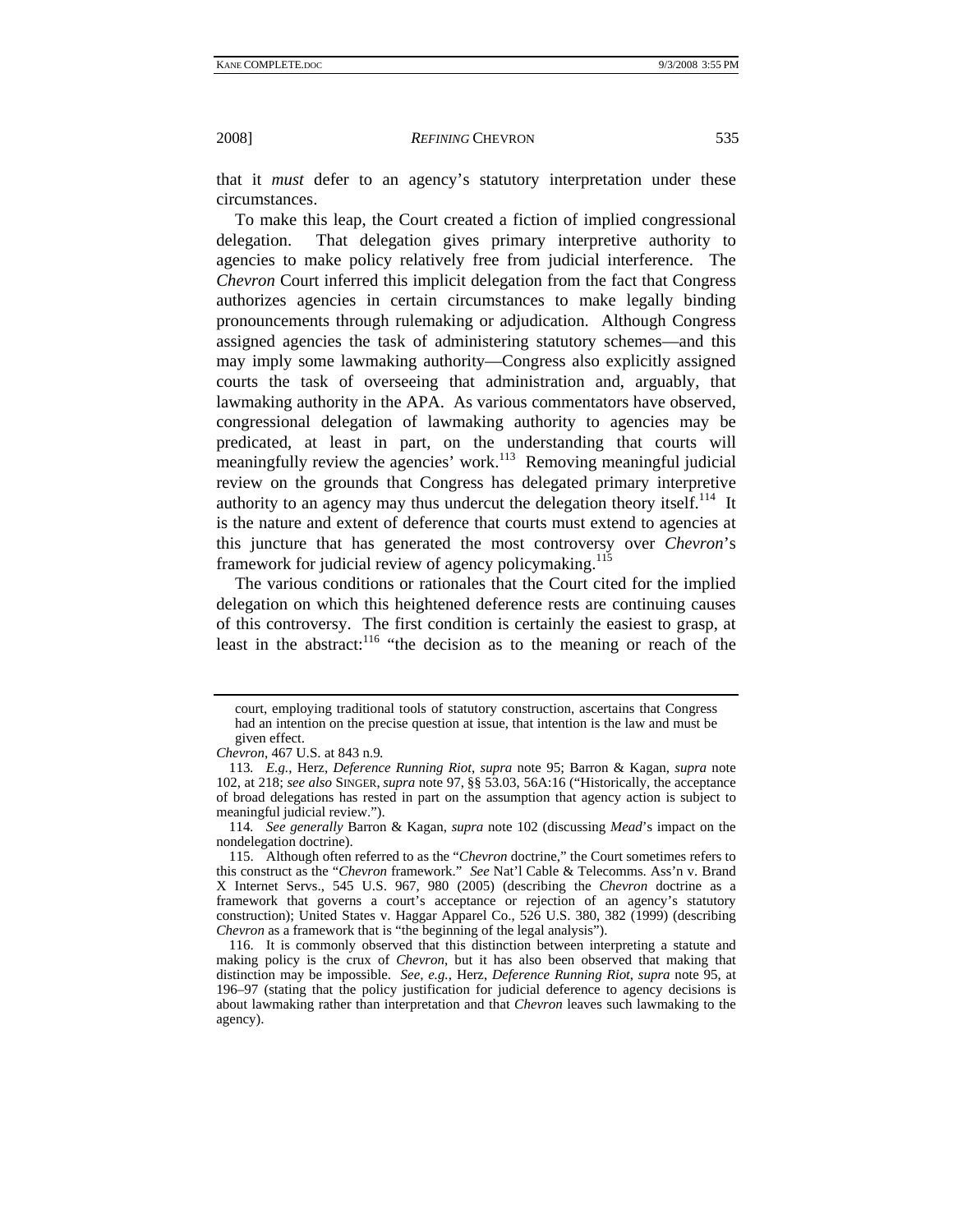statute . . . involve<sup>[s]</sup> reconciling conflicting policies."<sup>117</sup> This makes inherent sense. If there is no need to reconcile conflicting policies—i.e., no ambiguity or gap that could be filled by two competing terms that both serve policies within the statute's scope—then there is no need for agency input. Courts can, and must, enforce the single policy choice presented in such situations on their own. $^{118}$ 

If this condition is met, a court should defer when "a full understanding of the force of the statutory policy in the given situation . . . depend[s] upon more than ordinary knowledge respecting the matters subjected to agency regulations."119 This is the "agency expertise" rationale for judicial deference to agency decisions. That courts should give some deference to agencies depending on the agency's expertise on the specific issue is uncontroversial, but how critically courts should assess that expertise has long been open to debate.<sup>120</sup> One of the Court's larger purposes in *Chevron* may have been to significantly limit, if not end, that debate.<sup>121</sup>

The Court also reasoned that deference was appropriate because of agencies' indirect political accountability and the courts' relative lack of such accountability.<sup>122</sup> Policymaking is essentially lawmaking. That legislative function is best executed by a body that answers to the electorate or its elected representatives.<sup>123</sup>

The final element of the doctrine the Court recited was compound. The Court held that it generally should not disturb an agency's "reasonable

121*. See Chevron*, 467 U.S. at 865–66 (drawing the boundaries within which the judiciary operates when it reviews an agency's statutory construction by stating that courts must not decide cases on the basis of "the judges' personal policy preferences" and must reject a challenge to an agency's statutory construction when that challenge "centers on the wisdom of the agency's policy" choice); *see also, e.g.*, Ronald J. Krotoszynski, Jr., *Why Deference?: Implied Delegations, Agency Expertise, and the Misplaced Legacy of*  Skidmore, 54 ADMIN. L. REV. 735, 743 (2002) (noting that *Chevron* justified its holding based on agency expertise, but concluding that the ultimate basis for the ruling is implied congressional delegation of interpretive authority to agencies).

122*. Chevron*, 467 U.S*.* at 865–66.

123*. Id.*

 <sup>117.</sup> Chevron U.S.A. Inc. v. Natural Res. Def. Council, Inc., 467 U.S. 837, 844 (1984).

<sup>118</sup>*. Id.* at 843 n.9.

<sup>119</sup>*. Id.* at 844.

 <sup>120.</sup> The nondelegation and related arguments against deference to "expert" agencies have been pretty much laid to rest. *See, e.g.*, Herz, *Deference Running Riot*, *supra* note 95, at 188. *But see* Robert L. Stern, *Review of Findings of Administrators, Judges and Juries: A Comparative Analysis*, 58 HARV. L. REV. 70 (1944) (noting that appellate review of agency actions and lower court decisions involves similar problems and asserting that this similarity sometimes leads to uncertainty as to what an appellate court should do). Still, it is interesting to examine as a matter of simple logic the courts' assertions that agencies, not courts, are the expert decisionmakers in this context, and to consider the implications of a lack of agency expertise or the irrelevance of agency expertise to a specific issue's resolution. I will indulge this line of speculation below but continue tracing the *Chevron* Court's analysis at face value for now.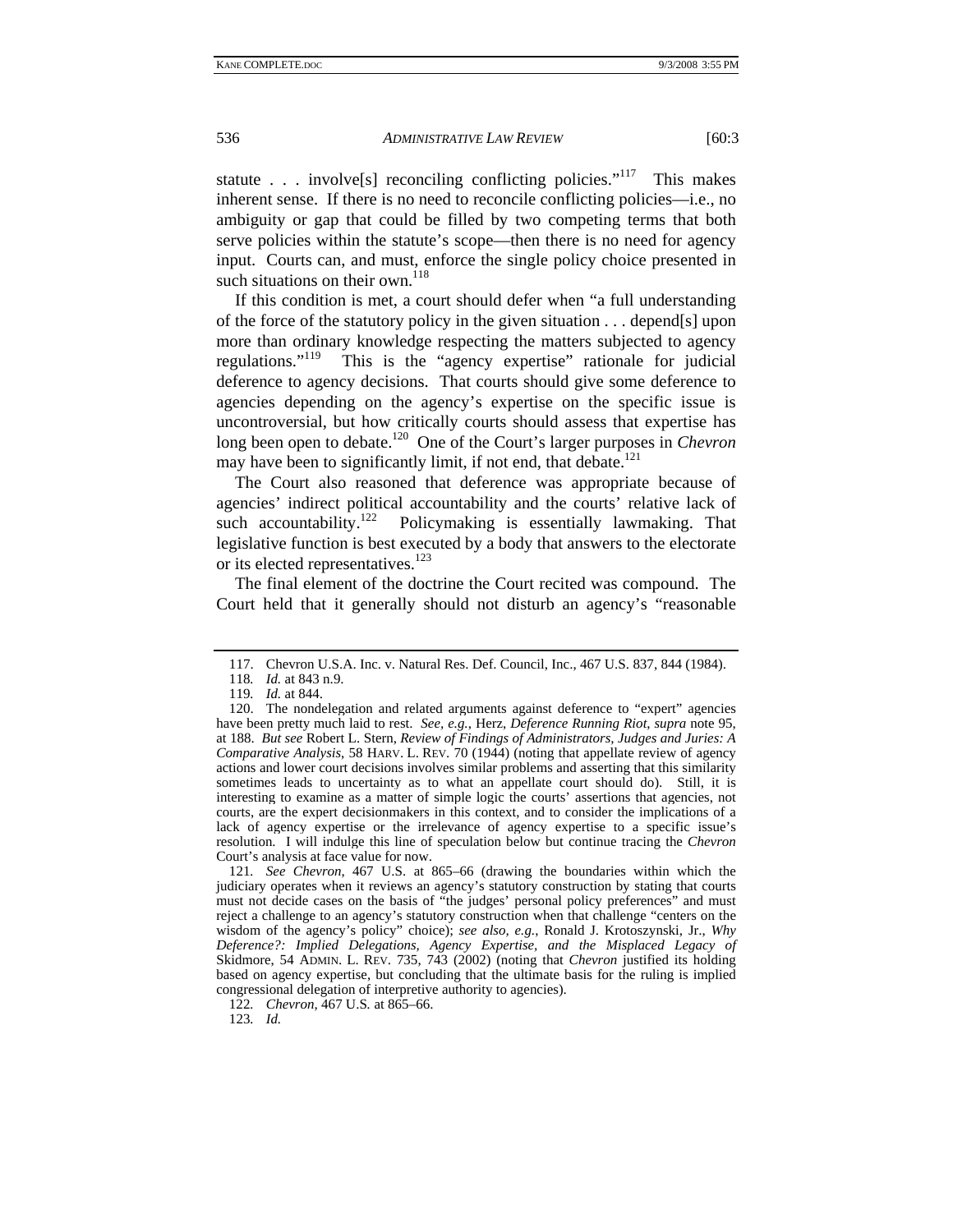accommodation of conflicting policies that were committed to the agency's care by the statute," but it would reject such choices if "it appears from the statute or its legislative history that the accommodation is not one that Congress would have sanctioned."<sup>124</sup> Thus, the agency must act reasonably in reconciling conflicting policies and that resolution must not conflict with congressional intent as reflected in the statute, its legislative history, or its manifest purpose.<sup>125</sup>

# *E.* Chevron *and the INA*

The Supreme Court has plainly expressed its opinion that refugee cases are generally within *Chevron*'s domain.126 Yet the Court has not adequately examined whether the rationale of *Chevron* logically and justly extends to religious-refugee cases. Before conducting that inquiry, I will briefly examine two representative cases in which the Supreme Court applied *Chevron* to BIA refugee decisions.

## *1.* Cardoza-Fonseca

Fifteen years after its decision in *Chevron*, the Court invoked the *Chevron* standard to reverse the BIA's interpretation of the withholding and asylum statutes in *INS v. Cardoza-Fonseca*. 127 The INA required the Attorney General to withhold deportation of an alien who demonstrated her "life or freedom would be threatened" on account of one of the protected factors.128 The Act vested the Attorney General with discretion to grant asylum to an alien if she proved that it was "more likely than not [she] alien would be subject to persecution" in her native land.<sup>129</sup> The BIA interpreted these standards to be identical—specifically, it believed that the "more likely than not" standard in the withholding statute governed asylum applications.<sup>130</sup> The BIA contended that an alien must prove "a clear probability of persecution" to merit either type of relief. $^{131}$ 

Finding guidance in the language, structure, and legislative history of the

<sup>124</sup>*. Id.* at 845 (quoting United States v. Shimer, 367 U.S. 374, 382–83 (1961)).

<sup>125</sup>*. E.g.*, United States v. Haggar Apparel Co., 526 U.S. 380 (1999).

 <sup>126.</sup> INS v. Aguirre-Aguirre, 526 U.S. 415, 424–25 (1999).

 <sup>127. 480</sup> U.S. 421, 424 (1987).

<sup>128</sup>*. See* 8 U.S.C. § 1232(b)(3) (2000) (listing religion as one of the protected categories).

 <sup>129.</sup> INS v. Cardoza-Fonseca, 480 U.S. 421, 423 (1987) (citing 8 U.S.C. §§ 1253(h), 1158(a), 1101(a)(42)).

<sup>130</sup>*. Cardoza-Fonseca*, 480 U.S. at 423. In *INS v. Stevic*, 467 U.S. 407 (1984), the Court had already held that satisfying the asylum statute's standard of a "well-founded fear of persecution" would not entitle an alien to withholding of deportation.

<sup>131</sup>*. Cardoza-Fonseca*, 480 U.S. at 425.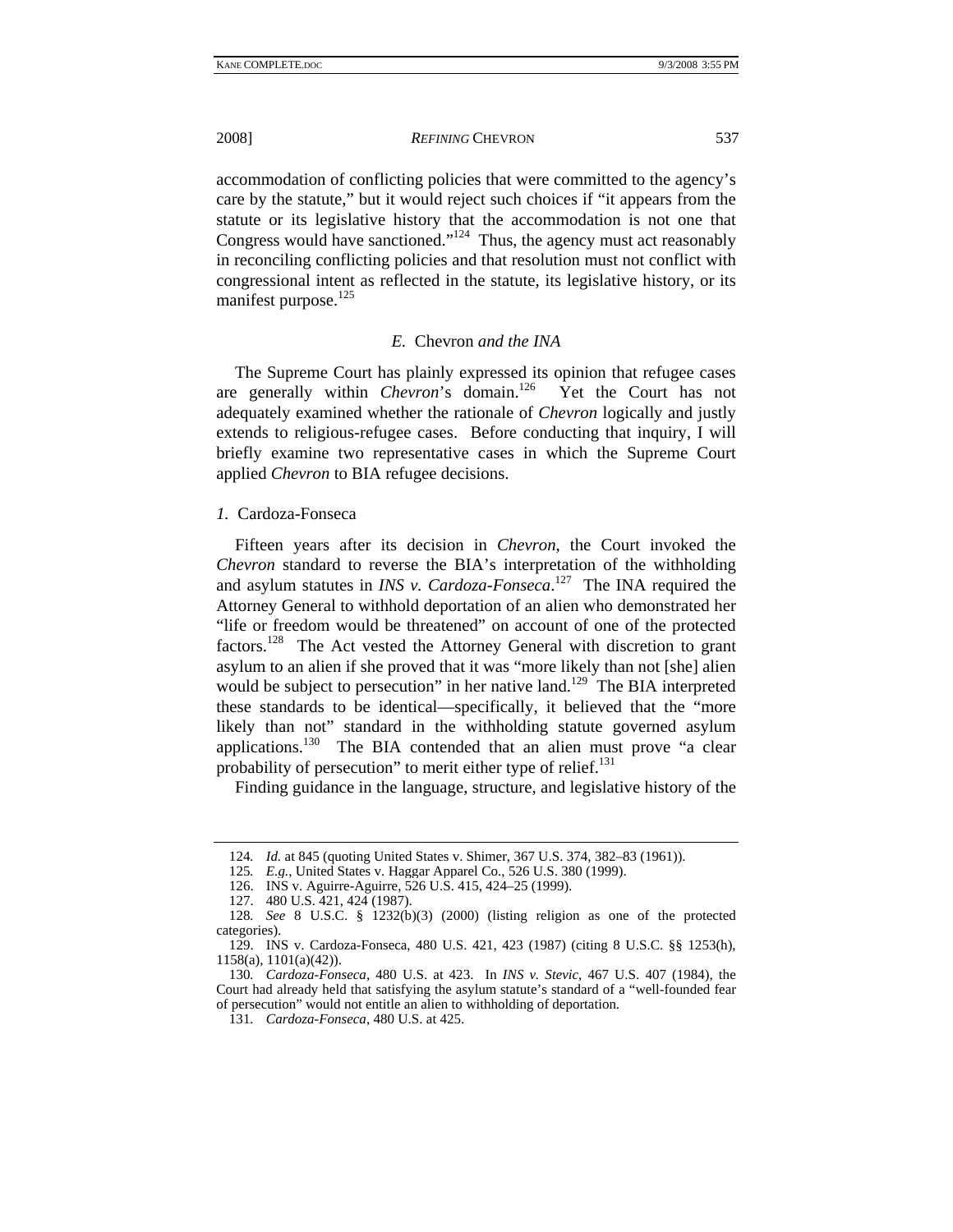INA, the Court rejected the BIA's interpretation.<sup>132</sup> As to the language and structure of the statute, the Court found that Congress intentionally used the different phrases in the two separate provisions to convey very different meanings. The "well-founded fear" standard for asylum claims clearly denoted a subjective element lacking from the entirely objective "clearprobability" standard for withholding of deportation.<sup>133</sup> The Court found that because the "plain language" of the statute contradicted the BIA's position, it was obligated to reject that position.<sup>134</sup>

Having corrected the BIA's "purely legal" interpretation of the statute,<sup>135</sup> the Court remanded for the BIA to apply the statute correctly to the facts<sup>136</sup>—a process a court would then review only to determine whether the record compelled a contrary finding.<sup>137</sup>

*2.* Aguirre-Aguirre

In *INS v. Aguirre-Aguirre*,<sup>138</sup> the Court revisited the application of *Chevron* in the INA context. There, although the IJ had held that a Guatemalan native would be subject to a clear probability of persecution if deported, the BIA reversed the grant of withholding, finding that the applicant "committed a serious nonpolitical crime," which rendered him ineligible for withholding under 8 U.S.C. § 1252(2).<sup>139</sup> The applicant had been involved in various politically motivated actions in his native Guatemala that involved extensive destruction of public and private property, as well as some assaults on civilians. In making its finding, the BIA relied on a test that it had developed in a prior case, interpreting the statutory phrase to refer to acts whose common law or criminal character outweighed their political nature.<sup>140</sup>

The Court of Appeals for the Ninth Circuit reversed in a split opinion, holding that the BIA failed to adequately consider (1) that court's precedent

137. 5 U.S.C. § 706 (2)(B) (2000).

138. 526 U.S. 415 (1999).

<sup>132</sup>*. Id.* at 423–24, 427–46, 449. The Court cited the BIA's inconsistency in interpreting these provisions as an additional ground to not defer to the agency. *Id.* at 446 n.30.

<sup>133</sup>*. Id.* at 430–31.

<sup>134</sup>*. Id.* at 431–32. The Court further noted that although the statute's plain language presumptively indicated Congress's intent, the Court had to review the legislative history to see whether it rebutted that presumption. *Id.* at 423 n.12.

<sup>135</sup>*. Id.* at 448.

<sup>136</sup>*. Id.* at 426, 450.

<sup>139</sup>*. Id.* at 418. As the Court later noted, the Illegal Immigration Reform and Immigrant Responsibility Act of 1996 (IIRIRA), Pub. L. No. 104-208, 110 Stat. 3009-546 (1996), revised this and other related provisions and recodified the withholding provision at 8 U.S.C. § 1231(b)(3) (1994 & Supp. III). *Aguirre-Aguirre*, 526 U.S. at 420.

<sup>140</sup>*. Aguirre-Aguirre*, 526 U.S. at 422–23.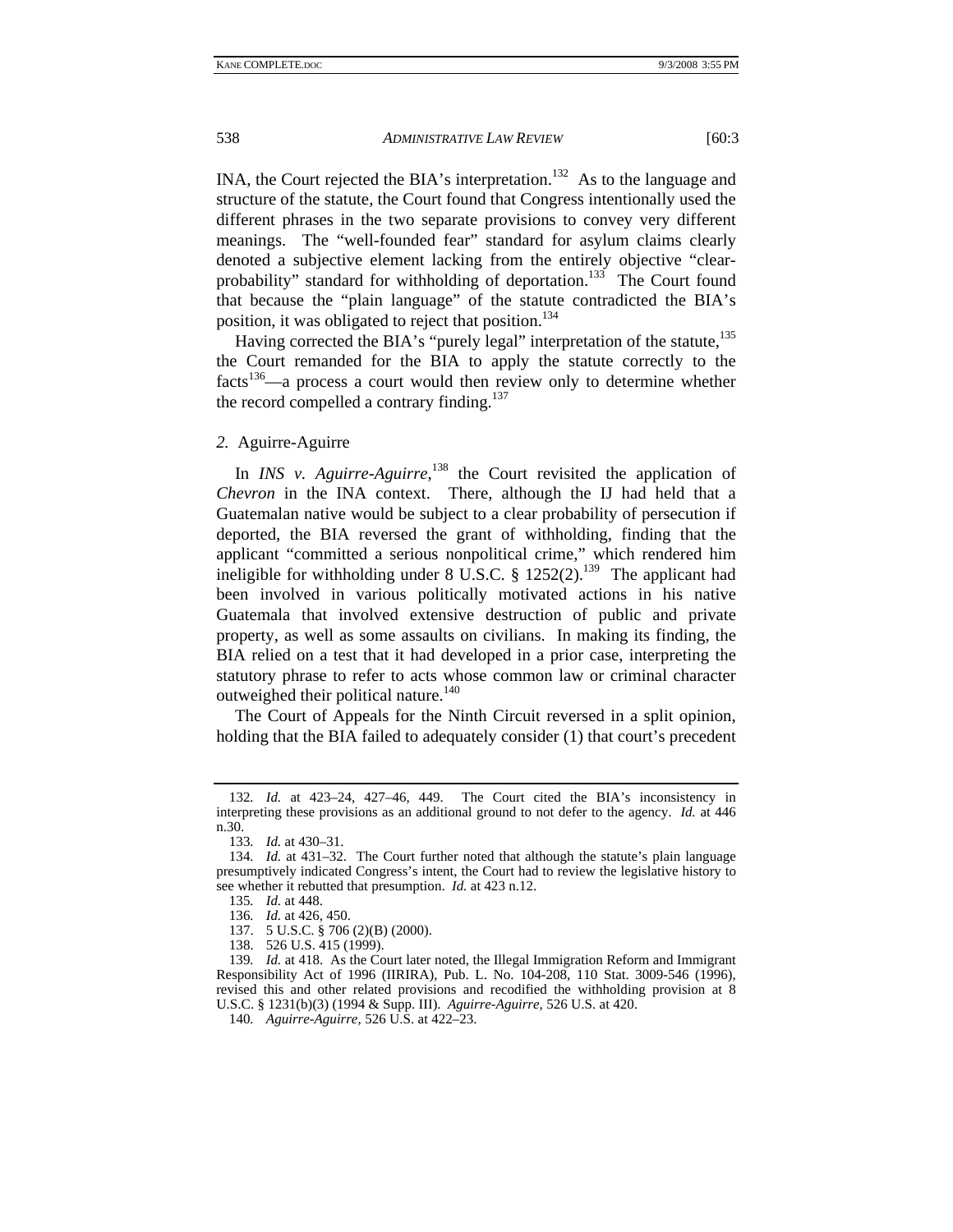on the issue, (2) the persecution Aguirre-Aguirre faced if deported, and (3) the relationship between Aguirre-Aguirre's alleged crimes and his political objectives.<sup>141</sup> The Supreme Court reversed, however, holding that the Ninth Circuit failed to accord the BIA the deference *Chevron* required. $142$ 

The Supreme Court quoted the INA's mandate that the "determination and ruling by the Attorney General with respect to all questions of law shall be controlling."<sup>143</sup> Additionally, the INA dictated that the Attorney Additionally, the INA dictated that the Attorney General must determine whether the statutory conditions for withholding have been met.<sup>144</sup> On its face, one might read this language to preclude judicial review of BIA decisions altogether.<sup>145</sup> The Court evidently did not believe that that was a correct interpretation of this language.

First, the *Aguirre-Aguirre* Court clearly stated that the agency was merely due *Chevron* deference, which still entails some judicial review.<sup>146</sup> In fact, the *Aguirre-Aguirre* Court conducted such a review, essentially evaluating the reasonableness of the agency's interpretation in light of the "text and structure" of the statutory provision in question.<sup>147</sup>

It is also worth noting that the same statutory language regarding the Attorney General's interpretive authority was in effect for the Court's decision in *Cardoza-Fonseca*, where the Court independently decided the legal question of statutory interpretation and expressly rejected the agency's reading.<sup>148</sup>

Moreover, in deciding whether *Chevron* applied, the Court again discussed some of the major concerns supporting *Chevron* deference—

 146. For example, the Court expressly referenced its dicta in *Cardoza-Fonseca* that "the BIA should be accorded *Chevron* deference as it gives ambiguous statutory terms 'concrete meaning through a process of case-by-case adjudication.'" *Aguirre-Aguirre*, 526 U.S. at 425 (quoting *Cardoza-Fonseca*, 480 U.S. at 448–49).

147*. Aguirre-Aguirre*, 526 U.S. at 425–32.

 148. Finally, and admittedly less forcefully, the factors supporting an implied delegation would be irrelevant if the Court viewed this language as an express delegation. Yet the Court discussed at least some of those factors in its decision to defer. *See Cardoza-Fonseca*, 480 U.S. at 430–32.

<sup>141</sup>*. Id.* at 423; *see also* Heyman, *The Flagging Spirit of the Law*, *supra* note 14, at 140 (explaining that the Ninth Circuit found error in BIA's failure to analyze the "causal nexus in determining what drove [Aguirre-Aguirre's] actions").

<sup>142</sup>*. Aguirre-Aguirre*, 526 U.S. at 424.

<sup>143</sup>*. Id.* (citing 8 U.S.C. § 1103(a)(1) (1994 & Supp. III)).

<sup>144</sup>*. Id.* (citing 8 U.S.C. § 1253(h)(1)–(2) (2000)).

<sup>145</sup>*. See, e.g.*, Merrill & Hickman, *supra* note 29, at 843 ("These provisions, the latter in particular, would seem to qualify as *express* delegations of interpretational power to the Attorney General, eliminating any need to invoke a *Chevron*-like presumption of implied interpretational power at all."). Yet in numerous cases involving agency interpretation of this Act, the Court has applied its *Chevron* analysis. *See Aguirre-Aguirre*, 526 U.S. at 425 (citing INS v. Abudu, 485 U.S. 94, 110 (1988)). *See generally* Curtis A. Bradley, Chevron *Deference and Foreign Affairs*, 86 VA. L. REV. 649, 650 (2000) (discussing the practical effects of *Chevron* deference on foreign affairs law).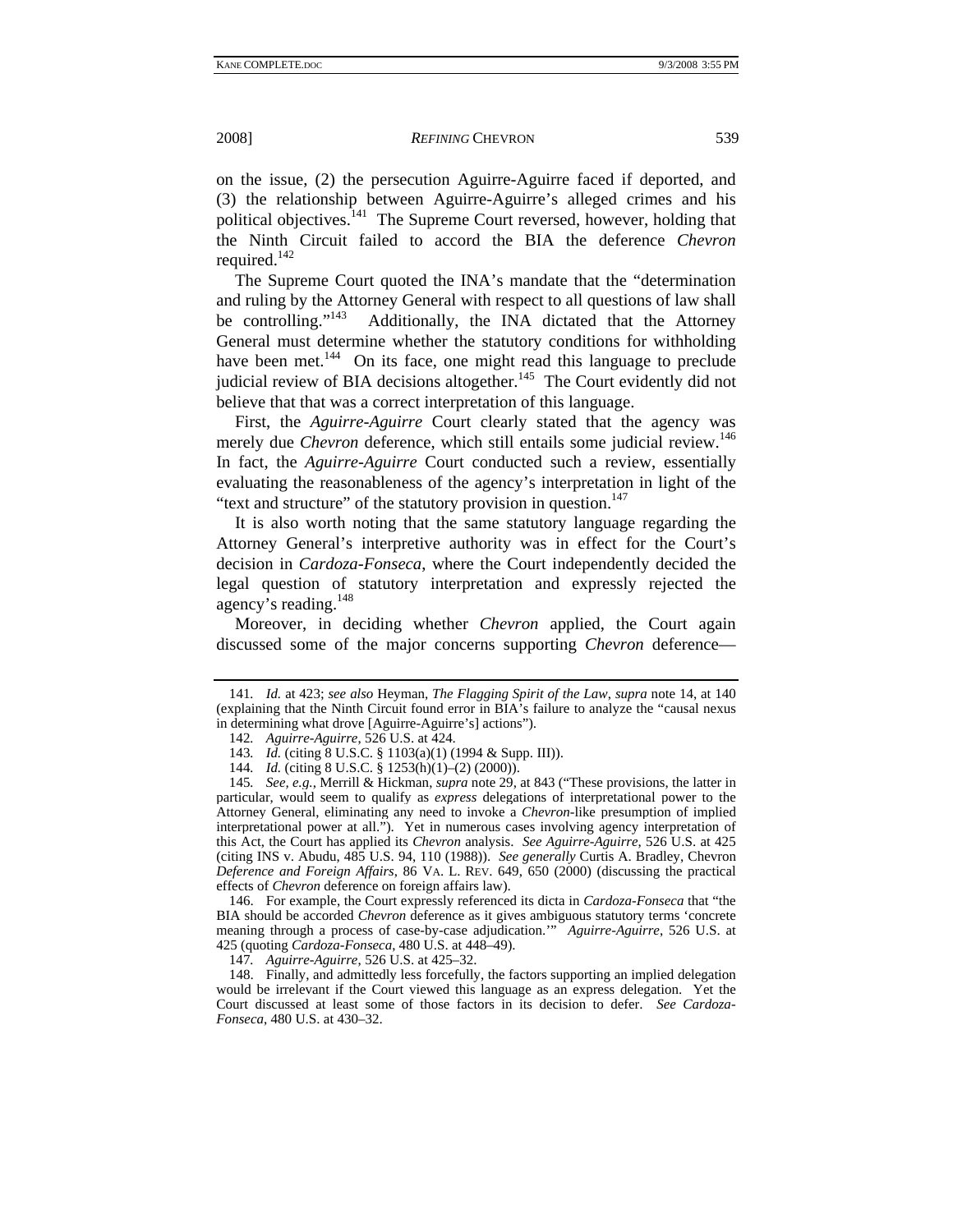political accountability and expertise—that it had developed in *Chevron*. Thus *Aguirre-Aguirre* stands for the proposition that *Chevron* applies to at least some BIA adjudicative decisions<sup>149</sup> regarding refugees—they are neither exempt from *Chevron*'s scope nor completely insulated from judicial review.<sup>150</sup>

Indeed, as further discussed below, the Court has stated that it believes that *Chevron* deference is especially applicable to the BIA's immigration decisions because of their perceived political implications and potential effect on foreign relations.<sup>151</sup> This may be a good prudential argument on its face, but as the following Part indicates, this belief is actually more controversial than the Court let on.

 150. It is clear *Aguirre-Aguirre* was correct in refusing to grant preclusive effect to the INA language found in 8 U.S.C. § 1103(a)(1). In its broader context, that provision states:

The Secretary of Homeland Security shall be charged with the administration and enforcement of this Chapter and all other laws relating to the immigration and naturalization of aliens, except insofar as this Chapter or such laws relate to the powers, functions, and duties conferred upon the President, Attorney General, the Secretary of State, the officers of the Department of State, or diplomatic or consular officers: *Provided*, *however*, That determination and ruling by the Attorney General with respect to all questions of law shall be controlling.

8 U.S.C. § 1103(a)(1) (2000). Thus, this passage merely allocates authority between the Secretary of Homeland Security and the Attorney General. It does not empower the Attorney General to interpret legal matters free of judicial review. This is clear not only from the plain language of the statute, but from its legislative history as well. The Congressional Record from 1952, which addressed a prior version of this provision explains that

[W]ithin their respective spheres of jurisdiction with respect to the administration and enforcement of the provisions of the bill, both the Attorney General and the Secretary of State are vested with authority to issue such regulations as may be necessary for performing their functions under the provisions of the bill. However, rulings by the Attorney General, as the chief law-enforcement officer of the Nation, with respect to all questions of law shall be controlling. For example, rulings which may be issued by the Attorney General relating to those provisions of the bill governing the admissibility of aliens will be controlling with respect to a determination of aliens who are admissible and will be binding on the Secretary of State with respect to determinations of whether an alien is eligible for a visa. On the other hand, the Secretary of State will have control over all questions relating to the manner in which the powers, duties, and functions of consular and diplomatic officers are to be administered.

H.R. REP. NO. 82-1365, at 35 (1952), *reprinted in* 1952 U.S.C.C.A.N. 1313, 1687.

151*. Aguirre-Aguirre*, 526 U.S. at 425 (citing INS v. Abudu, 485 U.S. 94, 110 (1998)).

 <sup>149.</sup> The extension of *Chevron* deference to an agency "interpretation" in the adjudicative context—rather than the formal rulemaking context of *Chevron* and its progeny to this point in time—was in itself a major development. *See, e.g.*, Merrill & Hickman, *supra* note 29, at 842 ("The extension of *Chevron* to interpretations rendered in adjudications is potentially a major clarification of the scope of the doctrine."). As further discussed, it may also be viewed as a mistake.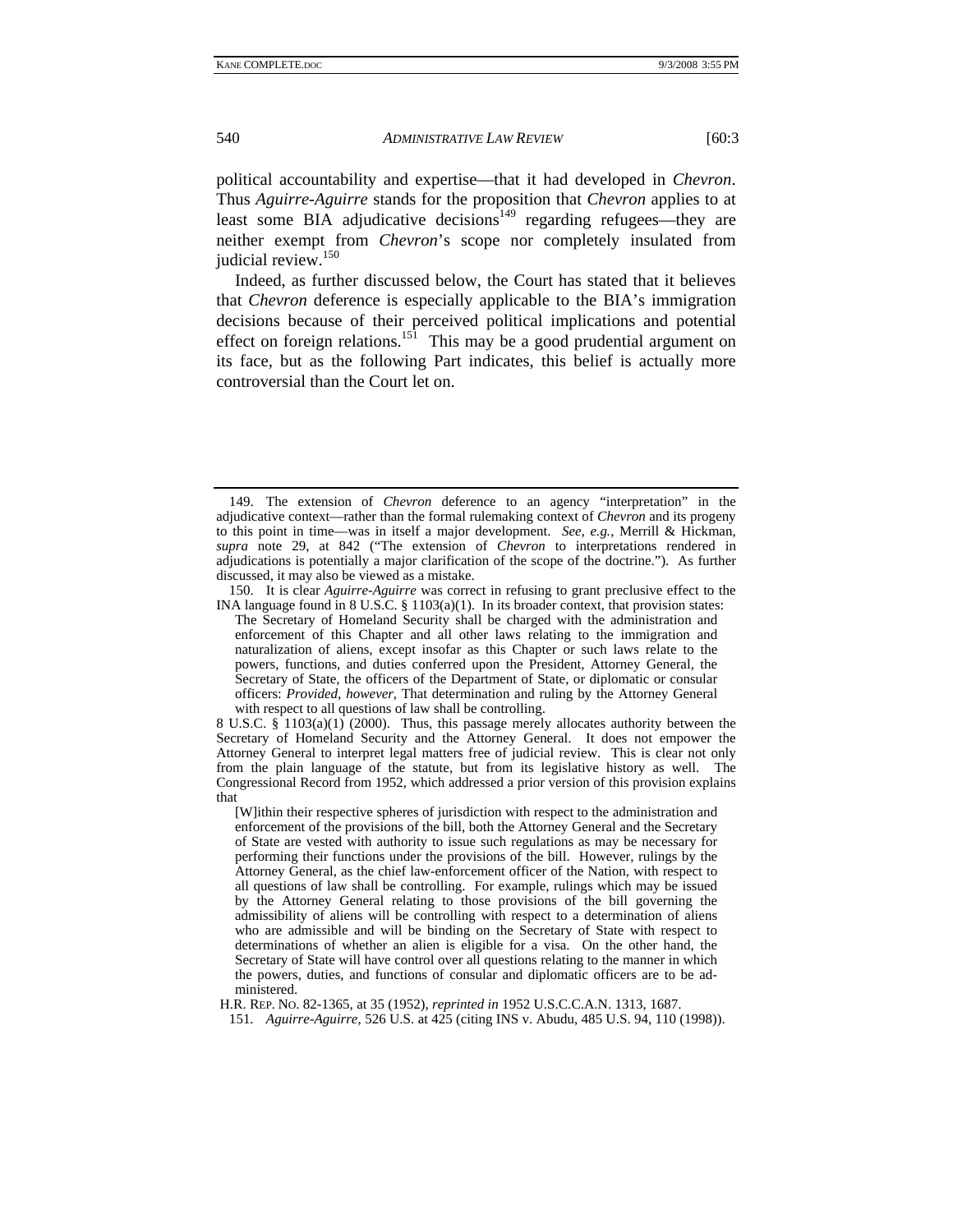## II. THE PIECES OF THE *CHEVRON* FRAMEWORK THE COURT HAS PLACED ON THE TABLE AND THEIR RELATION TO RELIGIOUS-REFUGEE ADJUDICATIONS

#### *A. Introduction*

The *Chevron* Court gave several reasons why it should infer that Congress delegated primary interpretive and policymaking authority to the agency in that case, $152$  and both courts and commentators have adduced additional reasons supporting *Chevron*'s inferred delegation doctrine. The *Chevron* Court stated that "the regulatory scheme is technical and complex, the agency considered the matter in a detailed and reasoned fashion, and the decision involves reconciling conflicting policies."153 The Court further explained that policy decisions are political decisions, and although judges sometimes make policy decisions, the political branches are better qualified in this area.154 In support of extending *Chevron* deference to BIA decisions on those matters, others have cited a desire for uniformity in federal administrative law as a ground for judicial deference and—in the context of asylum and withholding cases—deference to the Executive Branch on matters of foreign policy.<sup>155</sup>

But the *Chevron* framework is a judicial fiction.<sup>156</sup> It is a rebuttable presumption that the Court created to solve a problem.<sup>157</sup> And although commentators discuss this fictive presumption in terms of an implied congressional delegation and a manifestation of the separation of powers principle, neither the Constitution nor any statute requires it.<sup>158</sup>

155*. See infra* Parts III.C.2, III.C.5.

156*. See, e.g.*, Herz, *Deference Running Riot*, *supra* note 95 (describing how the *Chevron* doctrine's boundaries have been overinterpreted).

 157. Merrill & Hickman, *supra* note 29, at 888 ("Because the delegation of interpretational authority recognized in *Chevron* is only an implied delegation, it can be overcome by evidence that Congress in fact intends a different allocation of interpretational authority.").

158*. See, e.g.*, Maureen B. Callahan, *Must Federal Courts Defer to Agency Interpretations of Statutes?: A New Doctrinal Basis for* Chevron U.S.A. v. Natural Resources Defense Council, 1991 WIS. L. REV. 1275, 1277 [hereinafter Callahan, *Must Federal Courts Defer to Agency Interpretations of Statutes?*] ("*Chevron*'s required

 <sup>152.</sup> Chevron U.S.A. Inc. v. Natural Res. Def. Council, Inc., 467 U.S. 837, 865 (1984).

<sup>153</sup>*. Id.* at 865 (citations omitted).

<sup>154</sup>*. Id.* at 865–66. Here, the *Chevron* Court quoted its opinion in *Tenn. Valley Auth. v. Hill*—which in turn quoted Sir Thomas More from "A Man for All Seasons"—for the proposition that the Constitution vests policy decisions in Congress, not the courts. *Id.* at 866. *Assuming* Congress has actually delegated its policymaking authority to an agency, invoking such lofty and incontrovertible sentiments to support deference to an unelected agency may be justified. But that does not answer when such a serious delegation may safely be inferred, and the Court was not justified in donning More's mantle to *create* such an assumption.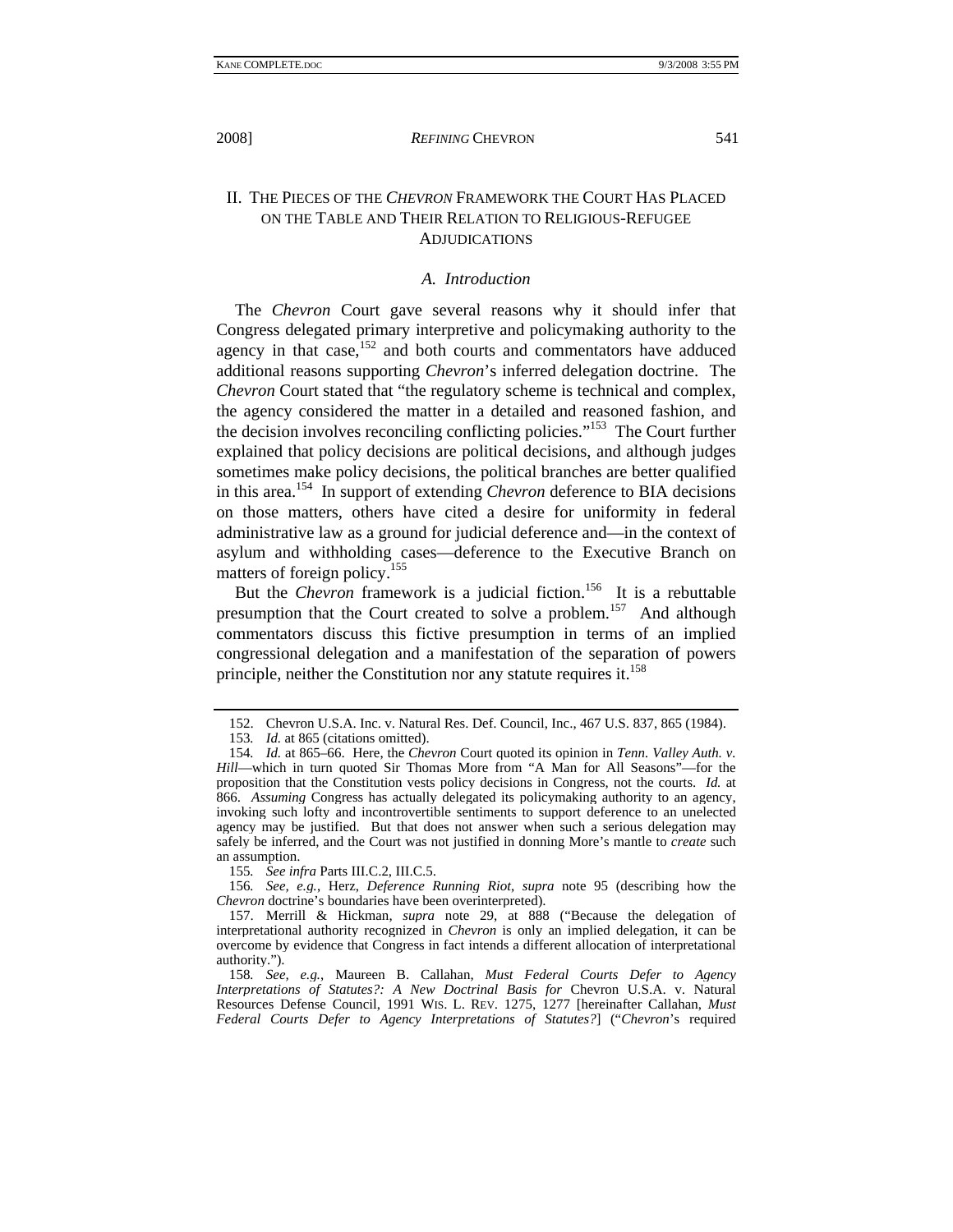Significantly, even if one indulges the fiction that congressional failure to clearly address an issue expresses congressional intent to delegate authority to an agency to address the issue, one has not actually advanced the inquiry as to the circumstances of that delegation. That is, assuming Congress intended the agency to fill the statutory gap, did it intend the agency to do so subject to traditional judicial review—as expressly

indicated by Congress in the APA, no less—or did Congress somehow tacitly intend to alter that arrangement as the *Chevron* Court held in 1984?<sup>159</sup> Several commentators quite understandably have observed that the former line of reasoning is at least as convincing as the latter.<sup>160</sup> *Chevron* is an ironic fiction in several respects, but one irony pervades

the entire presumption: the *Chevron* Court apparently interpreted a gap in the Clean Air Act as implicitly delegating to the EPA the authority to interpret that Act.<sup>161</sup> On its face, at least, if the *Chevron* Court followed its own counsel, it should have remanded to the EPA for a determination of whether—as a matter of policy not explicit in the Environmental Protection Act—this gap in the Environmental Protection Act should be interpreted to contain such an implied delegation.<sup>162</sup>

161. As Professor Duffy has pointed out:

Duffy, *supra* note 94, at 197–98. As post hoc rationalizations go, this reasoning is entirely plausible. It is not what the Court said it was doing, however, and it does not foreclose other explanations.

 162. Had the Court applied the factors it said were relevant to finding an implied delegation, it might have decided that the gap in the Act indicates that the agency had primary authority to fill that gap with an interpretation of its authority. Although the agency arguably lacked expertise in that (presumably less technical) area, the general conferral of lawmaking power on the agency and the agency's alleged political accountability were still present. In short, under the *Chevron* framework, because this decision about the agency's interpretive authority was a *policy* decision, the Court was supposedly less qualified than the agency to make it. But there is powerful precedent against this eventuality as well. *See* Adams Fruit Co. v. Barrett, 494 U.S. 638, 650 (1990) ("[I]t is fundamental 'that an agency may not bootstrap itself into an area in which it has no jurisdiction.'") (quoting Federal Mar. Comm'n v. Seatrain Lines, Inc., 411 U.S. 726, 745 (1973)); *see also* ACLU v. FCC, 823

deference, properly understood, is a judicially self-imposed, prudential limitation."); *id.* at 1283–89 (explaining that *Chevron*'s theoretic basis is unfounded and unhelpful).

 <sup>159.</sup> The *Chevron* Court cited no new statute supporting its new understanding of congressional intent regarding judicial review, and it did not reverse its prior cases permitting a substantially broader scope of judicial review even when agencies had filled gaps in the statutes they authoritatively administered.

 <sup>160.</sup> Herz, *Deference Running Riot*, *supra* note 95; Barron & Kagan, *supra* note 102, at 218; Krotoszynski, *supra* note 121, at 747.

There is one argument that does avoid a conflict between *Chevron* and Section 706. Under this view, *Chevron* is a presumption that, when a statute contains an ambiguity, it should be interpreted as implicitly delegating, to the administrative agency with jurisdiction over the statute, the lawmaking authority necessary to resolve the issue. This defense of *Chevron* has been offered by Justice Scalia and others . . . . The theory avoids the problem with Section 706 because the court *does* interpret the statute de novo; the court just finds that the statute gives the agency the power to make the rule of decision.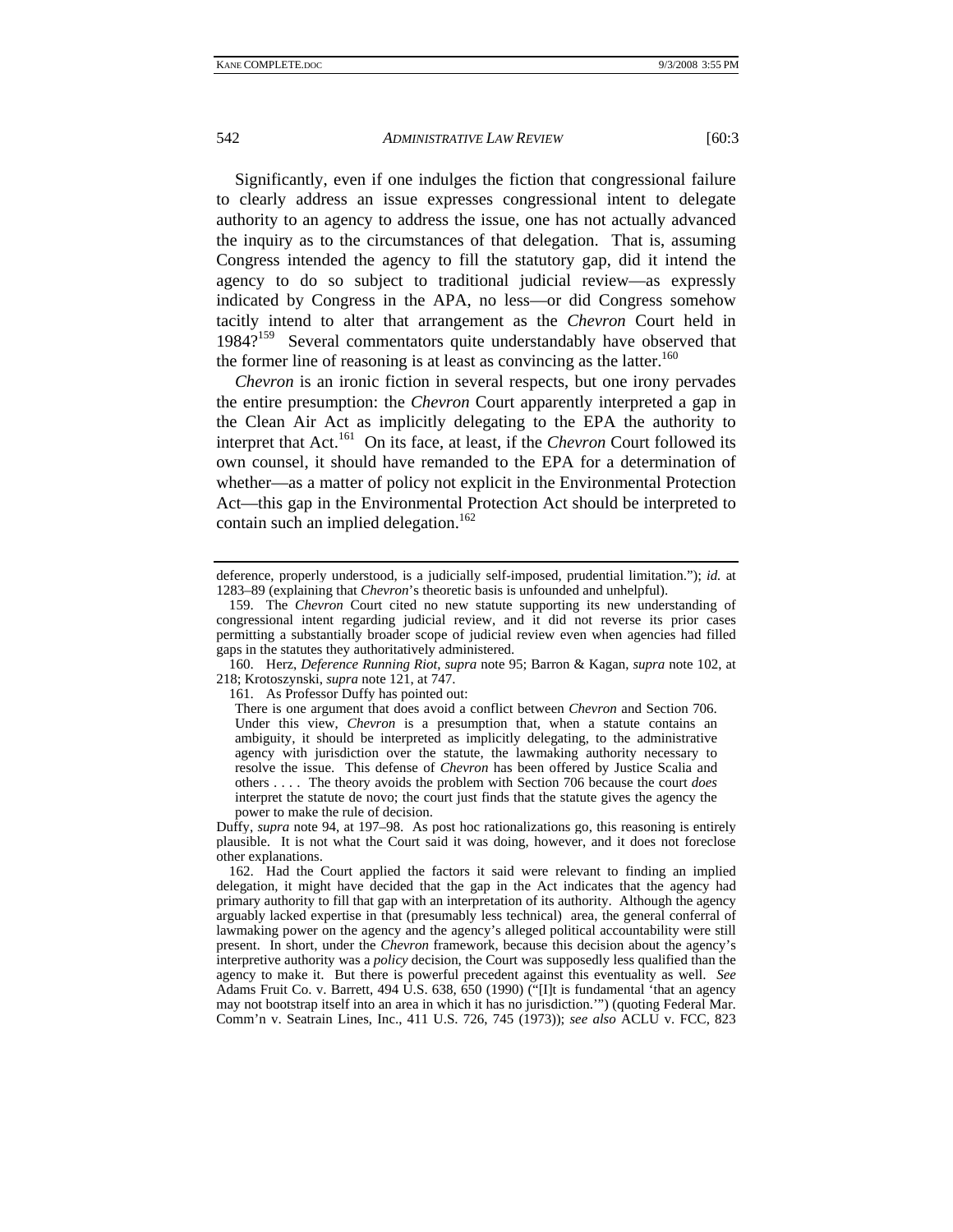2008] *REFINING* CHEVRON 543

In any event, the unstable limits of the *Chevron* doctrine are a matter of serious concern. The Court has tinkered with the doctrine, commentators have probed and praised and criticized it, and lower federal courts have applied it in various ways. As either a rule or a standard,<sup>163</sup> its amorphous nature is not unique in the law. But failing to contain it within certain bounds can cause unnecessary and unacceptable human suffering. Certainly, the *Chevron* doctrine may be helpful and appropriate in certain circumstances.164 But as a mere presumption, it can be rebutted on several grounds. And as a prudential doctrine, it would be imprudent to apply it on some occasions. In religious-refugee cases, these premises arguably are met. The discussion below shows that the grounds for deference in *Chevron* were not so strong as the Court implied and those grounds are even weaker in the very distinguishable context of religious-refugee claims. $165$ 

163*. See* Merrill, *The* Mead *Doctrine*, *supra* note 30, at 819 (noting that "the rules versus standards debate has replicated itself once again"). As noted above, *Chevron* presumably sought to simplify the law of judicial review with a relatively comprehensive rule. Given the Court's language in *Chevron* and its subsequent handling of the case—with elaborate discussions of the factors supporting the allegedly implied delegation on which the rule rests—the *Chevron* "rule" seems to have many standard-like qualities.

 164. Despite the critical thrust of this Article, I agree with the majority of commentators that *Chevron* is basically sound. *See, e.g.*, Michael G. Heyman, *Judicial Review of Discretionary Immigration Decisionmaking*, 31 SAN DIEGO L. REV. 861, 864 (1994) [hereinafter Heyman, *Judicial Review of Discretionary Immigration Decisionmaking*] ("Agencies, as creatures of statute, often forge those policies that cannot practicably be embodied in their legislative charters. This is part of what they do and should do."). In short, I take *Chevron* as essentially correct, but not as correct as it superficially appears, nor so universally applicable.

 165. One might point to certain pre-*Chevron* cases, such as *INS v. Jong Ha Wang*, 450 U.S. 139 (1981), and assert that the post-*Chevron* Court has not radically changed its handling of refugee claims. Even before *Chevron*, the Court had sometimes required a deferential reasonable-person standard for review of a Board decision construing provisions of the immigration law. *See* Guendelsberger, *supra* note 15, at 618 (stating that in *Jong Ha Wang*, the Court found that the Ninth Circuit had overstepped its bounds by substituting its own interpretation of "extreme hardship" for that of the Board). *But see* Robert A. Anthony, *Which Agency Interpretations Should Bind Citizens and the Courts?*, 7 YALE J. ON REG. 1, 19–20 (1990) (noting that *Chevron* directs courts to review cases only for reasonableness, rather than to decide them independently, as might have happened before the decision). That point is debatable, but it is not particularly germane to the question of whether our

F.2d 1554, 1567 n.32 (D.C. Cir. 1987) ("[I]t seems highly unlikely that a responsible Congress would implicitly delegate to an agency the power to define the scope of its own power."); Nagahi v. INS, 219 F.3d 1166, 1171 (10th Cir. 2000) (noting that Congress did not delegate to INS the authority to regulate the scope of judicial power). Alternatively, if one views the *Chevron* Court as interpreting a gap in the APA rather than in the Clean Air Act, there would be no question of deferring to an agency, because none is charged with administering, much less making, law regarding the APA. Yet even this alternative view again has the Court making policy. Indeed, the Court would be making policy about the scope of its own power, which is what it has held an agency cannot do. *See Adams Fruit Co.*, 494 U.S. at 650. But again, Professor Duffy's interpretation of *Chevron*'s relationship to the APA is the most elegant answer to these objections. *See* Duffy, *supra* note 94.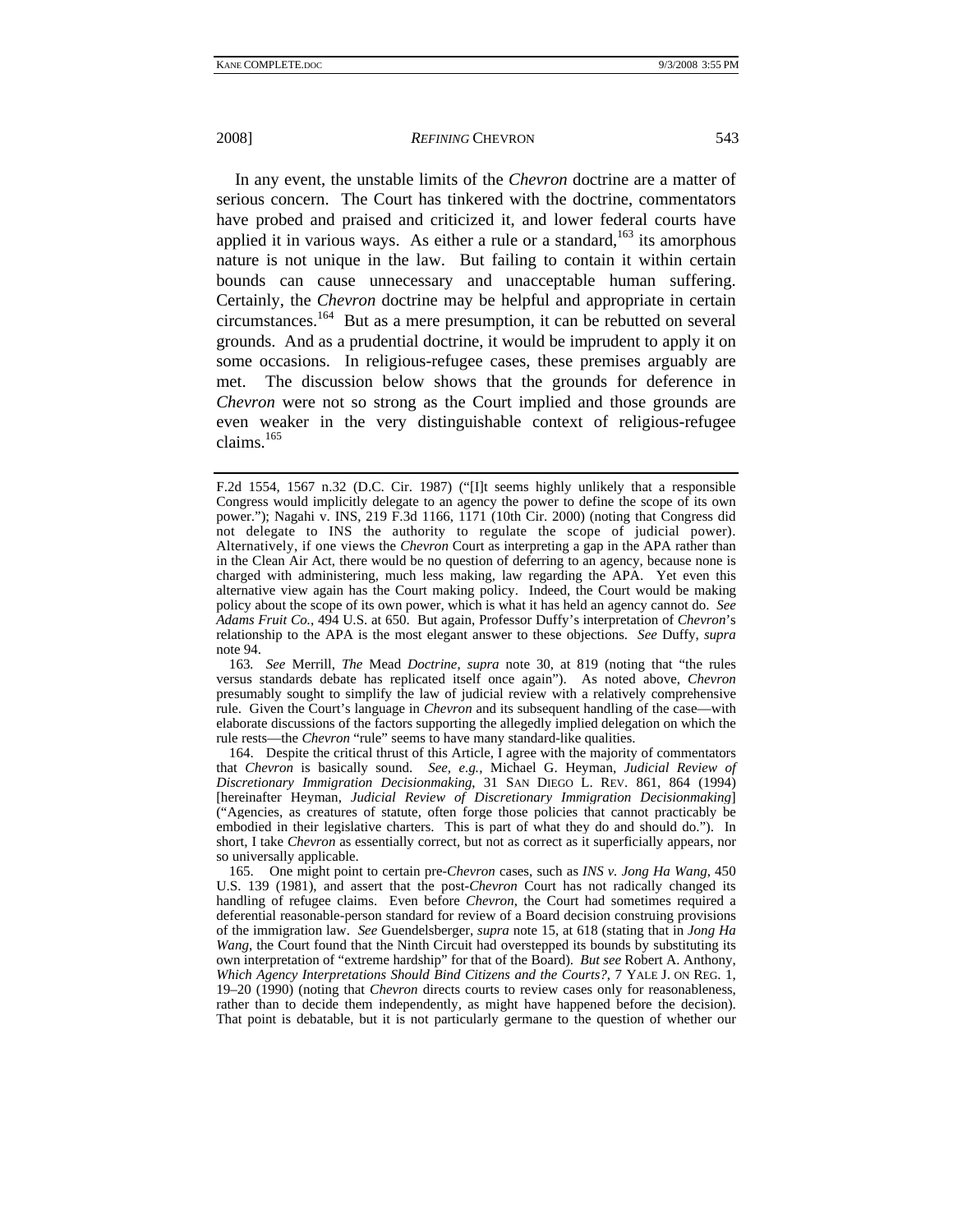#### *B. The* Chevron *Framework Factors*

Until *Chevron*, neither Congress nor the Court materially distinguished between agency lawmaking and agency policymaking. Applying a variation of *Chevron*'s own reasoning to the Court, rather than the agency, one could say that the *Chevron* Court decided in 1984 that Congress did not address this "precise issue" in the APA, thus implicitly leaving it for the Court to fill this gap it "found" in the Act. That is, through silence, Congress was tacitly inviting the Court to fill this gap through judicial policymaking. One could argue, however, that the Court simply should have interpreted the term "law" in the APA as including "policy," as Congress and the Court presumably had done since the APA was adopted decades prior. Although settling this argument would require substantial investigation of the APA's text and history, the latter view seems more convincing on its face than *Chevron*'s long-dormant secret-invitation-tojudicial-policymaking view.

The *Chevron* Court obviously chose for itself a gap-filling role. Why it did so remains unclear,  $166$  but the issue is largely moot. The question of why the Court also chose a gap-filling role for agencies to which courts must substantially defer is also unclear, though highly relevant.<sup>167</sup>

166*. See, e.g.*, Krotoszynski, *supra* note 121, at 735 ("Since the Supreme Court handed down its landmark decision in *Chevron U.S.A. Inc. v. National Resources Defense Council, Inc.*, legal academics, practicing attorneys, and federal court judges have puzzled over the precise rationale undergirding the requirement that reviewing courts defer to reasonable agency interpretations of ambiguous statutes.").

 167. The Court in *Mead* clarified several points about the *Chevron* framework, but it left unclear the relationship of the framework's components. For example, if an agency fills a gap in a statute it is charged with administering, the agency may or may not receive *Chevron* deference. *See* United States v. Mead Corp., 533 U.S. 218, 227–28 (2001) (citing Skidmore v. Swift & Co., 323 U.S. 134, 139-40 (1994) (asserting that the measure of deference to an agency has varied, depending on issues such as the agency's care, consistency, formality, relative expertise). If an agency uses its formal lawmaking power to fill a gap in a statute it is charged with administering, it typically does receive *Chevron* deference. *Mead*, 533 U.S. at 229–31. When an agency uses informal lawmaking power (ILMP) instead of formal lawmaking power, it generally receives only *Skidmore* respect. Christensen v. Harris County, 529 U.S. 576, 587 (2000). Sometimes, however, even if an agency does not use its formal lawmaking power to fill a gap in a statute it is charged with administering, it receives *Chevron* deference, *see Mead*, 533 U.S. at 231 ("[W]e have sometimes found reasons for *Chevron* deference even when no such administrative formality was required and none was afforded.") (citing NationsBank, N.A. v. Variable Annuity Life Ins. Co., 513 U.S. 251, 256–57, 263 (1995)), though it is more likely to get

current method of handling of religious refugee claims is correct. Although there are arguments against the type of subject matter exceptionalism in the *Chevron* framework, *see generally* Hickman, *supra* note 37, there are arguments for it as well. *See* Heyman, *Judicial Review of Discretionary Immigration Decisionmaking*, *supra* note 164, at 870 ("Because of the enormous variety of administrative agencies and because of the extraordinary diversity of their subject areas and kinds of institutional actions, it is simply silly to talk about an administrative law. And, if that is true, it is fanciful to believe the Supreme Court can create any single standard to guide review courts.").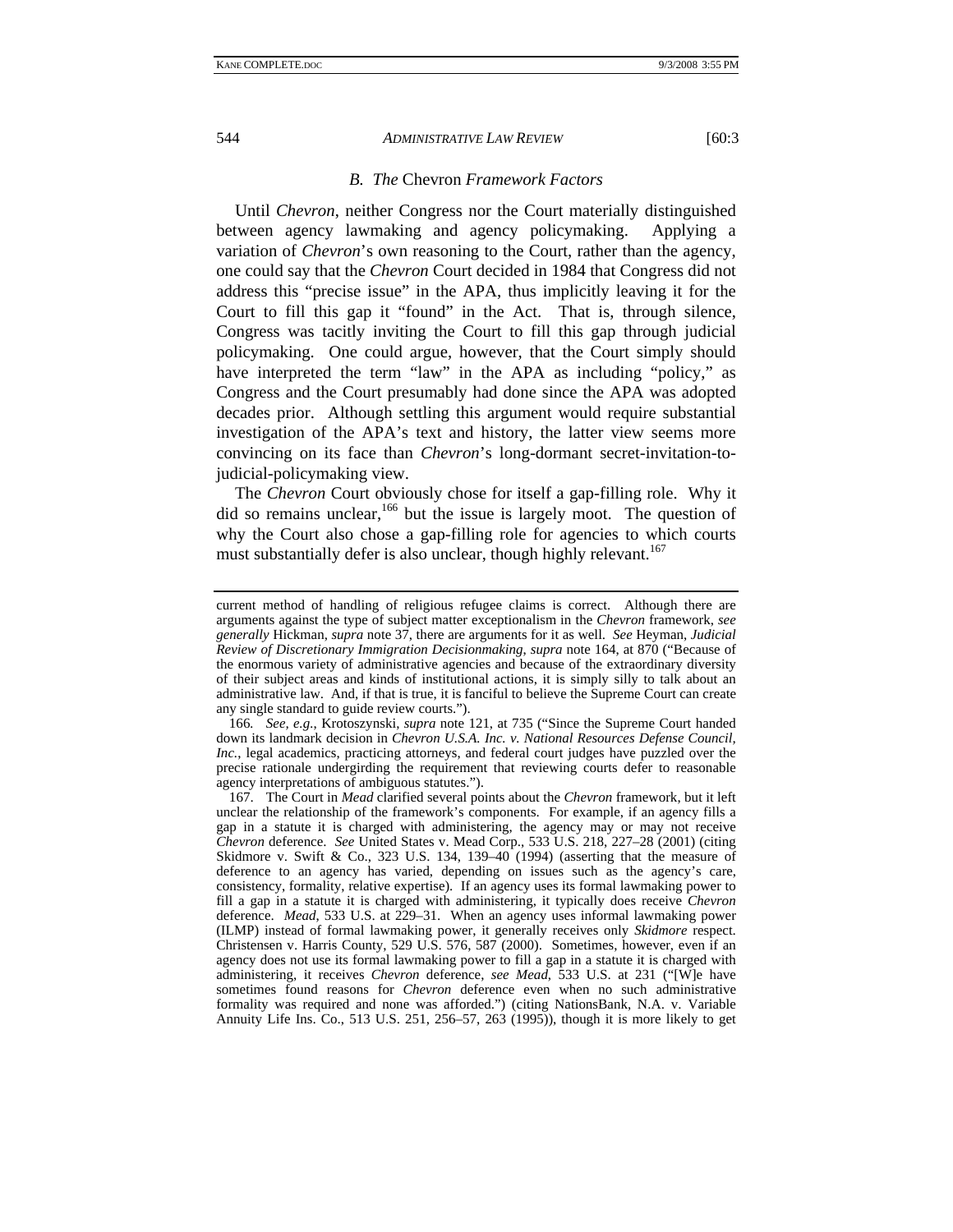As the Court stated in *Mead*, it has "recognized a variety of indicators that Congress would expect *Chevron* deference" in a given case.<sup>168</sup> The relative importance of various factors to finding *Chevron* deference is not entirely clear, however.<sup>169</sup> *Chevron* mentioned several, and the Court has appended others to the list over the years, but none of these pronouncements has come with explicit explanations of its import. Consequently, courts and commentators have ascribed various uses and levels of significance to these factors.<sup>170</sup> There is still a need to place these factors in an intelligible relationship to one another and to ascertain their importance to the threshold *Chevron* question.

*Chevron* rested its decision to defer to agency policymaking on expertise and political accountability grounds, as well as an implied congressional delegation of primary agency authority to add meaning to the statute it was charged with administering.<sup>171</sup> Then came *Mead*.<sup>172</sup> In its iteration of the

168. 533 U.S. at 237.

 169. *See, e.g.*, Krotoszynski, *supra* note 121, at 735, 754 (noting that "judicial review will have to rely upon a sliding scale of deference, depending on the indicia of expertise associated with a particular agency decision").

171*. See* Chevron U.S.A. Inc. v. Natural Res. Def. Council, Inc., 467 U.S. 837, 843–44 (1984) (noting that sometimes Congress explicitly delegates authority to agencies and that sometimes it implicitly does so, and holding that the Court defers when agencies must choose between conflicting policies and when a full understanding of issues depends on an agency's superior understanding); *id.* at 862 (finding legislative history consistent with an agency's broad discretion in implementing a statute); *id.* at 865–66 ("The regulatory scheme is technical and complex, the agency considered the matter in a detailed and reasoned fashion, and the decision involves reconciling conflicting policies"); *id.* at 865–66 (noting that the lack of judicial expertise and democratic accountability, along with congressional delegation of policymaking responsibilities, warrants deference to an agency's choice of policy within statutory parameters); *see also* KOCH, *supra* note 32, § 12.31 (explaining that expertise and political accountability underlie *Chevron* deference); PIERCE, ADMINISTRATIVE LAW TREATISE, *supra* note 23, at 144 (implying that political accountability is fundamental to *Chevron* deference); Callahan, *Judicial Review of Agency Legal Determinations in Asylum Cases*, *supra* note 14, at 788 ("Perhaps most importantly, Justice Stevens, *Chevron*'s

*Skidmore* respect, *see Christensen*, 529 U.S. at 587 (finding that informal interpretations, such as those in policy statements and agency manuals, do not warrant *Chevron* deference). *But see Mead*, 533 U.S. at 254 (Scalia, J., dissenting) (asserting that *Chevron* deference should always be given to informal agency proceedings and that the Court's statement in *Christensen* was merely dicta). Thus, it appears that, as a general rule, formal lawmaking power is a sufficient—but not necessary—condition for *Chevron* deference. But the exceptions to this rule are unclear, as is the necessity or sufficiency of the other factors the Court had identified as part of the *Chevron* framework.

 <sup>170.</sup> The factors are relevant to whether *Chevron* deference applies at all, and they also come into play in Step Two (the "reasonableness" analysis). *See, e.g.*, Ronald M. Levin, *The Anatomy of* Chevron*: Step Two Reconsidered*, 72 CHI.-KENT L. REV. 1253, 1286 (1997) (noting that the abuse of discretion review considers, in part, whether the agency took the relevant factors into account); *Mead*, 533 U.S. at 228 (discussing factors such as the agency's "formality" and "expertness" as traditionally affecting the court's deference); *id.* at 229 (noting that *Chevron* identified "additional reason for judicial deference" in "generally conferred authority and other statutory circumstances"); *id.* at 237 (noting that "circumstances pointing to implicit congressional delegation present a particularly insistent call for deference").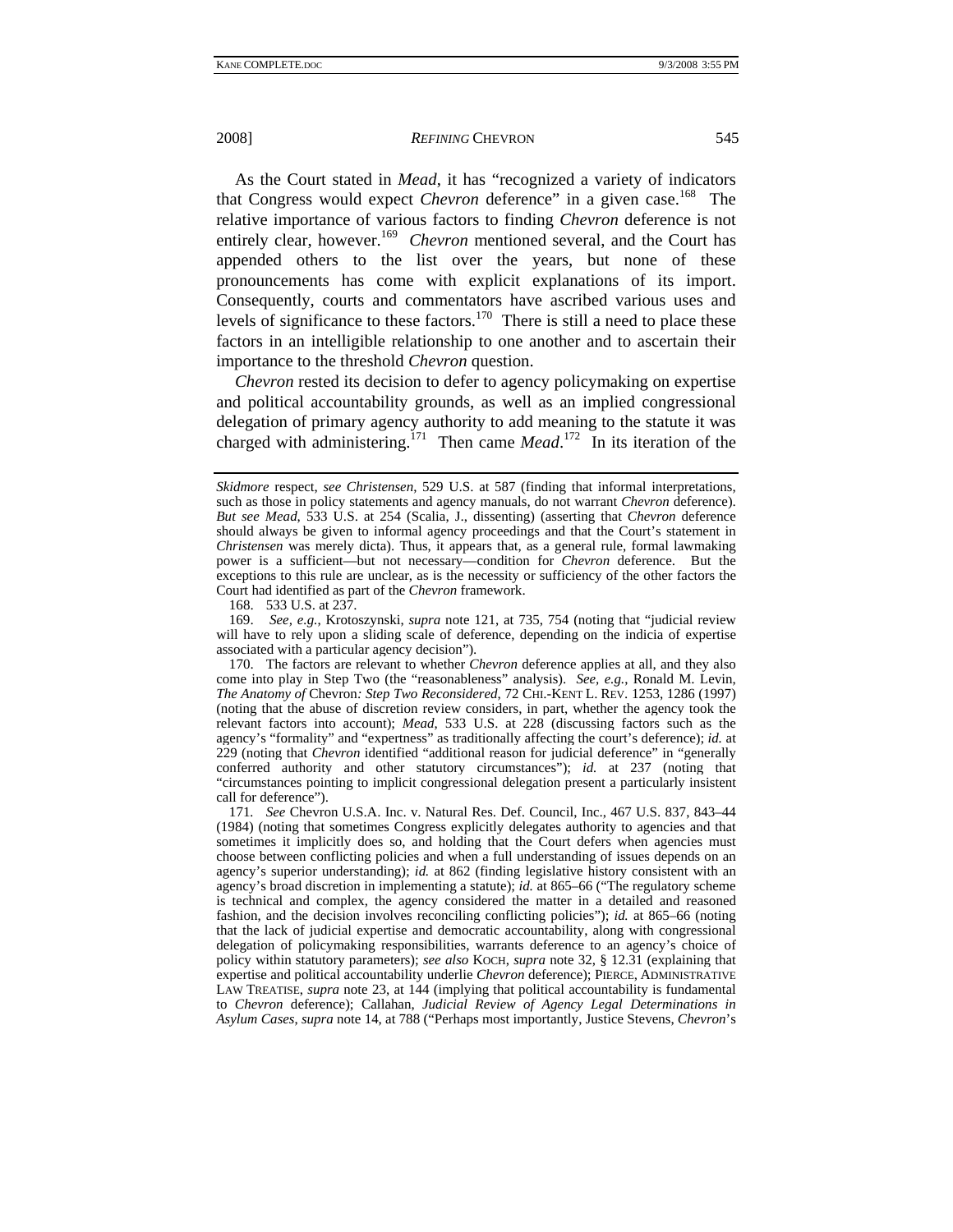*Chevron* framework, *Mead* appeared to narrow the general rule to require only that an agency use the formal lawmaking power Congress had delegated to it to be entitled to *Chevron* deference.<sup>173</sup> The Court mandated deference "when it appears that Congress delegated authority to the agency generally to make rules carrying the force of law, and that the agency interpretation claiming deference was promulgated in the exercise of that authority."174 The other *Chevron* factors did not seem to enter the inquiry, at least not directly.

In addressing when it should find such a delegation, the Court held it

172*. Mead*, 533 U.S. at 218.

173*. See id*. at 221, 226–27, 229 (limiting the conditions under which *Chevron*  deference should occur). Professor Merrill, who has provided numerous cogent insights into *Chevron* and its legacy, has made the following observation regarding *Mead*'s role in clarifying that legacy:

Throughout the opinion, the Court . . . makes clear the ultimate question in every case is whether Congress intended the agency, as opposed to the courts, to exercise primary interpretational authority. This should put to an end to the speculation that *Chevron* rests on something other than congressional intent, such as the doctrine of separation of powers or a judge-made canon of interpretation.

Merrill, *supra* note 30, at 812 (citations omitted); *accord* Merrill & Hickman, *supra* note 29, at 863–64, 867–70. I agree with Professor Merrill's characterization of the ultimate inquiry in the quoted passage and the fact *Chevron* does not rest on the separation of powers. I do not see the concern with congressional intent and the activity of the Justices in creating the *Chevron* framework as mutually exclusive, however. That the Court, not Congress, created the *Chevron* framework is undeniable, as is the fact that it did so to effectuate congressional intent. *Cf. Mead*, 533 U.S. at 236 ("Although we all accept the position that the Judiciary should defer to at least some of this multifarious administrative action, we have to decide how to take account of the great range of its variety."). These are the bases for most judgemade interpretive rules; and although they raise objections to the practice, Merrill and Hickman recognize that this at least supports an analogy to other judicial canons of construction. *See* Merrill & Hickman, *supra* note 29, at 869 (reasoning that other judicially developed norms also "approach the level of mandatory duties"). Professor Callahan's more extensive analysis of this specific issue is ultimately the more persuasive. *See generally* Callahan, *Must Federal Courts Defer to Agency Interpretations of Statutes?*, *supra* note 158 (maintaining that *Chevron* deference should be applied flexibly, rather than mechanistically, because *Chevron*'s limitation on the federal courts' interpretive authority was a self-imposed restriction).

 174. *Mead*, 533 U.S. at 226–27; *see also id.* at 221, 229 (finding that *Chevron* deference could be applied to a tariff classification only because of the ruling's persuasiveness, since Congress had not intended the agency action in that case to carry the force of law).

author, has expressly referred to the deference afforded in that case as having been 'predicated on expertise.'") (citing Bowen v. Am. Hosp. Ass'n, 476 U.S. 610, 642 n.30 (1986) (plurality opinion)); Michael Herz, *The Rehnquist Court and Administrative Law*, 99 NW. U. L. REV. 297, 319 (2004) [hereinafter Herz, *The Rehnquist Court*] ("Justice Stevens's opinion in *Chevron* itself seemed to set out a prudential, judge-made rule; he justified this judicial practice in light of the agency's superior expertise and accountability."). In what appeared to be a bit of revisionist history, *Mead* stated that *Chevron* added "an additional reason" to existing reasons to defer more forcefully to agencies in certain circumstances. That reason was Congress's implied delegation of authority: it was "apparent from the agency's generally conferred authority and other statutory circumstances that Congress would expect the agency to be able to speak with the force of law when it addresses ambiguity in the statute or fills a space in the enacted law." *Mead*, 533 U.S. at 229. Although unclear, this may imply that factors are cumulative.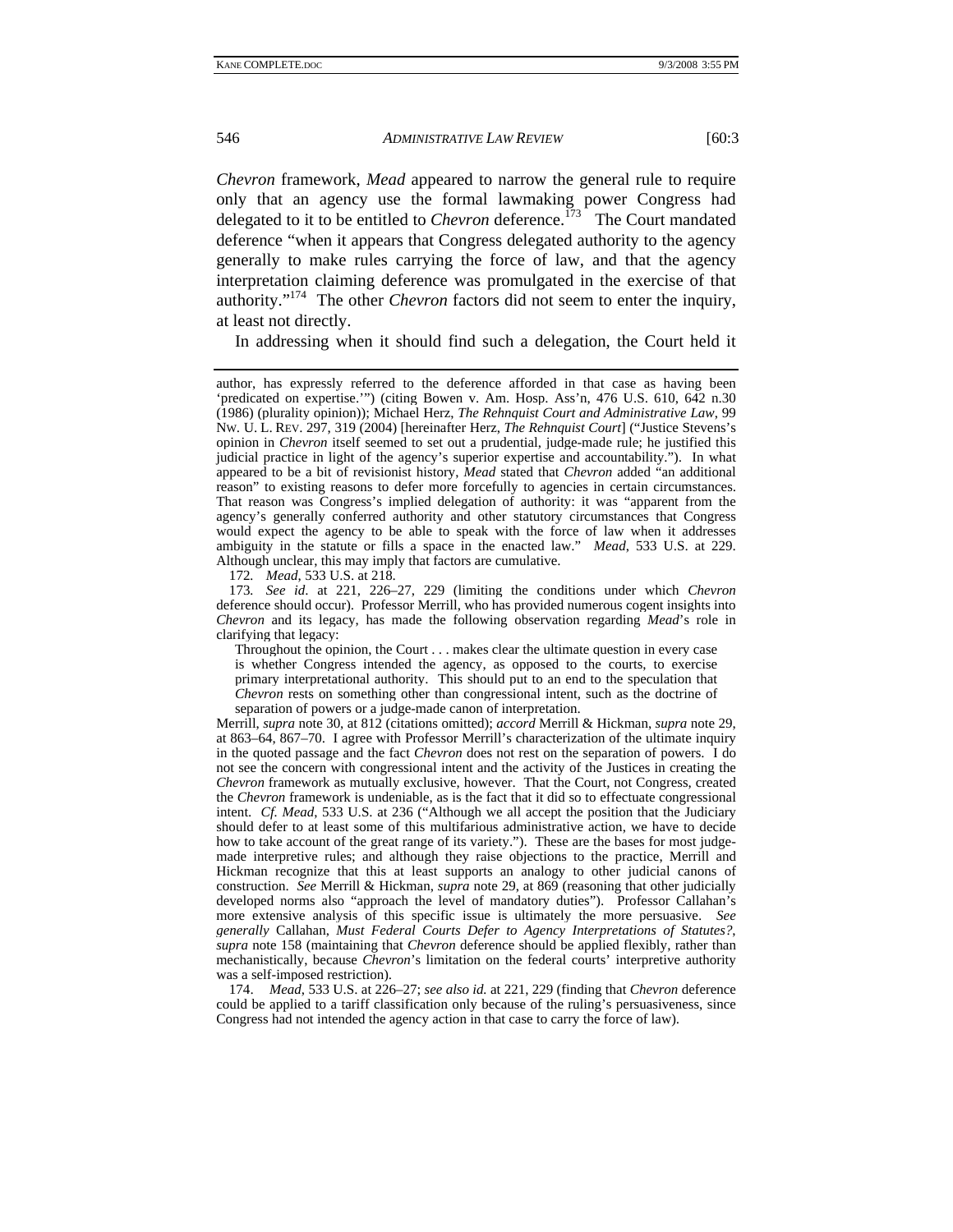"may be shown in a variety of ways, as by an agency's power to engage in adjudication or notice-and-comment rulemaking, or by some other indication of a comparable congressional intent. $175$  The reason these formal methods are good indicia of congressional intent to delegate primary interpretive authority to agencies is that they carry what the Court called the "force of law."<sup>176</sup> That is, formal methods have a sufficiently substantial precedential effect—they bind the parties and perhaps the public—such that the Court can infer Congress intended them to "bind" the Court as well. $^{177}$ 

The formal-informal procedure factor is not dispositive, however. As *Mead* also noted, other factors may be indicative of congressional intent to delegate to an agency the "primary interpretive authority" *Chevron* posited;178 and the Court has bestowed *Chevron* deference even when the agency did not engage in formal administrative activity.<sup>179</sup> Citing one of its prior cases, the Court in *Mead* admitted that it "sometimes" finds the implied delegation on which *Chevron* deference largely rests even when an agency does not employ its formal procedures.180 *Mead* also noted that the

176*. See id.* at 226–27, 232–33 (indicating that the agency's "interpretation claiming deference [must be] promulgated in the exercise of that authority").

178*. Id.* at 230 n.11.

179*. Id.* at 231 (indicating that no "administrative formality was required and none was afforded") (citing NationsBank, N.A. v. Variable Annuity Life Ins. Co., 513 U.S. 251, 256– 57 (1995)); *accord id.* at 252–53 (Scalia, J., dissenting) (citing several other such cases); Merrill & Hickman, *supra* note 29, at 842 n.43 (listing examples of *Chevron*'s application to informal decisions).

180*. Mead*, 533 U.S. at 231 (citing *NationsBank*, 513 U.S. 251); *see also* Nat'l Cable & Telecomms. Ass'n v. Brand X Internet Servs., 545 U.S. 967, 1004 (2005) (Breyer, J., concurring) (noting that formality of process is only one indicator of delegation). In his *Mead* dissent, Justice Scalia pointed out that the majority's admission does not go far enough, and that there are numerous cases where this is true. *Mead*, 533 U.S. at 253–54 (Scalia, J., dissenting). He contended this demonstrates that it is not the agency's use of formal procedures that determines *Chevron* deference, but merely whether the agency has spoken authoritatively. *Id.* I believe he was at least half right. He was certainly correct in asserting that the Court has not been consistent in requiring formal procedures before according an agency's policy pronouncements *Chevron* deference; but it seems incorrect to say that formal procedures are irrelevant to the agencies' policymaking in the *Chevron* analysis any more than that they are irrelevant to the agencies' lawmaking. Moreover, if they were deemed irrelevant, agencies would arguably tend to make less use of them, with this tendency possibly leading to their eventual abandonment. It is hard to believe this was Congress's intent.

<sup>175</sup>*. Mead*, 533 U.S. at 227.

<sup>177</sup>*. See id.* at 232 (noting that the general rulemaking power delegated to the Customs Service "authorizes some regulation with the force of law," but this regulation by letter ruling is not the type of legislative activity that would naturally bind more than the parties to the ruling and indicating that, even though a ruling may be precedent in later transactions, "precedential value alone does not add up to *Chevron* entitlement"); *id.* at 236 n.17 ("Interpretations such as those in opinion letters—like interpretations contained in policy statements, agency manuals, and enforcement guidelines, all of which lack the force of law, do not warrant *Chevron*-style deference.") (citing Christensen v. Harris County, 529 U.S. 576, 587 (2000)).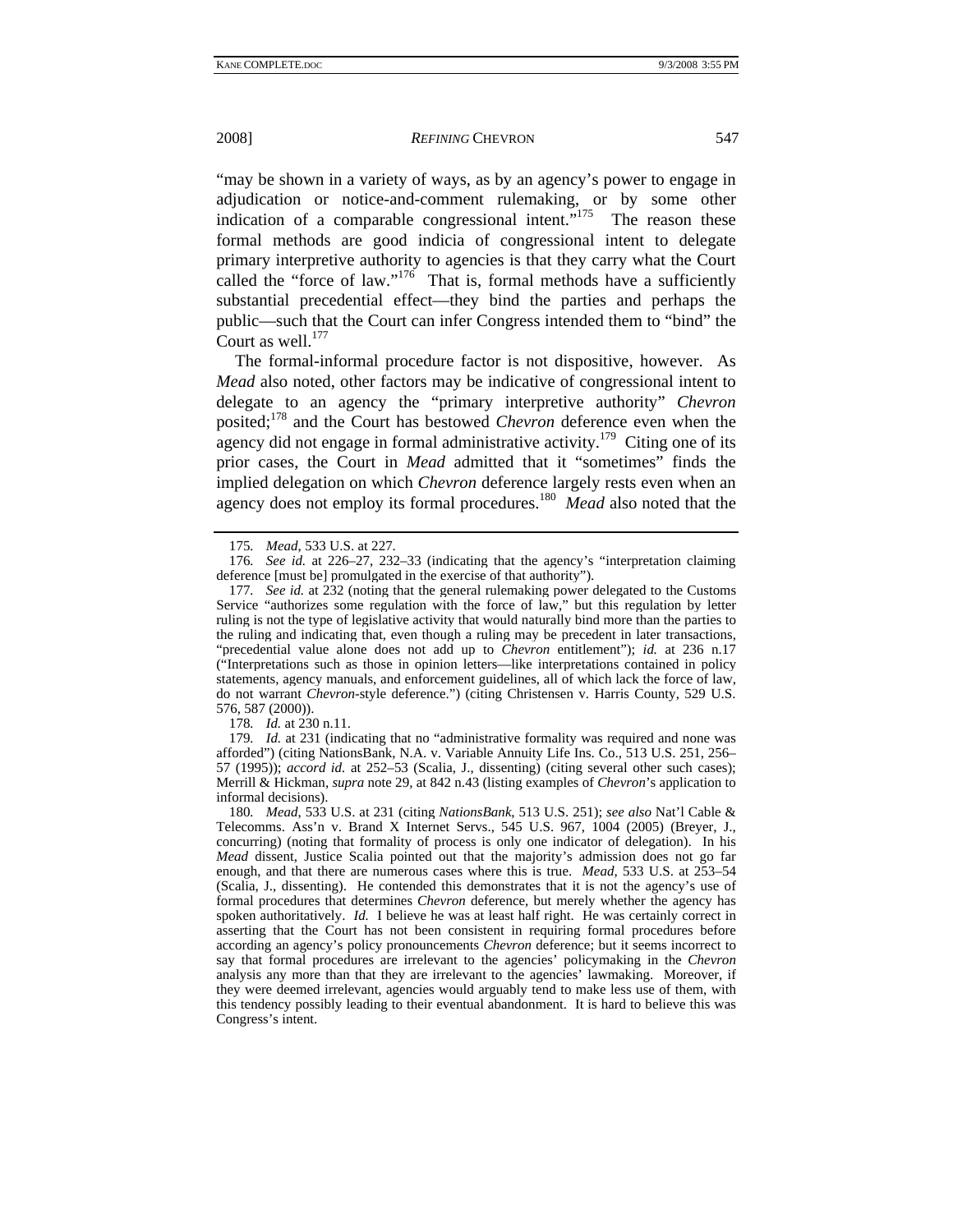sheer volume of a certain type of decision the agency issues is also an important factor in determining whether Congress intended such rulings to have the force of  $law.<sup>181</sup>$ 

This raises the question of the relationship and relative significance of the various factors the Court has traditionally relied on in justifying *Chevron* deference. Both the *Mead* rule regarding the near-requisite use of formal lawmaking procedures and the exception allowing some informal procedures reveal something about the factors influencing the *Chevron* inference.

The general rule that an agency must use relatively formal procedures to earn *Chevron* deference tells us these procedures are important to the Court's willingness to infer a delegation of policymaking power, but it does not tell us why formal procedures are important.<sup>182</sup> The reason is probably that Congress, like the Court, believes lawmaking should be a formal and fair process, and not the random acts of an authority figure.<sup>183</sup> This basically implies that the more agencies act like surrogate legislators, the more they should be treated as such.

The exception to *Mead*'s statement of the *Chevron* framework—granting *Chevron* deference to informal agency action—is more puzzling. In his *Mead* dissent, Justice Scalia cites examples of this exception as proof that the majority's reading of *Chevron* is illegitimate.184 Curiously, the *Mead* majority failed to explain why Scalia was wrong. If there is a unifying theme to these cases, it seems to be that the Court was satisfied with the agency official's legitimacy as a delegatee of congressional power (as Justice Scalia observed), $185$  and, interestingly, that the EPA's ruling in

184*. Id*. at 243–56 (Scalia, J., dissenting).

<sup>181</sup>*. Mead*, 533 U.S. at 233–34. This is significant for BIA cases, because fifteen members are responsible for tens of thousands of decisions annually. *See, e.g.*, *Perversities and Prospects: Whither Immigration Enforcement and Detention in the Anti-Terrorism Aftermath?*, 9 GEO. J. ON POVERTY L. & POL'Y 1, 31 (2002) (remarks of Steven Lang) ("[EOIR] oversees the [BIA], which has twenty [now fifteen] appellate judges . . . and some 100 staff attorneys. The BIA handles close to 30,000 cases, or a little over ten percent of the amount of cases handled by the immigration courts.").

 <sup>182.</sup> Nor does it solve the mystery of why formal procedures sometimes are not important.

<sup>183</sup>*. Mead* essentially indicated as much: "It is fair to assume generally that Congress contemplates administrative action with the effect of law when it provides for a relatively formal administrative procedure tending to foster the fairness and deliberation that should underlie a pronouncement of such force." *Mead*, 533 U.S. at 230. The expectation of deliberation and of fairness may also relate to the presumed exercise of expertise and political accountability.

 <sup>185.</sup> In the cases Justice Scalia cited (where the Court had applied the *Chevron* framework in the absence of an agency's use of formal lawmaking procedures), the Court did not explain why it applied *Chevron*. Only in one case did the Court give any real indication, pointing to agency expertise. *See id.* at 260 (stating that there is a "tradition of great deference" to the agency head) (citing NationsBank, N.A. v. Variable Annuity Life Ins. Co., 513 U.S. 251 (1995)).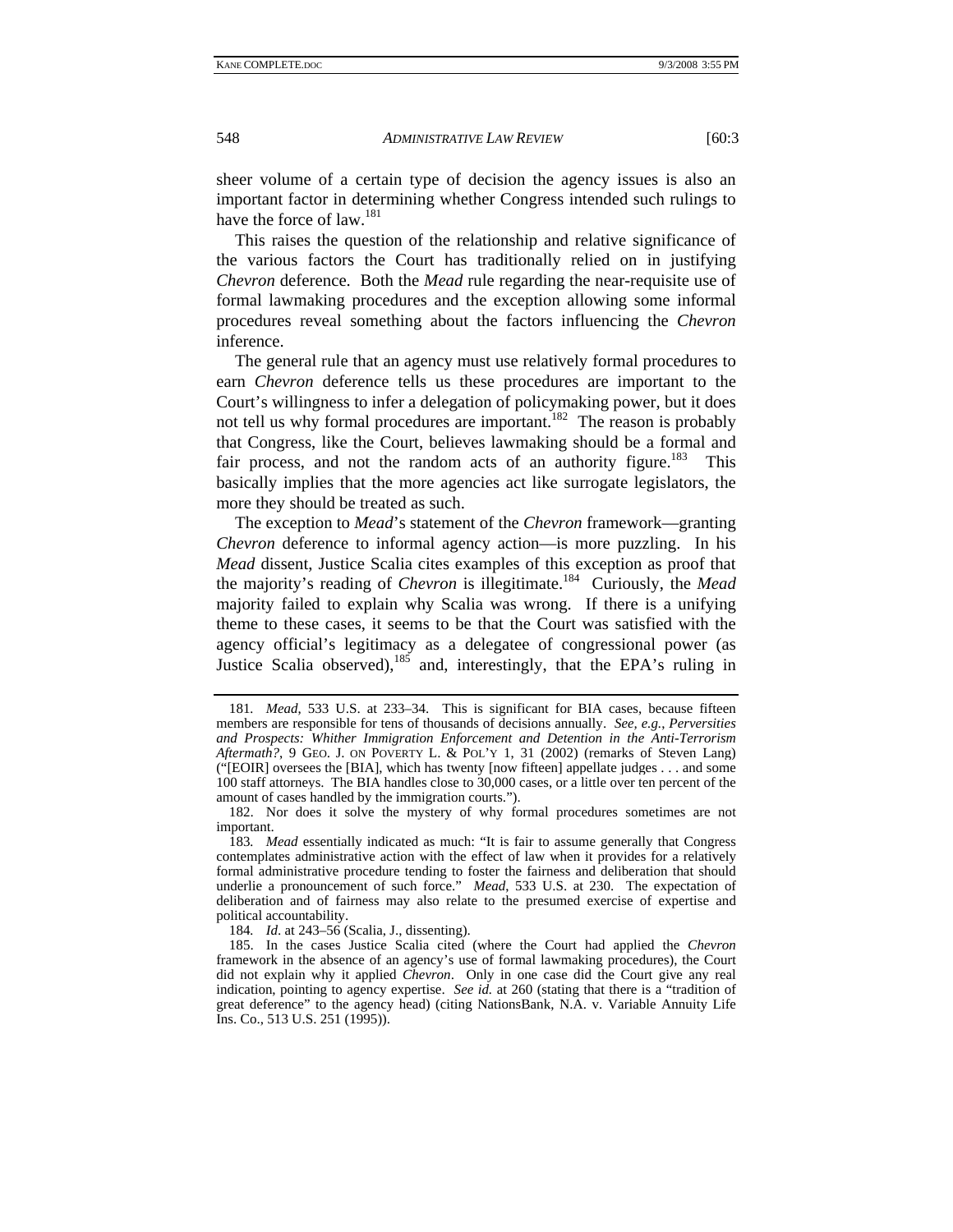question comported with the statute's purpose.<sup>186</sup> *Mead* remains a mystery in this regard. $187$ 

*Mead* also failed to meaningfully address the factors *Chevron* identified as substantially supporting the heightened deference that *Mead* established. Yet *Mead* did not expressly jettison those factors as insignificant either, and they may retain some importance to the *Chevron* framework. These factors are clearly not sufficient conditions to support *Chevron* deference they generally are predicates for mere *Skidmore* deference.<sup>188</sup> But the question remains whether they are necessary conditions of *Chevron* deference.

One might suspect the *Chevron* factors are not important. If Congress wanted courts to defer to inexpert agencies that could operate with impunity from the democratic process, for example, courts would have to oblige that congressional whim, absent constitutional objections.<sup>189</sup> *Chevron* deference is based on an inference of what Congress did do, however—not what it might be able to do at the outer reaches of its authority or wisdom. The Court presumably imputes only reasonable intent to Congress when making inferences of this sort.<sup>190</sup> The Court has long

 <sup>186.</sup> After all, the EPA's interpretation of the Clean Air Act amendments violated the Act's purpose and led to the Supreme Court reversal in *Chevron*, giving rise to the *Chevron* framework. Chevron U.S.A. Inc. v. Natural Res. Def. Council, Inc., 467 U.S. 837, 840–42 (1984). Of course, using statutory purpose to uphold, rather than reverse, an agency's interpretation is not directly comparable. Specifically, the Court's reliance here on statutory purpose might be read as a reference to the "reasonableness" or "permissibility" of the agency's interpretation under *Chevron* Step Two. In any event, there are compelling arguments for the Court to more diligently police agencies with reference to statutory purpose, particularly in the immigration context. *See* Heyman, *The Flagging Spirit of the Law, supra* note 14, at 114–15, 125, 130, 143–46 (observing that some federal immigration laws have been enacted with the intent to bring domestic law into conformity with international obligations, but that domestic practice has been "muddled" in its interpretation of international law).

<sup>187</sup>*. See Mead*, 533 U.S. at 237 n.18 ("It is, of course, true that the limit of *Chevron* deference is not marked by a hard-edged rule."); Merrill, *The* Mead *Doctrine*, *supra* note 30, at 814 ("[T]he number and correct characterization of the factors invoked in the majority opinion [of *Mead*] is open to debate."); *id.* at 817 ("Once more, however, the [*Mead*] Court did not suggest the uniformity [factor] is either a necessary or sufficient condition of finding the relevant type of delegation."); Note, *The Two Faces of* Chevron, 120 HARV. L. REV. 1562, 1562 (2007) [hereinafter *Two Faces*] (indicating that many observers still consider expertise as a basis for applying the *Chevron* framework); *id*. at 1563, 1576–78 (observing that appellate courts still rely on an expertise rationale for the *Chevron* framework).

<sup>188</sup>*. See Mead*, 533 U.S. at 234–35 (indicating that *Chevron* did not eliminate *Skidmore*).

<sup>189</sup>*. See* Krotoszynski, *supra* note 121, at 742–43 (noting that *Chevron* deference is not contingent on proof that an agency decision actually reflects and incorporates expertise). *But cf.* Levin, *supra* note 170, at 1263, 1276 (contending *Chevron*'s Step Two should be understood to require courts to assess the agency's reasoning—"arbitrariness review").

<sup>190</sup>*. See, e.g.*, Bellevue Hosp. Ctr. v. Leavitt, 443 F.3d 163, 178–79 (2d Cir. 2006) (suggesting that interpretation of a statute includes reasonable inferences of congressional intent); United States v. Vasquez-Velasco, 15 F.3d 833, 839 (9th Cir. 1994) (same).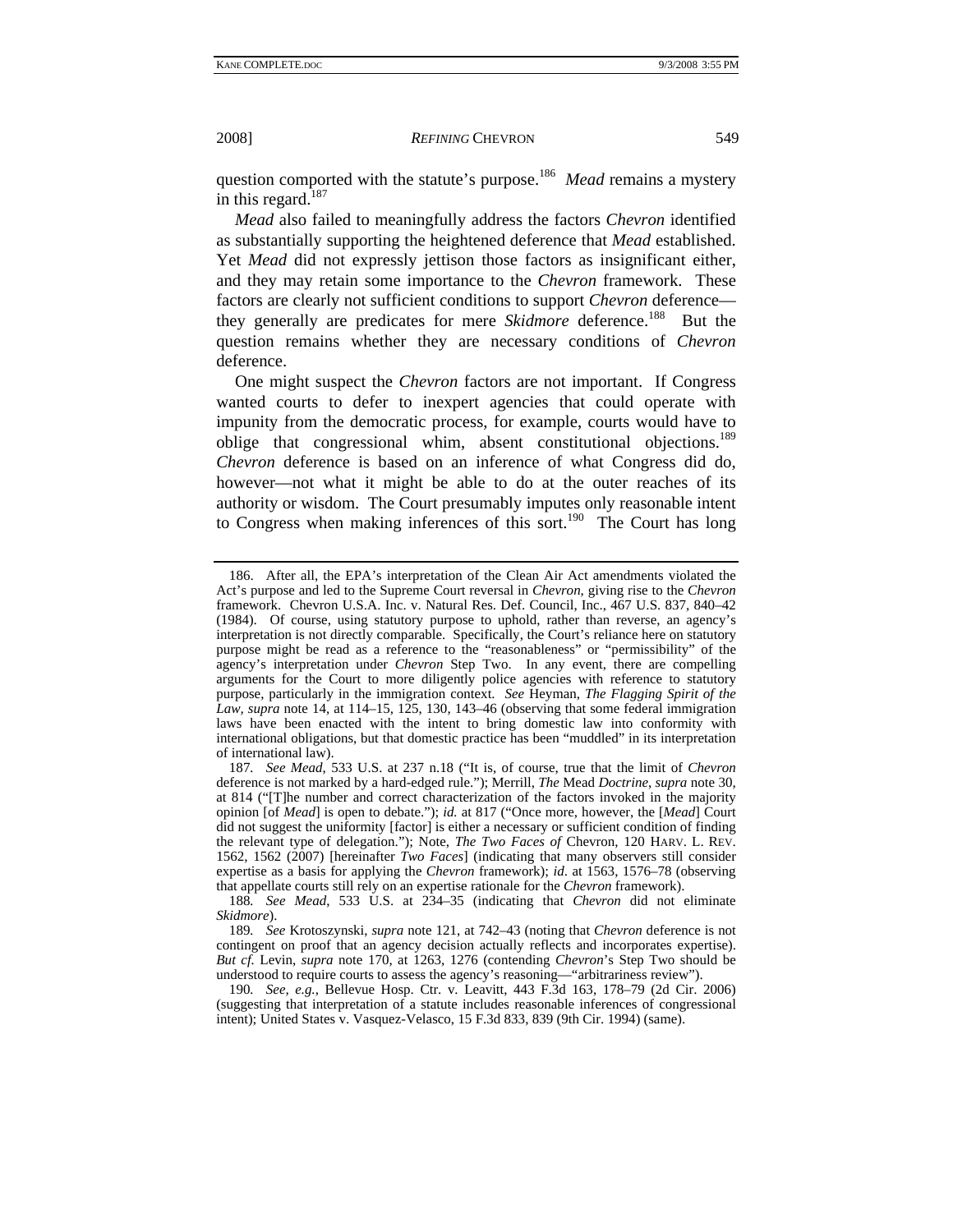found it reasonable to defer to an agency that has, and demonstrates, both superior expertise and accountability.<sup>191</sup> And it is eminently reasonable to infer that Congress shares that belief. $192$ 

Another argument that *Mead* obviated the other *Chevron* factors, however, is that Congress barred any judicial inquiry into these factors when it made the explicit delegation of lawmaking power on which the implicit delegation rests. That is, the explicit delegation proves Congress was satisfied with the agency's expertise, accountability, etc., for both lawmaking and policymaking purposes. Indeed that is the most straightforward explanation for the *Mead* rule (though it makes *Chevron* less coherent). If that were so, however, the *Mead* majority would have agreed with Justice Scalia: once the delegation is made, the Court's inquiry is essentially at an end.<sup>193</sup> The majority's failure to agree indicates the conferral of authority is usually, but not always, conditioned on its proper use, among other things. And the *Chevron* factors may be relevant to that part of the inquiry as well.<sup>194</sup>

In the end, then, we are left with the impression that the other *Chevron* factors might still matter, although the keystone clearly is an inference that agencies have primary statutory gap-filling authority when Congress has expressly conferred lawmaking power on the agency, and the agency has acted pursuant to that conferral. As much as Justice Scalia dreads it, the

Under the theory of *Mead*, an agency decision that reflects the benefit of open participation among affected entities and careful application of agency expertise would receive only limited deference in the absence of either an express or implied delegation of lawmaking power. At the same time, a poorly conceived agency decision, made with limited or nonexistent public participation, might enjoy *Chevron* deference if the reviewing court finds an express or implied delegation of lawmaking authority. This turns judicial review of agency efforts at statutory interpretation into a bad farce.

Krotoszynski, *supra* note 121, at 753.

193*. See Mead*, 533 U.S. at 240 (Scalia, J., dissenting) (theorizing that once a court determines that *Chevron* does not apply, uncertainty begins).

194*. Cf. supra* notes 171, 187, 192 (noting numerous post-*Mead* courts and commentators referring to the importance of *Chevron* factors).

<sup>191</sup>*. See* KOCH, *supra* note 32, § 9.2, at 6 (suggesting that courts will defer to agency decisions when the facts indicate that the agency utilized its expertise).

<sup>192</sup>*. See* Note, *Two Faces*, *supra* note 187, at 1566 ("*Chevron*'s references to expertise are thus best viewed as projecting motivations onto Congress in an attempt to explain the congressional delegation that is really at the heart of the inquiry."). Because the issue is whether the Court should infer a congressional intent to delegate, it may remain relevant that because the prudential *Chevron* factors are a necessary predicate for mere *Skidmore* respect, they are, *a fortiori*, a necessary predicate for *Chevron* deference. It would certainly be anomalous to contend that a court must defer under *Chevron* to an agency that did not merit *Skidmore* respect (again, as a matter of inferring reasonable congressional intent, rather than absolute congressional power). Given the reasonableness of basing the Court's traditional deference inquiry on these factors, it would be reasonable to believe these factors also underlie Congress's (fictional) decision to delegate to an agency the sort of authority to which courts must defer. As Professor Krotoszynski has observed: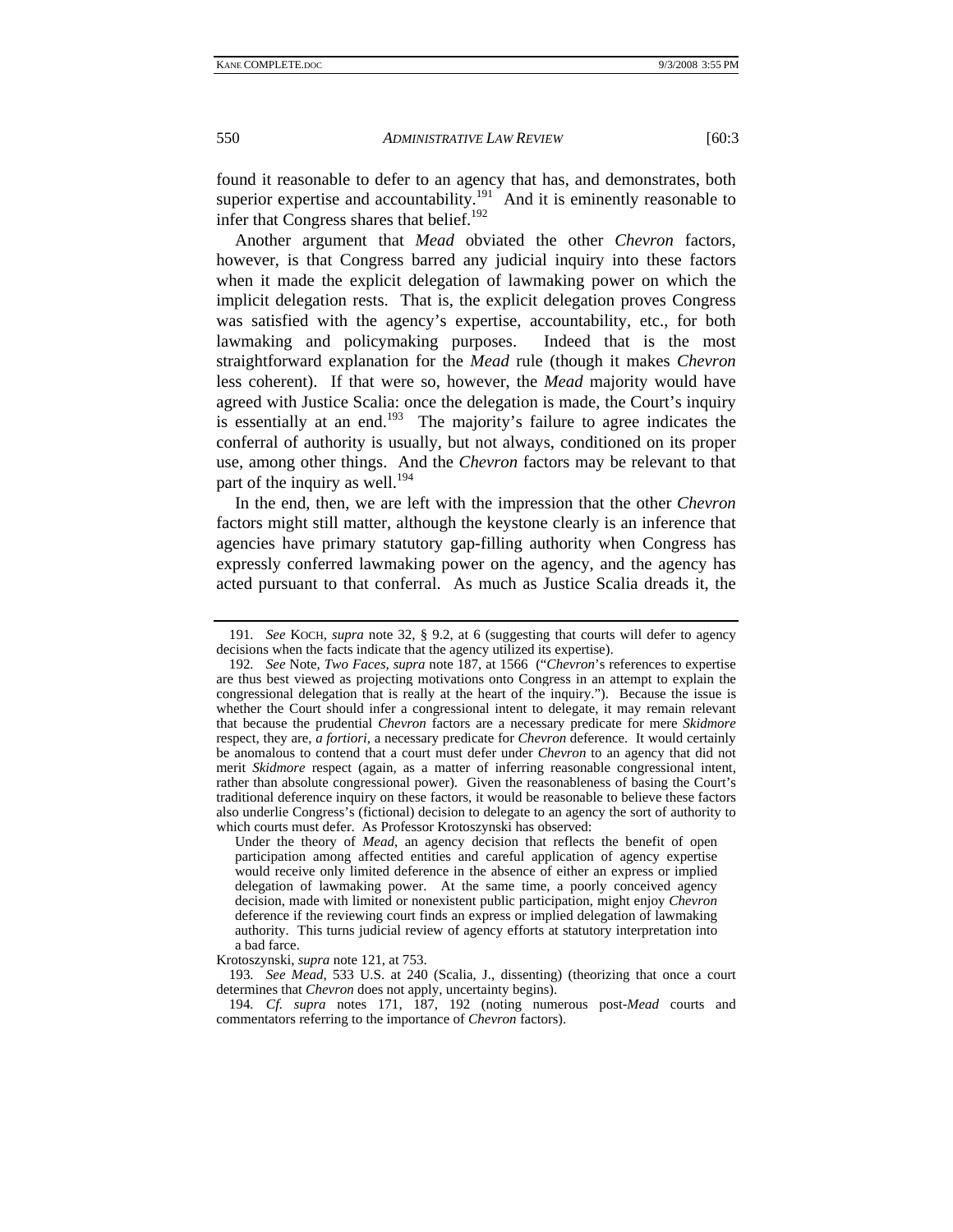totality of the circumstances may still be relevant to construing congressional intent, $195$  as it pretty much always has been.<sup>196</sup> Thus, until Congress or the Court declares otherwise, we should consider all the *Chevron* factors relevant.<sup>197</sup> And those factors are certainly relevant to

The use of expertise in the *Mead* inquiry is appropriate only when the agency has not issued its interpretation through a safe harbor, which the Court in *Mead* recognized as a clear indication that Congress intended to delegate to the agency the ability to interpret with the force of law.

#### *Id.* at 1572–73.

196*. See Mead*, 533 U.S. at 237 n.18 ("[T]he limit of *Chevron* deference is not marked by a hard-edged rule.").

 197. At present, the *Mead* rule should usually lead to *Chevron* deference to the BIA's policy decisions on refugee claims in lower courts because the agency uses formal adjudications with the force of law—at least in published, three-member panel cases—and the Court has held that use of such adjudications is a "very good indicator" *Chevron* deference is due. *Id.* at 229. Apparently, however, some lower courts themselves are less convinced this should be the case. *See* Note, *Two Faces*, *supra* note 187, at 1563, 1574–84 (showing that circuit courts rely on agency expertise as the foundation of the *Chevron* framework). Although I believe the other *Chevron* factors and the "anti-*Chevron* factors" discussed below offer a somewhat good indicator that *Chevron* deference is not due in this specific context, I concede *Mead* is currently a major obstacle to this argument. Still, the Court has not consistently applied *Chevron* and could recognize a limited exception to *Mead* based on the unique or nearly unique circumstances these cases present. *See, e.g.*, Nat'l Cable & Telecomms. Ass'n v. Brand X Internet Servs., 545 U.S. 967, 1004 (2005) (Breyer, J., concurring) ("[T]he existence of a formal rulemaking proceeding is neither a necessary nor a sufficient condition for according *Chevron* deference to an agency's interpretation of a statute."); Merrill, *The* Mead *Doctrine*, *supra* note 30, at 834 ("[A] number of Justices have ignored *Chevron* or applied a watered down version of *Chevron*."); PIERCE, ADMINISTRATIVE LAW TREATISE, *supra* note 23, at 175 (asserting that the Court has been inconsistent in applying *Chevron*); *cf*. KOCH, *supra* note 32, § 12.32[2] (Supp. 1997) (*Mead* established the "traditional" *Chevron* approach, which "recognizes the comparative advantages of each institution rather than relying on formulaic doctrine"). It is even possible that a lower court might find such an exception appropriate, as the *Mead* Court itself acknowledged:

It is, of course, true that the limit of *Chevron* deference is not marked by a hard-edged rule. But *Chevron* itself is a good example showing when *Chevron* deference is warranted, while this is a good case showing when it is not. Judges in other, perhaps harder, cases will make reasoned choices between the two examples, the way courts have always done.

*Mead*, 533 U.S. at 237 n.18. Additionally, of course, these factors may be highly relevant in *Chevron*'s Step Two. *See, e.g.*, Anthony, *supra* note 165, at 29–30 (naming factors that courts often identify when assessing agency reasonableness, such as the importance of agency expertise in a technical or complex area, or the need to reconcile conflicting policies). These factors may also be relevant when *Skidmore* analysis is appropriate. *See, e.g.*, Gonzales v. Oregon, 546 U.S. 243, 268 (2006) (applying *Skidmore* deference rather than *Chevron* deference because the rule at issue was not promulgated pursuant to agency authority).

<sup>195</sup>*. Mead*, 533 U.S. at 240 (Scalia, J., dissenting); *cf*. Note, *Two Faces*, *supra* note 187, at 1563 ("[T]he Supreme Court's *Chevron* jurisprudence seems motivated primarily by separation of powers concerns, with agency expertise relevant only at the margins of the doctrine, whereas in the circuit courts, expertise plays a more central role in the deference decision."); *id*. at 1571 ("The Supreme Court reintroduced a consideration of expertise in *United States v. Mead Corp.* by reincorporating *Skidmore* into the web of *Chevron* doctrine."). However, as the Court later explained: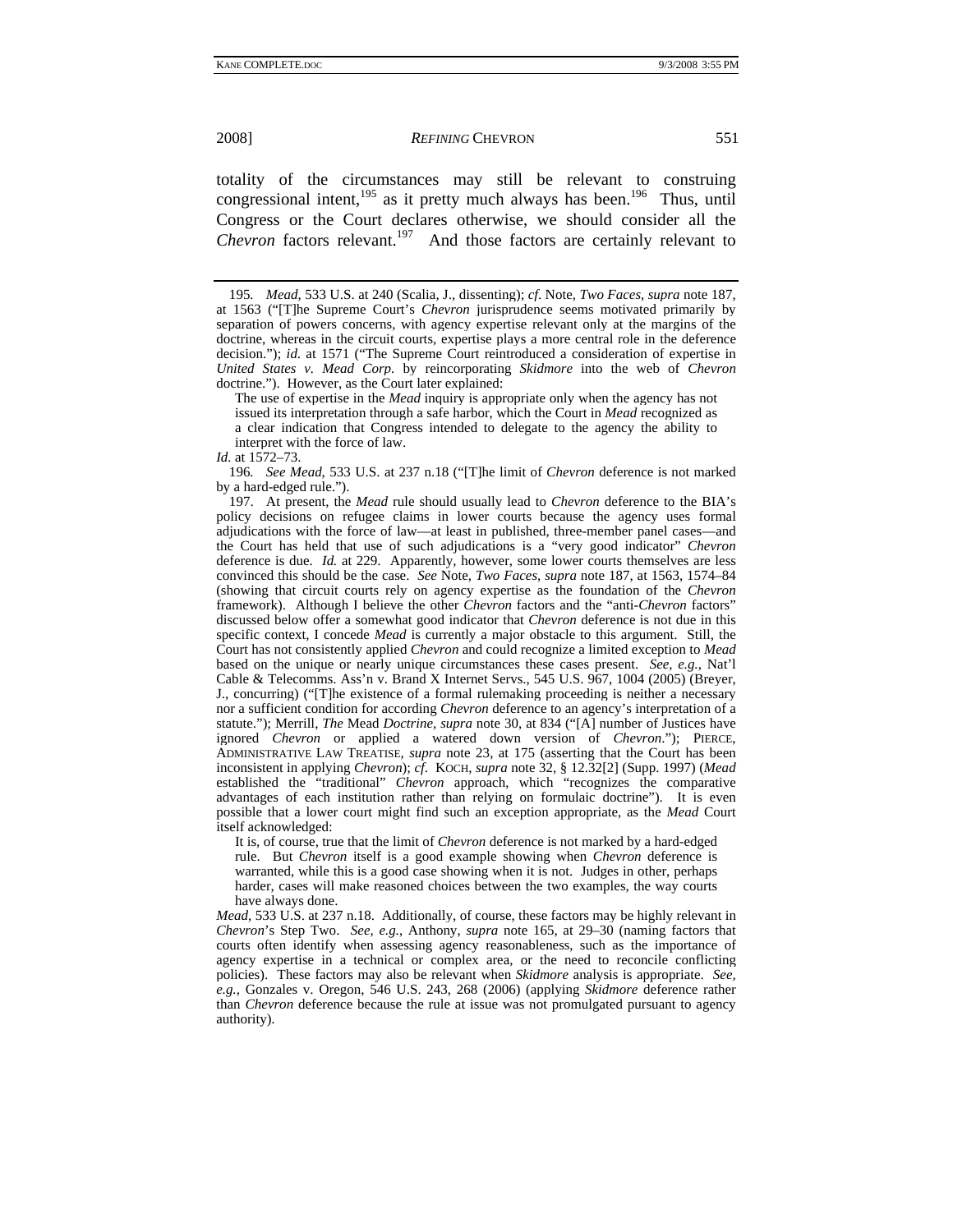whether Congress should address this issue of judicial review in religiousrefugee cases.

## *1. Agency Expertise as a Basis for Deference*

 The *Chevron* Court stated that deference to an agency is justified when the agency's expertise is necessary to fully understand the "force of the statutory policy in the given situation."198 This was relevant in *Chevron* because the Court found the statute at issue to be "lengthy, detailed, technical, [and] complex."<sup>199</sup> Few would argue that point, and I am not one of them. I would also agree with the Court that the EPA, like many other agencies, has numerous personnel more qualified than federal judges to sort out many of the "technical" matters that cases like *Chevron* involve.<sup>200</sup>

The *Chevron* opinion did not expressly consider, however, that the *Chevron* framework requires those experts to explain complex technical matters to a reviewing court in a way that the court can understand, so the court can determine whether the agency's policy choice was reasonable or "permissible."<sup>201</sup> Theoretically at least, once a court comes to such an understanding of the issue, it should have the necessary technical information and understanding to make an informed choice. Indeed, making choices—i.e., exercising judgment—is generally the area of judges', not technicians', expertise. In situations where this is true, the argument for deference seems to lose its force. As a logical matter, the expert agency's necessary act of resolving the complexity into sufficient simplicity so that a decision can be made and properly evaluated obviates the need to rely on technicians to make the actual decision. That the information considered in making a choice is "technical" does not necessarily mean that the choice itself is. The choice itself, as in *Chevron*, may be more a matter of social policy than science.

 <sup>198.</sup> Chevron U.S.A. Inc. v. Natural Res. Def. Council, Inc., 467 U.S. 837, 844 (1984) (quoting United States v. Shimer, 367 U.S. 374, 382–83 (1961)). Professor Callahan notes: "Justice Stevens, *Chevron*'s author, has expressly referred to the deference afforded in that case as having been 'predicated on expertise.'" Callahan, *Judicial Review of Agency Legal Determinations in Asylum Cases*, *supra* note 14, at 788 (quoting Bowen v. Am. Hosp. Ass'n, 476 U.S. 610, 642 n.30 (1986)).

<sup>199</sup>*. Chevron*, 467 U.S. at 848; *see id.* at 865 (noting that "the regulatory scheme is technical and complex").

 <sup>200.</sup> There is, however, an open empirical question of whether agency directors or their delegates universally employ that expertise in setting policy.

<sup>201</sup>*. Chevron*, 467 U.S. at 843. Pre-*Chevron* law—the APA—also required an agency to explain in reasonable detail both the substance and methods for its decision to a reviewing court. *See, e.g.*, Motor Vehicle Mfrs. Ass'n v. State Farm Mut. Auto. Ins. Co., 463 U.S. 29, 43 (1983) (finding that an agency's decision may be upheld, even if it lacks clarity, so long as the reasoning behind the decision may be discerned); Universal Camera Corp. v. NLRB, 340 U.S. 474, 490 (1951) (allowing courts to set aside decisions when the record and testimony do not demonstrate that the decision was justified).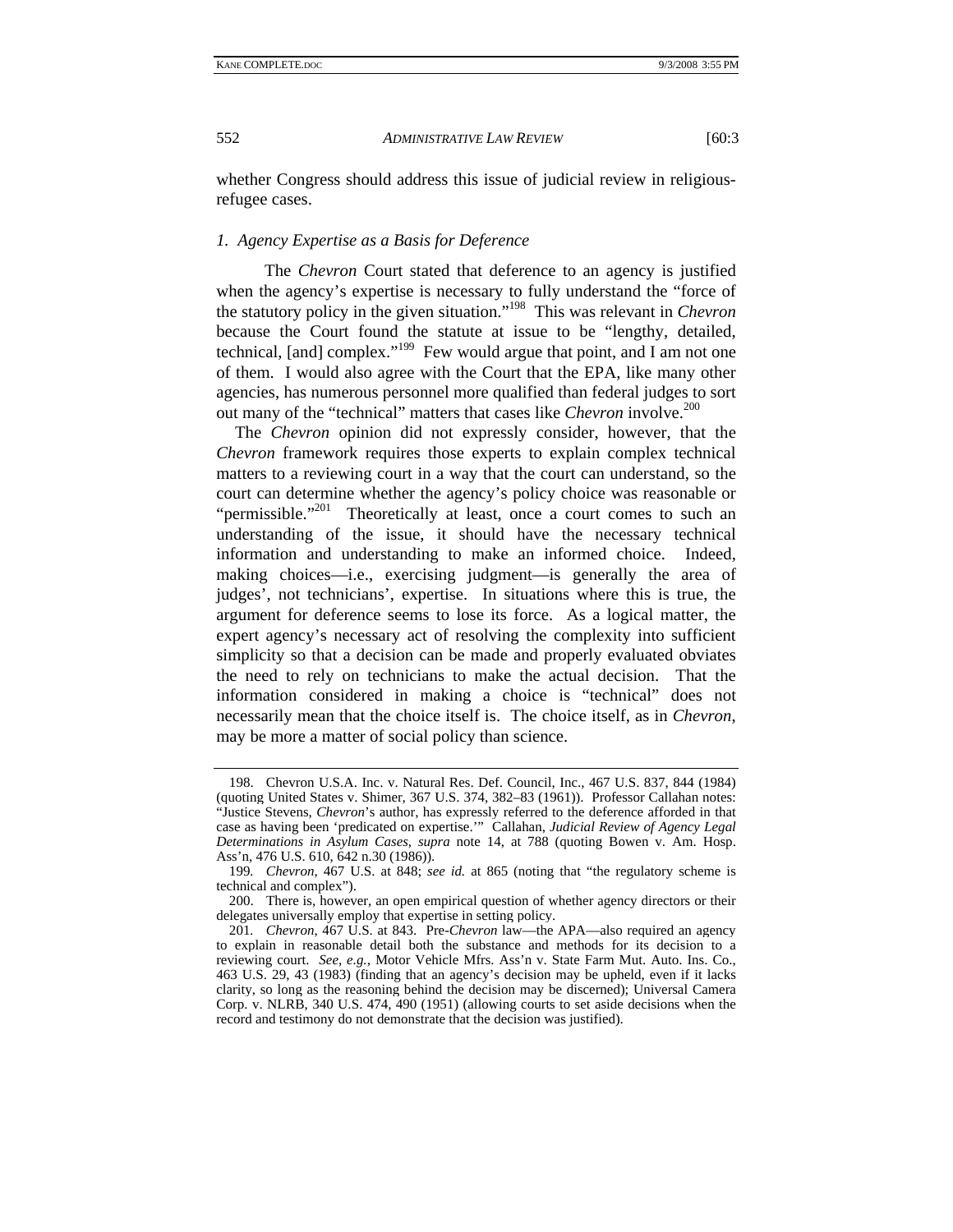It is possible, then, to discount the agency's technical expertise as a factor counseling judicial deference, at least in some cases. The crux of the matter, however, is that even to the extent that the court gains sufficient technical "expertise" from reviewing the agency's reasoning, the choice that the court must make is a policy decision. The real question is whether the agency is the greater expert at such decision making.<sup>202</sup>

One might argue that deciding which choice is better for the country as a matter of policy—the potentially greater economic development associated with a "bubble concept" of stationary sources or the greater protection of air quality associated with the alternative—is something that the EPA is better suited to do than is a federal appellate court. One might also argue the contrary. In its discussion of agency expertise, however, the Court failed to even acknowledge the potential dispute. Rather, the Court simply asserted that because technical matters were at issue, the Court should defer to the agency. This statement did not further the debate; it substantially obscured it.<sup>203</sup> The real decisions at issue may not really be the type of "technical" decisions the *Chevron* Court invoked as part of its deference rationale. Economic growth versus environmental preservation is a public policy decision that no amount of "technical" training can really qualify a  $\frac{1}{2}$  decisionmaker to resolve.<sup>204</sup> Whether this is true as a practical matter in all cases is a separate inquiry, but the premise should be explored more carefully than it was in *Chevron*.

Finally, even if we take the rule at face value, its inevitable corollary is that when such expertise is not necessary for a full understanding of the issue, this ground for deference is lacking.<sup>205</sup> This situation may arise in at least two ways. First, the issue before the Court may not be so technical or complex that only the expert agency can understand its meaning. Second, the agency—or more precisely, the decisionmaker—may not actually

 <sup>202.</sup> Like the Court, I treat the Judiciary's expertise in making political judgments relative to the Executive and Legislative Branches—the "political accountability factor" separately from the technical expertise factor.

 <sup>203.</sup> As the following Part discusses, the Court also found that prudential concerns with separation of powers overtones, no less—also underlie the argument that qualified agencies should make these policy decisions.

 <sup>204.</sup> Indeed, the only reason this dilemma arose was because our democratic, representative Congress, the ultimate public policy expert, could not solve it. *See Chevron*, 467 U.S. at 842 (noting that Congress did not resolve the issues surrounding the definition of "stationary source"). If one does not tautologically *assume* the congressional delegation one is deciding whether to infer, there is no apparent reason to believe that this agency—an unelected technocracy—is particularly qualified to make this socioeconomic and moral decision.

 <sup>205.</sup> The Court has held that "practical agency expertise is one of the principal justifications behind *Chevron* deference." Pension Benefit Guar. Corp. v. LTV Corp., 496 U.S. 633, 651–52 (1990); *see also* KOCH, *supra* note 32, § 3.3 (noting that expertise and political accountability underlie *Chevron* deference).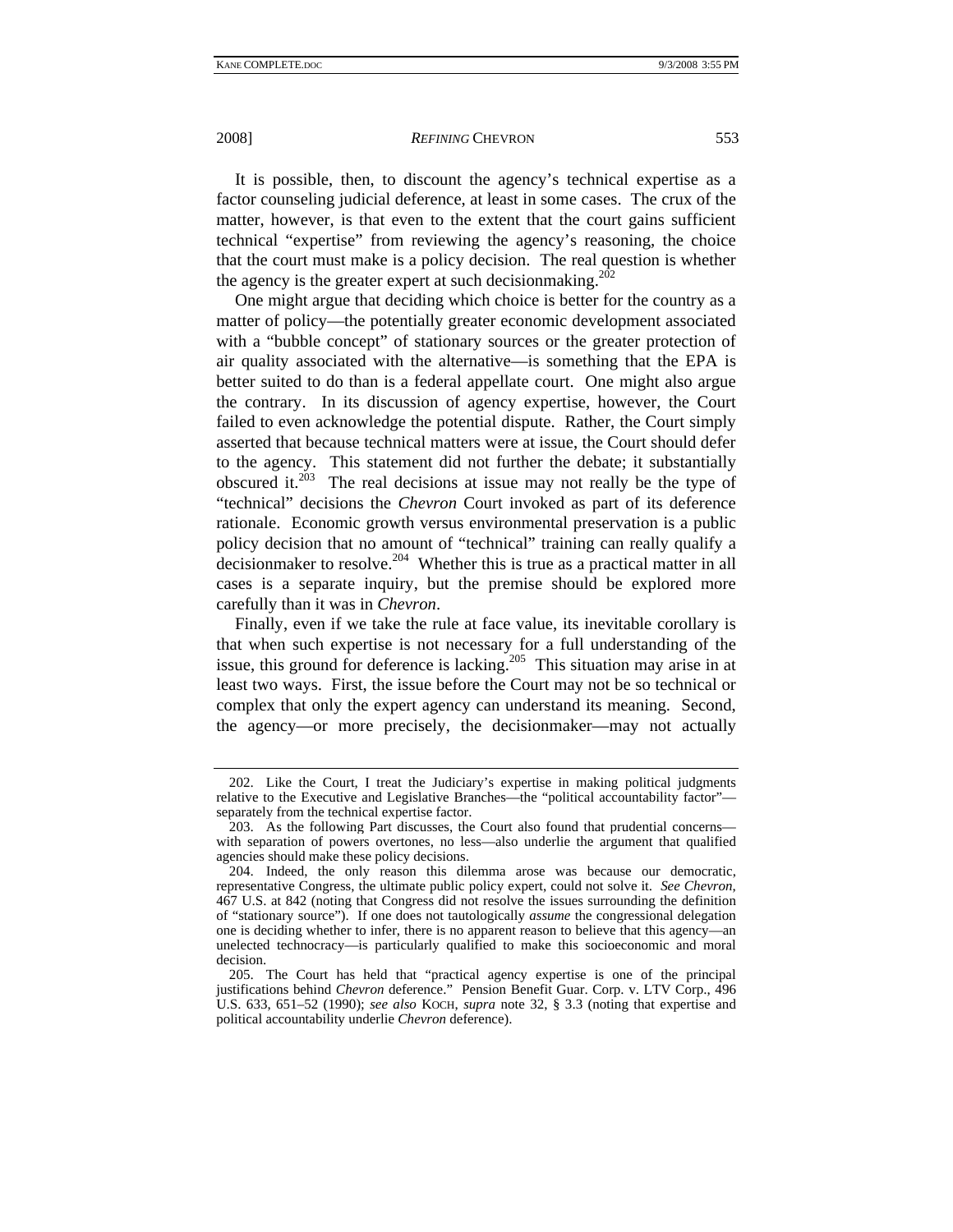possess the expertise required to competently judge the "technical" or "complex" issue in a given case. Both situations arise with some frequency in cases where courts presently afford agencies *Chevron* deference, including religious-refugee cases.

For example, the BIA and DHS must often decide whether persecution occurred or is likely to occur.<sup>206</sup> In this context, the legitimacy of indulging the *Chevron* fiction at all is certainly questionable. To be sure, IJs can properly act as factfinders: determining what happened, assessing the credibility of witnesses, and fulfilling other traditional factfinder roles, subject to judicial review under the "substantial evidence" test.<sup>207</sup> But when it comes to judging whether those facts fit the definition of the legal term "persecution,"208 what evidence, or even intuition, do we really have that the BIA has more expertise than the federal courts in what amounts to judging the severity of punishment? The Constitution delegates assessment of whether punishment is "cruel and unusual," for instance, directly to the federal courts.209 The federal courts hear battery, rape, and murder cases on a regular basis. One might argue that a beating is a beating, and, therefore, a federal judge is at least as qualified as an IJ or Board member in assessing the severity of such a punishment. On that ground alone, courts could distinguish *Chevron* in cases where the presence of persecution is the issue.

When it comes to interpreting related terms, such as "religion" or "on account of," courts should have even less reason to defer to agencies. There is no basis here for the fiction that Congress implicitly delegated to the BIA the task of interpreting terms like "religion" in the refugee statutes, rather than assuming that the plain provision of the APA expressly delegates such a common legal task to the courts. The BIA has no special expertise in this area, but the federal courts have grappled with the issue for over a century.210 Nor can one rationally argue that Congress intended the

209. U.S. CONST. amend. VIII.

 <sup>206. 8</sup> U.S.C. § 1158 (2000).

<sup>207</sup>*. Id*.

 <sup>208.</sup> Construction of the term is itself an unusual mix of agency and judicial interpretations. In the asylum context, the agency has defined it to mean "a threat to the life or freedom of, or the infliction of suffering or harm upon, those who differ in a way regarded as offensive." *In re* Acosta, 19 I. & N. Dec. 211, 222 (1985). In the withholding context, the term is no longer actually present in the statute; yet the courts have read it into the statute and deferred to the agency's definition from the asylum context. *See, e.g.*, INS v. Stevic, 467 U.S. 407, 410–11, 413 (1984) (citing the BIA's holding that the respondent had failed to submit sufficient evidence that his deportation would result in "persecution").

<sup>210</sup>*. See, e.g.*, Davis v. Beason, 133 U.S. 333, 342 (1890) ("The term 'religion' has reference to one's views of his relations to his Creator, and to the obligations they impose of reverence for his being and character, and of obedience to his will."). I must hasten to acknowledge that our First Amendment Religion Clause jurisprudence, in particular, has not been a model of clarity in comprehending "religion"; but the courts have a recognized expertise in dealing with that term's legal meaning, and there is no good reason to presume Congress has foreclosed their exercise of that experience in this particular context.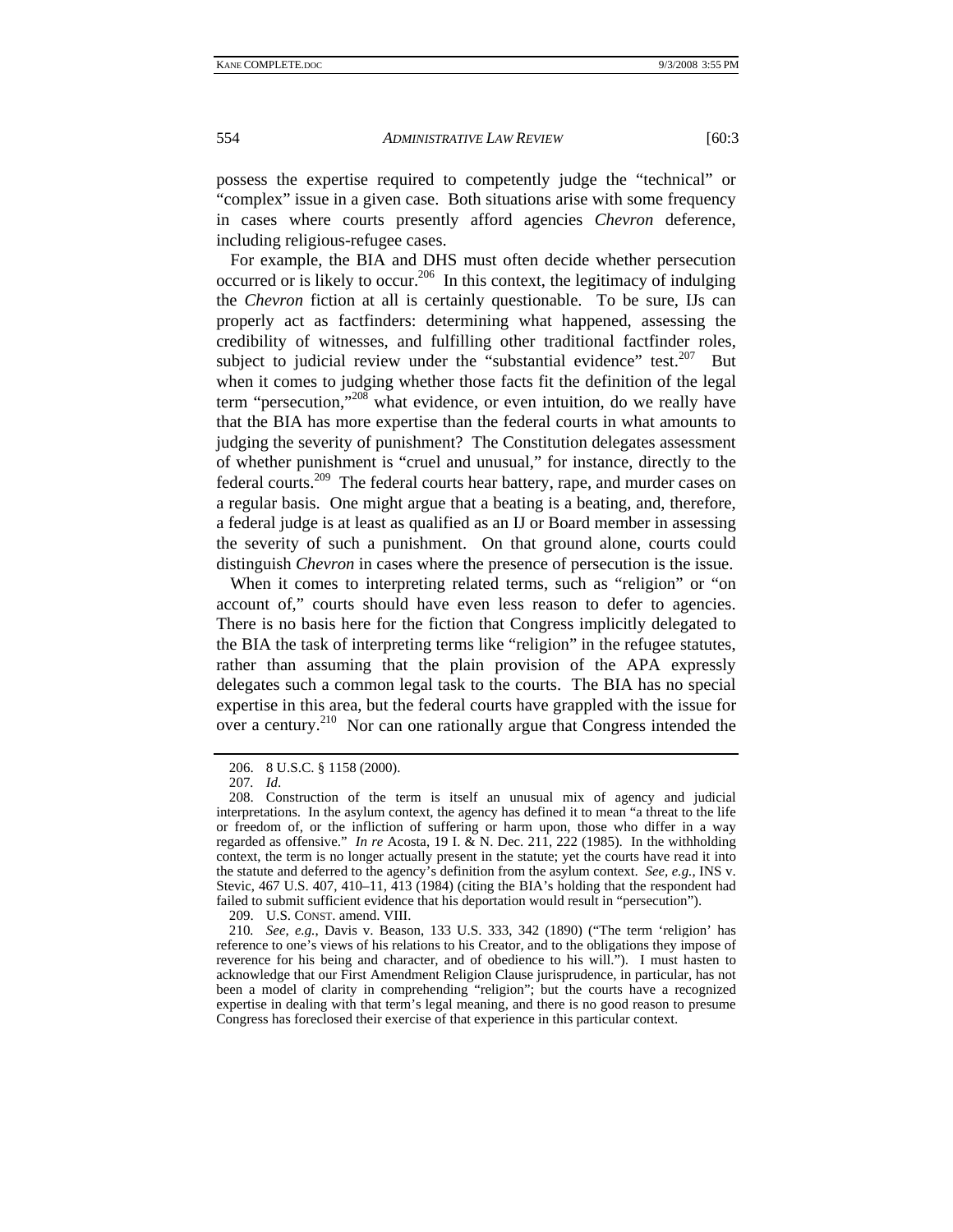term to have a different meaning here than elsewhere in our law, such that it intended the BIA to fabricate a new and different meaning than the one our courts have developed.

Finally, assuming all the foregoing arguments lack sufficient power to sway, there is independent evidence of Congress's intent on this topic. Congress passed the International Religious Freedom Act of 1998  $(RFA)$ ,<sup>211</sup> in part, because it was dissatisfied with the protection that the BIA affords religious refugees.<sup>212</sup> That Act specifically focused on the need for further training of BIA officials responsible for handling religiousrefugee claims. $^{213}$ 

Although IRFA provided for additional training to remedy a lack of IJ expertise in handling religious-refugee claims, to date, that training has had little effect. Courts and commentators have broadly decried the pronounced lack of expertise, and even bias, that the IJs and BIA officials who handle refugee cases too often display.<sup>214</sup> And although any miscarriage of justice is unfortunate, the errors these officials make in denying refugees' rights are particularly tragic because a growing number of these people have already been abused and generally have no constituency to protect them from further abuse.<sup>215</sup>

Several cases have detailed the outrage voiced over the current state of affairs by not only practitioners and asylum advocates, but also by numerous federal appellate judges.<sup>216</sup> In a remarkable break from tradition,

 215. Not only do they lack powerful interest groups that many of those who appear before other administrative tribunals have, they often lack lawyers, which may well be attributable to a lack of funds, so that the poorest of the oppressed get the least justice. *See, e.g.*, Cruz, *supra* note 15, at 494 (noting that "during 2003, a majority of individuals . . . in removal proceedings[] lacked representation"); Tebo, *supra* note 214, at 36, 40 (citing a study that found that 64% of asylum petitions were denied for applicants represented by counsel, but 93.4% were denied for pro se applicants); Mary Meg McCarthy, *Asylum May Be a Matter of Life and Death*, A.B.A. J., Dec. 2000, at 63 ("According to a recent study by the Georgetown Center for International Migration, asylum seekers represented by counsel are six times more likely to prevail in their cases than those without legal representation.").

216*. See, e.g.*, Rexha v. Gonzales, 165 F. App'x 413, 418 n.3 (6th Cir. 2006) ("[H]orror stories persist of nasty, arrogant, and condescending immigration courts."); Zehatye v.

 <sup>211.</sup> International Religious Freedom Act of 1998, Pub. L. No. 105-292, 112 Stat. 2787 (1998) (codified as amended at 22 U.S.C. §§ 6401–6481 (2000)).

<sup>212</sup>*. Id.* § 6401(a)(4)–(6).

<sup>213</sup>*. Id.* § 6472. As Professor Mousin summarized, IRFA "reveals congressional frustration with previous asylum and refugee adjudications." Mousin, *supra* note 15, at 544.

 <sup>214.</sup> Although there are undoubtedly many dedicated and competent individuals serving in those positions, even they are often overwhelmed by caseloads that defy expert treatment. *See, e.g.*, Gerald Seipp & Sophie Feal, *Overwhelmed Circuit Courts Lashing Out at the BIA and Selected Immigration Judges: Is Streamlining to Blame?*, 82 No. 48 INTERPRETER RELEASES 2005, 2006 (2005) (reflecting on the problems arising from the immense number of immigration cases in 2005); Margaret Graham Tebo, *Asylum Ordeals: Some Immigrants Are "Ground to Bits" in a System That Leaves Immigration Judges Impatient, Appellate Courts Irritated and Lawyers Frustrated*, A.B.A. J., Nov. 2006, at 36, 38–39 (discussing mounting criticism of IJs by circuit judges).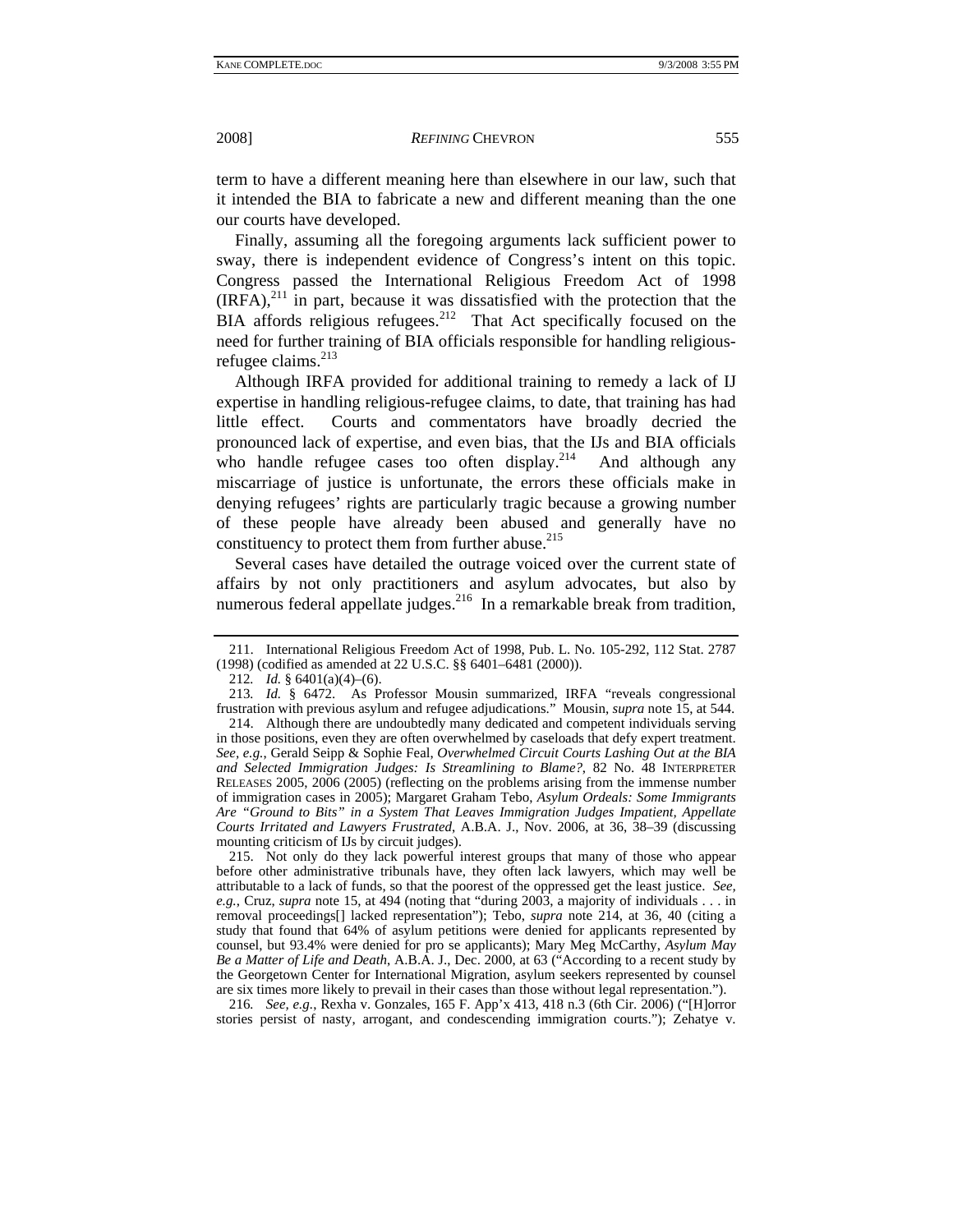several circuit court of appeals judges have vehemently chastised various INS adjudicators—IJs, BIA members, and occasionally even government lawyers—for churlish or otherwise unprofessional behavior toward asylum seekers. The courts sometimes even address them by name in their opinions.

One of the more notorious opinions in this genre is *Benslimane v.*  Gonzales,<sup>217</sup> a Seventh Circuit opinion authored by Judge Posner in 2005. Writing for the majority, Judge Posner noted that that in just one year the Seventh Circuit had reversed the government in forty percent of its immigration cases  $2^{18}$ —a truly "staggering" figure compared to the eighteen percent rate in civil cases. Hopefully other circuits have somewhat lower reversal rates,<sup>219</sup> but even one circuit experiencing a reversal rate that suggests refugees might as well flip a coin as go through a DHS hearing is reason to be seriously concerned. And as Judge Posner pointed out, criticism of the BIA has "frequently been severe" from all quarters. The Seventh Circuit has often condemned the Board's shortcomings—from opinions that did not grasp the "basic facts of [the] case" to conclusions that were "hard to take seriously."<sup>220</sup> The Second, Third, and Ninth Circuits have been no kinder.<sup>221</sup>

One can understand, then, Judge Posner's conclusion that "the adjudication of these cases at the administrative level has fallen below the minimum standards of legal justice."<sup>222</sup> And studies have revealed other

217. 430 F.3d 828 (7th Cir. 2005).

218*. Id.* at 829.

220*. Benslimane*, 430 F.3d at 829 (quoting Ssali v. Gonzales, 424 F.3d 556 (7th Cir. 2005); Grupee v. Gonzales, 400 F.3d 1026 (7th Cir. 2005)).

 221. Judge Posner could have also cited cases from other circuits. *See, e.g.*, Mece v. Gonzales, 415 F.3d 562, 564 (6th Cir. 2005) ("[*A*]*ny* reasonable adjudicator would necessarily conclude that the petitioners suffered 'persecution' because of 'political opinion' within the meaning of [the statute.]"); Chaib v. Ashcroft, 397 F.3d 1273, 1280 (10th Cir. 2005) (holding that "the IJ failed to support with substantial evidence his finding that Petitioner lacked credibility"); Zewdie v. Ashcroft, 381 F.3d 804, 807 (8th Cir. 2004) ("[T]he immigration judge failed to articulate a reasoned analysis based on the recorded evidence for denying [the petitioner's] claims.").

222*. Benslimane*, 430 F.3d at 830. Lest anyone think the good judge too intemperate for his forceful reaction here, *Benslimane* was hardly the first time he had encountered gross

Gonzales, 453 F.3d 1182, 1194–95 (9th Cir. 2006) (listing various cases in which courts harshly criticized woefully inadequate DHS decisions); Benslimane v. Gonzales, 430 F.3d 828, 829–30 (7th Cir. 2005) (criticizing DHS decisions as having "fallen below the minimum standards of legal justice" and cataloging numerous cases to that effect).

 <sup>219.</sup> Edward R. Grant, *Laws of Intended Consequences: IIRIRA and Other Unsung Contributors to the Current State of Immigration Litigation*, 55 CATH. U. L. REV. 923, 956 & n.198 (2006) (claiming lower rates elsewhere, but failing to account for the possibility that courts may be failing to reverse erroneous BIA decisions out of excessive deference); *cf.* Xiaodong Li v. Gonzales, 420 F.3d 500, *vacated by stipulation*, 429 F.3d 1153 (5th Cir. 2005) (deferring reluctantly under *Chevron* to a BIA decision the court found questionable); Sadeghi v. INS, 40 F.3d 1139 (10th Cir. 1994) (deferring to the BIA in a difficult case due to the *Chevron* framework).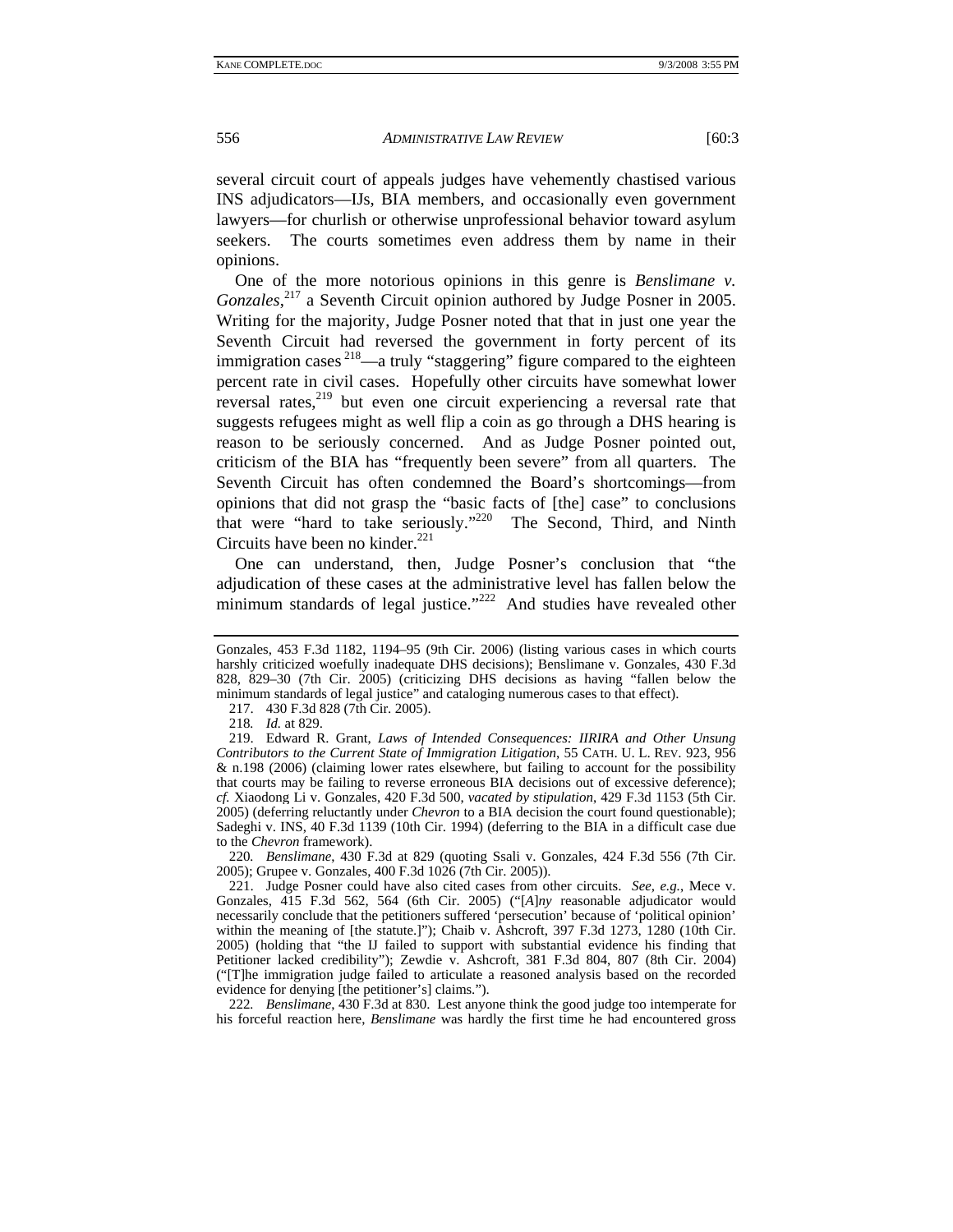types of concerns, including such gross disparities in the adjudication of immigration cases that systemic bias among IJs is evident.<sup>223</sup> As one experienced observer of the system notes: "[E]ven government officials will admit that the immigration service 'is notorious for having the most serious and pervasive management and misconduct problems of any segment of the Justice Department.'"<sup>224</sup>

Obviously, deferring to such decisionmakers when refugees' lives are on the line is at least an unappealing prospect, if not a grave moral affront. Inferring that Congress intended blind obedience to blind adjudicators is certainly questionable. Courts may infer a delegation of *Chevron* authority in other administrative contexts based on the agency's expertise. But in the context of religious-refugee claims, courts face a serious contraindication to that inference.<sup>225</sup>

### *2. Uniformity as a Basis for Deference*

Some have argued that *Chevron*'s inference that Congress wants agencies rather than courts to "interpret" gaps in statutes is also supported by the theory that *Chevron* achieves more uniformity in federal law.<sup> $226$ </sup> The appeal of this argument—like the defer-to-the-experts-when-the-goinggets-technical argument—is self-evident. Because the Supreme Court rarely reviews agency decisions, circuit courts generally have the last word in these cases. The various circuits can, and very often do, create divergent views of the law in a given area.<sup>227</sup> Because federal agencies practice

 226. United States v. Mead Corp., 533 U.S. 218, 234 (2001); Peter L. Strauss, *One Hundred Fifty Cases per Year: Some Implications of the Supreme Court's Limited Resources for Judicial Review of Agency Action*, 87 COLUM. L. REV. 1093, 1118–26 (1987) [hereinafter Strauss, *One Hundred Fifty Cases per Year*].

227*. See, e.g.*, Guendelsberger, *supra* note 15, at 622 ("When a circuit court relies on an exception to *Chevron* deference to reject an agency interpretation, the practical effect is to create a patchwork immigration law with different results depending upon controlling circuit authority.").

adjudicatory negligence in INS decisions. In *Guchshenkov v. Ashcroft*, he wrote of two consolidated petitions on appeal that they "reflect the continuing difficulty that the board and the immigration judges are having in giving reasoned explanations for their decisions to deny asylum," and he bemoaned the "systemic failure by the judicial officers of the immigration service to provide reasoned analysis for the denial of applications for asylum." 366 F.3d 554, 556, 560 (7th Cir. 2004). He found one of the IJ's conclusions "absurd." *Id.* at 558. And he said of the other's, "There is very deep confusion here." *Id.* at 559.

 <sup>223.</sup> Jaya Ramji-Nogales, Andrew I. Schoenholtz & Philip G. Schrag, *Refugee Roulette: Disparities in Asylum Adjudication*, 60 STAN. L. REV. 295, 300, 389 (2007).

 <sup>224.</sup> Cruz, *supra* note 15, at 493.

 <sup>225.</sup> Admittedly, we can interpret Congress's concern for the quality of administrative performance in this area as reflecting its desire to improve decisions by IJs, who should decide most matters affecting refugees. But that still does not warrant *Chevron*'s inference that agency decisionmakers get primary authority in this area. Also, these concerns are admittedly more directly relevant to the reasonableness inquiry of *Chevron*'s Step Two or to a *Skidmore* analysis.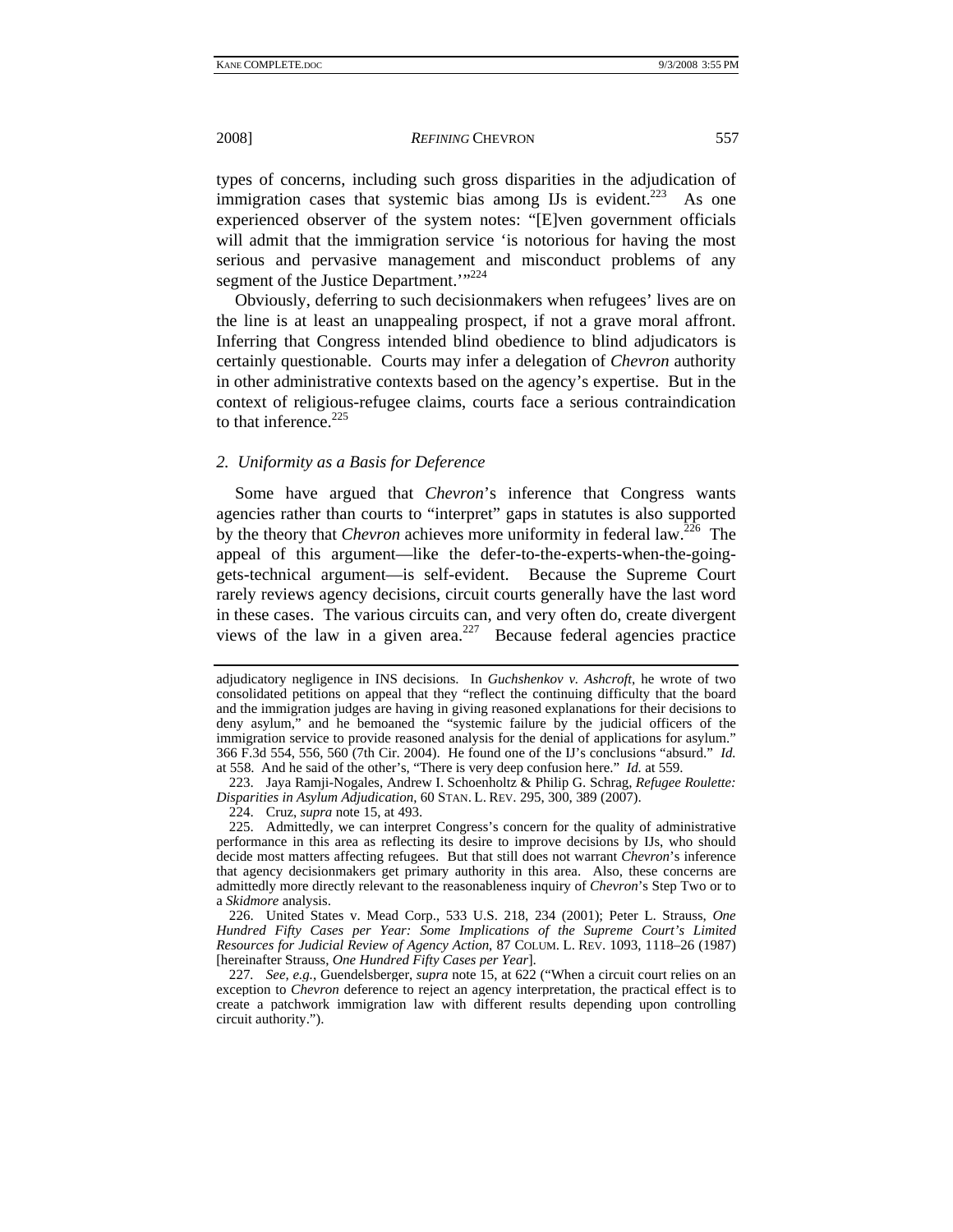nationwide, it is preferable to have one legal standard governing that practice, rather than a motley collection of standards that vary based on the happenstance of federal circuit jurisdiction.<sup>228</sup> The greater the courts' deference to agencies, the greater the likelihood the agencies will create such uniform standards: Less deference means less likelihood such a nationally uniform standard will emerge.<sup>229</sup> That is the theory at least.

But this theory has its limits. Like the expertise and accountability theories, it fails to account for *Skidmore* deference. The *Skidmore* line of cases involves agency decisions that would lead to greater uniformity under this theory, yet the courts refuse to grant substantial deference to the agencies despite that advantage.<sup>230</sup> Similarly, the theory fails to account for the courts' interpretation of federal statutes not administered by any agency. Finally, to the extent that an agency decides matters in notice-andcomment rulemaking, it may produce relatively consistent rulings in the manner this theory contemplates. But when the agency rules by adjudication, there is less reason to expect substantially greater uniformity than when courts adjudicate the same issues. $^{231}$  In fact, the Court has cited agencies' internal inconsistency as a reason to not grant full *Chevron* deference to an agency decision.<sup>232</sup>

Beneath the surface, forces work to create even greater cracks in the uniformity argument's façade. A recent study offers compelling evidence that IJ decisions simply lack the desired uniformity.<sup>233</sup>

 233. Ramji-Nogales et al., *supra* note 223, at 389; *see also* Alexander, *supra* note 16, at 21–25 (documenting substantial nationwide inconsistency of IJ decisions).

<sup>228</sup>*. See, e.g.*, Strauss, *One Hundred Fifty Cases per Year*, *supra* note 226, at 1112 ("Varying instructions from different courts of appeals not only interfere with the instruction to achieve uniformity, but also make it more difficult for the agency to manage its own resources and to guide and motivate the enormous bureaucracy for which it is responsible.").

<sup>229</sup>*. See id*. (arguing that *Chevron* is essential for uniformity of decisions across the circuits).

 <sup>230.</sup> Of course, even having greater uniformity—which is what *Chevron* effects relative to *Skidmore*—is better than having less, but my point here is that it is not a critically substantial consideration and it is not being met by deferring to this agency in any event.

<sup>231</sup>*. See generally* Heyman, *Judicial Review of Discretionary Immigration Decisionmaking*, *supra* note 164, at 865 n.19 ("Indeed, immigration decisionmaking does not result from the operation of a cohesive, unitary body, but is both ideologically and even geographically diffused. This assuredly belies the notion that the law, at the agency level, speaks with one voice.").

 <sup>232.</sup> *See* INS v. Cardoza-Fonseca, 480 U.S. 421, 446 n.30 (1987) ("An agency interpretation of a relevant provision which conflicts with the agency's earlier interpretation is entitled to considerably less deference than a consistently held agency view.") (quoting Watt v. Alaska, 451 U.S. 259, 273 (1981)); Good Samaritan Hosp. v. Shalala, 508 U.S. 402, 417 (1993) ("[T]he consistency of an agency's position is a factor in assessing the weight that position is due."). It is interesting to consider how the Court might implement this "considerably less deference" standard. Does this imply a downgrade to *Skidmore* respect? If not, it may imply that the standard for judicial review is not the binary system—*Chevron* or *Skidmore*—that is generally deemed to prevail in the post-*Chevron* world.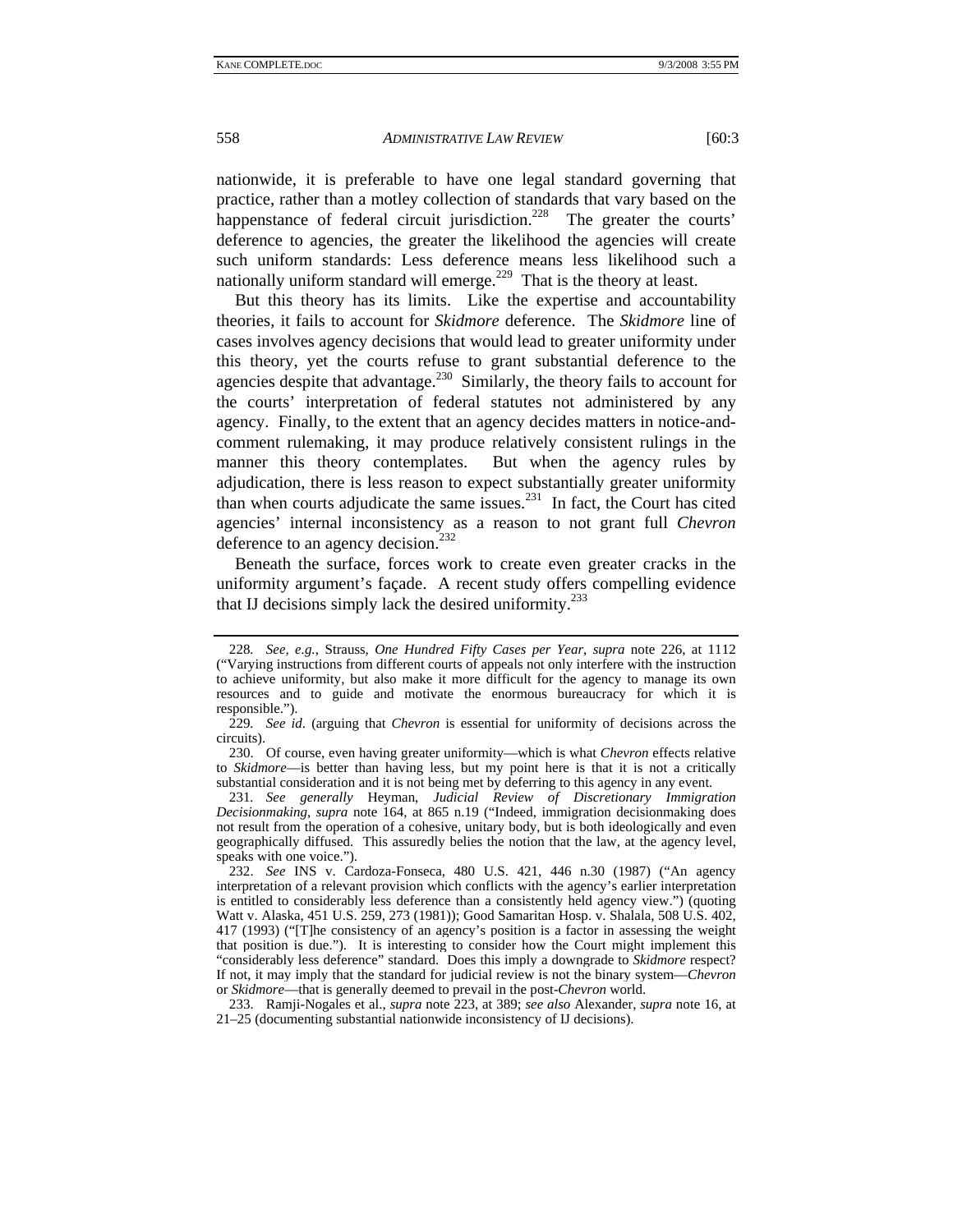# *3. The Ossification Issue*

In *Mead*, Justice Scalia entered another of his forceful dissents, protesting what he viewed as the displacement of the "*Chevron* doctrine" with the "*Mead* doctrine."<sup>234</sup> The *Mead* Court saw a delegation of The *Mead* Court saw a delegation of congressional policymaking authority in congressional authorization "to make rules carrying the force of law. $1235$  The Court held it would infer such a delegation given signs such as "an agency's power to engage in adjudication or notice-and-comment rulemaking, or by some other indication of a comparable congressional intent."<sup>236</sup>

Justice Scalia had several problems with the *Mead* rule, but he found most troubling the threat that it would "lead to the ossification of large portions of our statutory law."<sup>237</sup> Although this was not a concern that *Chevron* raised in support of its rule, Justice Scalia complained that under the majority's holding agencies must both receive from Congress the authority to act with the force of law using certain procedures and use those procedures before earning the Court's deference under *Chevron*. He believed that the mere existence of authority was sufficient to enshroud the agency decision with the respect *Chevron* established. He feared that once the Court interpreted ambiguous statutory provisions, agencies would be unable to reinterpret them to adapt to changed conditions, as they could under *Chevron*. Under the pre-*Mead Chevron* rule, as Justice Scalia saw it, ambiguity equated with flexibility for the agency to change the statute's meaning as circumstances changed. The agency was, after all, making law as it filled statutory gaps, and it could make any reasonable law it wanted without judicial interference. Under the *Mead* rule, once the Court spoke, the meaning was fixed, and the agency could not reinterpret the term if it believed circumstances warranted it.<sup>238</sup>

236. *Id.* at 224.

 <sup>234.</sup> United States v. Mead Corp., 533 U.S. 218, 239 (2001) (Scalia, J., dissenting). Specifically, Justice Scalia believed the following:

What was previously a general presumption of authority in agencies to resolve ambiguity in the statutes they have been authorized to enforce has been changed to a presumption of no such authority, which must be overcome by affirmative legislative intent to the contrary. And whereas previously, when agency authority to resolve ambiguity did not exist the court was free to give the statute what it considered the best interpretation, henceforth the court must supposedly give the agency view some indeterminate amount of so-called *Skidmore* deference.

*Id.* (citation omitted).

 <sup>235.</sup> *Id.* at 226–27 (majority opinion).

 <sup>237.</sup> *Id.* at 247 (Scalia, J., dissenting).

 <sup>238.</sup> *See id.* at 247–48. Justice Scalia did acknowledge the possibility that an agency whose interpretation the Court rejected merely for failure to follow the proper lawmaking procedure could then reissue its interpretation in the proper form and thus "overrule" the Court, but he found this prospect particularly distasteful. *Id.* at 248–49; *cf.* Nat'l Cable & Telecomms. Ass'n v. Brand X Internet Servs., 545 U.S. 967, 982–84 (2005) (permitting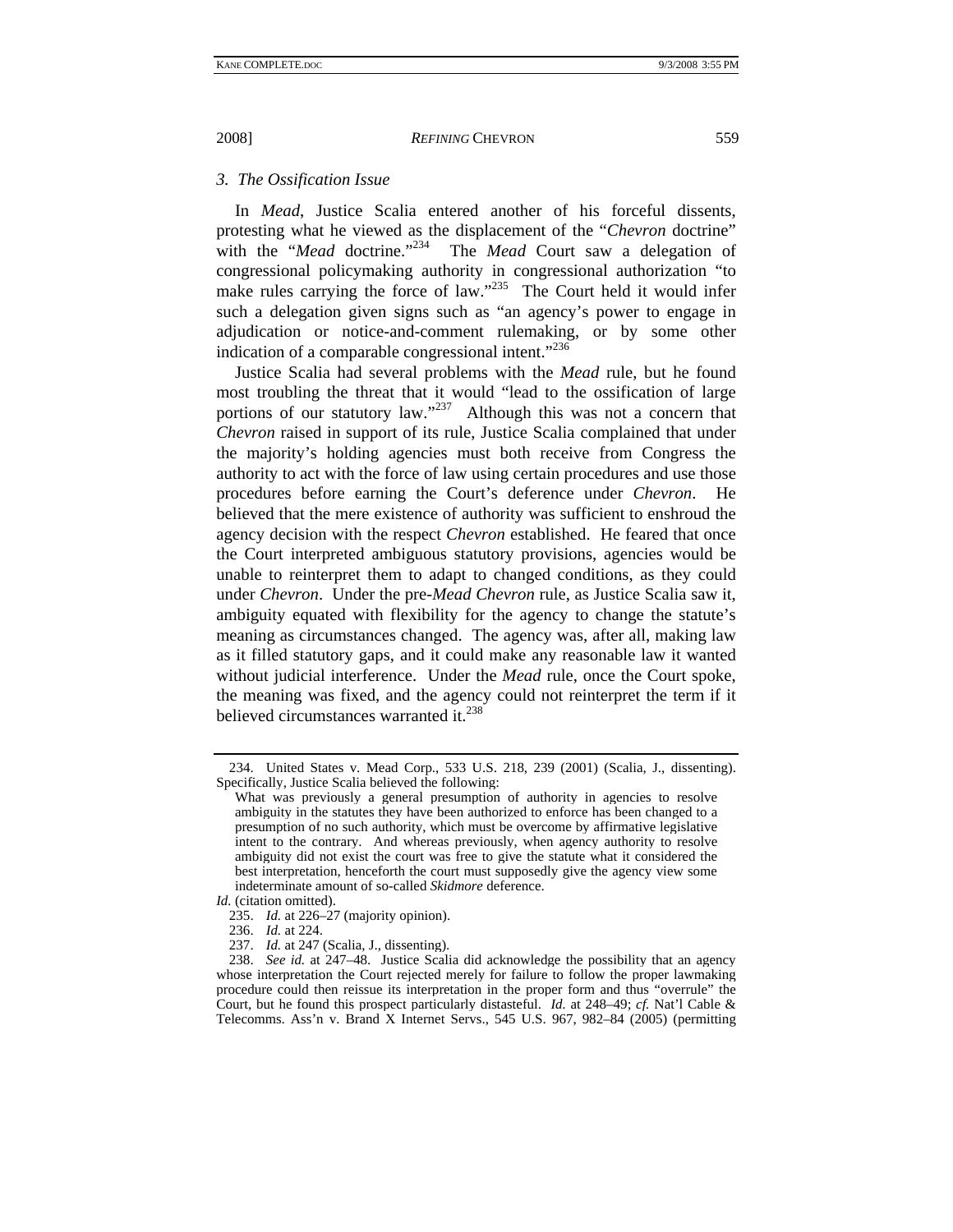Others have expanded on this "ossification" concern. Professor Sunstein, for example, has noted that "[n]ew developments involving technological capacity, economics, the international situation, or even law may affect regulatory performance."<sup>239</sup> Given Congress's limited ability to respond practically to these potentially changed circumstances, agencies properly combine "the judicial virtue of continuing attention to individual contexts and new settings with the legislative virtue of a fair degree of electoral accountability."<sup>240</sup>

Although these concerns for administrative flexibility are worth discussing, they highlight the prudential nature<sup>241</sup> of the *Chevron* doctrine.<sup> $242$ </sup> These are policy arguments about the distribution of power specifically about the power to give meaning to statutes.<sup>243</sup> And, although

240. Sunstein, *supra* note 239, at 2089.

241*. See, e.g.*, Herz, *The Rehnquist Court*, *supra* note 171, at 320 ("[T]he *Chevron* doctrine can only be explained as a judge-made rule that reflects an assessment of the particular circumstances in which courts or agencies have a relative advantage in making a decision."); Barron & Kagan, *supra* note 102, at 212 ("*Chevron* is a congressional doctrine only in the sense that Congress can overturn it; in all other respects, *Chevron* is a judicial construction, reflecting implicit policy judgments about what interpretive practices make for good government.").

 242. These concerns also apply to the "uniformity" argument discussed in the preceding subsection.

 243. One might also view the argument as another reason to infer congressional intent to delegate. That is, we might infer Congress implicitly made the policy choice to allow agencies, rather than courts, to fill statutory gaps because that is the better policy and because we should presume Congress chose the better of the two policies. (This assumes, without any convincing basis, that allowing agencies to change the meaning of statutory terms (with practically the same freedom Congress could) is, indeed, a wise policy.)

agencies to override court interpretations of statutes, where the court did not find that statute unambiguous).

Since *Chevron* teaches that a court's opinion as to the best reading of an ambiguous statute an agency is charged with administering is not authoritative, the agency's decision to construe that statute differently from a court does not say that the court's holding was legally wrong. Instead, the agency may, consistent with the court's holding, choose a different construction, since the agency remains the authoritative interpreter (within the limits of reason) of such statutes. In all other respects, the court's prior ruling remains binding law (for example, as to agency interpretations to which *Chevron* is inapplicable). The precedent has not been "reversed" by the agency, any more than a federal court's interpretation of a State's law can be said to have been "reversed" by a state court that adopts a conflicting (yet authoritative) interpretation of state law.

*Id.* at 983–84.

 <sup>239.</sup> Cass R. Sunstein, *Law and Administration After* Chevron, 90 COLUM. L. REV. 2071, 2088 (1990). Of these potential fields of concern, changes in the "international" arena seem the most likely source of potential hazard in the refugee context. Indeed, the others seem irrelevant, though some might argue for economic considerations potentially trumping the humanitarian considerations of our refugee law. In any event, I have addressed at least some aspects of this international issue in Part III.C.5., *infra*. When it comes to agencies making independent, explicit policy judgments favoring economics over human rights, I believe we should err on the side of limiting that discretion and making Congress clearly strike that balance, as the immigration/refugee rule of lenity counsels.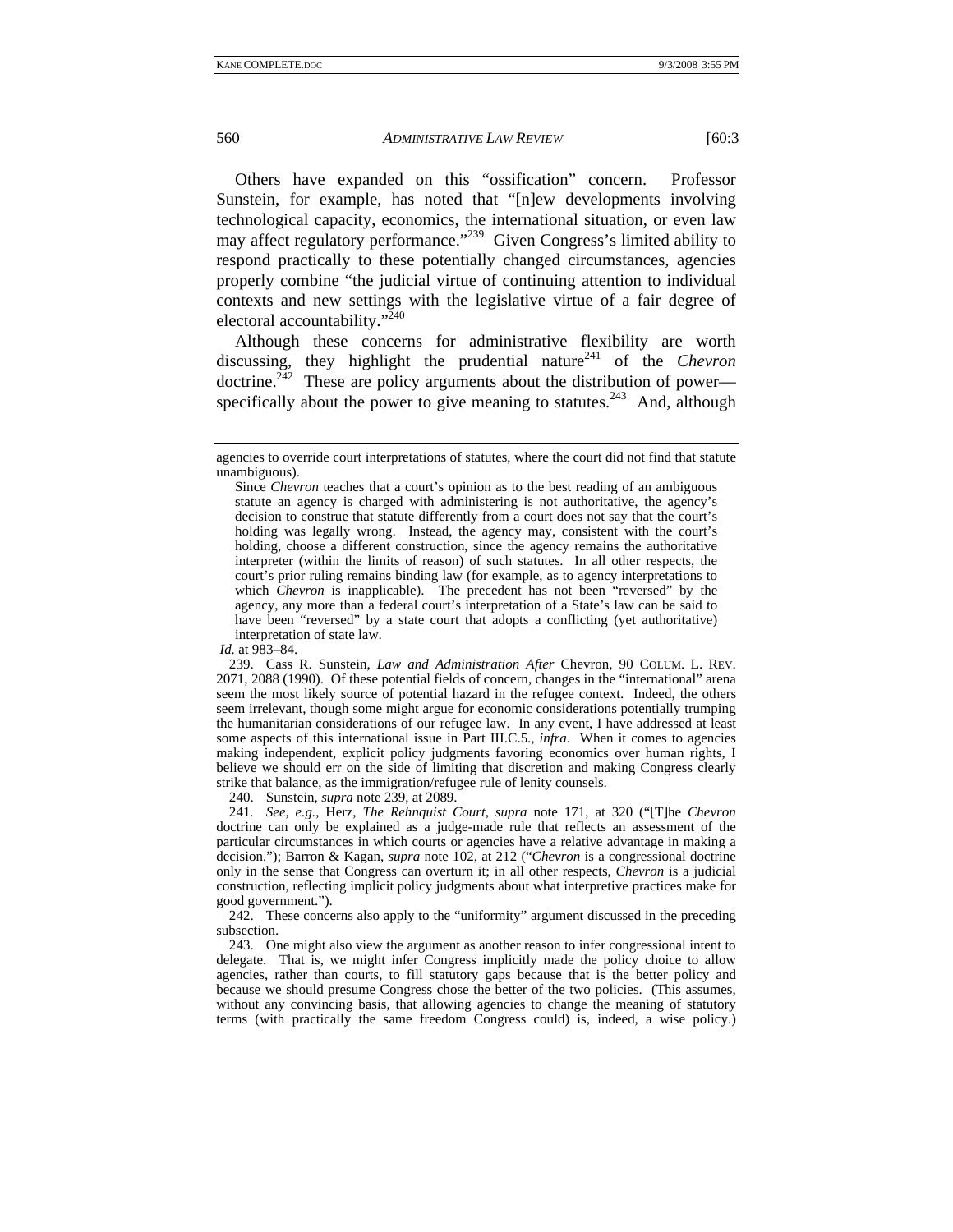they are obviously intelligent arguments, made by very intelligent individuals, they have their foibles as well.

The fundamental notion here—that agencies must retain some flexibility to address changing circumstances—is sound. Administrators cannot stop what they are doing and consult with Congress or the courts every time a new problem arises. Few doubt that agencies can and must make decisions on novel issues with relative freedom. Noting that "Congress is unable to amend every statute to account for these changes [in circumstances]," Sunstein favorably characterizes agencies' flexibility in making adaptive, individualized decisions as "judicial."244 Yet, this suggests that courts are at least as qualified to exercise this flexibility in judging the fitness of agencies' adaptations to changed circumstances. The problem, of course, is that if parties adversely affected by agency action believe that they have a relatively better chance of getting those decisions reversed, then they will initiate more litigation. Restricting judicial review minimizes this expense. This is a legitimate policy argument, but it is one that Congress presumably knows of and has failed to adopt as law in most contexts. $24\overline{5}$ 

Justice Scalia's primary concern is that once a court does say what a statute means, the agency is bound by that meaning and cannot adapt it to changes that may arise.<sup>246</sup> This "problem" inheres in all judicial review of agency decisions, however, and Justice Scalia does not contest that it

245*. See* Guendelsberger, *supra* note 15, at 616–17 (summarizing IIRIRA restrictions on judicial review of certain BIA decisions). Indeed, Congress's express limitation of this restriction on judicial review in these specific areas arguably supports the inference that it does not intend the restriction to apply generally.

Ultimately, however, Congress has expressed—rather than implied—its intent regarding judicial review in the APA; and to the extent there is a gap in the APA regarding gap-filling authority, it is more honest to say Congress had no intent regarding the issue than to say that it had a supposedly "wise" intent. But even should one decide to infer congressional intent regarding how to fill this putative gap in the APA, looking at the language, structure, and history of that Act, I suspect one would conclude Congress expected meaningful judicial review of all agency legal decisions. *Cf.* United States v. Mead Corp., 533 U.S. 218, 251 n.4, 252 (2001) (Scalia, J., dissenting) (dismissing the notion that traditional judicial deference to an agency "provides affirmative indication of congressional intent" by characterizing the idea as "challeng[ing] the intellect and the imagination"); Callahan, *Judicial Review of Agency Legal Determinations in Asylum Cases*, *supra* note 14, at 775 (noting that, by routinely applying a deferential standard of review to agency legal determinations in asylum cases, courts "sanction administrative disregard for Congress's intentions with respect to how these claims should be evaluated").

 <sup>244.</sup> Sunstein, *supra* note 239, at 2088–89. Professor Sunstein also focuses on the agencies' "legislative" virtue of "a fair degree of electoral accountability," *id*. at 2089, which I have addressed in Part III.C.4, *infra*.

<sup>246</sup>*. See Mead*, 533 U.S. at 247–48 (asserting that *Mead* will reduce flexibility because "[o]nce the court has spoken, it becomes *unlawful* for the agency to take a contradictory position; the statute now says what the court has prescribed"); *cf.* Nat'l Cable & Telecomms. Ass'n v. Brand X Internet Servs., 545 U.S. 967, 982 (2005) (holding that an agency retains discretion to interpret a statute notwithstanding a prior court decision unless the prior court held that "its construction follows from the unambiguous terms of the statute").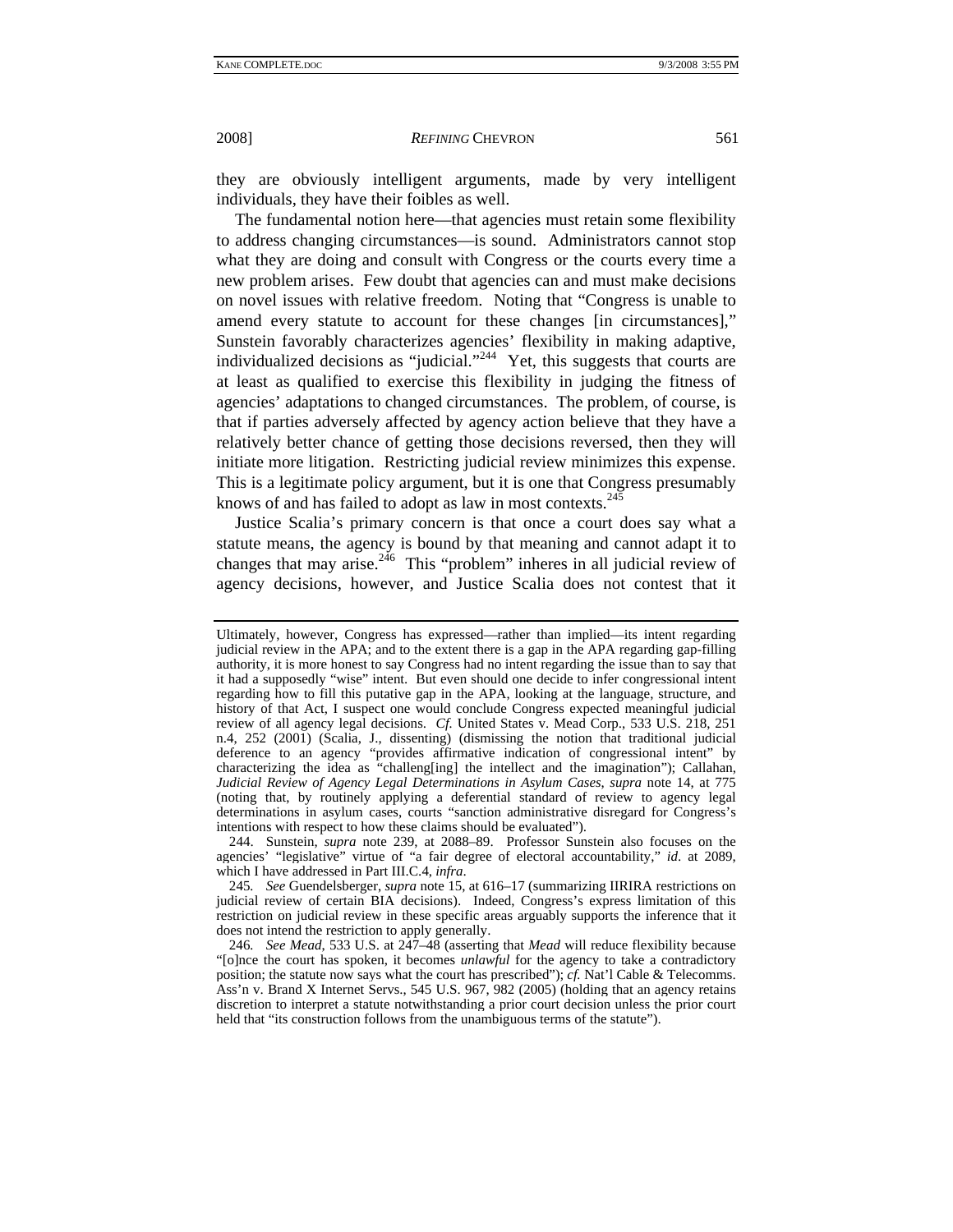should exist in those cases where Congress has not supposedly delegated interpretive authority to an agency.<sup>247</sup> Despite this whiff of overbreadth, there is a problem with courts hobbling agencies' mobility in an everchanging regulatory environment. This problem can exist, however, only if (1) a court has ruled on a statutory meaning (2) without deferring to the relevant agency's interpretation, (3) circumstances change in a way that impacts the areas in dispute, and (4) the agency decides an interpretation somehow contrary to the court's (but still within the statute's scope) better fits the new situation. Again, it is an unanswered, empirical question how often this might actually occur. But, assuming it would become a substantial problem, one might reasonably expect Congress to correct it. Congress would not have to do so in the ungainly piecemeal fashion to which Professor Sunstein and others rightly object, but could issue a blanket statement regarding this facet of the judicial review problem.<sup>248</sup> Until then, it is no more valid to assume the problem is substantial than to assume that it is not, as eight of nine Justices in *Mead* ultimately concluded.249

### *4. Political Accountability as a Basis for Deference*

#### *a. The Democratic Principle Rationale*

When it comes to making the policy decision that lies at the end of any consideration of "technical" data an agency marshals in its decisionmaking process, the court will face the "political accountability" issue.<sup>250</sup> Congress

 In *Chevron U.S.A. Inc. v. Natural Resources Defense Council, Inc.*, the Supreme Court famously held that judicial deference to agency interpretations of ambiguous

 <sup>247.</sup> Justice Scalia merely has a different view of when that occurs, and under his view, it occurs less often than the *Mead* majority opined.

<sup>248</sup>*. See, e.g.*, Sunstein, *supra* note 239, at 2088 (arguing that common law courts are less well suited than administrators to apply statutes to the constantly changing regulatory environment).

 <sup>249.</sup> Further, if one focuses on this issue in the context of religious refugee claims, the four-step scenario outlined above becomes much narrower, and it is reasonable to expect the likelihood of any resulting problem's being "substantial" to diminish exponentially. Again, it appears Congress has accounted for this problem to the extent it cared to in the IIRIRA, and inferring it intended to implicitly restrict judicial review beyond those explicit provisions is insupportable.

<sup>250</sup>*. Chevron* featured this reason prominently. Chevron U.S.A. Inc. v. Natural Res. Def. Council, Inc., 467 U.S. 837, 865–66 (1984). But the Court has subsequently vacillated on its importance. *See, e.g.*, *Mead*, 355 U.S. at 229–30 (supporting judicial deference to agency interpretation of ambiguous statutory language where such deference is based upon implicit, as well as explicit, delegations of legislative authority from Congress); Lisa Schultz Bressman, *Deference and Democracy*, 75 GEO. WASH. L. REV. 761, 761 (2007) [hereinafter Bressman, *Deference and Democracy*] (arguing that *Chevron*'s holding should be understood as a judgment about the ways that the Executive exercised its political authority rather than whether and how Congress delegated power to the agency).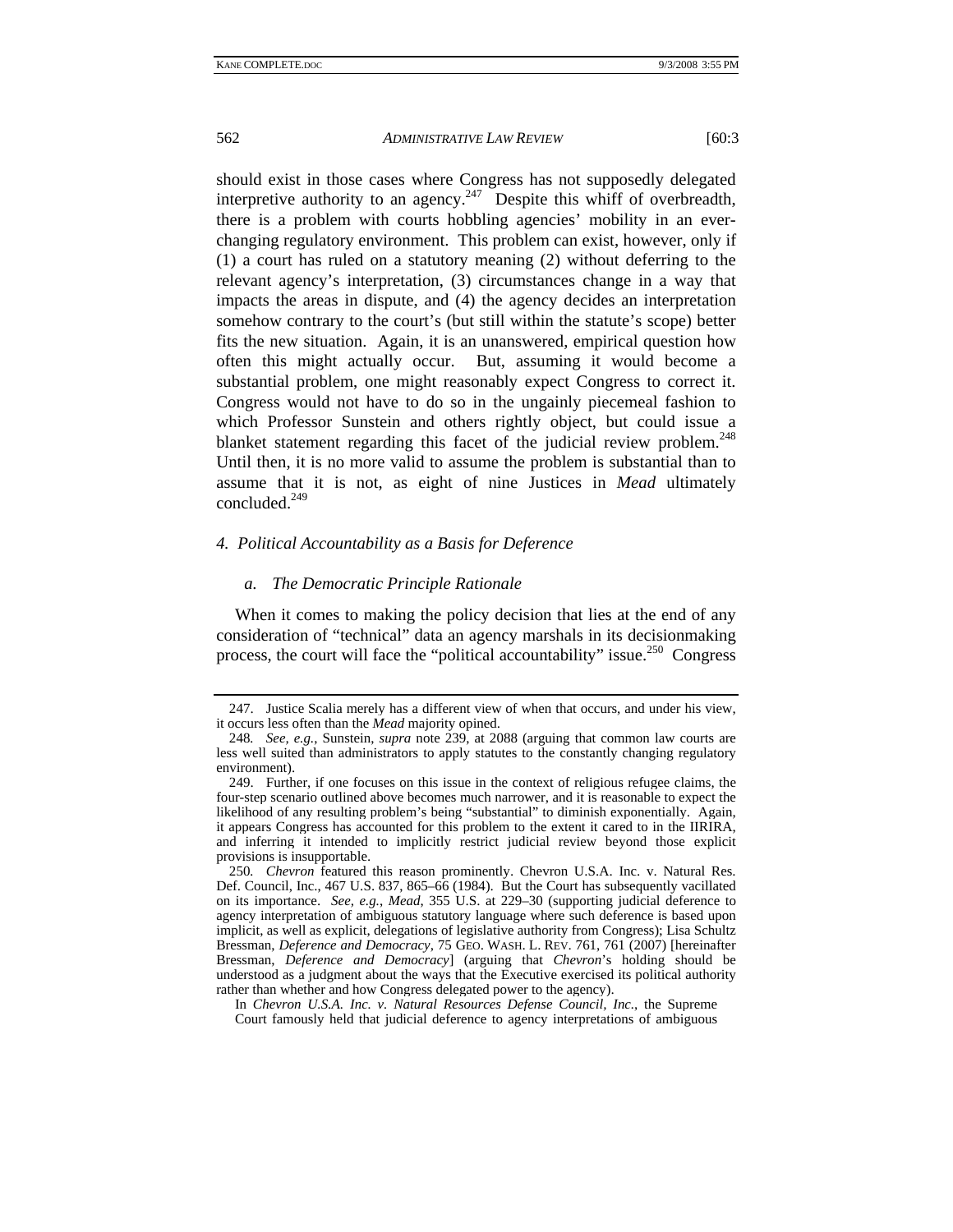2008] *REFINING* CHEVRON 563

and the President are democratically elected. Federal judges are appointed, essentially for life. Congress has first crack at policy choices arising under statutes, but it may delegate them to the executive agency (or even to an "independent" agency). Although agency personnel are no more elected than judges, they are at least appointed by, and indirectly answerable to, the public through the elected branches.<sup>251</sup> Although one can only wonder when the last time an agency adjudicator's decision led to any actual political accountability, the agency is arguably better entitled to determine what policies are in the public interest.<sup>252</sup> That is one of the more significantly featured rationales the *Chevron* Court proffered for its new deference rule:

The responsibilities for assessing the wisdom of such policy choices and resolving the struggle between competing views of the public interest are not judicial ones: "Our Constitution vests such responsibilities in the political branches."<sup>253</sup>

This rationale is certainly appealing on its face.<sup>254</sup> As with the expertise

*Id.* (citing *Chevron*, 467 U.S. at 865–66).

252*. See* Duffy, *supra* note 94, at 191 (noting that "the agency's expertise and political accountability may make it a preferable body for the formulation of policy" (quoting Herz, *Deference Running Riot*, *supra* note 95, at 194)); Dan M. Kahan, *Is* Chevron *Relevant to Federal Criminal Law?*, 110 HARV. L. REV. 469, 489 (1996) ("The grounds for the [*Chevron*] presumption are policy-laden: agencies are likely to know more about the subject matter that they are regulating, and (at least when they are part of the executive branch) are more democratically accountable."); Sunstein, *supra* note 239, at 2087 (describing *Chevron* as based on the greater "fact-finding capacity and electoral accountability" of agencies); *Chevron*, 467 U.S. at 865–66 (noting that the political branches are responsible to a constituency so that federal judges have a duty to respect their legitimate policy choices). In later cases, such as *FDA v. Brown & Williamson Tobacco Corp.*, the Court has held such deference is justified because "'[t]he responsibilities for assessing the wisdom of such policy choices and resolving the struggle between competing views of the public interest are not judicial ones,' and because of the agency's greater familiarity with the ever-changing facts and circumstances surrounding the subjects regulated." 529 U.S. 120, 132 (2000) (quoting *Chevron*, 467 U.S. at 866); *see also* Rust v. Sullivan, 500 U.S. 173, 187 (1991) (calling for increased latitude and deference to agencies' policy choices).

253*. Chevron*, 467 U.S. at 866 (quoting Tenn. Valley Auth. v. Hill, 437 U.S. 153, 195 (1978)). In *Tennessee Valley Authority*, the Court merely held it could not reject a clear congressional policy choice as unwise or inappropriately serving the public interest—that is, the Court cannot overrule Congress when Congress acts within its constitutional authority. 437 U.S. at 194–95.

 254. Numerous commentators have observed the appeal of this rationale and emphasized its significance to the *Chevron* framework. *See* Bressman, *Deference and Democracy*, *supra* note 250, at 762 & n.1 (2007) (citing Elena Kagan, *Presidential* 

statutes is appropriate largely because the executive branch is politically accountable for those policy choices. In recent cases, the Court has not displayed unwavering commitment to this decision or its principle of political accountability.

<sup>251</sup>*. See* Duffy, *supra* note 94, at 191 n.396 (asserting that there is general agreement that "policy considerations of expertise and accountability" support the *Chevron* doctrine). *See generally* Bressman, *Deference and Democracy, supra* note 250, at 762 ("Scholars have widely endorsed *Chevron* and especially the principle of political accountability on which it rests.") (footnote omitted).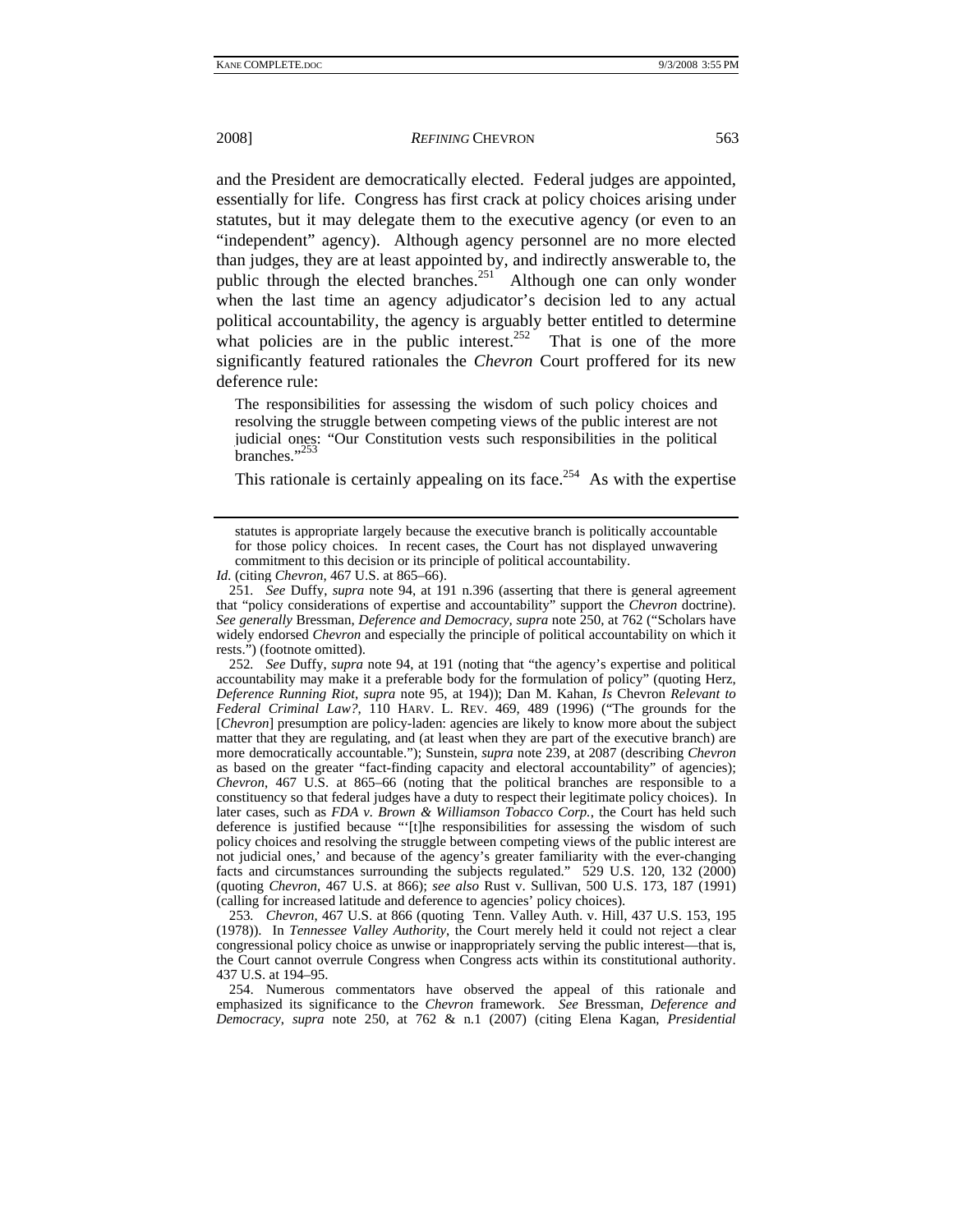(and uniformity) argument, however, that superficial appeal deserves further scrutiny.<sup>255</sup>

As the Court in *Chevron* itself noted—courts sometimes "reconcile competing political interests."<sup>256</sup> For example, this reconciliation occurs when courts must construe a statute presenting two reasonable policy choices and Congress has not assigned an agency to administer the statute. The same is true, of course, for all the courts' common law determinations that have any policy implications. There is no real question, then, of courts suffering a constitutional disability when it comes to deciding policy questions, and *Chevron*'s intimation of such a problem in the above-quoted passage seems to be an unwarranted rhetorical flourish.<sup>257</sup> Indeed, the

255*. See* Bressman, *Deference and Democracy*, *supra* note 250, at 799 (stressing the need to understand those circumstances where "the Court has determined that political accountability is insufficient to support judicial deference" to better explain the reasons that political accountability justifies judicial deference). "Justice Scalia criticizes this 'separation of powers' or 'policy making' approach as a justification for allowing agencies to make controlling interpretations because one of the traditional principles of statutory interpretation is the consideration of statutory purposes." Claire R. Kelly & Patrick C. Reed, *Once More unto the Breach: Reconciling* Chevron *Analysis and De Novo Judicial Review After* United States v. Haggar Apparel Company, 49 AM. U. L. REV. 1167, 1192 n.161 (2000) (citing Antonin Scalia, *Judicial Deference to Administrative Interpretations of Law*, 1989 DUKE L.J. 511, 515).

256*. Chevron*, 467 U.S. at 865.

257. Thus, the rule *Chevron* quotes (from *Tennessee Valley Authority*) does not answer

*Administration*, 114 HARV. L. REV. 2245, 2373–74 (2001) (asserting that political accountability and public policymaking closely track each other and that the gaps Congress leaves in political accountability reside with the President); Lawrence Lessig & Cass R. Sunstein, *The President and the Administration*, 94 COLUM. L. REV. 1, 102–03 (1994) (observing that the allocation of political power goes to those deemed accountable and asserting that unitariness in political accountability is necessary to ensure that the framework maintains "the original constitutional commitments"); Jerry L. Mashaw, *Prodelegation: Why Administrators Should Make Political Decisions*, 1 J.L. ECON. & ORG. 81, 91–99 (1985) [hereinafter Mashaw, *Prodelegation*] (discussing the value of broad delegations of power to administrative agencies and concluding that broad delegations of power may improve responsiveness to voters); Pierce, *supra* note 98, at 1256 (asserting that "agencies must be made politically accountable to the people" in order "to reconcile the administrative state with the principles of democracy"); Cass R. Sunstein, *Beyond* Marbury*: The Executive's Power to Say What the Law Is*, 115 YALE L.J. 2580, 2583 (2006) [hereinafter Sunstein, *Beyond* Marbury] (stating that the "executive has significant advantages over the courts" in resolving statutory ambiguities not only because the Executive has technical expertise and political accountability but also because the Executive has advantages in determining how changed circumstances should apply); *see also* Thomas W. Merrill, *Judicial Deference to Executive Precedent*, 101 YALE L.J. 969, 978–79 (1992) [hereinafter Merrill, *Judicial Deference*] (referring to this factor as "democratic theory" and explaining that "agency decisionmaking is always more democratic than judicial decisionmaking because all agencies are accountable (to some degree) to the President, and the President is elected by the people"); John F. Manning, *Constitutional Structures and Judicial Deference to Agency Interpretations of Agency Rules*, 96 COLUM. L. REV. 612, 690–91 (1996) (explaining why "less representative courts" should defer to "more representative agencies"); Barron & Kagan, *supra* note 102, at 234 ("The Court's approach, when measured against the values of accountability and discipline, denies deference to actions that have earned it and gives deference to actions that do not deserve it.").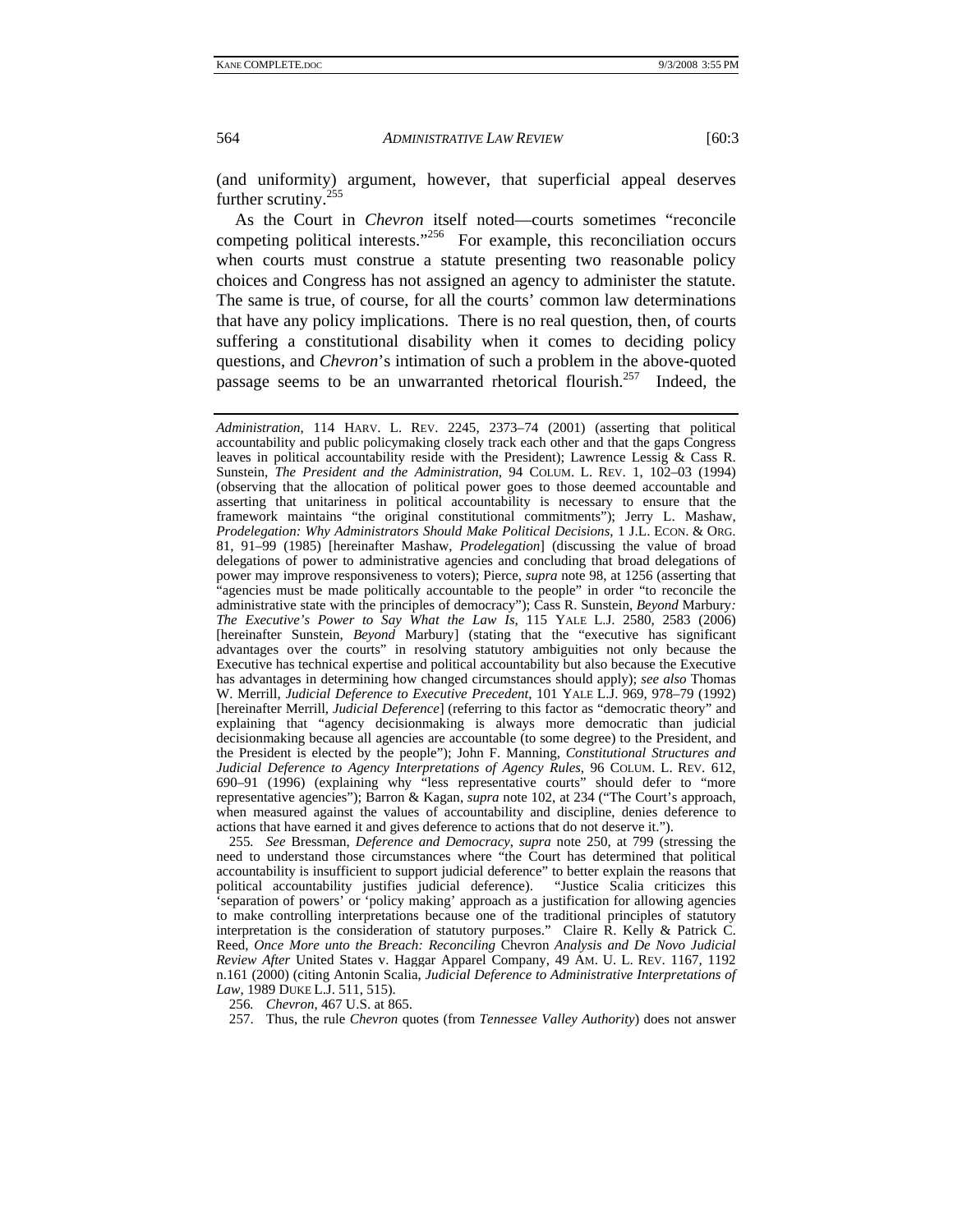Court has abandoned the political-accountability rationale in certain circumstances and declined to afford an agency *Chevron* deference even when it otherwise appears appropriate.<sup>258</sup>

Of course, the fact that the *Chevron* Court may have overstated its case does not mean it did not have one. Other things being equal—i.e., absent any clear indication of congressional intent regarding either the policy choice to be made or the agent to make it—weighing the relative democratic credentials of an agency official as a factor in favor of inferring a delegation makes sense. But it is only a factor—not a constitutional bedrock principle, as *Chevron* implied. And it must be considered in light of other factors, which *Chevron* and later courts have sometimes failed to fully recognize. $259$ 

The irony of this failure is highlighted by *Chevron*'s citation of *Skidmore*.<sup>260</sup> *Skidmore*-type cases involve interpretations by agencies that are democratically more "legitimate" than federal courts, yet courts give little to no deference to those agencies' interpretations.<sup>261</sup> Hence, although agencies bear a "democratic" patina from the fact that elected officials create and ultimately oversee them, this does not automatically provide the sort of political accountability warranting *Chevron* deference. Nor is the fact that those appointing and overseeing elected officials can be unelected the decisive factor in finding an agency politically accountable and thus entitled to *Chevron* deference.<sup>262</sup> Agencies making decisions entitled to

 259. Moreover, at the risk of entertaining cynicism, one suspects it is a muchexaggerated principle, in that "erroneous" agency policy choices probably often escape any meaningful political review, and even if detected are probably rarely corrected as a practical matter. We may more confidently believe, however, that the less public input going into the agency choice, the more likely it is to be both erroneous and uncorrected.

the question whether Congress delegated a policy choice to an agency; it merely states that *when* Congress has made a clear policy choice, the courts must honor it. The *Tennessee Valley Authority* rule *assumes* a valid exercise of lawmaking authority. It does not dictate how to determine whether such lawmaking authority has been delegated or, more importantly, to whom. Clearly, *Tennessee Valley Authority* does not actually answer the *Chevron* question. It may, in fact, obscure it, as is further discussed below. *See Chevron*, 467 U.S. at 866 (quoting *Tenn. Valley Auth.*, 437 U.S. at 195).

 <sup>258.</sup> As Professor Bressman has noted: "In recent cases, the Court has not displayed unwavering commitment to the *Chevron* decision or its principle [of political accountability]." Bressman, *Deference and Democracy*, *supra* note 250, at 762; *see also id*. at 761 (referencing *FDA v. Brown & Williamson Tobacco Corp.*, 529 U.S. 120 (2000), and *Gonzales v. Oregon*, 546 U.S. 243 (2006), as cases "in which the administrations possessed strong claims of accountability yet the Court did not defer to the agency determinations," and where "the Court justified its refusal of deference by contending that the questions were too extraordinary for Congress implicitly to have delegated").

<sup>260</sup>*. Chevron*, 467 U.S. at 865 (citing Skidmore v. Swift & Co., 323 U.S. 134, 140 (1924)).

<sup>261</sup>*. See* Duffy, *supra* note 94, at 203 n.458 ("*Skidmore* gives an agency nothing more . . . than courts give to respected lower court judges, academic commentators, or members of the bar.").

 <sup>262.</sup> Scholars have also suggested that courts should defer to agencies because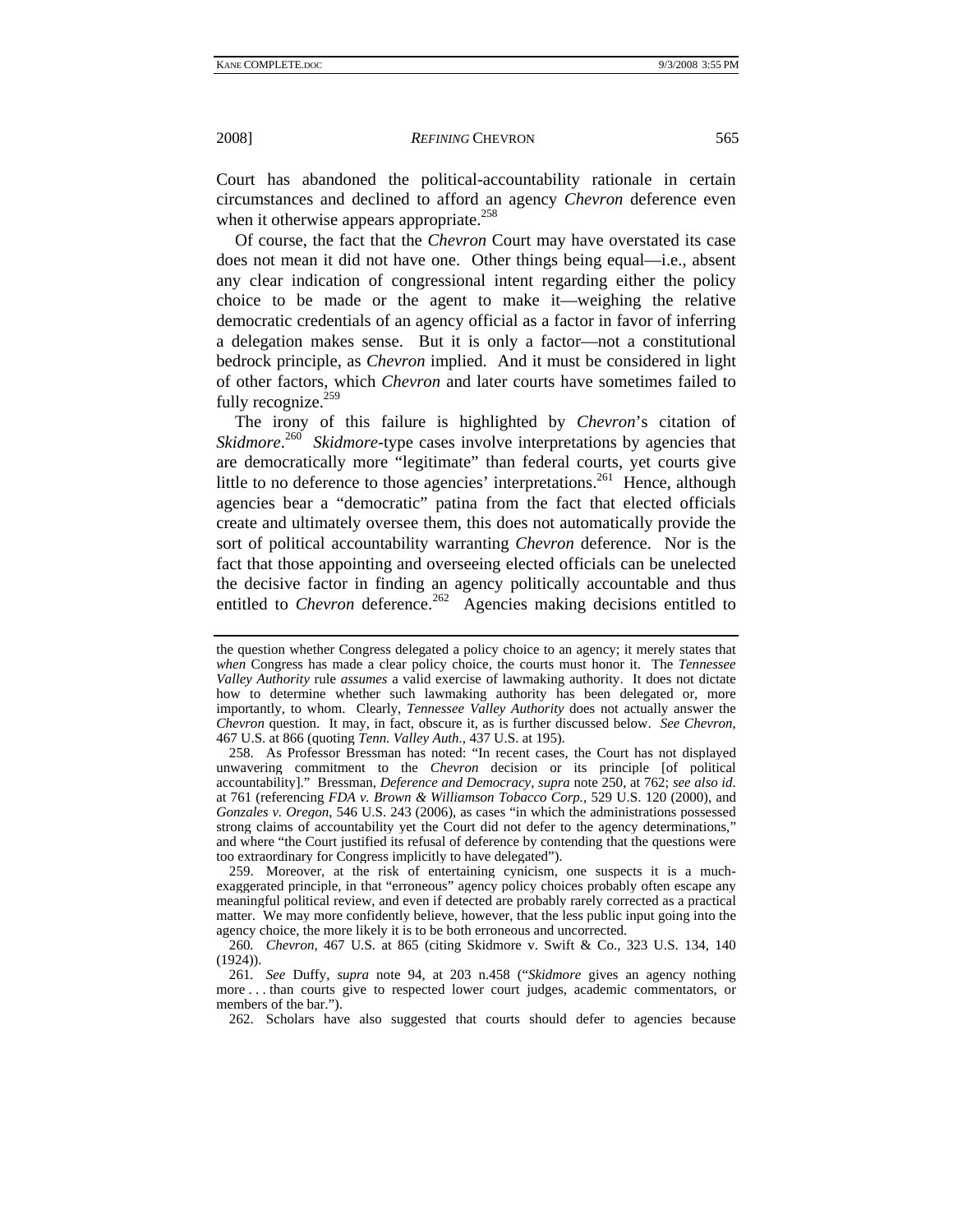only *Skidmore* respect have both these credentials but do not thereby merit *Chevron* deference.

As the Court and commentators have explained, the agency's use of formal lawmaking procedures is an important indicator that *Chevron* That is, it appears the method of agency decisionmaking—by allowing adequate public input—gives the political accountability factor significant weight. $264$  We should view this input element as an important aspect of the political accountability factor underlying *Chevron* deference—perhaps more important than the *Chevron* framework recognizes.

One statutorily authorized method for an agent to act as a lawmaker on Congress's behalf is notice-and-comment rulemaking, which gives the public notice and an opportunity to be heard.<sup>265</sup> Significantly, this approach most closely resembles the legislative model of lawmaking. It is, therefore, the means by which an agency logically can command the most

<sup>(1)</sup> agencies are in closer contact with Congress, and their decisions thus better reflect congressional intent; and (2) either Congress or the Executive can more readily correct any policy errors the agency might make. *See, e.g.*, *id*. at 194–97 (arguing that the APA does not support the *Chevron* framework for agency deference). Neither of these variations on the political-accountability theme is convincing. As to the first, the arguments against using a statute's legislative history as an interpretive guide—for example, that the views of individual legislators or even of committees do not necessarily reflect the intent of the body as a whole—apply with much greater force to postenactment conversations with individuals that are held off the public record. As to the second, if an agency creates a policy that does not comport with congressional intent, Congress can—theoretically, at least—correct it. But Congress could do that whether the error was committed by the agency or a court, so there should arguably be little to no concern for political accountability in determining judicial review of agency decisions. Granted, if an executive agency makes a policy decision where Congress had no intent—and therefore feels no need to "correct" the agency's decision—it is more legitimate to have another elected branch decide on that policy than the court unless Congress intended the Court to decide it. But that lack of a need for accountability does not strengthen the *Chevron* Court's argument on this issue; and, again, *Skidmore*—and arguably the APA itself—gainsay that argument as dispositive.

As noted above, one might also question whether, as a practical reality, any alleged accountability ever actually occurs. That is, how often does an executive agency—much less an independent agency—interpret a statutory provision in such a way that the electorate coerces change from an elected branch on the issue? Without empirical answers to such questions, the court is merely speculating about the importance of political accountability.

 <sup>263.</sup> Scholars have also noted, however, that Congress has long allowed both formal and informal agency procedures without any indication that this affected the scope of judicial review. *See, e.g.*, Barron & Kagan, *supra* note 102, at 220 (noting that Congress has allowed agencies to promulgate policy using formal and informal procedures and has not indicated whether the method an agency uses affects the standard for judicial review).

<sup>264</sup>*. See* United States v. Mead Corp., 355 U.S. 218, 226–27 (2001) (holding that an agency's interpretation of a statutory provision qualifies for *Chevron* deference "when it appears that Congress delegated authority to the agency generally" and the agency exercised the delegated authority in interpreting the statute).

<sup>265</sup>*. See, e.g.*, PIERCE, ADMINISTRATIVE LAW TREATISE, *supra* note 23. *But see* Douglas W. Kmiec, *Judicial Deference to Executive Agencies and the Decline of the Nondelegation Doctrine*, 2 ADMIN. L.J. 269 (1988).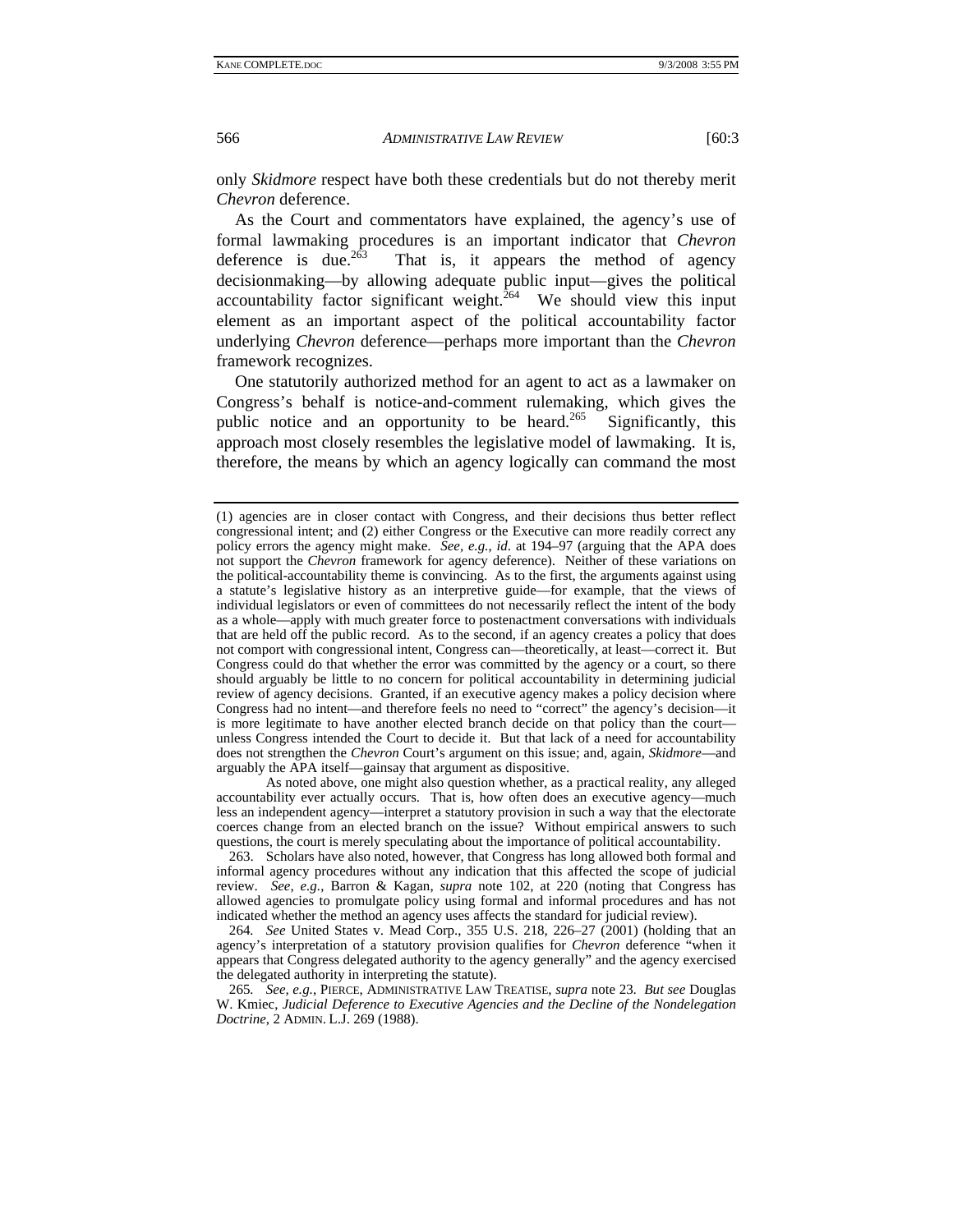compelling respect for its delegated lawmaking. Simply put, when an agency empowered by Congress to act in Congress's stead acts like Congress, the courts more properly treat the agency like Congress—i.e., a legitimate lawmaker—than when the agency fails to operate in a congressional manner.<sup>266</sup>

Another lawmaking method agencies employ is the adjudicative approach. In this forum, it is generally only the parties who receive notice and a hearing. Although judges make law this way, legislatures do not. As we have seen, the public's ability to have input at the front end of the lawmaking process is significant in inferring congressional delegation of lawmaking power—and not merely the end result accountability. So it is only logical to infer a greater delegation when the agency affords the public greater input to the policymaking process, and lesser deference when it allows less public input.

Yet, the *Chevron* framework fails to make this logical distinction. It accords equal deference to agency decisions rendered by either approach.<sup>267</sup> Clearly, "[a]ll procedures are not created equal. At one end of the spectrum, notice-and-comment rulemaking guarantees formalities that mimic the legislative process (and then some). Thus, notice-and-comment rulemaking best ensures the transparency, deliberation, and consistency that produce fair and reasonable laws."268 The *Chevron* framework generally draws a line at a certain point along that spectrum. Notice-and-comment rulemaking is at the high end of the deference spectrum—i.e., on the *Chevron* side—then comes formal adjudication, and beyond that an imaginary line seems generally to be crossed into mere *Skidmore*

<sup>266</sup>*. See, e.g.*, Merrill & Hickman, *supra* note 29, at 846 (asserting that more formal agency decisions—those the agency adopts pursuant to procedural formalities—may receive *Chevron* deference because they have the "force of law," but less formal agency action frequently lacks such force and receives *Skidmore* respect); Barron & Kagan, *supra* note 102, at 211 ("The presumption against deference for informal agency action appears especially strong when an agency acts in an individual case only, in effect adopting the decision-making paradigm associated with judges rather than legislators."); *In re* Appletree Markets, Inc., 19 F.3d 969, 973 (5th Cir. 1994) ("Absent executive rulemaking, it remains the duty of courts to construe the statute in order to divine congressional intent.").

<sup>267</sup>*. See Mead*, 355 U.S. at 230 n.12 (referencing both notice-and-comment rulemaking and formal adjudication cases); INS v. Aguirre-Aguirre, 526 U.S. 415, 416 (1999) (applying *Chevron* deference to case-by-case adjudication). *But see* Merrill & Hickman, *supra* note 29, at 842 ("[I]t would be a mistake to read *Aguirre-Aguirre* as having established that all interpretations adopted by agencies in adjudications are eligible for *Chevron* deference."); *id.* at 878 ("All courts agree that agencies with grants of legislative rulemaking authority are entitled to *Chevron* deference, and most courts have concluded that agencies that have authority to render binding adjudications are entitled to *Chevron* deference.").

<sup>268</sup>*.* Lisa Schultz Bressman, *How* Mead *Has Muddled Judicial Review of Agency Action*, 58 VAND. L. REV. 1443, 1449 (2005) [hereinafter Bressman, *How* Mead *Has Muddled Judicial Review*].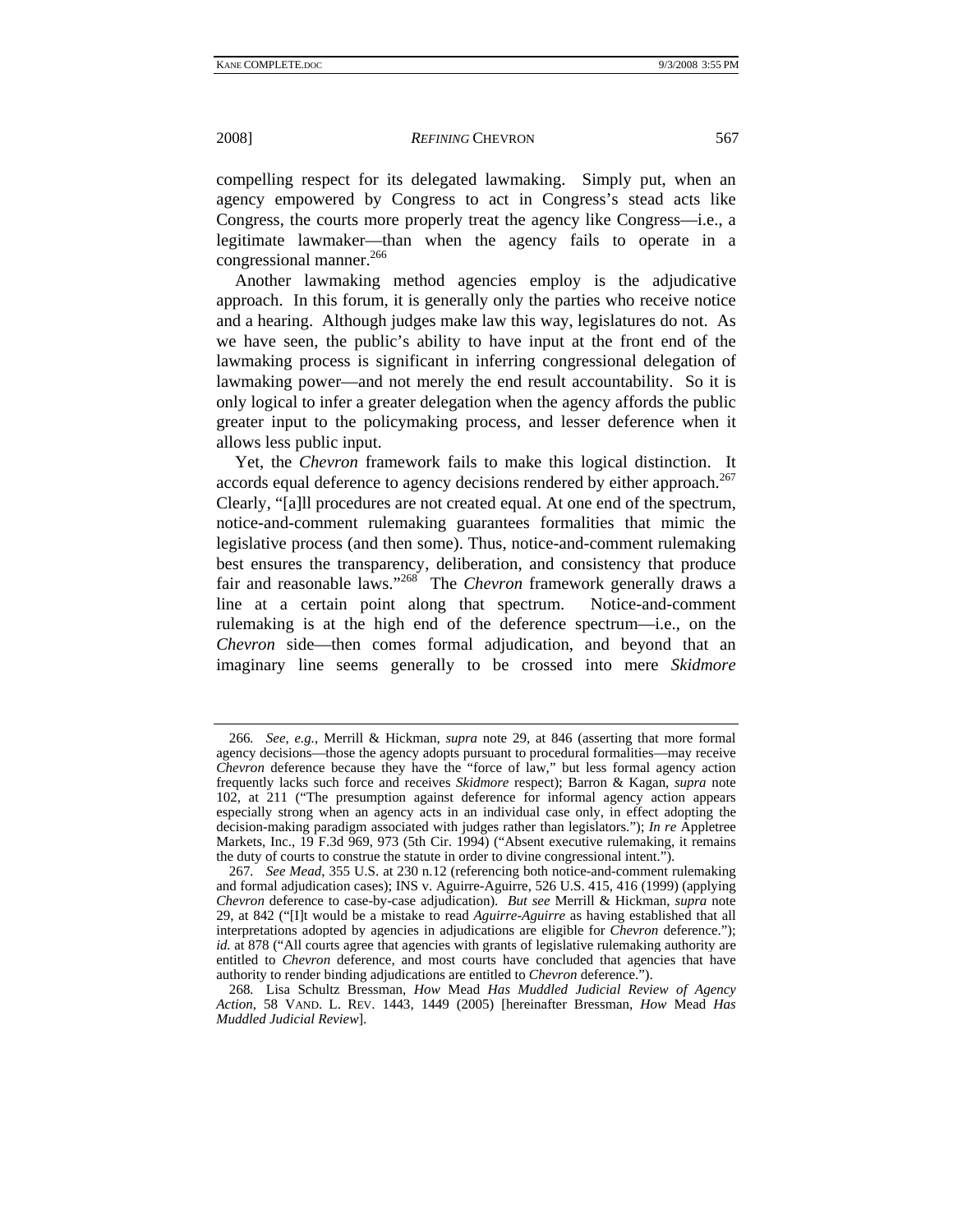deference, with various exceptions.<sup>269</sup>

Moreover, as other commentators have observed, the notion that agency power to adjudicate betokens an implicit congressional delegation to do so free of meaningful judicial review is especially fictitious.<sup>270</sup> The agencies in question were granted no new power to make law in their adjudications since the APA's passage, and the post-*Chevron* Court's "discovery" of such power is questionable. $^{271}$ 

Thus, although agencies have long been permitted to "make law" through adjudication, $272$  there are good arguments that courts should treat only the policies that agents of Congress create when they allow more democratic input—like legislators $273$ —as lawmaking to which courts should defer. $27\overline{4}$ 

271*. See* Weaver, *Some Realism*, *supra* note 270, at 184–85. The debate over the ultimate authority of adjudicative rules may have been settled in *SEC v. Chenery Corp.*, 322 U.S. 194, 201–03 (1947), *see, e.g.*, Bressman, *How* Mead *Has Muddled Judicial Review*, *supra* note 268, at 1481, but it was a long, vigorous one, which further indicates the congressional intent *Chevron* inferred is fictional. *See, e.g.*, Weaver, *Some Realism*, *supra* note 270, at 185 n.46 (citing numerous commentators who have decried agencies' use of adjudication rather than rulemaking to create law); *see also* Bressman, *How* Mead *Has Muddled Judicial Review*, *supra* note 268, at 1481 n.228 ("Of course, agencies remain free to select any procedure they desire. But they cannot expect the same legal treatment regardless of their choice." (citation omitted)).

272*. See* discussion *infra* Parts C.4.a, C.6.

273*. See* Merrill & Hickman, *supra* note 29, at 842 & n.42 ("Some commentators have argued that *Chevron*'s notion of an implied delegation of interpretative authority can be reconciled with other features of administrative law only if *Chevron* is limited to legislative rulemaking.") (citing Duffy, *supra* note 94, at 199–203, and Herz, *Deference Running Riot*, *supra* note 95, at 200–03); *accord Mead*, 533 U.S. at 232 (distinguishing a letter ruling from the type of agency decision that merits *Chevron* deference because the former does not "bespeak the legislative type of activity that would naturally bind more than the parties to the ruling").

274. One authority on the issue has cogently framed the major arguments thus:

[A]djudication certainly affords important procedural protections to individual litigants. Yet, adjudication, as a general matter, has serious shortcomings for formulating policy. It applies new rules retroactively to the parties in the case. It also excludes other affected parties in the development of policy applicable to them, unless included through the venues of intervention or amicus curiae filings. To the extent it excludes such parties, it also excludes the information and arguments necessary to define the stakes and educate the agency. It tends to approach broad policy questions from a narrow perspective—only as necessary to decide a case which decreases the comprehensiveness of the resulting rule and increases the risk

<sup>269</sup>*. Id.* at 1444–45.

<sup>270</sup>*. See, e.g.*, Herz, *Deference Running Riot*, *supra* note 95; Lisa Schultz Bressman, *Beyond Accountability: Arbitrariness and Legitimacy in the Administrative State*, 78 N.Y.U. L. REV. 461, 542 (2003) [hereinafter Bressman, *Beyond Accountability*] (describing the "serious shortcomings" of adjudication used for formulating policy); Bressman, *How* Mead *Has Muddled Judicial Review, supra* note 268, at 1449, 1480–81 (comparing notice-andcomment rulemaking to formal adjudication and determining that in some cases the latter is a "second-best approach for formulating generally applicable standards"); Russell L. Weaver, *Some Realism About* Chevron, 58 MO. L. REV. 129, 183 (1993) [hereinafter Weaver, *Some Realism*].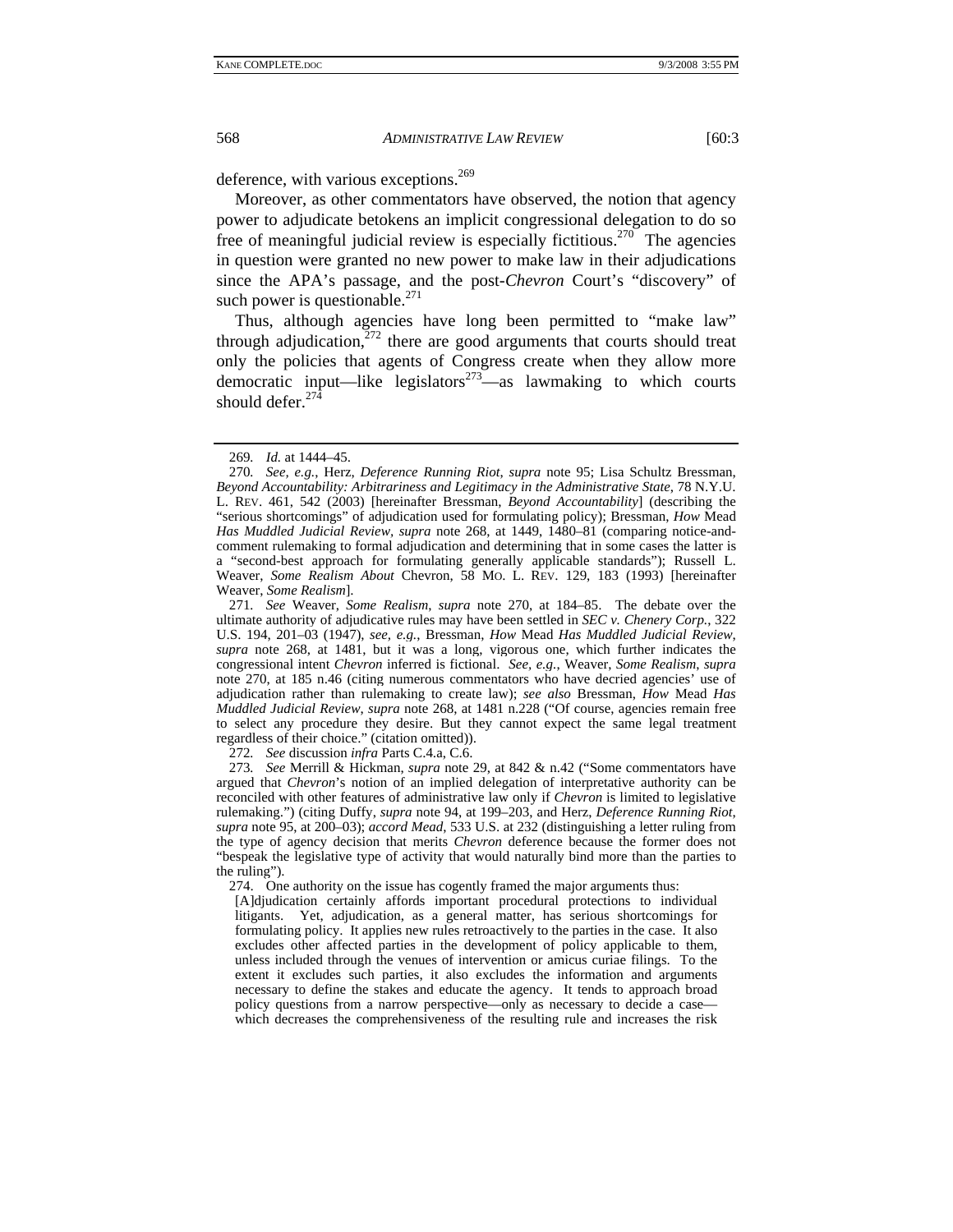Pressing this point a step further, to the extent the input element of political accountability matters for inferring a *Chevron* delegation, federal court adjudications involve more democratic input than agency adjudications, like refugee hearings. $275$  At the least, they generally do not involve less.

Agencies often create rules through processes similar to those used by the courts—although generally with somewhat lower due process and evidentiary standards. But courts need not treat them as duly promulgated legislation as a result. When it comes to rules that agencies create ad hoc in adjudication, as in the adjudication of refugee claims, *Chevron* deference is less appropriate.

#### *b. The Actual Accountability Problem*

Another aspect of the political accountability problem the Court has not satisfactorily addressed is who ultimately exercises the allegedly delegated authority and how accountable that actor actually is. The *Chevron* Court admitted that the accountability it relied on in deciding to defer to an agency was indirect at best.<sup>276</sup> But as commentators have noted, this admission is still deficient in several respects. This is because "*all* agencies operate outside of the direct control of any of the other branches of government."277 Professors Barron and Kagan have elaborated on the point

275*. See supra* note 219 and accompanying text (discussing the frequent lack of considered input even by a party to a hearing regarding asylum or withholding).

276*. See* Chevron U.S.A. Inc. v. Natural Res. Def. Council, Inc., 467 U.S. 837, 856 (1984) (acknowledging that federal agencies are only accountable to the people through the Chief Executive); *cf.* Callahan, *Must Federal Courts Defer to Agency Interpretations of Statutes?*, *supra* note 158, at 1287 (explaining that *Chevron* implicates similar concerns to those of the separation of powers doctrine).

 277. Sanford N. Caust-Ellenbogen, *Blank Checks: Restoring the Balance of Powers in the Post-*Chevron *Era*, 32 B.C. L. REV. 757, 814 (1991) (citing Peter L. Strauss, *Formal and Functional Approaches to Separation-of-Powers Questions—A Foolish Inconsistency?*, 72 CORNELL L. REV. 488, 492–96 (1987) [hereinafter Strauss, *Formal and Functional Approaches to Separation-of-Powers Questions*]). Caust-Ellenbogen elaborates this thesis in various insightful ways. For example:

that bad facts [and, as may be the case when poor litigants go up against the federal government, bad lawyering] will make bad law. Similarly, it elaborates policy in a narrow manner—on a case-by-case basis—which decreases predictability and opportunities for planning. It also announces policy in the form of an order rather than codifying it in the Federal Register, thus decreasing accessibility. And, it depends for all of this on the existence of circumstances that lead to the initiation of a proceeding or succession of proceedings.

Bressman, *Beyond Accountability*, *supra* note 270, at 542. In *Aguirre-Aguirre*, for example, the claimant's counsel did not even file a brief with the BIA. INS v. Aguirre-Aguirre, 526 U.S. 415, 422 (1999).

The very idea that an administrative agency reflects majoritarian values is at odds with prevalent conceptions of agency action. Our modern conception of agencies suggests that agencies act out of the exercise of expertise or as a result of "capture"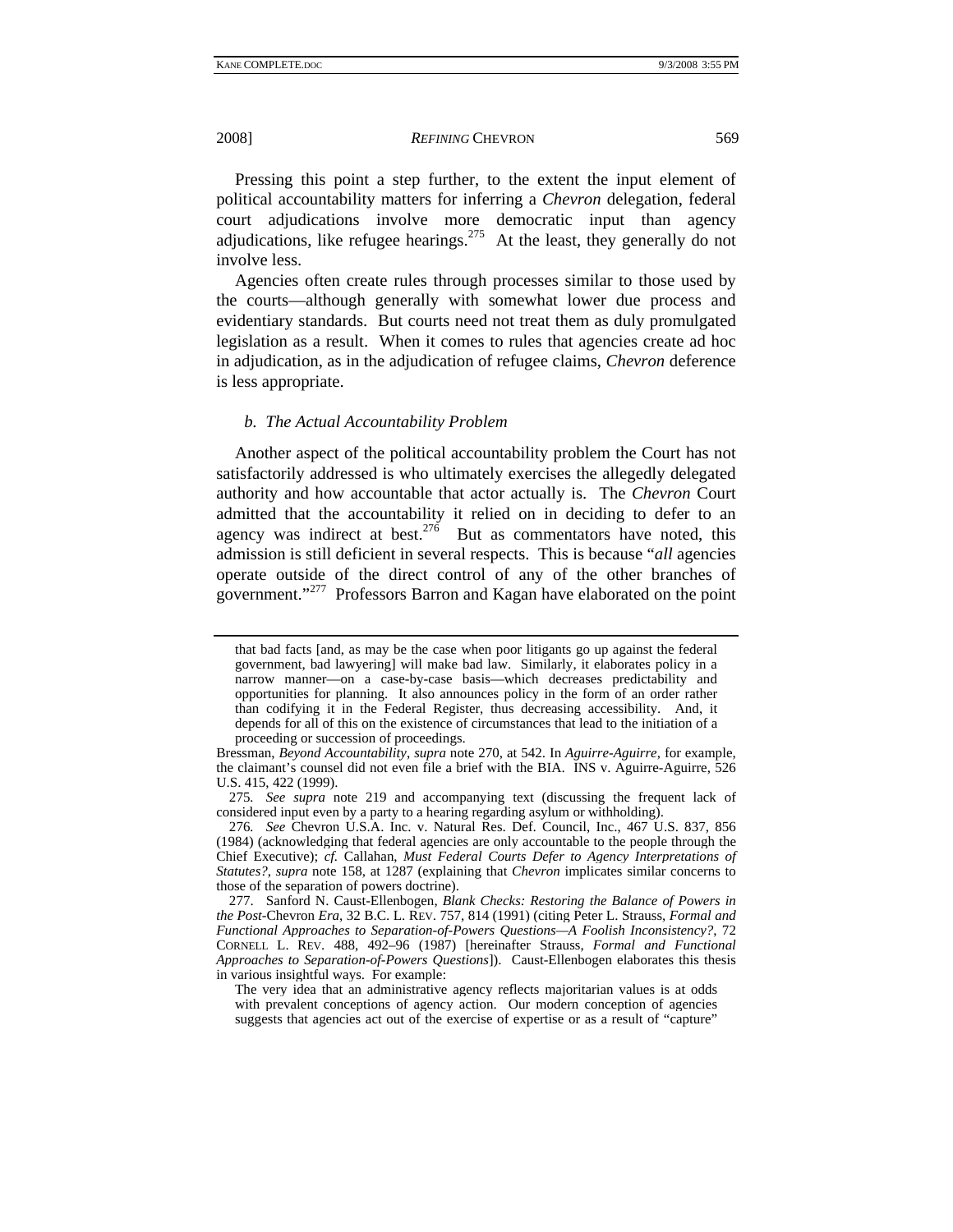that political accountability in agency decisions—and particularly adjudications—is generally so low the Court should institute a "*Chevron* nondelegation doctrine."<sup>278</sup> They stress that *Chevron* ignores agencies' hierarchical structures, failing to distinguish between decisions made by cabinet secretaries and civil servants.<sup>279</sup> They suggest courts should focus on the actual decisionmaker within an agency and defer only when the individual to whom Congress actually delegated authority "personally assumed responsibility for the decision prior to issuance."<sup>280</sup>

This approach, like any other, has shortcomings. $^{281}$  But it is more thorough and precise than the Court's assessment of *Chevron*'s alleged political accountability factor.

And in the context of BIA decisions on refugee claims, the force of this argument is amplified. For example, as Professor Heyman points out, the "expertise" that is supposed to partially justify *Chevron* deference lies with the regular decision makers—the IJs and BIA officers.<sup>282</sup> Yet, these decisionmakers are at the bottom of the accountability hierarchy outlined by Barron and Kagan.<sup>283</sup> Juxtaposing these observations, the accountability and expertise factors offset one another in refugee claim adjudications in a manner *Chevron* and its progeny utterly fail to account for.

So there are inherent flaws in the political accountability rationale, especially in the realm of agency adjudication. There is also the added

278. Barron & Kagan, *supra* note 102, at 236.

279. *Id.* at 234–36 (footnotes omitted).

280. *Id.* at 235.

 281. For example, it has practical implementation problems, which the authors acknowledge, *id.* at 229, and accounts for only half of the "elected official" element of the political accountability factor while ignoring the public input element, as discussed in the immediately preceding Part.

 282. Heyman, *The Flagging Spirit of the Law*, *supra* note 14, at 124 ("Countless opinions refer to the Attorney General's decisions, but in reality, immigration judges and the Board make most decisions."); *cf. id*. at 143 ("Deference should be highest when agencies demonstrate serious focus on the issues."). It is important to recall, however, that many of these regular decisionmakers have been decried as inexpert and biased. It is also important to recognize that mere experience is not expertise. Further, the streamlining regulations have largely concentrated power even lower in the organization. *See* Cruz, *supra* note 15, at 501 (quoting former Board Member Rosenberg: "[T]he regulations markedly elevate the position and authority of the immigration judges and diminish the BIA's appellate role . . . .").

 283. Barron & Kagan, *supra* note 102, at 243–44; *see also* Heyman, *The Flagging Spirit of the Law*, *supra* note 14, at 143 ("Political accountability was so low [in *Aguirre-Aguirre*] that the signature line of the Board opinion in Petitioner's brief says 'signature illegible.'").

by the target of regulation. Neither of these exercises of power is consonant with majoritarianism. In the former conception, agencies are elite organizations, immune from politics. In the latter conception, agencies act at the behest of the group that they are regulating, not at the behest of the public.

*Id.* (footnotes omitted). His convincing analysis concludes thus: "Although the Constitution might favor legislative action because of majoritarian concerns, there is no support for the extension of majoritarian concerns to render administrative determinations superior to those of courts." *Id.* at 815.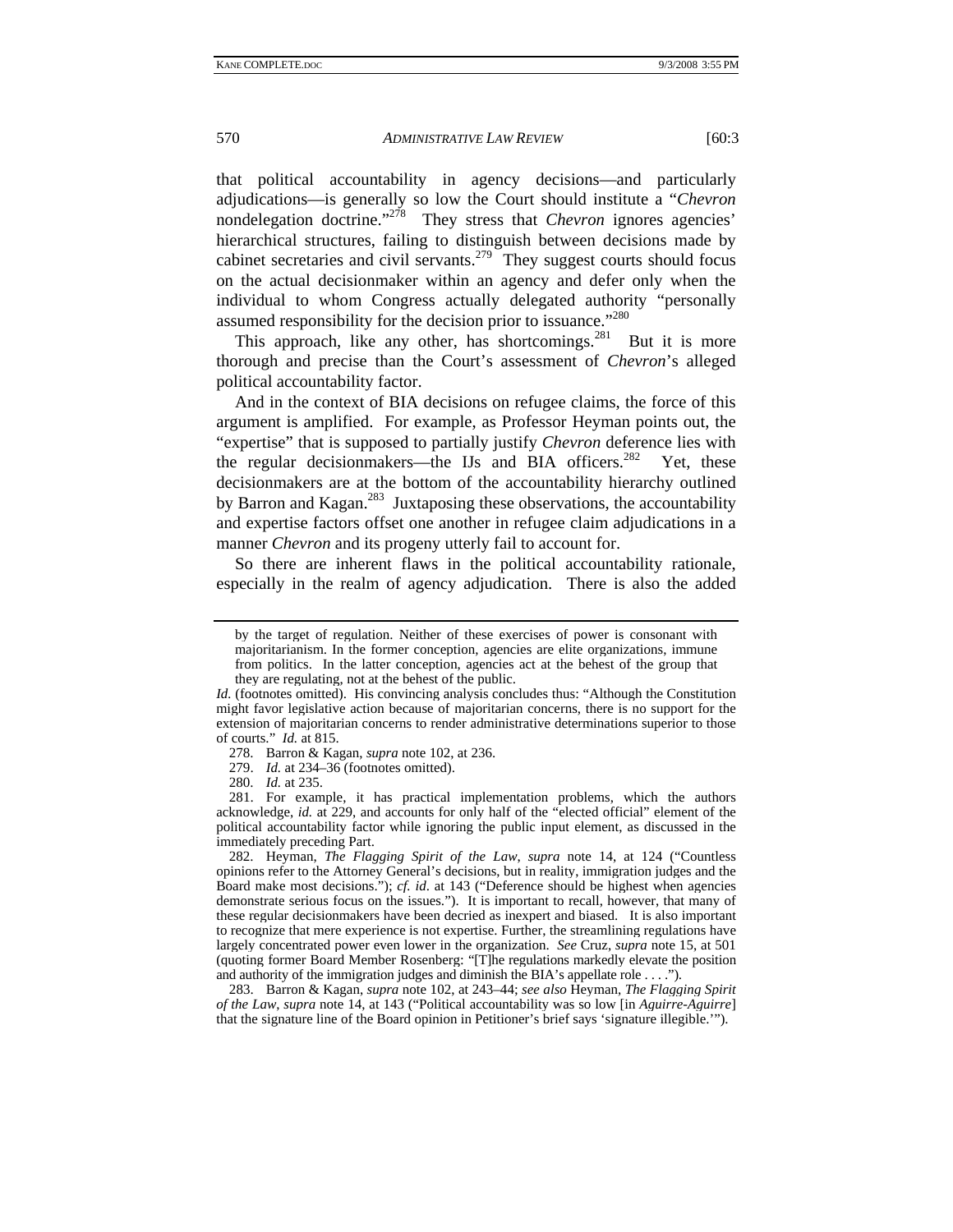2008] *REFINING* CHEVRON 571

dilemma of this factor and the alleged expertise factor offsetting one another in refugee cases. Under these circumstances, it is clear that—as Professor Heyman concluded—deference to BIA decisions based on the political accountability rationale "has simply gone too far."<sup>284</sup> BIA adjudicators are not political actors, but decisionmakers, whose job "is to decide cases on principle, not to formulate foreign policy in the guise of deciding cases."<sup>285</sup>

## *5. The Foreign Relations Rationale for the* Chevron *Deference Fiction*

A related rationale for *Chevron* deference to BIA decisions is the concern that these decisions potentially implicate foreign affairs. Therefore, the Court reasons, they are properly within the Executive Branch's bailiwick, and courts should defer to the BIA under *Chevron*. 286

As an initial matter, the courts have generally recognized in Congress a plenary power to legislate in this area.<sup>287</sup> To the extent Congress has made foreign relations decisions in the Refugee Act, the Court's duty to merely enforce congressional intent is clear.<sup>288</sup> Where Congress has delegated interpretive authority to an agency, the agency has authority—just like under any other statute. Where Congress has delegated interpretive authority to the courts, courts have congressional authority in this area. So, the fact that foreign affairs may be implicated, in itself, does little to advance the inquiry into Congress's intent.

Yet when the real issue is lawmaking, rather than interpretation, it appears sensible to assume Congress might have preferred the Executive Branch to take the lead over the Judicial Branch because of the expertise and accountability advantages the Executive is presumed to possess.<sup>289</sup>

 <sup>284.</sup> Heyman, *The Flagging Spirit of the Law*, *supra* note 14, at 142 (footnotes omitted). 285. *Id.*

<sup>286</sup>*. See, e.g.*, INS v. Aguirre-Aguirre, 526 U.S. 415, 425 (1999) (emphasizing the importance of judicial deference to the Executive Branch in the immigration context where officials make decisions that implicate foreign policy).

 <sup>287.</sup> Rubenstein, *supra* note 81, at 485 n.29.

<sup>288</sup>*. See, e.g.*, Slocum, *supra* note 12, at 516 n.3 ("The Supreme Court has 'long recognized the power to expel or exclude [noncitizens] as a fundamental sovereign attribute exercised by the Government's political departments largely immune from judicial control.'") (quoting Shaughnessy v. United States *ex rel*. Mezei, 345 U.S. 206, 210 (1953)); *see also* Hampton v. Mow Sun Wong, 426 U.S. 88, 101–02 & n.21 (1976) ("[T]he power over [noncitizens] is of a political character and therefore subject only to narrow judicial review."); *cf.* Peter H. Schuck, *The Transformation of Immigration Law*, 84 COLUM. L. REV. 1, 1 (1984) ("Probably no other area of American law has been so radically insulated and divergent from those fundamental norms of constitutional right, administrative procedure, and judicial role that animate the rest of our legal system.").

 <sup>289.</sup> *But see* Callahan, *Judicial Review of Agency Legal Determinations in Asylum Cases*, *supra* note 14, at 785 (arguing that Congress probably did not intend the courts to infer *Chevron* deference because of the "highly political decisionmaking" in asylum claims).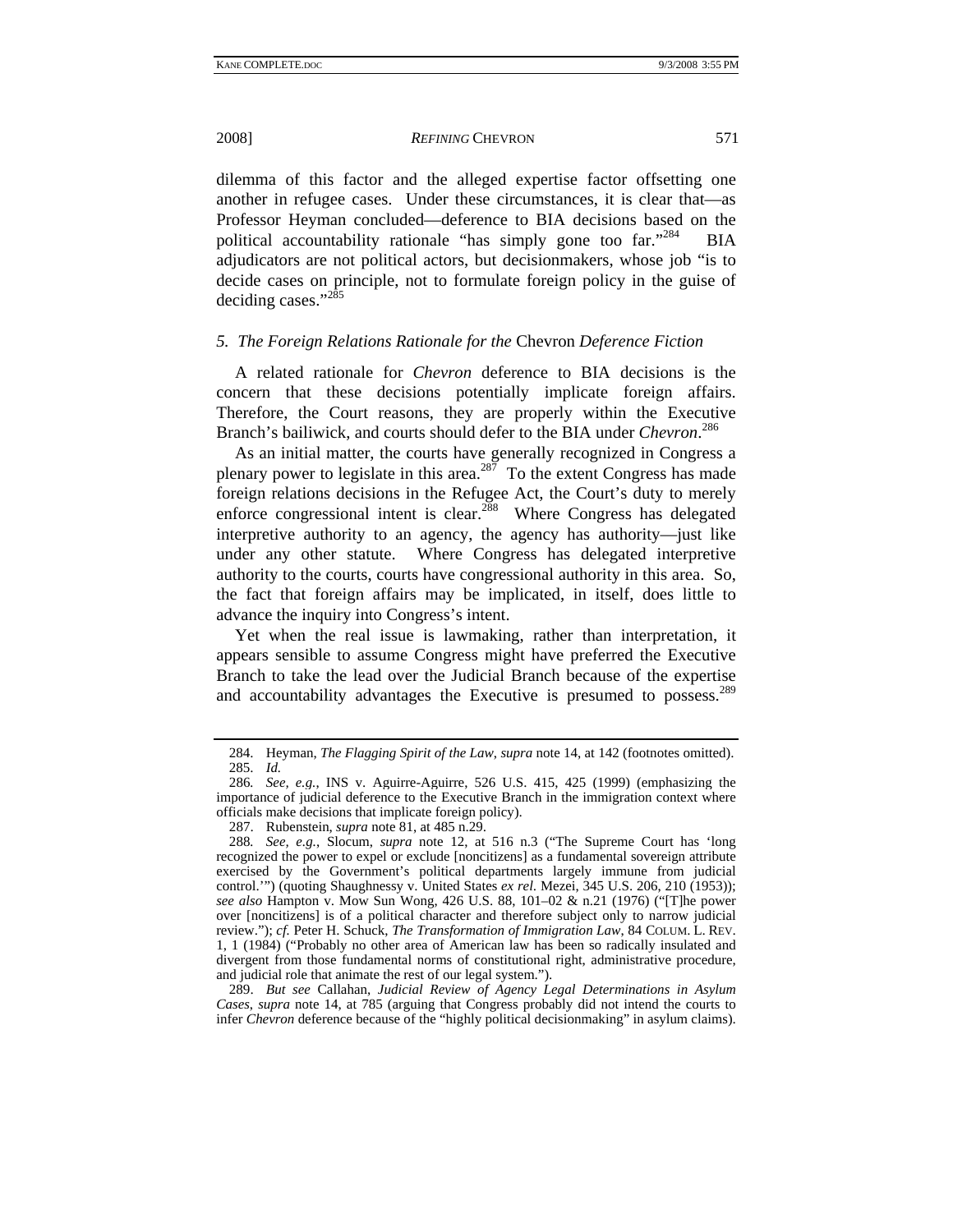Again, however, although this assumption is fundamentally valid, it is not so strong as it first appears.

In *Aguirre-Aguirre*, for example, the Court stated that immigration cases can present heightened political and foreign policy concerns that the Judiciary may be ill-suited to address.<sup>290</sup> Here, the Court merely assumed a fact not in evidence, and despite its apparent appeal, the evidence might not support the assumption. In the first place, even assuming there may be potential foreign relations implications for some refugee decisions, $291$  it is an open empirical question how many that might actually be. One suspects it is not a large number. $292$ 

Perhaps even more telling, however, is that, although the Court believed it must defer to the BIA's judgment in these matters, the Court did not actually investigate the BIA's views on this issue. Had the Court done so, it could have found that the BIA had eloquently expressed its view (in a published opinion, unlike the BIA's unpublished decision<sup>293</sup> in *Aguirre*-*Aguirre* that the Supreme Court found authoritative):

A decision to grant asylum is not an unfriendly act precisely because it is not a judgment about the country involved, but a judgment about the reasonableness of the applicant's belief that persecution was based on a protected ground. This distinction between the goals of refugee law (which protects individuals) and politics (which manages the relations between political bodies) should not be confused in charting an approach to determining motive. While it is prudent to exercise great caution before condemning acts of another state, this is not a reason for narrowly applying asylum law.294

 292. To prove the point one way or the other, we would have to examine refugee cases decided without *Chevron* deference (the pre-1984 refugee cases) to see if these led to a materially greater number of foreign affairs problems than cases in which such deference was accorded the BIA. If we found that they did, the Court's argument would have some force. Without such evidence, it has little.

293*. See* Heyman, *The Flagging Spirit of the Law*, *supra* note 14, at 141 (adding that the Board's decision was also nonprecedential).

294*. In re* S-P-, 21 I. & N. Dec. 486, 492 (1996); *accord* Mousin, *supra* note 15, at 548 n.26. It should be noted that this position fully supports Professor Heyman's view that the Court should not deem BIA officials to be legitimate formulators of our foreign policy. *See*  Heyman, *The Flagging Spirit of the Law*, *supra* note 14, at 142 ("The members of the Board

. . . must not[] play any role in the formulation of foreign policy."). Relatedly, when the international community was considering the 1967 Refugee Protocol, the U.N. General Assembly made clear that "the grant of asylum by a State is a peaceful and humanitarian act

<sup>290</sup>*. Aguirre-Aguirre*, 526 U.S. at 425.

 <sup>291.</sup> For better or worse, our government has unquestionably used refugee law as a tool of foreign policy. *See, e.g.*, PHILIP G. SCHRAG, A WELL-FOUNDED FEAR, THE CONGRESSIONAL BATTLE TO SAVE POLITICAL ASYLUM IN AMERICA (2000); PETER KOEHN, *Persistent Problems and Political Issues in U.S. Immigration Law and Policy*, *in* REFUGEE LAW AND POLICY 67, 67–87 (Vep P. Nanda ed., 1989). But the fact that refugee law has been so used by the Executive Branch does not answer the critical question of whether that was Congress's intent when it passed the Refugee Act, because it is Congress that has plenary power in this area.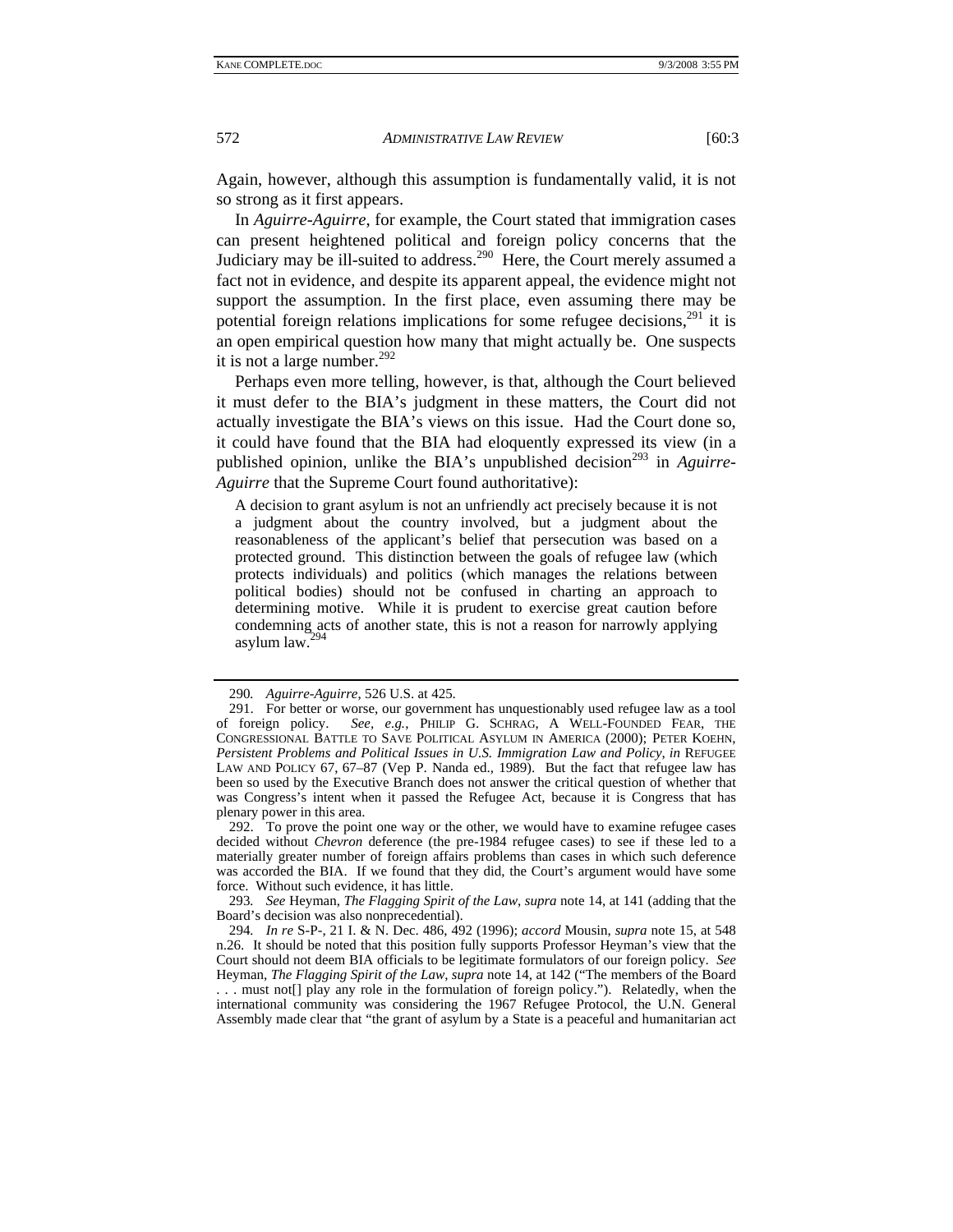Thus, the very agency the Supreme Court insists is the expert to which the Court should defer in this area has denied that its asylum decisions should rest on this basis for inferring a lawmaking delegation to this agency.

 Other factors inherent in refugee cases also contradict the Court's reasons for applying the *Chevron* framework: "In enacting the Refugee Act of 1980, for instance, Congress sought to bring the Act's definition of 'refugee' into conformity with the United Nations Convention and Protocol Relating to the Status of Refugees and, in so doing, give 'statutory meaning to our national commitment to human rights and humanitarian concerns.'"295 Thus Congress's intent was "to afford a generous standard for protection in cases of doubt."<sup>296</sup> The Court's refugee cases have not adequately reflected this fact.

It is also ironic that although the Court in *Aguirre-Aguirre* expressed concern for the international implications of the interpretive task before it, it downplayed the significance of the United Nations High Commissioner for Refugees (UNHCR) Handbook in resolving a refugee status issue.<sup>297</sup> The Handbook's purpose is to promote uniform protection of refugee rights in international practice.<sup>298</sup> The General Counsel for INS stated, "[W]e assume that Congress was aware of the . . . Handbook when it passed the Refugee Act and that it is appropriate to consider the . . . Handbook as an aid to construction of the Act."<sup>299</sup> Indeed, not only is this common knowledge, but the Supreme Court also stated before *Aguirre-Aguirre* that,

295*. In re* S-P-, 21 I. & N. Dec. at 492 (citing S. REP. NO. 96-256, at 1 (1979)).

296*. See id*.

and . . . as such, it cannot be regarded as unfriendly by any other state." Matthew E. Price, *Politics or Humanitarianism? Recovering the Political Roots of Asylum*, 19 GEO. IMMIGR. L.J. 277, 279 n.6 (2005) (quoting *Declaration on Territorial Asylum*, G.A. Res. 2312(II), 22 U.N. GAOR Supp. (No. 16), at 81, U.N. Doc. A/6716 (1967)). These observations belie a deeper undercurrent of philosophical debate regarding the political versus humanitarian nature of asylum that numerous authors have explored in some detail. *See, e.g.*, Callahan, *Judicial Review of Agency Legal Determinations in Asylum Cases*, *supra* note 14, at 774 ("Much has been written on the elevation of political over humanitarian concerns in the [Refugee] Act's application."); *id.* at 774 n.8 (citing Arthur C. Helton, *Political Asylum Under the 1980 Refugee Act: An Unfulfilled Promise*, 17 U. MICH. J.L. REFORM 243 (1984); David H. Laufman, Note, *Political Bias in United States Refugee Policy Since the Refugee Act of 1980*, 1 GEO. IMMIGR. L.J. 495 (1986)); Price, *supra*, at 279–82 & nn.6–21 (citing numerous authorities on both sides of the debate).

 <sup>297.</sup> The irony here is tempered by the case's procedural posture. The Court had concluded it should defer to the agency and, therefore, should not overturn the agency's decision merely because it contradicted the Handbook. INS v. Aguirre-Aguirre, 526 U.S. 428, 429–31 (1999).

<sup>298</sup>*. See* Giuseppe Fina, *The Misuse of Deference and International Standards in Narrowing Withholding of Deportation in Light of* INS v. Aguirre-Aguirre, 1 CHI.-KENT J. INT'L & COMP. L. 53, 77 n.132 (2001) (citing Joan Fitzpatrick, *The International Dimension of U.S. Refugee Law*, 15 BERKELEY J. INT'L L. 1, 13 (1997)).

<sup>299</sup>*. See id*. at 79 n.150.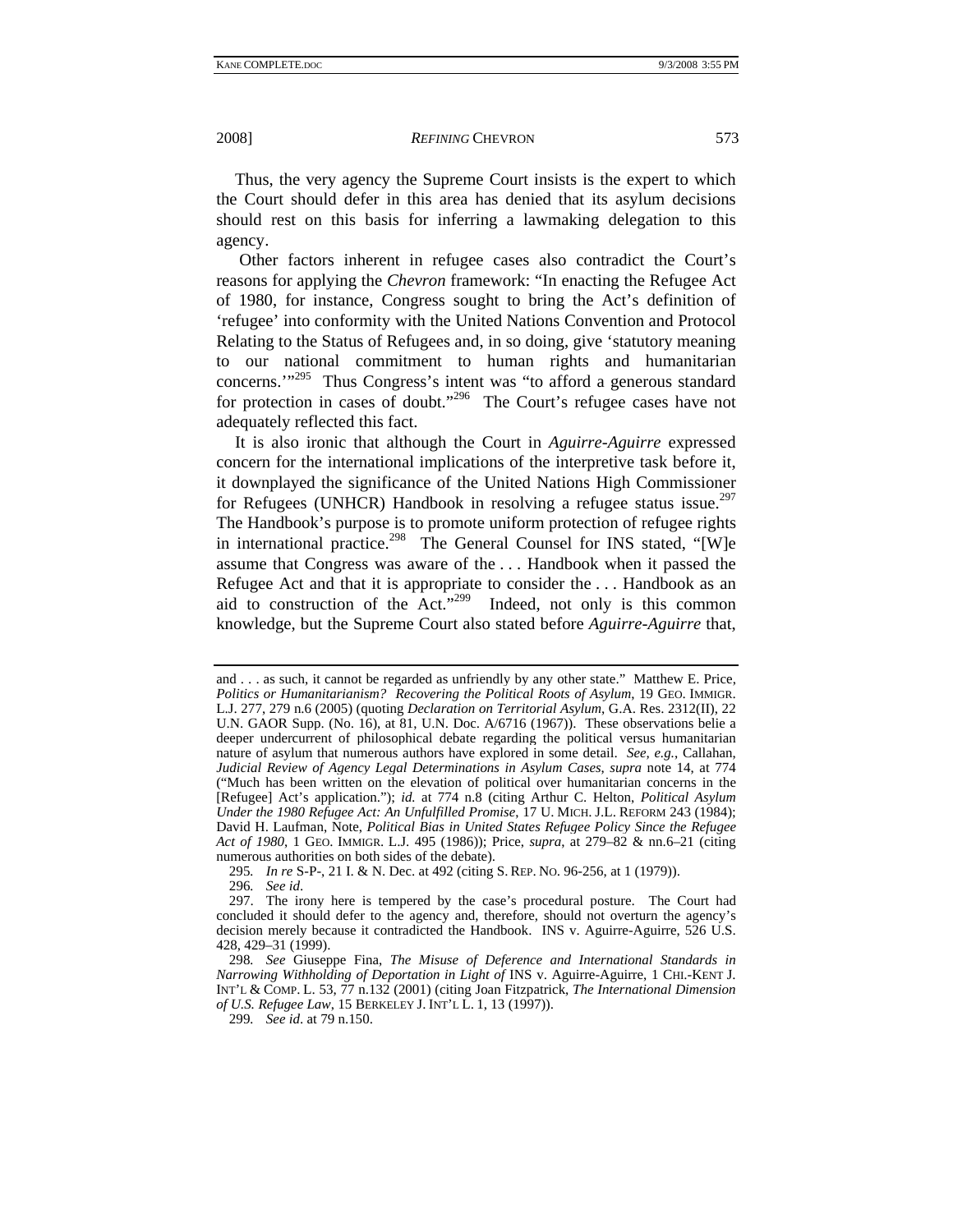although the Handbook was nonbinding, it "provides significant guidance in construing the Protocol [international treaty regarding refugees] to which Congress sought to conform [in the withholding provisions]. It has been widely considered useful in giving content to the obligations that the Protocol establishes."<sup>300</sup>

The Court should enforce Congress's clear intent to conform our refugee law to international law.<sup>301</sup> The Court's deference to a BIA interpretation that materially deviates from the accepted international standard on this issue is not the proper way to enforce Congress's intent regarding this foreign affairs issue. $302$ 

Finally, even if none of the foregoing critiques of the Court's foreign affairs rationale for *Chevron* deference in this context existed, equating the BIA with the Executive Branch to justify deference is not necessarily valid.<sup>303</sup> We should not assume BIA officials are appropriate exercisers of foreign affairs powers, because they generally have little to no legitimate expertise or accountability in this area. The BIA's job is to decide the cases before them, "not to formulate foreign policy in the guise of deciding cases."<sup>304</sup>

### *6. General Lawmaking Authority as an Indication of Implied Delegation*

What has emerged as the most important rationale for *Chevron*'s inference of primary agency authority to fill legislative gaps is the notion that such a delegation is implied when Congress empowers an agency to make binding law through some formal procedure. This view has gained prominence under some of the Court's more recent decisions.

 <sup>300.</sup> INS v. Cardoza-Fonseca, 480 U.S. 421, 439 n.22 (1987) (citing McMullen v. INS, 658 F.2d 1312, 1319 (9th Cir. 1981)); *see also id*. at 436 ("If one thing is clear from the legislative history of the new definition of 'refugee,' and indeed the entire 1980 Act, it is that one of Congress's primary purposes was to bring United States refugee law into conformance with the 1967 United Nations Protocol Relating to the Status of Refugees . . . ."). Several commentators have decried *Aguirre-Aguirre*'s cavalier approach to this international issue. *See, e.g.*, Heyman, *The Flagging Spirit of the Law*, *supra* note 14, at 138–39, 145 (criticizing the Supreme Court's failure to rely on the U.N. Handbook to determine the scope of exclusion clauses in *Aguirre-Aguirre*).

<sup>301</sup>*. Aguirre-Aguirre*, 526 U.S. at 427; *Cardoza-Fonseca*, 480 U.S. at 437.

 <sup>302.</sup> Yet another indication that the foreign affairs rationale is not so strong in this context as the *Aguirre-Aguirre* Court implied is the Court's inconsistency in applying it. In *Zadvydas v. Davis* for example, the Court held the Judiciary, not the agency, had primary interpretive authority. 533 U.S. 678, 700–01 (2001). Only in dissent did Justice Kennedy assert that the foreign affairs concern counseled deference to the agency. *Id.* at 705 (Kennedy, J., dissenting).

<sup>303</sup>*. See* Heyman, *The Flagging Spirit of the Law*, *supra* note 14, at 142 (stating that the BIA does not play any role in the formulation of foreign policy but rather is composed of administrative law judges whose function is to decide immigration appeals).

<sup>304</sup>*. Id*.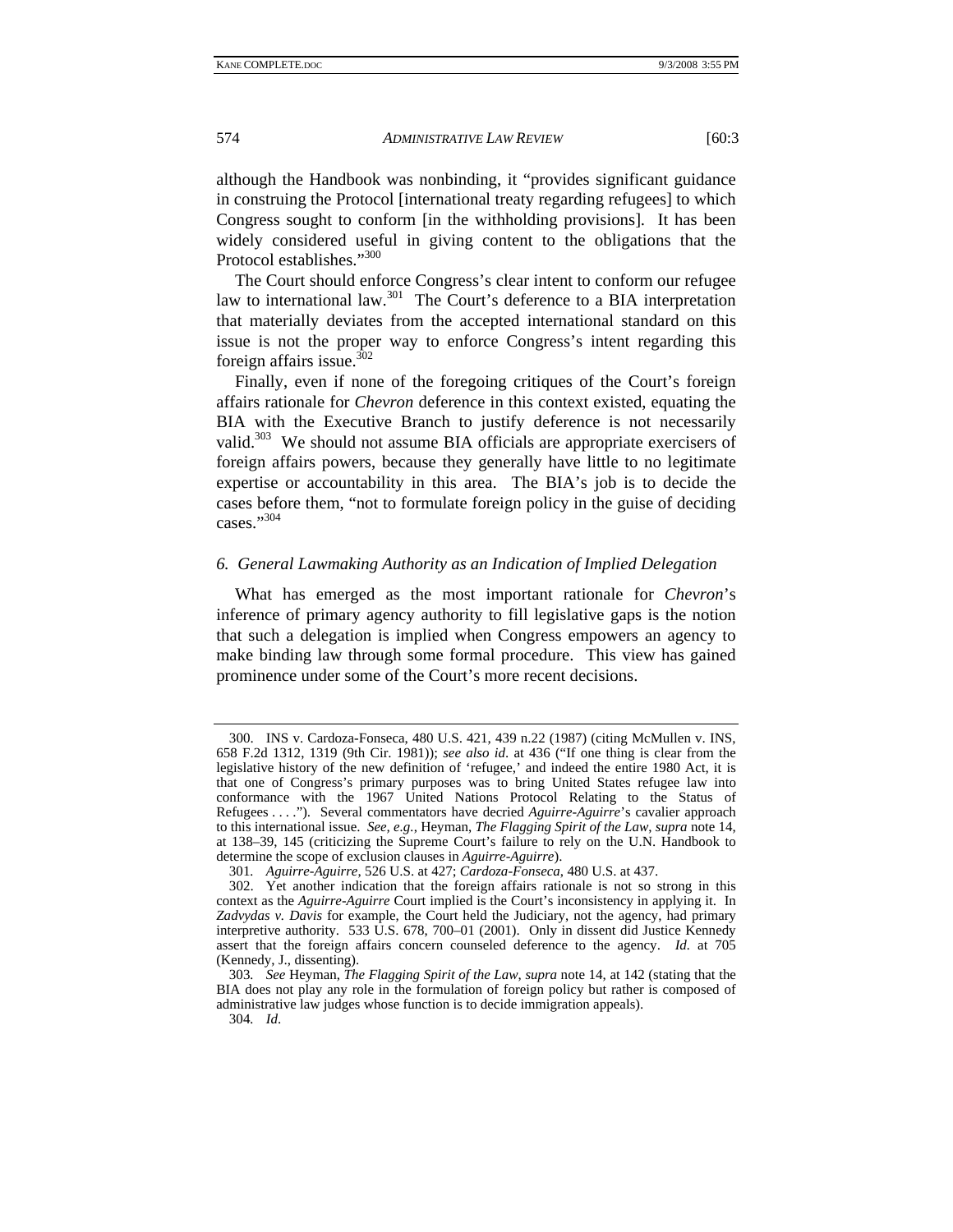In *United States v. Mead Corp.*,<sup>305</sup> for example, the Court reviewed a tariff classification ruling by the United States Customs Service, and the Court held such rulings are not entitled to *Chevron* deference.<sup>306</sup> The Court stated that *Chevron* deference is appropriate only when it is "apparent from the agency's generally conferred authority and from other statutory circumstances that Congress would expect the agency to be able to speak with the force of law when it addresses ambiguity in the statute or fills a space in the enacted law." $307$  The Court held that express congressional delegation of rulemaking or adjudicative authority was "a very good indicator" of *Chevron* deference."308 The *Mead* Court concluded the agency was entitled to no more than *Skidmore* deference, even though the ruling in question bound the parties and was some precedent for future agency decisions.<sup>309</sup>

Similarly, in *Christensen v. Harris County*,<sup>310</sup> the Court reviewed a decision by the Department of Labor contained in an "opinion letter."<sup>311</sup> The Court again stated that only agency interpretations having the "force of law," such as formal adjudications and notice-and-comment rulemaking, are eligible for *Chevron* deference, and "[i]nterpretations such as those in opinion letters—like interpretations contained in policy statements, agency manuals, and enforcement guidelines . . . lack the force of law [and] do not warrant *Chevron*-style deference."<sup>312</sup>

If Congress has delegated general lawmaking power to an agency, and a regulation must be made because Congress did not specifically address a specific issue arising under the statute with sufficient clarity, then supposedly Congress intended the agency to fill that "gap." This is basically a sound theory, but it is no more than a theory; and like any theory, it has its limits.

The proposition that Congress's lack of intent regarding a specific policy

 <sup>305. 533</sup> U.S. 218 (2001).

<sup>306</sup>*. Id*. at 234.

<sup>307</sup>*. Id*. at 229.

<sup>308</sup>*. Id*.

<sup>309</sup>*. Id*. at 234–35.

 <sup>310. 529</sup> U.S. 576 (2000).

<sup>311</sup>*. Id.* at 587.

<sup>312</sup>*. Id.*; *see also* FDA v. Brown & Williamson Tobacco Corp., 529 U.S. 120, 125–26 (2000) (invalidating FDA regulations restricting the marketing and distribution of tobacco products to minors because Congress did not give the FDA authority to regulate tobacco products and concluding *Chevron* deference did not apply); United States v. Haggar Apparel Co., 526 U.S. 380, 383 (1999) (concluding that the Court of International Trade could defer to the agency and also conduct de novo review, and held that the Federal Circuit erred in failing to apply *Chevron* deference in this circumstance); Merrill & Hickman, *supra* note 29, at 875–76 ("Given *Chevron*'s foundation in the concept of delegation of powers, we believe *Christensen* correctly identified the power to bind persons outside the agency with the 'force of law' as the defining characteristic of agencies entitled to *Chevron* deference.").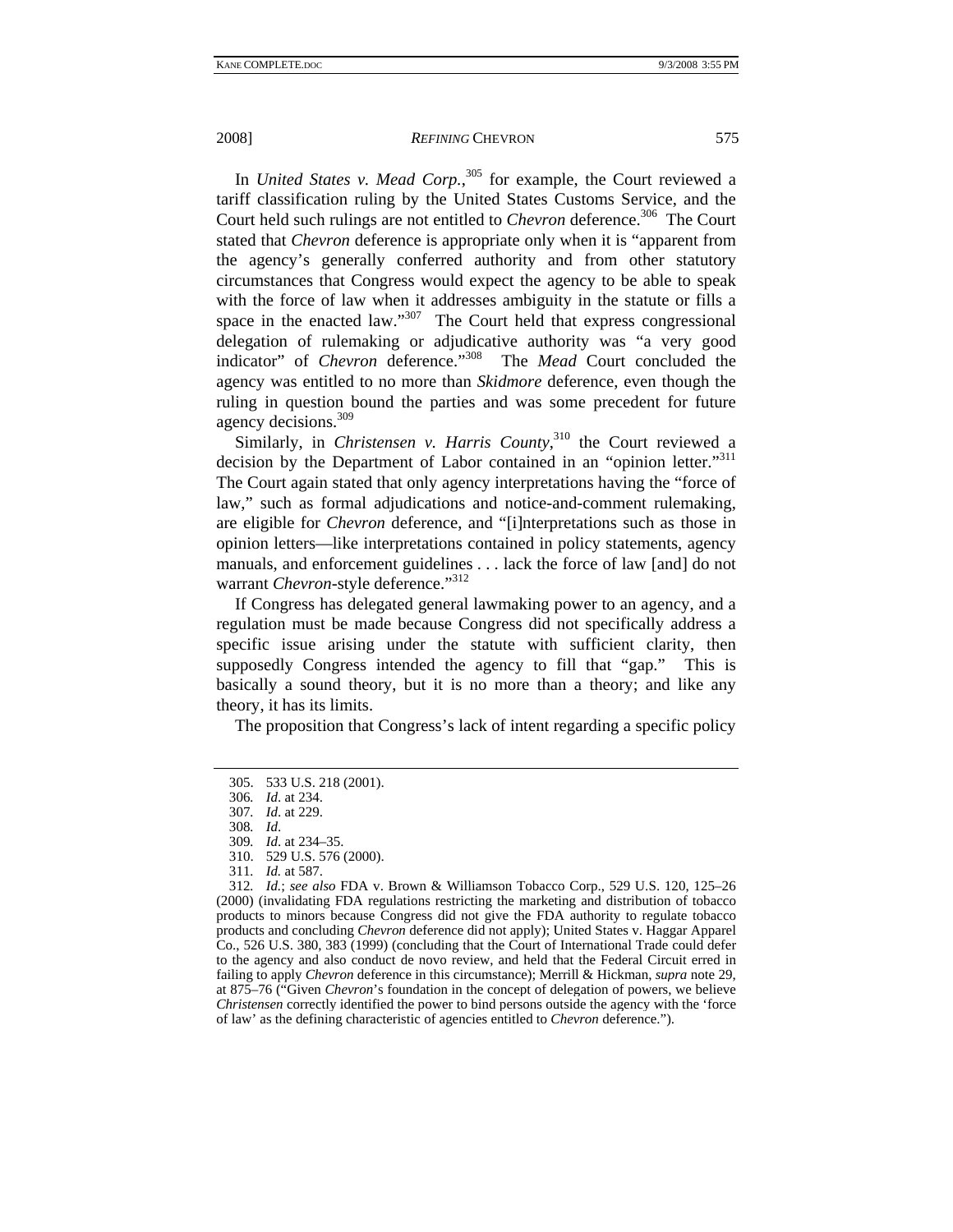issue indicates an intent to delegate authority to an agency is obviously somewhat self-negating: the failure to think of an issue is failure to think of the issue. That encompasses both the substantive and the procedural or jurisdictional aspects of that issue.

Nonetheless, *Chevron* posits that when Congress delegates authority to create binding law through some formal process, it intends that authority to extend to unforeseen circumstances, such as incurable ambiguities and outright gaps. Still, this fiction of implied congressional intent must be contrasted with the reality of expressed congressional intent embodied in the APA.<sup>313</sup>

One way to reconcile these competing claims is to read the APA as failing to actually address the issue at all. That is, the APA directs courts to review only the agency actions delineated in the Act, and gap-filling is not one of those actions. In other words, a gap exists in the APA regarding judicial review of agency policymaking. This too is a defensible theory that has its drawbacks.

As noted above, assuming Congress left a gap in the APA regarding the policy courts should follow when reviewing agency policymaking, courts should fill that gap because Congress has not delegated to any expert and politically accountable agency the general lawmaking authority to implement that Act. This "problem"<sup>314</sup> is inevitable if one posits a gap the court must fill—whether one sees the gap in the APA or in any given statutory context in which the court holds that *Chevron* applies. Apparently, however, it is not a show-stopper when the court believes *Chevron* should apply.

Moreover, the commentators citing the distinction between agency interpretation of statutes and agency policymaking have mentioned the problem that the two areas of activity are not always distinct.<sup>315</sup> Without recognizing it as such, the Court has acknowledged this flaw in the

<sup>313</sup>*. But see* Duffy, *supra* note 94, at 197–98 (discussing the "implicit deleg[ation]" view of *Chevron*, which avoids the problem with § 706 of the APA "because the court *does* interpret the statute de novo; the court just finds that the statute gives the agency the power to make the rule of decision").

 <sup>314.</sup> This is, in short, the "problem" of judicial common law of agency review, which existed before the APA was passed (and which "problem" the APA presumably remedied), and has continued in part after the APA's passage. *See generally* Duffy, *supra* note 94, at 114–15 ("If anything, the growth of purely judge-made law accelerated.").

<sup>315</sup>*. See, e.g.*, Herz, *Deference Running Riot*, *supra* note 95, at 190, 232 (noting that "distinguishing legislation from interpretation is impossible"); *see also* Caust-Ellenbogen, *supra* note 277, at 762 ("The distinction between law interpretation and extrapolation is elusive at best, and does not form a sensible or stable line on which to demarcate judicial and agency roles."); Barron & Kagan, *supra* note 102, at 215 ("The functions of policymaking and legal interpretation in the context of statutory ambiguity (the only context in which *Chevron* operates) are so intertwined as to prevent any strict constitutional assignment of the one to agencies and the other to courts.").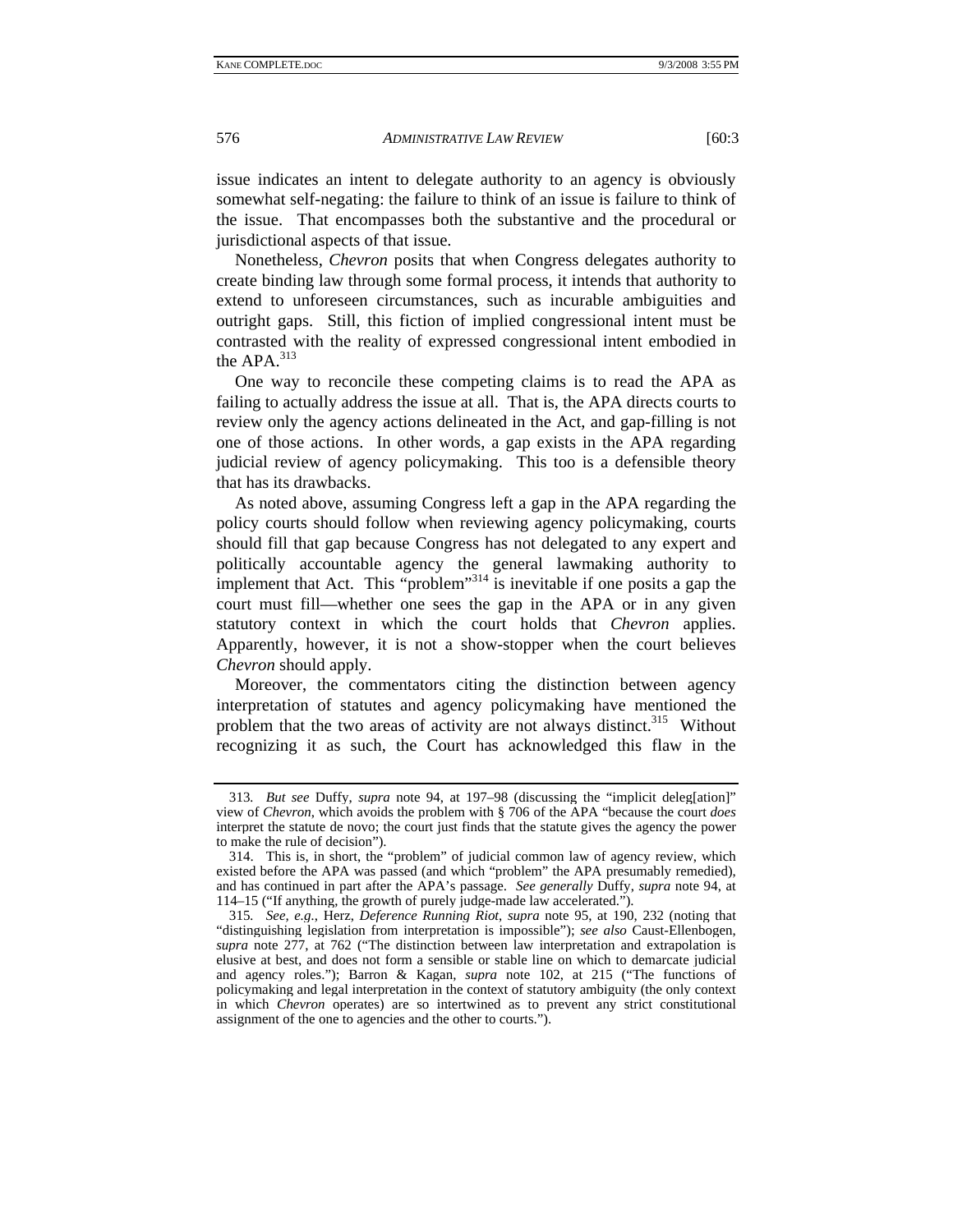*Chevron* framework's foundation.316

Even when they are distinguishable, however, the problem of what to make of an implied delegation in this context remains. Assuming there is a clear statutory gap that calls for policymaking and that the Court believes Congress implicitly delegated that task to the agency in question, the scope of that delegation—and the scope of judicial review of that delegation remains an open question. This is so because a fundamental premise for the implicit delegation might be that a court will carefully review any agency action arising from it. $317$ 

Further, even when there is a call for *someone* to fill a statutory gap, the Court believes the call is directed to the agency in the first instance, rather than the courts, only if the agency is operating within the parameters of its general lawmaking authority. If an agency were empowered to make law only through rulemaking, for example, but did not use that forum to propound a given ruling, the inference of a delegation supporting *Chevron* deference on review of that ruling would be lacking.<sup>318</sup>

As noted above, this inference of an implied delegation is not necessarily lacking, but is lessened, when the agency exercises its lawmaking authority in a less formal process.<sup>319</sup> As the political accountability and uniformity

Barron & Kagan, *supra* note 102, at 218.

 <sup>316.</sup> Printz v. United States, 521 U.S. 898, 927 (1997) (citations omitted). *But see* Cooley R. Howarth, Jr., United States v. Mead Corp.*: More Pieces for the*  Chevron/Skidmore *Deference Puzzle*, 54 ADMIN. L. REV. 699, 705 (2002) ("[M]ost theorists concede that interpretation of statutes is possible and can be distinguished from lawmaking.").

<sup>317</sup>*. See, e.g.*, Herz, *Deference Running Riot*, *supra* note 95, at 230, 232 (emphasizing that reviewing courts must ensure that agencies operate within the boundaries of delegated congressional authority); Weaver, *Some Realism*, *supra* note 270, at 183; Caust-Ellenbogen, *supra* note 277, at 794 ("[I]ndependent judicial review does not vitiate the reason for delegating power to an agency."). A delegation of power to issue legislative rules says nothing about whether Congress intended the agency to interpret with the "force of law" in this format. Perhaps, in a given case, Congress really did intend to give a particular agency the power to interpret with the "force of law." But, it is just as possible that Congress intended for the agency to fill the interstices of the regulatory scheme but expected the federal courts to fulfill their role in the constitutional system by providing a meaningful check against administrative abuse.

<sup>[</sup>T]his equation—of delegations to make binding substantive law through rulemakings or adjudications with delegations to make controlling interpretations of statutory terms—has little to support it. Contrary to the theory, Congress might wish for an agency, in implementing a statute, to issue binding rules and orders subject to an understanding that the courts, in the event of a legal challenge, will review fully any interpretation of ambiguous terms made in the course of these actions.

 <sup>318.</sup> United States v. Mead Corp., 533 U.S. 218, 226–27 (2000) (an interpretation for which an agency claims *Chevron* deference must be "promulgated in the exercise of [delegated] authority").

<sup>319</sup>*. See* Anthony, *supra* note 165, at 30–36 (discussing the importance of the two-step *Chevron* analysis in determining whether there is a congressional delegation of power to authorize an agency's statutory interpretation).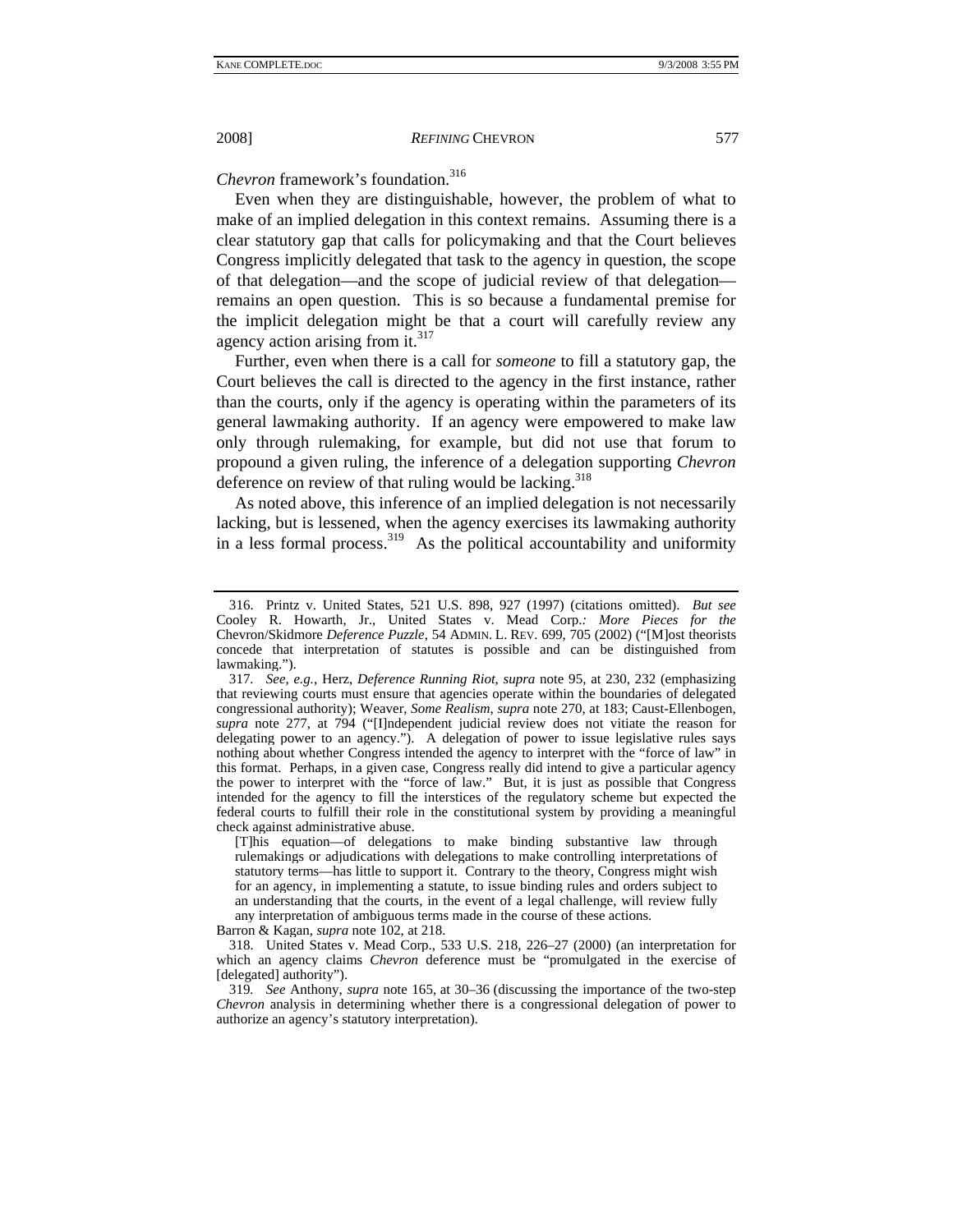discussions above explain, to say an agency may lawfully choose either a notice-and-comment rulemaking or formal adjudicative approach to lawmaking is not necessarily to say that either approach equally supports *Chevron*'s inference.<sup>320</sup> If two of the hallmarks of law are its legitimate foundation in a democratically accountable lawgiver and its predictability, the "force of law" is lessened when the lawgiver is less accountable and its decisions are inconsistent. That is essentially the *Chevron* argument against courts and in favor of agencies generally. But it also arguably applies among agency decisionmakers, showing that lesser deference should be given when the agency decisionmaker lacks some of the *Chevron* deference criteria. The relatively public forum of notice-and-comment rulemaking, which is the agencies' most legislative, is fit for policymaking, whereas the relatively private forum of individual dispute adjudication is not. $321$ 

Significantly, the Court's more recent decisions in *Mead* and *Christensen* highlight the fact that agencies' lawmaking power lies along a continuum of formality.<sup>322</sup> For example, *Mead* stated the following: "It is fair to assume generally that Congress contemplates administrative action with the effect of law when it provides for a relatively formal administrative procedure tending to foster the fairness and deliberation that should underlie a pronouncement of such force."<sup>323</sup> This signifies that the relative formality and deliberative nature of the agency's exercise of power can support or negate the inference of congressional intent. Indeed, in describing the "force of law" delegation that the *Mead* Court required to infer *Chevron* deference, *Mead* stated that a hallmark of this power is a "binding" ruling that "bespeak[s] the legislative type of activity that would naturally bind more than the parties to the ruling.<sup> $324$ </sup> It also mentioned that

323*. Id.* at 230.

<sup>320</sup>*. Cf*. Krotoszynski, *supra* note 121, at 746 ("Although *Vermont Yankee* prohibits a reviewing court from demanding more process than Congress requires in the organic statute authorizing the agency to act, it would not be inconsistent with *Vermont Yankee* to make a reviewing court's deference to agency work product turn on the quality of process associated with the agency's decision.").

 <sup>321.</sup> KOCH, *supra* note 32, § 11.10, at 71 ("[A]djudication is an individual dispute resolution process rather than a policymaking process even though interstitial policymaking necessarily takes place in many adjudications. A court might take a closer look at policy created in an adjudicative context than in others, such as rulemaking."). Indeed, Pierce notes that, prior to the year 2000, some lower courts refused to apply *Chevron* deference to adjudications at all. PIERCE, ADMINISTRATIVE LAW TREATISE, *supra* note 23, at 152.

 <sup>322.</sup> *See, e.g.*, *Mead*, 533 U.S. at 230 n.11 ("In delineating the types of delegations of agency authority that trigger *Chevron* deference, it is therefore important to determine whether a plausible case can be made that Congress would want such a delegation to mean that agencies enjoy primary interpretational authority.") (quoting Merrill & Hickman, *supra* note 29, at 872)).

<sup>324</sup>*. Id.* at 232; *see also id.* at 233 (noting that the letter at issue was not binding because its "binding character . . . stops short of third parties").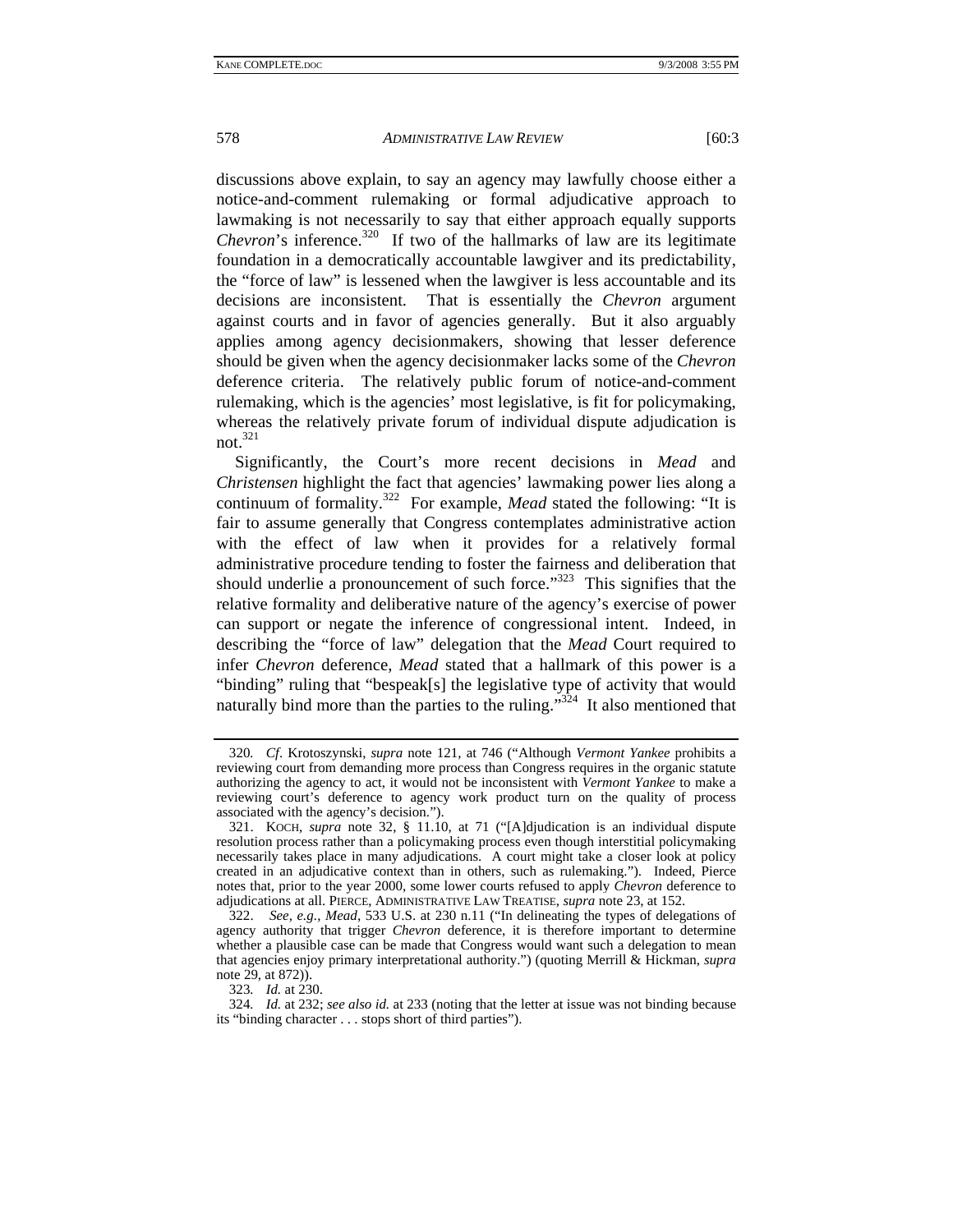the sheer volume of such rulings can contradict an inference that Congress intended them to have binding effect.<sup>325</sup> Presumably, this latter finding relates to the lack of deliberative care and fairness mentioned above, although it has also been pegged to the uniformity factor. $326$ 

Thus, the Court believes the deliberative nature of an agency ruling and its precedential impact affect the deference it deserves.<sup>327</sup> Agency-made law that binds the general public is a more compelling indication of congressional intent to delegate primary gap-filling authority than a decision that binds only the parties. The *Chevron* framework inference based on "force of law" is therefore weaker in adjudications—where the force of any law that is made is undeniably weaker.

The BIA's adjudication of refugee claims is not only inherently distinguishable from the more formal procedures where *Chevron* most forcefully applies—it is often far closer to the informal-procedure side of the spectrum. As noted above,  $328$  the BIA's unpublished and AWO cases do not establish any precedent in the conventional understanding of that term. If some precedential value is insufficient to establish the force of law necessary for *Chevron* deference, the lack of precedential value should generally preclude it as a matter of  $logic^{329}$  Consequently, if a court reviews an unpublished BIA opinion or an AWO ruling, it should accord the BIA no *Chevron* deference.<sup>330</sup>

Even published BIA opinions regarding religious-refugee claims are not necessarily worthy of *Chevron* deference. Admittedly, *Mead* cited the power to adjudicate as generally indicative that *Chevron* deference is

328*. See* discussion *supra* Part II.A.

<sup>325</sup>*. Id.* at 233–34.

 <sup>326.</sup> Merrill, *The* Mead *Doctrine*, *supra* note 30, at 817 ("A regulatory system unconcerned with whether like cases are treated alike is an unlikely candidate for the appellation 'law.'").

 <sup>327.</sup> The *Mead* Court also distinguished the agency classification ruling at issue there, however, by stating that "precedential value alone does not add up to *Chevron* entitlement." 533 U.S. at 232.

<sup>329</sup>*. See, e.g.*, *Mead*, 533 U.S. at 232 (explaining that while interpretive rules sometimes functions as precedents, as a class, they are not entitled to *Chevron* deference) (citing Peter L. Strauss, Comment, *The Rulemaking Continuum*, 41 DUKE L.J. 1463, 1472–73 (1992) [hereinafter Strauss, Comment]).

<sup>330</sup>*. E.g.*, Yueqing Zhang v. Gonzales, 426 F.3d 540, 544 (2d Cir. 2005); Shi Liang Lin v. U.S. Dep't of Justice, 416 F.3d 184, 190–91 (2d Cir. 2005). Courts declining to extend *Chevron* deference to AWOs cite a lack of delegation of rulemaking authority to the IJs (e.g., *Ucelo-Gomez v. Gonzales*, 464 F.3d 163, 168 (2d Cir. 2006)), a lack of precedential power, or "force of law," for such decisions (e.g., *Miranda Alvarado v. Gonzales*, 449 F.3d 915, 921–22 (9th Cir. 2006)), and the "sheer volume" rationale mentioned in *Mead* (e.g., *Miranda Alvarado*, 449 F.3d at 922). Relatedly, although the Supreme Court accorded *Chevron* deference to an unpublished (and, therefore, nonprecedential) BIA opinion in *Aguirre-Aguirre*, 526 U.S. 415, 424–25 (1999), it did so without discussing those decisions' lack of precedential power, which it later found important in *Mead*. 533 U.S. at 232.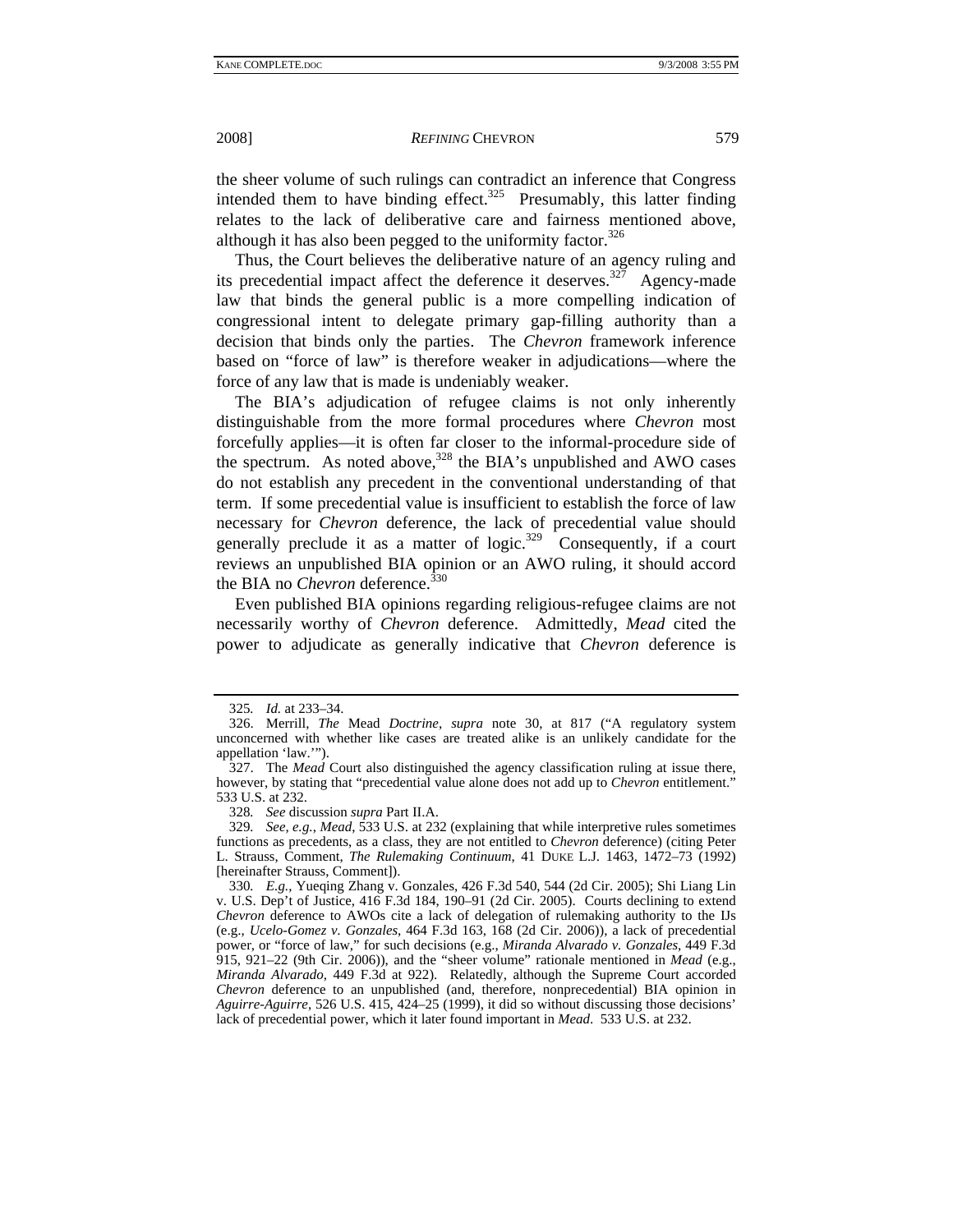due.331 Yet *Mead* also implicitly recognized that finding an implied delegation in the adjudicative context is more tenuous, $332$  and that various factors influence this inference.<sup>333</sup> To the extent those factors include the traditional *Chevron* factors, as discussed above, BIA adjudications are relatively less entitled to *Chevron* deference based on the foregoing analysis. Moreover, as the following Part discusses, congressional intent regarding judicial review of these decisions is informed by other considerations that generally do not affect other agency adjudications.<sup>334</sup>

# III. PIECES THE COURT HAS NOT REALLY EXAMINED

#### *A. Prudential Reasons for Eschewing* Chevron *in Religious-Refugee Cases*

The *Chevron* doctrine is not just a fiction, as even the Court has admitted; it is a concatenation of fictions. The grounds on which it rests are revealed as shifting sands on closer inspection, and those grounds collapse almost entirely when the inquiry occurs in the realm of religiousrefugee adjudication. Agencies usually have expertise in factfinding within their areas of operation, for example. But artificially endowing them with greater expertise in judging the legal scope or import of those facts than the federal appellate judges to whom they must explain their findings is a mistake—one made even more glaring by the apparent bias and lack of expertise in some BIA adjudications.

Whatever the merits of indulging these fictions may have been in *Chevron* and many of its progeny, they diminish to the vanishing point in the context of religious-refugee adjudications. Thus, the first argument against applying *Chevron* to religious-refugee claims is that *Chevron* is not only a rebuttable presumption, but a weaker one than the Court lets on weaker still in the context of refugee claims. It is merely a prudential doctrine the Court created. Where it is imprudent to apply it, we should not. It is imprudent to rubber stamp BIA denials of refugee claims because the lives, health, and freedom of persecuted individuals are at stake, and Congress has expressed its intent to especially protect persons in this predicament. This counsels greater, not diminished, judicial review of these denials, whether by the Court's own initiative or by a new congressional directive.

<sup>331</sup>*. Mead*, 533 U.S. at 229.

<sup>332</sup>*. See id*. at 232 (referencing "legislative activity" as generally indicating rulings with "the force of law" contemplated for *Chevron* deference).

<sup>333</sup>*. See id*. at 229, 230, 233.

 <sup>334.</sup> Weaver, *The Emperor Has No Clothes*, *supra* note 88, at 188 (criticizing the concept on several legitimate grounds).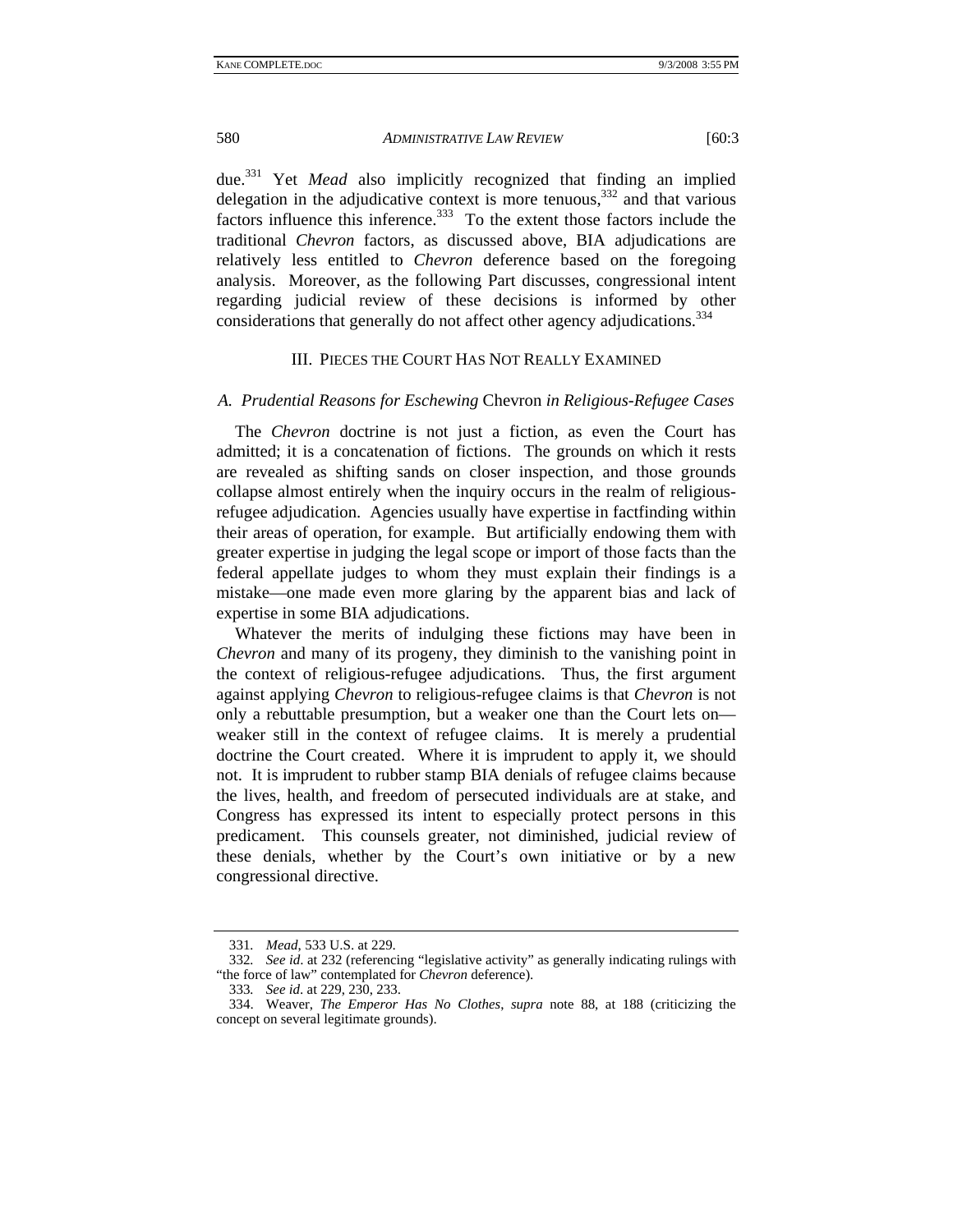### *B. APA Revival*

The *Chevron* Court said it did not want to usurp political power by deciding a policy question because it was not elected or politically accountable.<sup>335</sup> Yet when the Court drew on its own common law to decide *Chevron*, it arguably did just that: It neglected Congress's express directive in the APA regarding the scope of judicial review and substituted its own policy decision on that issue.<sup>336</sup> The APA is still the law. The fact that *Chevron* chose to ignore it is no reason for the Court to continue to do so. Especially where life and liberty are threatened on religious expression grounds, the Court should review agency adjudicative decisions at least as diligently as Congress can be understood to have mandated in the  $APA$ .<sup>337</sup>

## *C.* Chevron*'s Inferred Delegation and Nondelegation Principles*

*Chevron* created an inference of congressional delegation of policymaking authority to agencies. Under the nondelegation doctrine, the Court examines whether and how Congress may delegate its lawmaking authority to agencies.<sup>338</sup> Under this doctrine, Congress cannot convey carte

 337. Although the Bumpers Amendment failed to effectuate this approach, that failure is not necessarily dispositive of congressional intent from the Court's perspective, nor does it preclude such action in the future, and both of these factors are even more persuasive in the discrete context of refugee claims. Jonathan Masur, *Judicial Deference and the Credibility of Agency Commitments*, 60 VAND. L. REV. 1021, 1059 n.167 (2007).

 338. Nowadays, this doctrine is most often honored in the breach. *See, e.g.*, Whitman v. Am. Trucking Ass'ns, 531 U.S. 457, 474 (2001) (stating that the Court has invoked the nondelegation doctrine in only two cases and asserting that, in both cases, the statute at issue either "provided literally no guidance" or conferred broad authority "to regulate the entire economy" based on a vague "fair competition" standard); William N. Eskridge, Jr., *America's Statutory "Constitution"*, 41 U.C. DAVIS L. REV. 1, 11 n.51 (2007) ("Even scholars who support a vigorous nondelegation doctrine have not expressed confidence that it will actually be revived."). Yet it is not entirely moribund. *See, e.g.*, South Dakota v. Dep't of the Interior, 69 F.3d 878, 882–83 (8th Cir. 1995) (striking down the statute giving the Secretary of the Interior unqualified power to acquire land for Indians as a violation of nondelegation doctrine); *cf.* John F. Manning, *The Nondelegation Doctrine as a Canon of Avoidance*, 2000 SUP. CT. REV. 223, 227 [hereinafter Manning, *The Nondelegation Doctrine*] ("Although the Court [in *FDA v. Brown & Williamson Tobacco Corp.*, 529 U.S. 120 (2000),] did not explicitly invoke the nondelegation doctrine as such, portions of its opinion clearly reflect significant nondelegation concerns."); *The Supreme Court, 2006 Term—Leading Cases: Federal Statutes and Regulations—Review of Administrative* 

 <sup>335.</sup> Chevron U.S.A. Inc. v. Natural Res. Def. Council, Inc., 467 U.S. 837, 865–66 (1984).

<sup>336</sup>*. See, e.g.*, *Mead*, 533 U.S. at 241 (Scalia, J., dissenting) ("There is some question whether *Chevron* was faithful to the text of the [APA], which it did not even bother to cite."). The APA arguably compels the Judicial Branch of government to resolve all statutory ambiguities. Under 5 U.S.C. § 706 (2006), in reviewing agency action, the court shall "decide all relevant questions of law." *But see* Duffy, *supra* note 94, at 197 (setting forth one argument that avoids a conflict between *Chevron* and § 706 of the APA); Foote, *supra* note 106, at 684 (arguing courts should narrowly construe that section to apply only to clearly legal questions).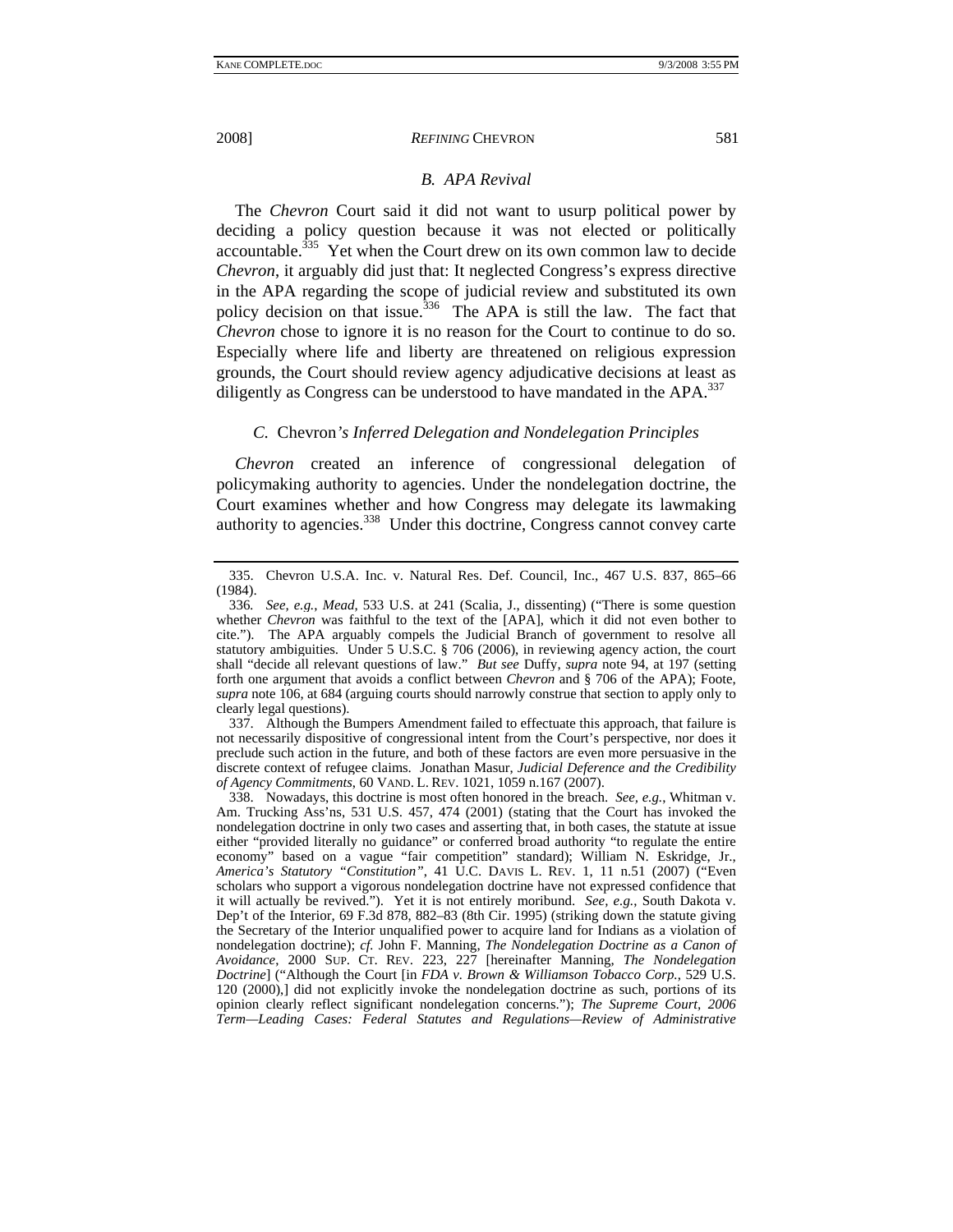blanche authority to agencies to legislate, but rather must provide an "intelligible principle" to guide the agency's exercise of legislative power.339 In deciding whether a particular delegation satisfies the concerns of this doctrine, the Court has examined not only the relevant statute's legislative history and purpose, but also the history and purpose of Congress's action in later statutes addressing the same area of concern.<sup>340</sup>

Although adjudication of refugee claims may not directly implicate the concerns that the nondelegation doctrine addresses, the decision whether to infer a congressional delegation of policymaking authority to DHS adjudicators arguably should be informed by similar considerations.<sup>341</sup> If these concerns are relevant to deciding whether Congress *may* delegate its lawmaking authority, they are also arguably relevant to deciding whether Congress *did* delegate that authority.

In the Religious Freedom Restoration Act  $(RFRA)$ ,<sup>342</sup> Congress clearly

340*. See, e.g.*, *Leading Cases*, *supra* note 338, at 397 (noting that in *Zuni Public School District No. 89 v. Dep't of Educ.*, 127 S. Ct. 1534 (2007), the Court "took the unusual step of beginning [its] analysis by considering the Impact Aid statute's purpose and background, reversing the normal order of the *Chevron* analysis") (footnote omitted); Manning, *The Nondelegation Doctrine*, *supra* note 338, at 234 (noting that the Court in *Brown & Williamson* discerned legislative "intent" from legislative acts occurring decades after the relevant statute's enactment); *id.* at 236 (noting that the *Brown & Williamson* Court invoked the congressional purpose manifest in later statutes on the same topic to strike the agency's statutory interpretation); *id.* at 246 n.121 (contending that in *National Ass'n of Broadcasters v. Copyright Royalty Tribunal*, 675 F.2d 367, 376 n.12 (D.C. Cir. 1982), the Court found "an intelligible principle to guide the tribunal in disbursing cable royalty fees in 'specific statements in the legislative history and in the general philosophy of the Act itself'").

341*. See, e.g.*, Andrés Snaider, Note, *The Politics and Tension in Delegating Plenary Power: The Need to Revive Nondelegation Principles in the Field of Immigration*, 6 GEO. IMMIGR. L.J. 107, 109 (1992) ("[T]he immigration field provides a natural arena for the revival of nondelegation principles.").

 342. 42 U.S.C. § 2000bb (2000). In section (a) of that Act, Congress found that: (1) the framers of the Constitution, recognizing free exercise of religion as an

unalienable right, secured its protection in the First Amendment to the Constitution;

(2) laws "neutral" toward religion may burden religious exercise as surely as laws intended to interfere with religious exercise;

(3) governments should not substantially burden religious exercise without compelling justification;

(4) in Employment Division v. Smith, 494 U.S. 872 (1990) the Supreme Court virtually eliminated the requirement that the government justify burdens on religious exercise imposed by laws neutral toward religion; and

(5) the compelling interest test as set forth in prior Federal court rulings is a workable test for striking sensible balances between religious liberty and competing prior governmental interests.

*Id.* § 2000bb(a). In section (b) Congress expressly stated the Act's purpose:

*Action—Chevron Deference*, 121 HARV. L. REV. 185, 189 (2007) [hereinafter *Leading Cases*].

<sup>339</sup>*. See, e.g.*, A.L.A. Schechter Poultry Corp. v. United States, 295 U.S. 495, 529–31, 541–42 (1935) (invalidating under nondelegation doctrine a statutory provision that delegated broad authority to promulgate economic regulations); J.W. Hampton, Jr., & Co. v. United States, 276 U.S. 394, 409 (1928) (requiring that an agency's legislative actions conform to an "intelligible principle" that Congress establishes to be valid).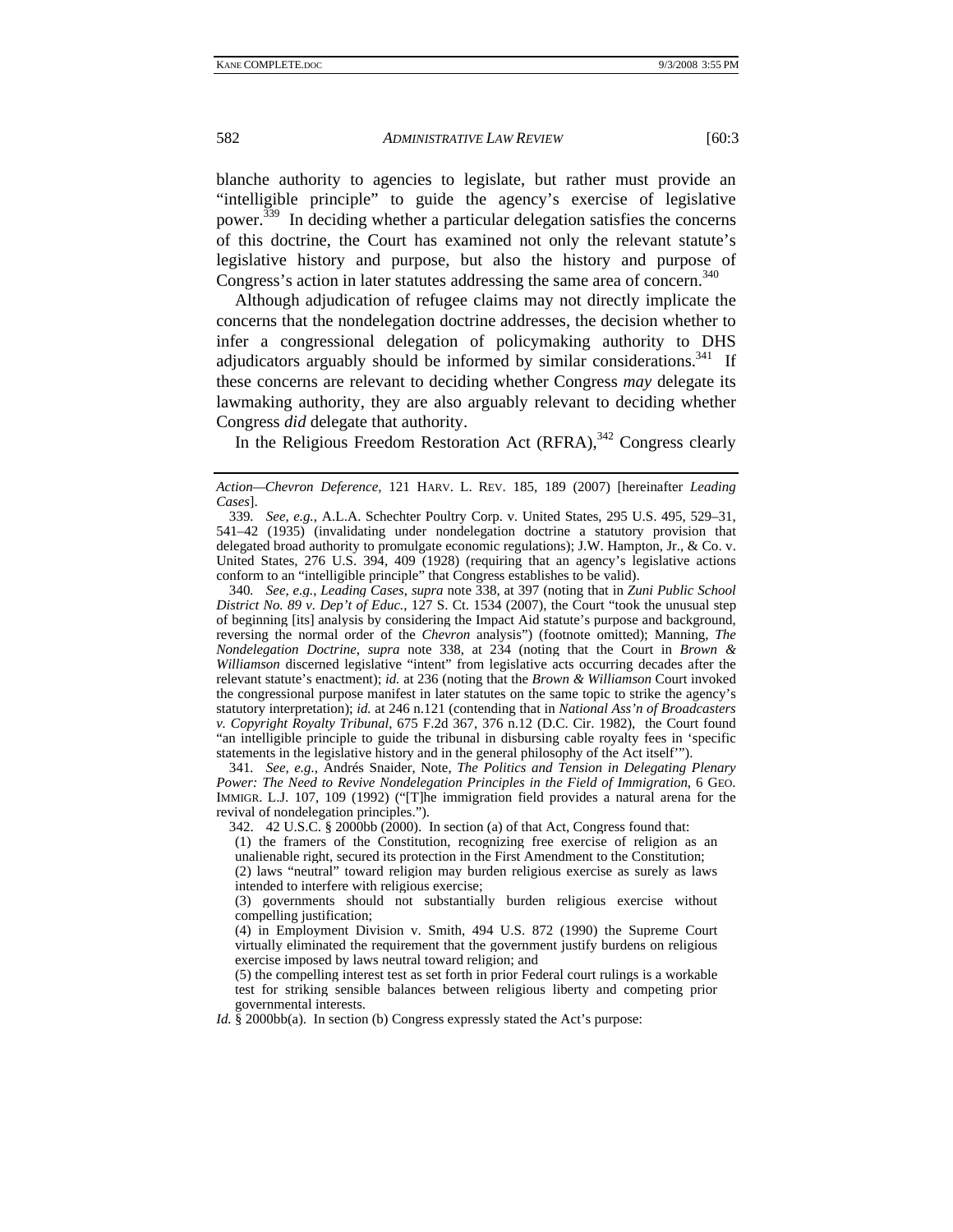expressed its intent to subject any action of the Legislative or Executive Branches to the strictest judicial review when those government actions burden religious expression. RFRA, which applies to all federal statutes not specifically exempted, $343$  provides in pertinent part:

(a) In general

Government shall not substantially burden a person's exercise of religion even if the burden results from a rule of general applicability, except as provided in subsection (b) of this section.

(b) Exception

Government may substantially burden a person's exercise of religion only if it demonstrates that application of the burden to the person—

(1) is in furtherance of a compelling governmental interest; and

(2) is the least restrictive means of furthering that compelling governmental interest.344

It appears few courts have examined RFRA's application in refugee cases.<sup>345</sup> The Act applies to noncitizens under federal jurisdiction,  $346$ although it is not clear how it directly applies to refugee claims. What specific applications creative advocates of religious refugees may find in specific cases remains to be seen. $347$  But when the Court considers whether it should defer to BIA denials of protection from religious persecution i.e., whether or how *Chevron* applies—it should weigh this powerful and unequivocal expression of congressional intent in its calculations. Enacted against the backdrop of *Chevron*, Congress intended RFRA to protect all "persons" whose religious freedom rights are threatened by even facially

 347. It might be particularly interesting to explore RFRA's impact on cases such as *INS v. Elias-Zacarias*, 502 U.S. 478 (1992), for example.

<sup>(1)</sup> to restore the compelling interest test as set forth in Sherbert v. Verner, 374 U.S. 398 (1963), and Wisconsin v. Yoder, 406 U.S. 205 (1972), and to guarantee its application in all cases where free exercise of religion is substantially burdened; and (2) to provide a claim or defense to persons whose religious exercise is substantially burdened by government.

*Id.* § 2000bb(b).

<sup>343</sup>*. Id.* § 2000bb-3.

 <sup>344.</sup> *Id.* § 2000bb-1.

<sup>345</sup>*. See, e.g.*, Kwai Fun Wong v. United States, 373 F.3d 952 (9th Cir. 2004) (holding that a religious leader failed to state claims under RFRA); Jama v. INS, 343 F. Supp. 2d 338, 338 (D.N.J. 2004) (holding that with the exception of claims under RFRA, the statute of limitations barred claims against INS guards); Jama v. INS, 334 F. Supp. 2d 662 (D.N.J. 2004) (noting an alleged violation of RFRA); Jama v. INS, 22 F. Supp. 2d 353 (D.N.J. 1998) (denying INS motion to dismiss claims arising under RFRA without prejudice).

<sup>346</sup>*. See* Rasul v. Rumsfeld, 433 F. Supp. 2d 58, 64 (D.D.C. 2006), *rev'd on other grounds*, Rasul v. Myers, 512 F.3d 644 (D.C. Cir. 2008) (concluding that RFRA applies outside the United States). Although noncitizens on our soil are deemed not to have entered the United States and therefore not are afforded the protection of all constitutional rights, they are still protected under the Fifth Amendment's Equal Protection Clause. *Kwai Fun Wong*, 373 F.3d at 968 (finding that noncitizen plaintiffs can be entitled to relief for alleged violations of the equal protection component of the Due Process Clause of the Fifth Amendment).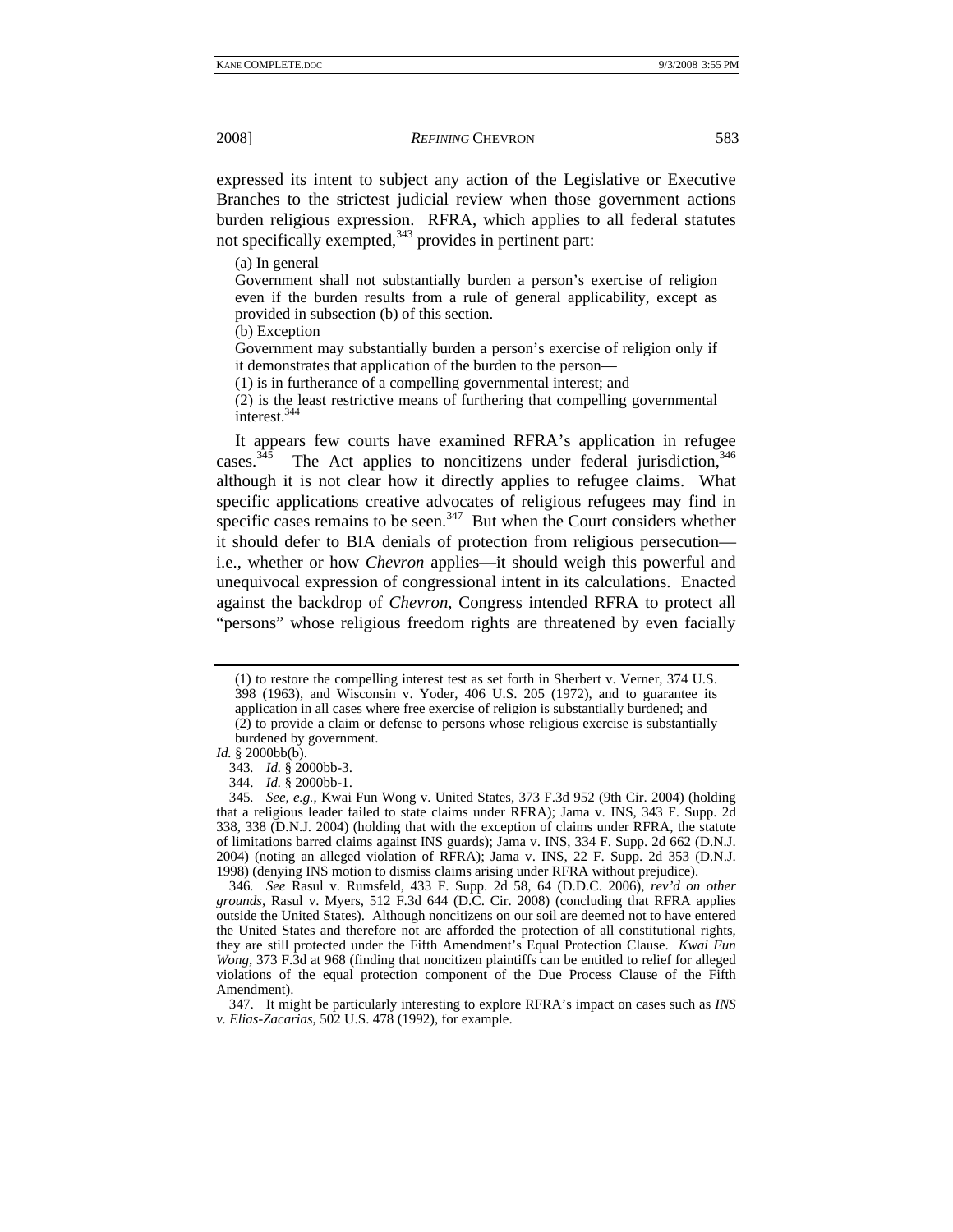neutral government action.<sup>348</sup>

Therefore, RFRA—like IRFA—indicates that even if a court might otherwise accord the BIA *Chevron* deference, it should hesitate to do so in religious-refugee cases because any alleged inference of an implied congressional delegation of agency primacy over the courts is somewhat undercut here.<sup>349</sup> Broadly viewed, RFRA specifically reaffirms the courts' role as the primary protectors of religious freedom against infringing actions by the other branches of government.<sup>350</sup>

# *D. Congressional Intent to Comply with International Law as an Inferential Indicator*

As noted above, Congress unquestionably intended to implement certain principles of international law into our domestic law. The Supreme Court has recognized that in enacting the Refugee Act of 1980, Congress sought to conform the Act's definition of "refugee" to the United Nations Convention and Protocol Relating to the Status of Refugees.<sup>351</sup> As the BIA explained, Congress intended to give "statutory meaning to our national commitment to human rights and humanitarian concerns."<sup>352</sup> Significantly, the BIA has concluded Congress thereby intended "to afford a generous standard for protection in cases of doubt."<sup>353</sup>

This evidence of congressional intent underlying the Refugee Act is also buttressed by the *Charming Betsy* doctrine, under which "an act of Congress ought never to be construed to violate the law of nations if any

352*. In re* S-P-, 21 I & N. Dec. at 492.

353*. Id*.

 <sup>348.</sup> RFRA specifically states that it applies to all federal law then extant and to future laws unless expressly exempted. 42 U.S.C. § 2000bb-3 (2000).

 <sup>349.</sup> This issue is addressed in somewhat greater detail in Part III.C.1 (regarding agency expertise as a *Chevron* factor). IRFA points in the same direction, negating any inference that Congress intended to entrust primary policymaking authority to DHS adjudicators, because that Act expressly indicates that they require further training in this area. Of course, one also could cite IRFA to support an inference of delegation here, because it shows Congress wants these agency adjudicators trained so they can better make policy decisions in this area. This latter argument leaves open the contention that until they demonstrate improved competence in this area, Congress views them as inexpert.

 <sup>350.</sup> Inferring a lack of congressional intent to delegate lawmaking authority to an agency does not always necessarily imply the negative, i.e., that Congress implicitly delegated that authority to the court, although that may be true in some instances. This is less problematic than the *Chevron* Court believed for various reasons. Congress—if not the Constitution itself—"delegates" policymaking authority to the Court, either directly or indirectly, in various ways. *Chevron* was itself federal common law—a policy decision that the Court inferred from a gap in the APA. Thus, if one objects to such policy decisions by the Court, one is left with following the APA without such a gap-filler, which could lead to the overturning of *Chevron*.

 <sup>351.</sup> INS v. Cardoza-Fonseca, 480 U.S. 421, 432–33 (1986); *accord In re* S-P-, 21 I. & N. Dec. 486, 492 (1996).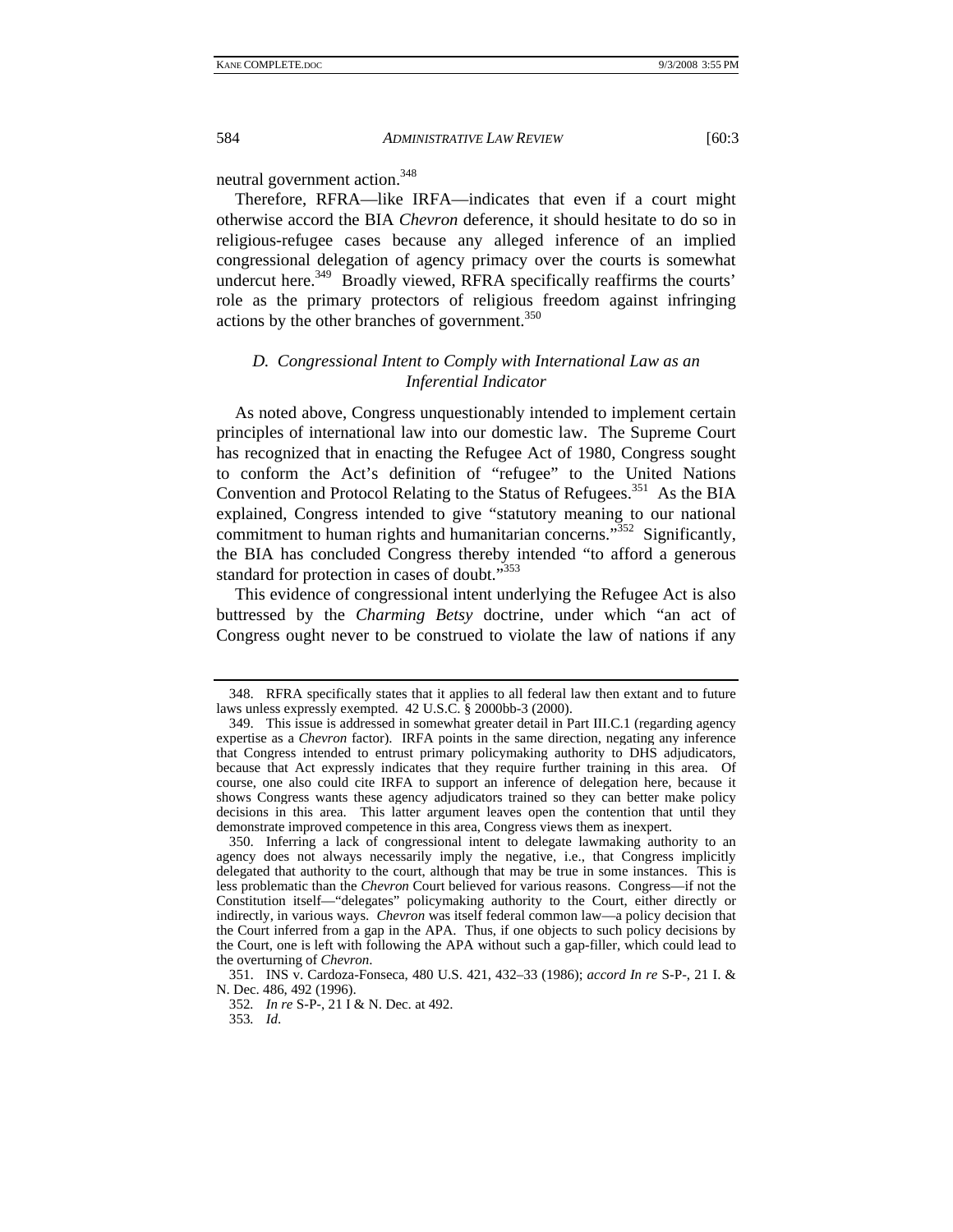2008] *REFINING* CHEVRON 585

other possible construction remains."354 Although it is a rule of construction, it offers some insight into congressional intent—and arguably more insight into that intent than the "silence" the Court found telling in *Chevron*. Admittedly, this factor is a stronger indication of whether a BIA interpretation is "reasonable" than it is an indication Congress did not intend to delegate primary policymaking authority to an agency. It is also evidence of the latter intent, which should be considered cumulatively with the other *Chevron* and anti-*Chevron* factors.

## *E. The Rule of Lenity in the Religious-Refugee Context*

Another rule of construction that also reveals presumptive congressional intent regarding refugee protection is the "immigration rule of lenity."<sup>355</sup> This factor also may have a significant role in *Chevron*'s Step Two and even Step One. But it seems relevant even to a global analysis of "Step Zero"—i.e., whether *Chevron* applies to a decision at all—as well.

This rule is related to the criminal rule of lenity and, like that familiar canon of statutory construction, counsels leniency in favor of those subject to governmental power when statutory ambiguities exist. Although deportation is not punishment per se,<sup>356</sup> it "is a drastic measure and at times the equivalent of banishment or exile,"<sup>357</sup> with the attendant risks of

 <sup>354.</sup> Murray v. Schooner Charming Betsy, 6 U.S. (2 Cranch) 64, 118 (1804); *see also* Weinberger v. Rossi, 456 U.S. 25, 32 (1982) (quoting *Charming Betsy*); David J. Barron & Martin S. Lederman, *The Commander in Chief at the Lowest Ebb—Framing the Problem, Doctrine, and Original Understanding*, 121 HARV. L. REV. 689, 719 n.85 (2008) (noting that in several recent and highly publicized cases, the Court inferred "that Congress intended to direct the Executive to comply with the laws of war"); Hamdan v. Rumsfeld, 126 S. Ct. 2749, 2780 (2006) (concluding that Congress has incorporated the law of war by reference in the Uniform Code of Military Justice); *id.* at 2794 (rejecting the court of appeals' contention that the Geneva conventions were not controlling); *id.* at 2799 (Kennedy, J., concurring in part) (noting that Congress requires military commissions to conform to the Geneva Conventions); Hamdi v. Rumsfeld, 542 U.S. 507, 520–21 (2004) (plurality opinion) (interpreting the grant of congressional authority to the President in response to the September 11, 2001 terrorist attacks); F. Hoffman-La Roche Ltd. v. Empagran S.A., 542 U.S. 155, 164 (2004) ("This rule of construction reflects principles of customary international law—law that (we must assume) Congress ordinarily seeks to follow.").

<sup>355</sup>*. See, e.g.*, Fong Haw Tan v. Phelan, 333 U.S. 6, 10 (1948) (applying the "narrowest" of several possible interpretations of a statutory provision to give an alien facing deportation the benefit of the doubt); Bonetti v. Rogers, 356 U.S. 691, 699 (1958) ("It may fairly be said to be a presupposition of our law to resolve doubts . . . against the imposition of a harsher punishment.") (quoting Bell v. United States, 349 U.S. 81, 83 (1955)); *see also* Slocum, *supra* note 12, at 516–17 (discussing the rule of lenity in the context of immigration law, in which it "directs that statutory ambiguities in deportation provisions be resolved in favor of the noncitizen").

<sup>356</sup>*. See* Rubenstein, *supra* note 81, at 488 nn.48–49 (citing cases in which the Supreme Court states that it does not consider deportation to constitute a form of punishment).

 <sup>357.</sup> INS v. Errico, 385 U.S. 214, 225 (1966) (quoting Delgadillo v. Carmichael, 332 U.S. 388, (1947)); *accord Fong Haw Tan*, 333 U.S. at 10.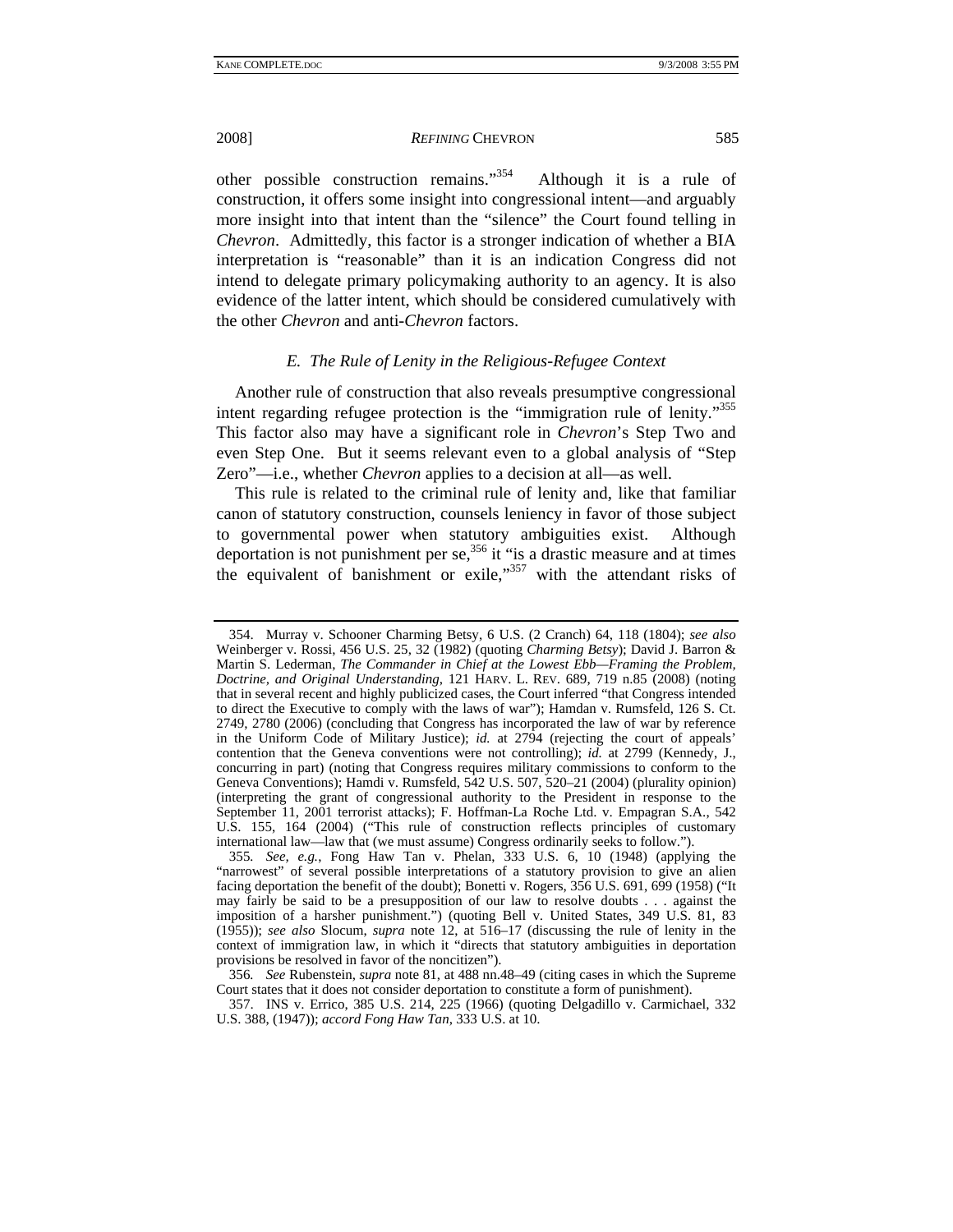separating families and destroying livelihoods. The noncitizen is "disadvantaged" in the fight to retain her freedom in this context,  $358$  with no political power or voice and often the object of prejudice.<sup>359</sup> Thus, under this rule, the Court infers that because deportation has harsh consequences on its subjects—not unlike penal statutes in certain respects—laws leading to deportation should be construed to favor the applicant where they are ambiguous. $360$ 

This rule of construction existed in our jurisprudence long before Congress passed the Refugee Act, $361$  and Congress was presumably aware of it when it passed that Act. The rule embodies the assumption that Congress did not intend to provide for deportation absent a clear statement of that intent. It thus can be said to indirectly support an inference that Congress intends broad protection of refugee rights. If this is so, then like the other anti-*Chevron* factors listed above—it may be invoked to offset an inference of congressional intent that courts defer more thoroughly to agency denials of refugee claims than the APA provides for.

Moreover, we should regard religious refugees as a special subclass of potential deportees and be even more assiduous in protecting them from harmful enforcement of ambiguous statutory provisions.<sup>362</sup> The legislative purpose and history of the Refugee Act, taken together with IRFA and RFRA, indicate that Congress intends the highest protection possible for the rights of religious refugees.<sup>363</sup> These individuals not only bear the risk

 <sup>358.</sup> Rubenstein, *supra* note 81, at 480–81 n.6 ("[N]oncitizens [facing deportation] typically have no political voice or access to political power and its desire to counteract possible prejudice against them and ensure that the political process treats them fairly." (quoting Slocum, *supra* note 12, at 522)).

<sup>359</sup>*. Id.* (citing Slocum, *supra* note 12, at 522); *see also* Ramji-Nogales et al., *supra* note 223, at 389 ("[D]isparities are deeply ingrained in the U.S. asylum system . . . .").

<sup>360</sup>*. Fong Haw Tan*, 333 U.S. at 10. As Rubenstein notes: "Although the rule of lenity, as originally fashioned, was intended to apply to statutory provisions that render aliens deportable . . . it has since been applied to a wide variety of immigration provisions, including those that provide discretionary relief from deportation." Rubenstein, *supra* note 81, at 492 n.67.

<sup>361</sup>*.* The Court has also reaffirmed the vitality of this "immigration rule of lenity" in post-*Chevron* cases. *See* INS v. Cardoza-Fonseca, 480 U.S. 421 (1987) (permitting the Attorney General to consider granting asylum to anyone who falls within the statutory definition); INS v. St. Cyr, 533 U.S. 289 (2001) (permitting asylum to be given to an alien who committed a felony, absent clear proof that Congress intended to repeal the remedy retroactively).

<sup>362</sup>*. See supra* Part III.A; Slocum, *supra* note 12, at 523 n.38. Although the other characteristics Congress protected in the Refugee Act may share constitutionally protected status with religious expression (e.g., political opinion, like religious expression, is covered by the First Amendment), IRFA and RFRA evidence additional congressional concern for attacks on individuals because of their religious expression.

 <sup>363.</sup> Though it would take more space than seems appropriate to develop the concept here, there may be an argument for reading the Refugee Act, IRFA, and RFRA in pari materia, at least in certain situations. There is no real dispute that

<sup>[</sup>i]t is well established that "the interpretation of a doubtful statute may be influenced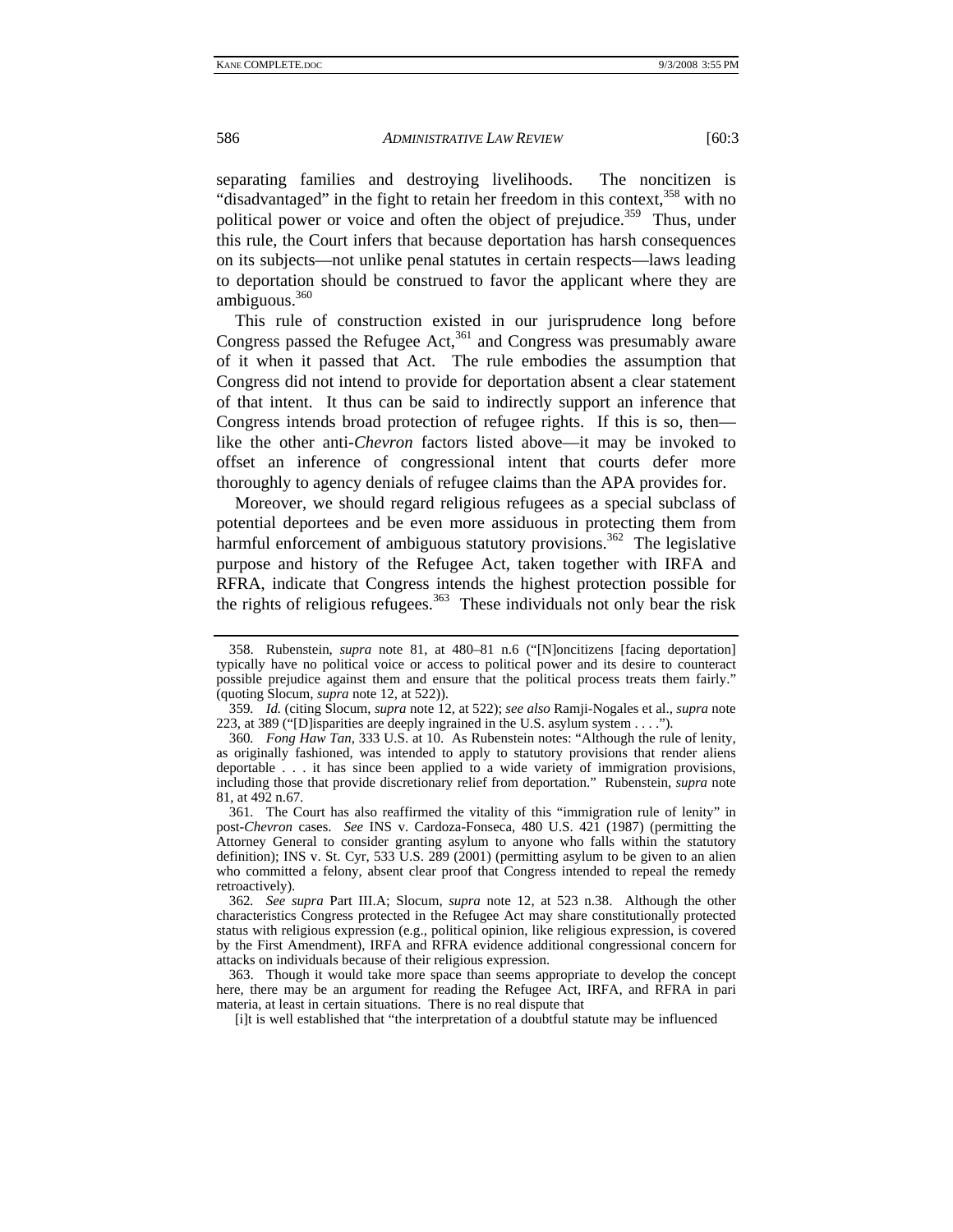of deportation but also the equivalent of criminal sanctions. Indeed, they face this risk for reasons we find particularly abhorrent—the criminalization of their religious beliefs.

Finally, we should regard the procedural posture in which federal courts receive refugee cases as significantly bearing on an inference regarding how closely courts should review these claims. Whenever a court reviews a religious-refugee claim, it is reviewing the denial of that claim. Thus, these cases are distinguishable from other appeals of agency rulings, such as *Chevron*—where deference to an agency interpretation benefited a private party, not just the agency. In religious-refugee cases appealed to federal court, deferring to the agency always means rejecting a person's plea for protection from religious persecution. We should view an inference that inevitably tends to deny religious freedom protection with heightened skepticism.<sup>364</sup>

by language of other statutes which are not specifically related, but which apply to similar persons, things, or relationships." Employing this principle, the Court has previously compared nonanalogous statutes to aid its interpretation of them.

Nat'l Fed'n of Fed. Employees v. Dep't of the Interior, 526 U.S. 86, 105 (1999) (O'Connor, J., dissenting, joined by three other Justices) (citations omitted). Even though the doctrine might not apply here in its strictest sense, it is nonetheless desirable to interpret different statutes as harmonizing congressional purposes*. See, e.g.*, S. Steamship Co. v. NLRB, 316 U.S. 31, 47 (1942) ("Frequently the entire scope of congressional purpose calls for careful accommodation of one statutory scheme to another, and it is not too much to demand of an administrative body that it undertake this accommodation without excessive emphasis upon its immediate task.").

 <sup>364.</sup> The INA amendments that reduce judicial review of certain immigration cases, Nancy Morawetz, *Back to Back to the Future? Lessons Learned from Litigation over the 1996 Restrictions on Judicial Review*, 51 N.Y.L. SCH. L. REV. 113, 117–20 (2006–2007), might constitute a potential counter-indication of congressional intent. Congress has eliminated judicial review of some BIA decisions, but not decisions denying religious refugee claims. *Id*. On one hand, this indicates that Congress did not want to deprive courts of authority to review denials. But on the other, one might argue that revisiting and revising some judicial review issues in the INA while passing over review of refugee claim denials implies satisfaction with the status quo as to those claims. There are two problems with that view. One is that one rarely really knows why Congress does or does not do certain things in these situations. *See, e.g.*, Sun Wen Chen v. Att'y Gen. of the U.S., 491 F.3d 100, 108 n.7 (3d Cir. 2007) (finding that Congress's decision not to reverse the BIA's construction of the INA was "flimsy evidence of congressional endorsement" of the agency's construction). The other problem is the related fact that the status quo that Congress is supposed to have approved in this context is quite unclear because courts have not been consistent in their approaches to these cases. *See, e.g.*, PIERCE, ADMINISTRATIVE LAW TREATISE, *supra* note 23, § 3.6, at 175 (suggesting that the Court has been inconsistent in applying *Chevron*); United States v. Mead, 533 U.S. 218, 237 n.18 (2000) ("[T]he limit of *Chevron* deference is not marked by a hard-edged rule.").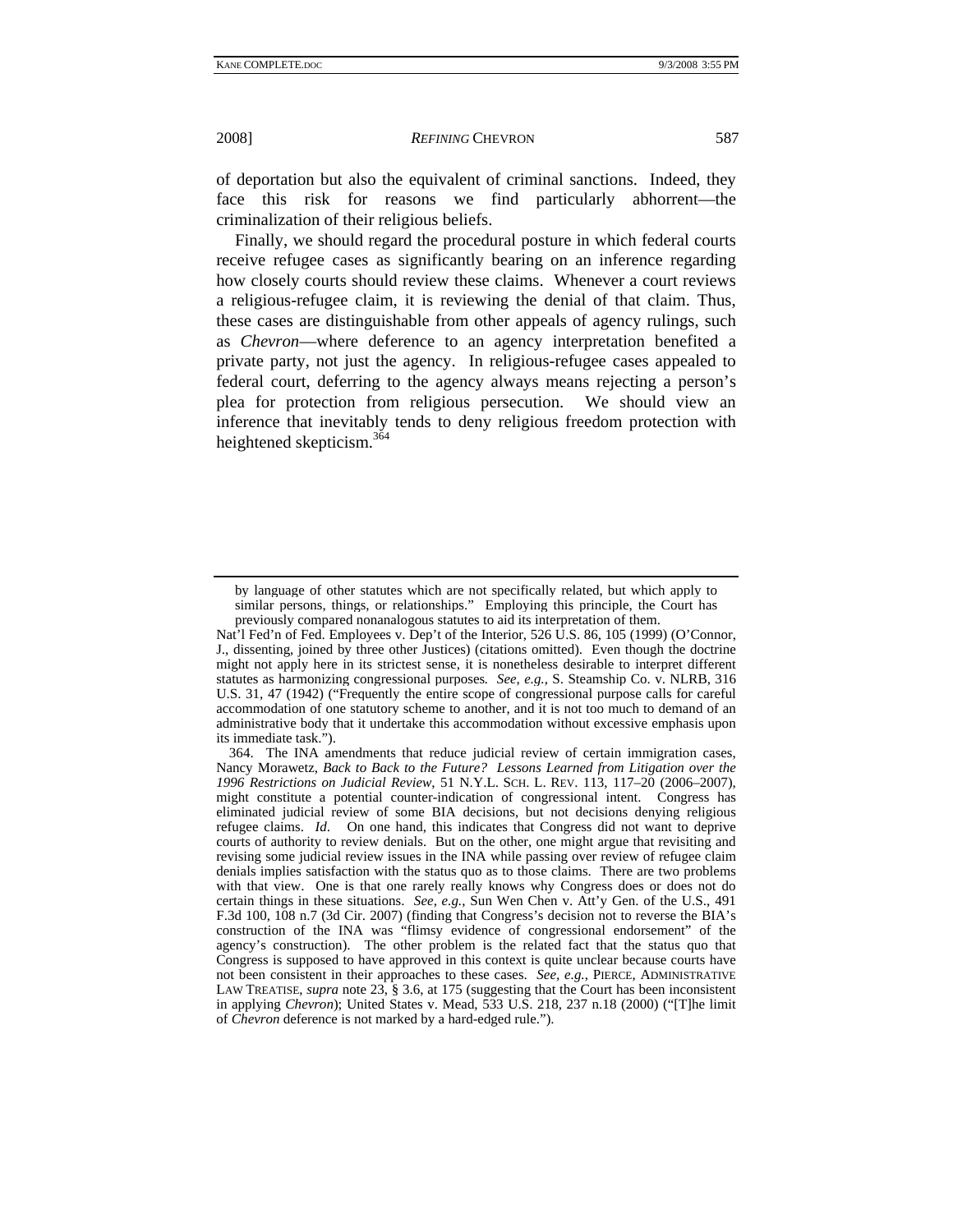## CONCLUSION—PUTTING THE PIECES TOGETHER

The *Chevron* framework arose in a context where it made relatively good sense for the Court to fashion a rule, albeit based on a fiction, to govern subsequent cases that resembled that case. How close the resemblance must be for *Chevron* to apply has confounded the Court, the circuit courts, and commentators alike.365 But *Chevron* should be questioned on its own terms and interrogated more pointedly in the context of religious-refugee claims, where it seems particularly out of place.<sup>366</sup>

In general, the Court should view its *Chevron* framework more circumspectly and with at least one eye on APA § 706, particularly as to claims of religious refugees. It should pare away from its decisionmaking in this context the judicial entanglements that have overgrown the APA, the immigration rule of lenity, and Congress's clear intent to especially protect religious expression as evidenced by IRFA and RFRA. To date, it seems no court has done this. One cannot know the cost in suffering and perhaps even life that this neglect has incurred, but any such loss should not be allowed to continue.

The most salutary result would be for Congress to clarify that courts can review denials of refugee claims without any special deference to agency interpretations of the Refugee Act that arise in those adjudications.<sup>367</sup> Congress manifested concern with the BIA's ability to deal with these sensitive cases in a sufficiently professional manner when it passed IRFA. Circuit court judges report that those concerns remain valid, whether because of lack of training or resources.<sup>368</sup> The call for a political solution

 <sup>365.</sup> These are largely theoretical objections to the *Chevron* framework, but then the *Chevron* framework is merely a theory. There remains the task of sorting through most of the practical implications of these theoretical observations, to the extent they might merit that effort.

 <sup>366.</sup> As Professor Hickman recently observed:

The courts should be open to deviating from legal norms where circumstances justify departure. Ernest Gellhorn and Glen Robinson notoriously decried "the tendency of administrative law to examine the process of judicial review without reference to the substantive content of the agency action being reviewed.

Hickman, *supra* note 37, at 1540–41 (quoting Ernest Gellhorn & Glen O. Robinson, *Perspectives on Administrative Law*, 75 COLUM. L. REV. 771, 783 (1975), but ultimately disagreeing with the premise of that article).

<sup>367</sup>*. Cf*. Adam B. Cox, *Deference, Delegation, and Immigration Law*, 74 U. CHI. L. REV. 1671, 1686 (2007) ("The third way to correct for the perceived failing of the immigration courts is to persuade Congress to overhaul the structure of immigration adjudication."); William R. Anderson, *Against* Chevron*—A Modest Proposal*, 56 ADMIN. L. REV. 957, 961 (2004) ("This article proposes a short amendment to § 706 of the Administrative Procedure Act (APA), which is intended to effectively abolish the *Chevron* doctrine.").

<sup>368</sup>*. See* Cox, *supra* note 367, at 1672 ("Today a growing number of federal judges review decisions by the immigration courts with apparent skepticism."); *see also supra* Part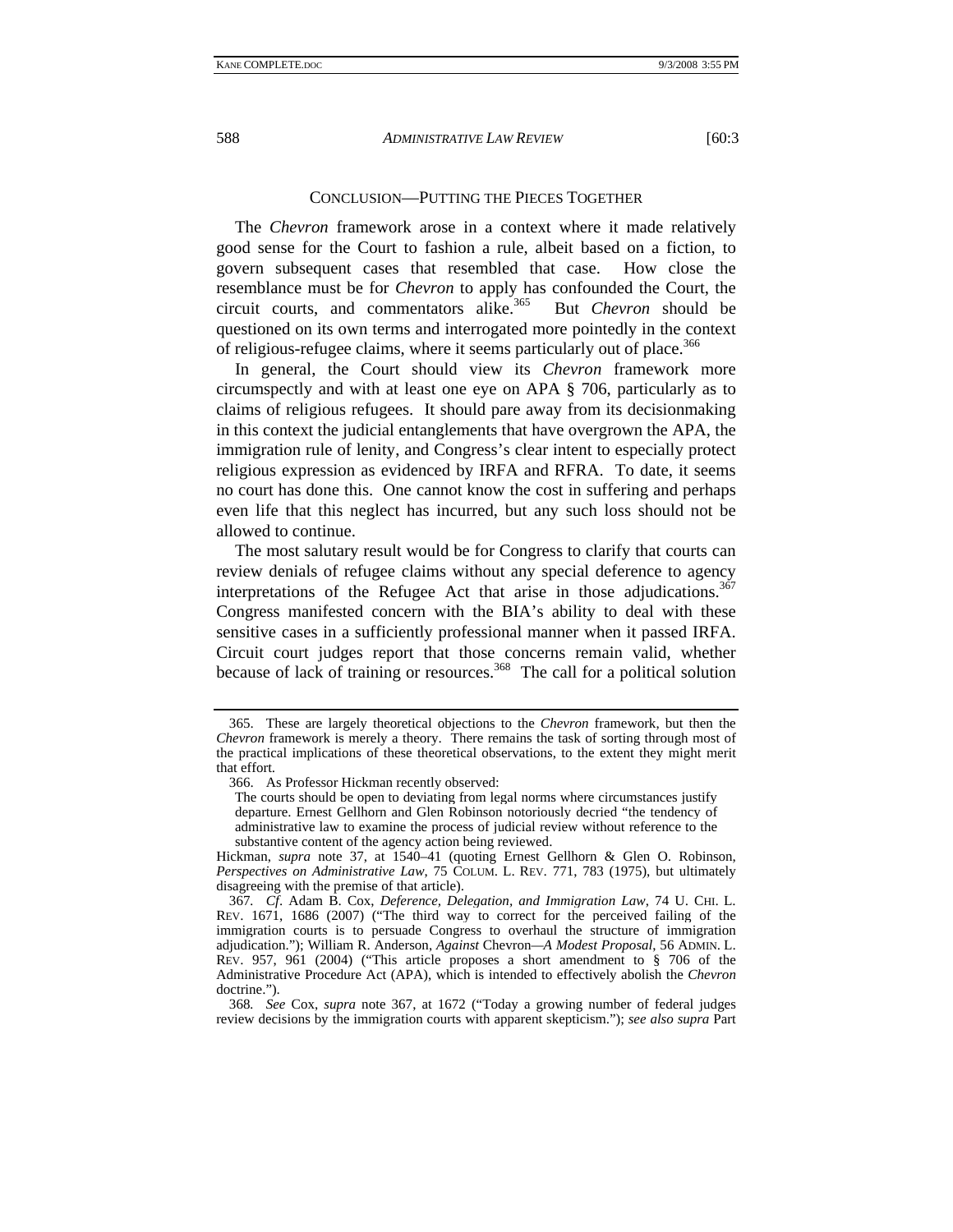involving activism within the legal community is certainly commendable,<sup>369</sup> but Congress need not wait for further public outcry. Amending the Refugee Act to expressly grant Article III courts greater judicial review would protect lives and freedom that need protecting now.<sup>370</sup> Such increased accountability—presumably leading to more remands—might finally prompt the Attorney General to upgrade, rather than continue to downgrade, DHS's religious-refugee decisionmaking processes.

Congressional action of this sort may be difficult, however, due to general turmoil in immigration policy. It may well fall to the Court, then, to recognize that *Chevron*'s inference is unfounded in this very limited context. This Article suggests a review of whether, in this specific context, Congress actually intended the type of delegation *Chevron* inferred. If it did not, then reviewing these claims more closely fulfills, rather than frustrates, congressional intent.

As several circuit courts have recognized, the BIA's AWO opinions do not inherently merit any deference because they fail under the current view of the *Chevron*–*Mead* tests.371 And courts should treat unpublished BIA opinions, which also lack any extensive "force of law" on which *Mead* focused, in the same way.372 But in light of the foregoing analysis, it is not

III.C.1 (discussing judicial criticism of BIA decisionmaking).

<sup>369</sup>*. See* Alexander, *supra* note 16, at 45–58 (calling for concerted effort from the legal community in which "concerned organizations should lead a campaign to publicly identify the worst IJs and remove them from the bench"). I would suggest another useful activity in this regard would be for a concerned organization—perhaps with funding under IRFA or an amendment thereto—to track refugee applicants whose claims are denied after they return to their countries of origin to see whether they in fact suffer the persecution they feared but were told by the BIA they would not face. *See, e.g.*, Voss, *supra* note 19, at 235–36 (telling the story of an unsuccessful applicant for asylum deported to his country of origin and murdered by persecutors). Concerted investigation and reporting of such cases might stimulate the necessary change in our handling of those cases where other approaches have failed.

 <sup>370.</sup> Offering greater protection to religious refugees would probably cause some increase in the number of cases appealed to the courts, where immigration case appeals are already a substantial burden. *See generally* John R.B. Palmer, *The Nature and Causes of the Immigration Surge in the Federal Courts of Appeals: A Preliminary Analysis*, 51 N.Y.L. SCH. L. REV. 13 (2006–2007) (discussing a number of factors that cause surges in immigration litigation); Alexander, *supra* note 16, at 3–11 (analyzing the reasons for an increase in immigration cases). But that is no excuse to deny refugees justice.

<sup>371</sup>*. See, e.g.*, Im v. Gonzales, 497 F.3d 990, 994–95 (9th Cir. 2007) (stating that a BIA decision that merely affirms an IJ decision without offering its own statutory analysis creates no legal precedent); Shi Liang Lin v. U.S. Dep't of Justice, 416 F.3d 184, 190–91 (2d Cir. 2005) (the BIA does not promulgate a "rule" with the force of law simply by summarily affirming an IJ decision).

<sup>372</sup>*. See* discussion *supra* Part III.C.6 (discussing the Court's presumption that statutory silence implies delegation of authority). As that discussion indicates, unpublished BIA opinions, like the letter ruling in *Mead*, bind only the affected party and do not establish precedent, which *Mead* emphasized as a necessary feature of a decision having the force of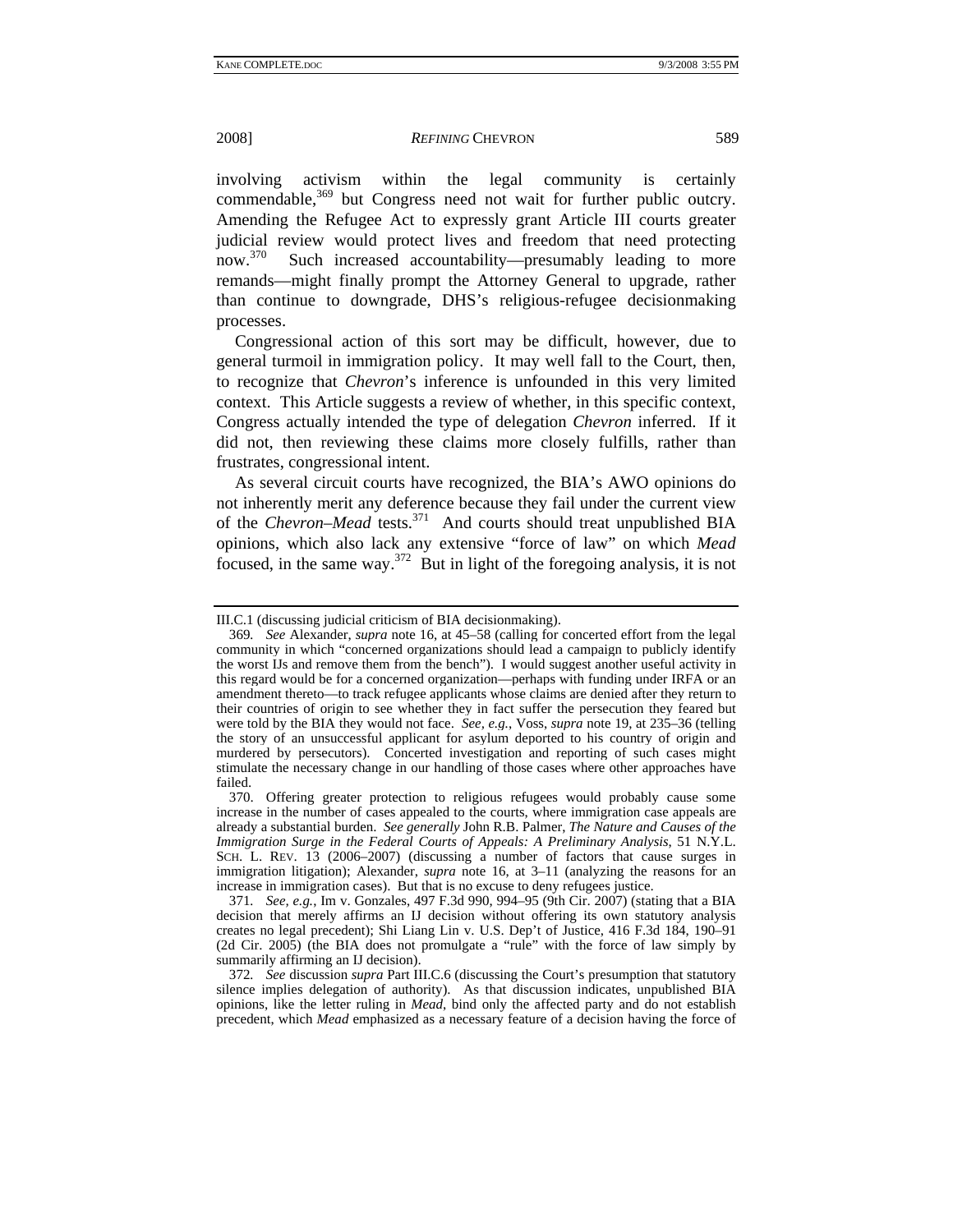a long step to take the same position regarding published BIA decisions of religious-refugee claims. The Court should simply review those issues not expressly committed to the agency's discretion in light of the statute's history and purpose, without being bound by them.<sup>373</sup>

In addition to concerns about the weakness of agency expertise, political accountability, and other *Chevron* framework factors, the refugee rule of lenity, IRFA, and RFRA counsel further caution before granting the BIA substantial deference in refugee cases. $374$ 

In the end, the *Chevron* framework is a policy decision by a Court that said it was unqualified to make policy decisions. Although it is generally a logical policy decision on balance, it should be taken with a grain of salt. To the extent that a court believes *Chevron* applies in a given context, the deference *Chevron* dictates is a rebuttable presumption. To the extent that presumption applies at all in the context of religious-refugee claims, it is particularly weak because the factors on which it rests are largely undermined; and it is rebutted by various expressions of Congress's intent to extend the utmost protection to religious freedom and to refugees. Congress should amend the Refugee Act to dictate a less deferential standard of judicial review for at least the nonfactual aspects of refugee claim decisions.

But rather than await that eventuality, the Supreme Court should reevaluate this unique situation. The Court might infer that Congress intends the Judiciary to approach denials of religious-refugee claims that might otherwise implicate *Chevron* under the *Skidmore* regime of judicial review. Or it might at least acknowledge that many of the factors it has

law. United States v. Mead*,* 533 U.S. 218, 232 (2000).

 <sup>373.</sup> Heyman, *The Flagging Spirit of the Law*, *supra* note 14, at 143 (stressing that "at times *Chevron* fits poorly in the modern administrative state," and adding that "[t]he same level of deference need not be afforded to all members of th[e] administrative community in all circumstances"); *see also id.* (criticizing the Court's decision to accord *Chevron* deference to the BIA's unpublished and poorly supported decision in *Aguirre-Aguirre*); Callahan, *Judicial Review of Agency Legal Determinations in Asylum Cases*, *supra* note 14, at 784 ("[C]ircumstances determine the amount of judicial deference to agency views on interpretive questions."); *id.* at 788 ("Perhaps more importantly, an asylum applicant's counsel can invoke the series of post-*Chevron* cases that demonstrate that the appropriateness of deference is still to some extent a function of the circumstances."). Others forcefully protest a return to such a standard in any context (without considering many of the factors discussed above), favoring the clearer rule *Chevron* supposedly provided. Yet, the Court itself may have obliquely suggested such a nuanced approach in contending agencies should receive less deference when they contradict themselves, and its cases discussing various factors that support *Chevron* deference, such as *Mead* and *Christensen* (and even *Chevron*), also open the door to a more standard-like approach than rule-like application of *Chevron*. Indeed, the notion that courts apply *Chevron* in a strict and uniform fashion is itself a fiction. Weaver, *Some Realism*, *supra* note 270, at 178–81.

 <sup>374.</sup> At least, the Court could clarify the relationship between the traditional *Chevron* factors and the factors it now emphasizes under the *Mead* framework.